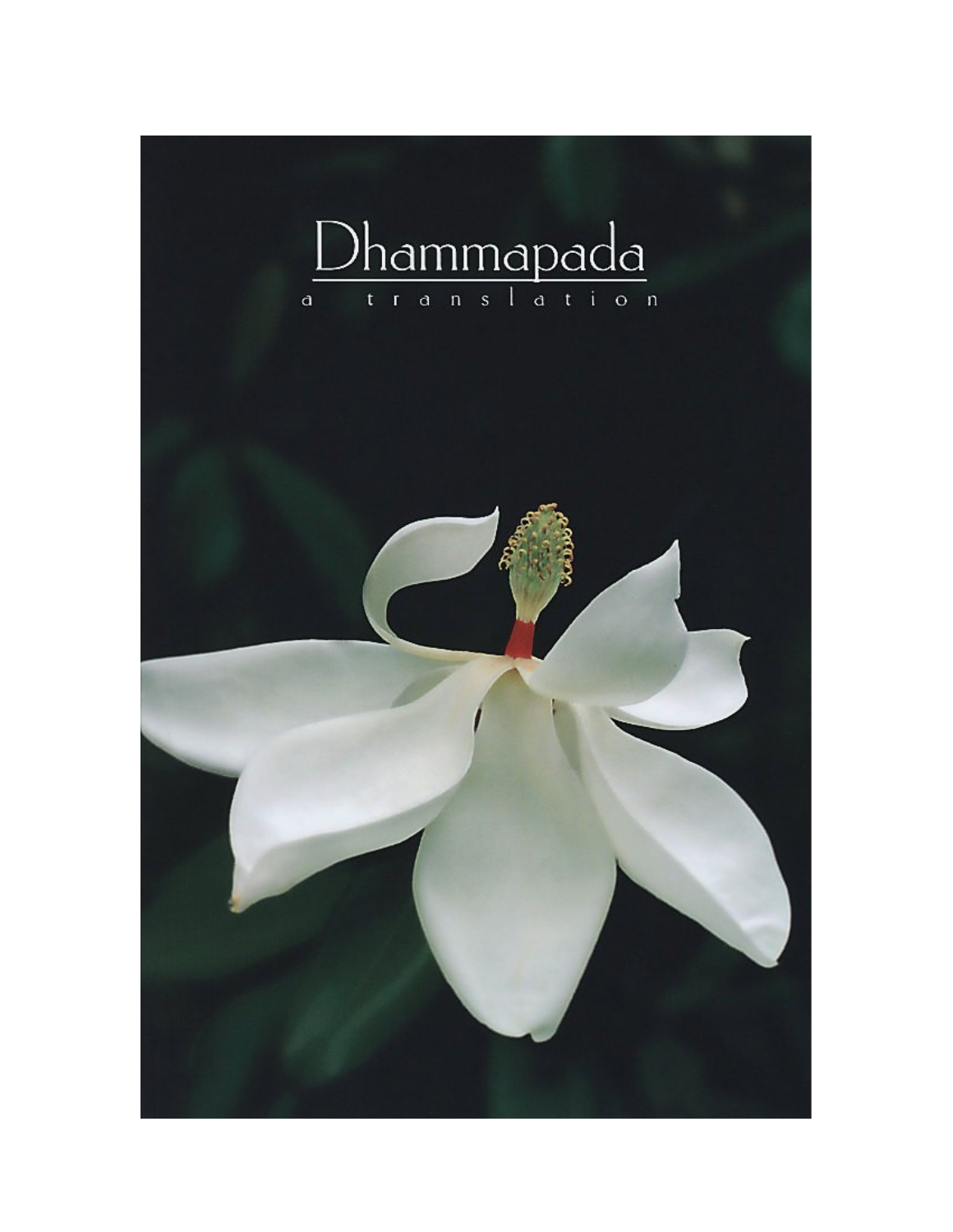# *Dhammapada*

*A Translation*

*by*

*Thanissaro Bhikkhu (Geoffrey DeGraff)*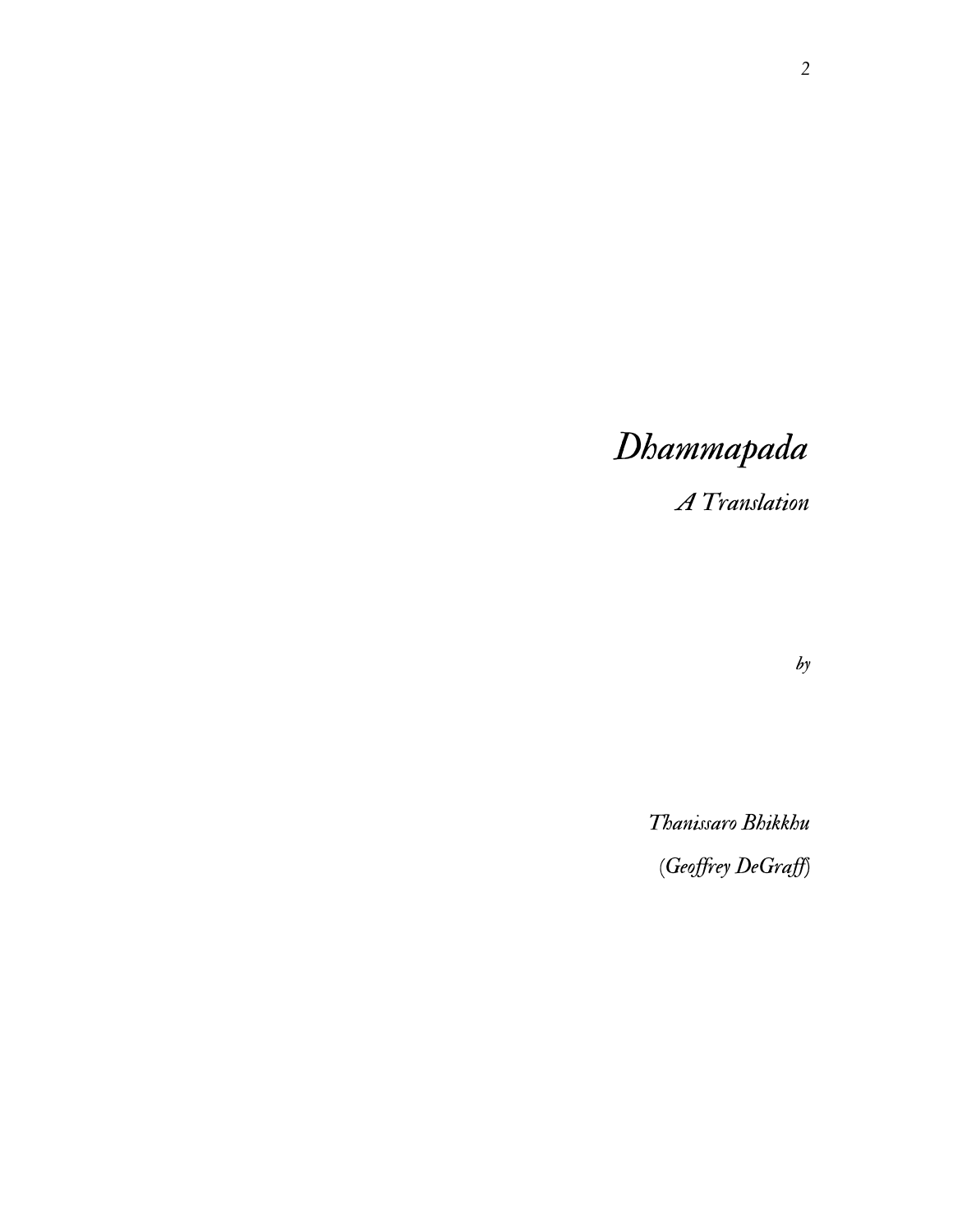Copyright © Thanissaro Bhikkhu 1998

This book may be copied or reprinted *for free distribution* without permission from the publisher. Otherwise all rights reserved.

Revised edition, 2011.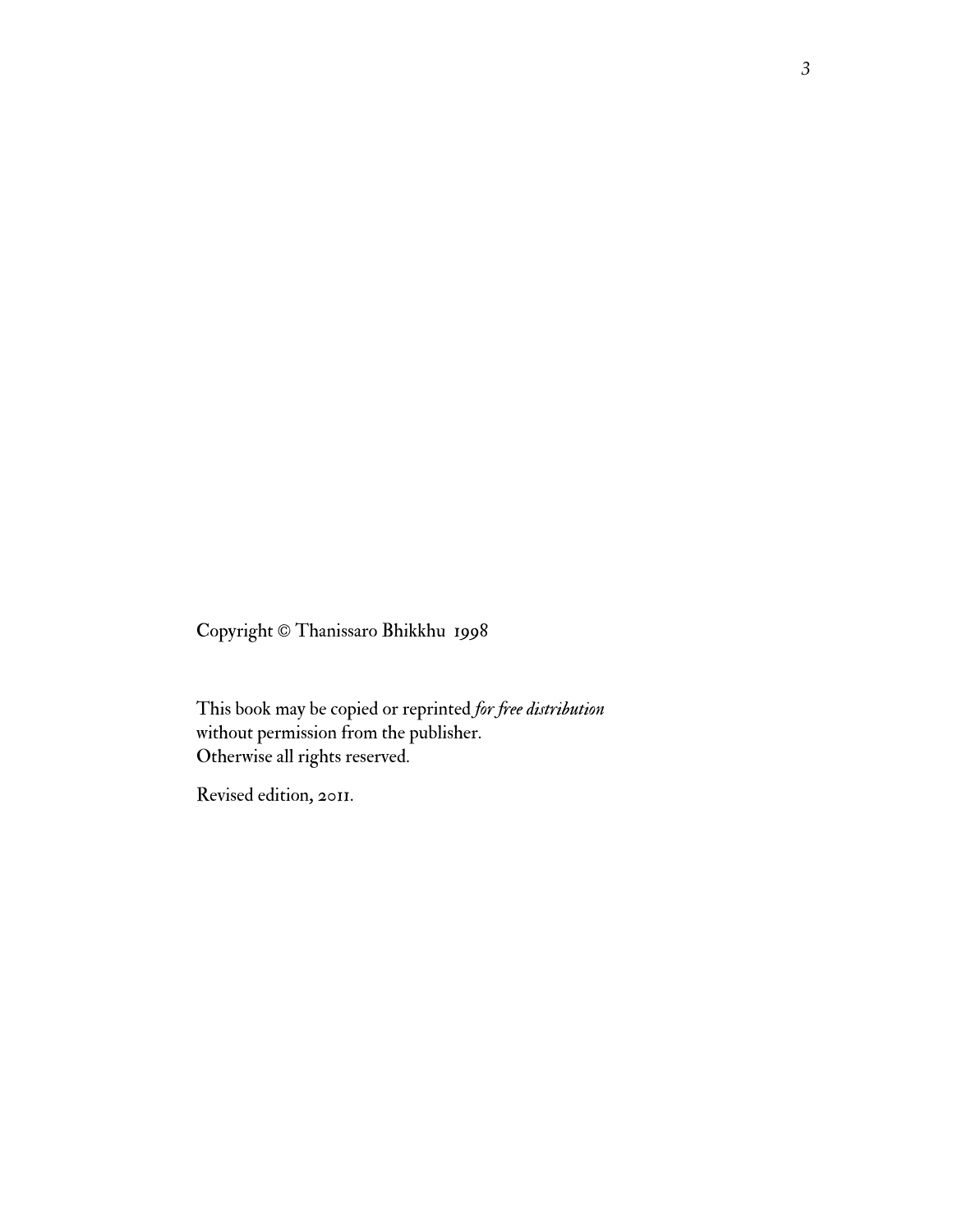#### *Contents*

Preface

Introduction

I : Pairs

II : Heedfulness

III : The Mind

IV : Blossoms

V : Fools

VI : The Wise

VII : Arahants

VIII : Thousands

IX : Evil

X : The Rod

XI : Aging

XII : Self

XIII : Worlds

XIV : Awakened

XV : Happy

XVI : Dear Ones

XVII : Anger

XVIII : Impurities

XIX : The Judge

XX : The Path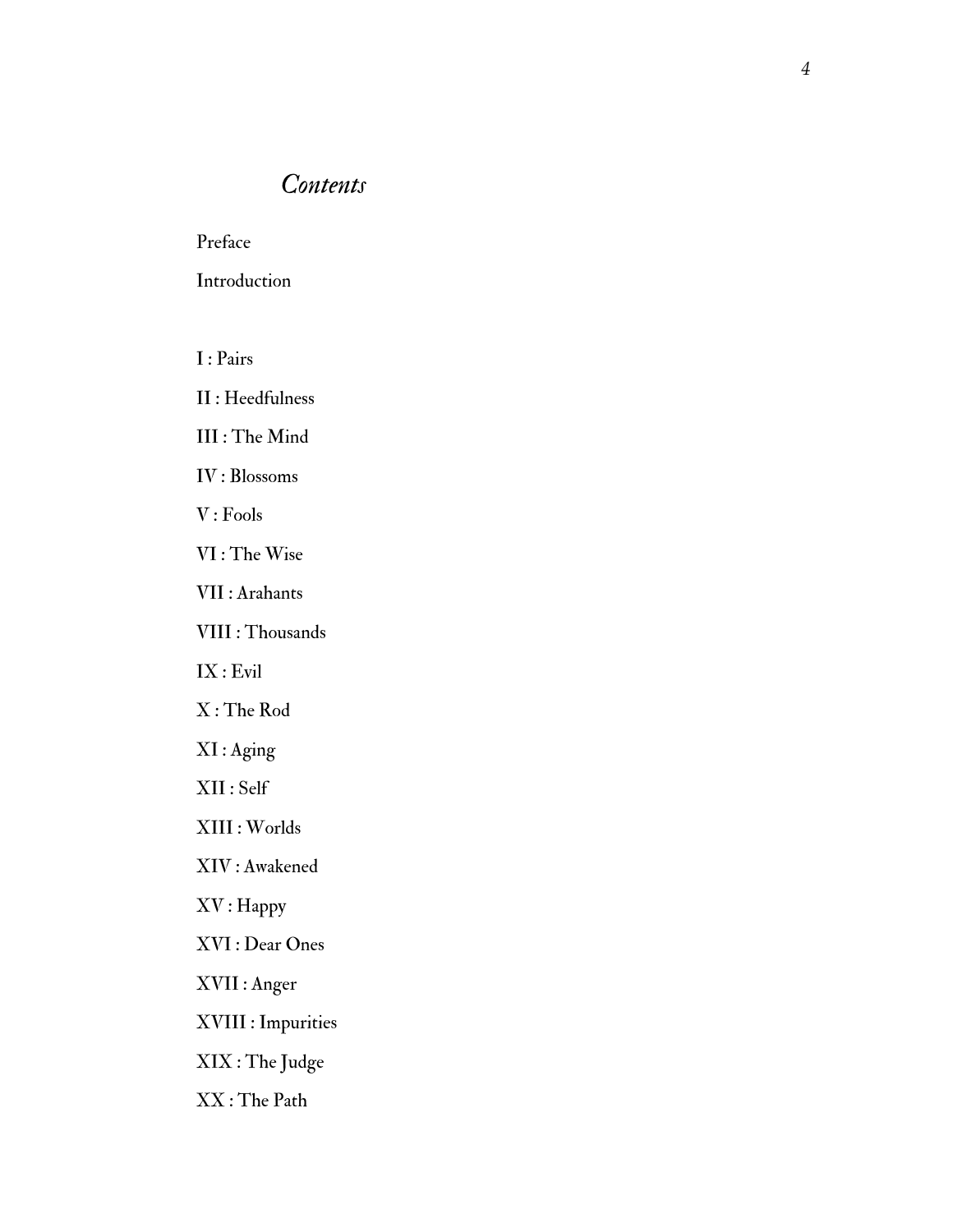XXI : Miscellany XXII : Hell XXIII : Elephants XXIV : Craving XXV : Monks XXVI : Brahmans

Historical Notes

End Notes

**Glossary** 

Abbreviations

Bibliography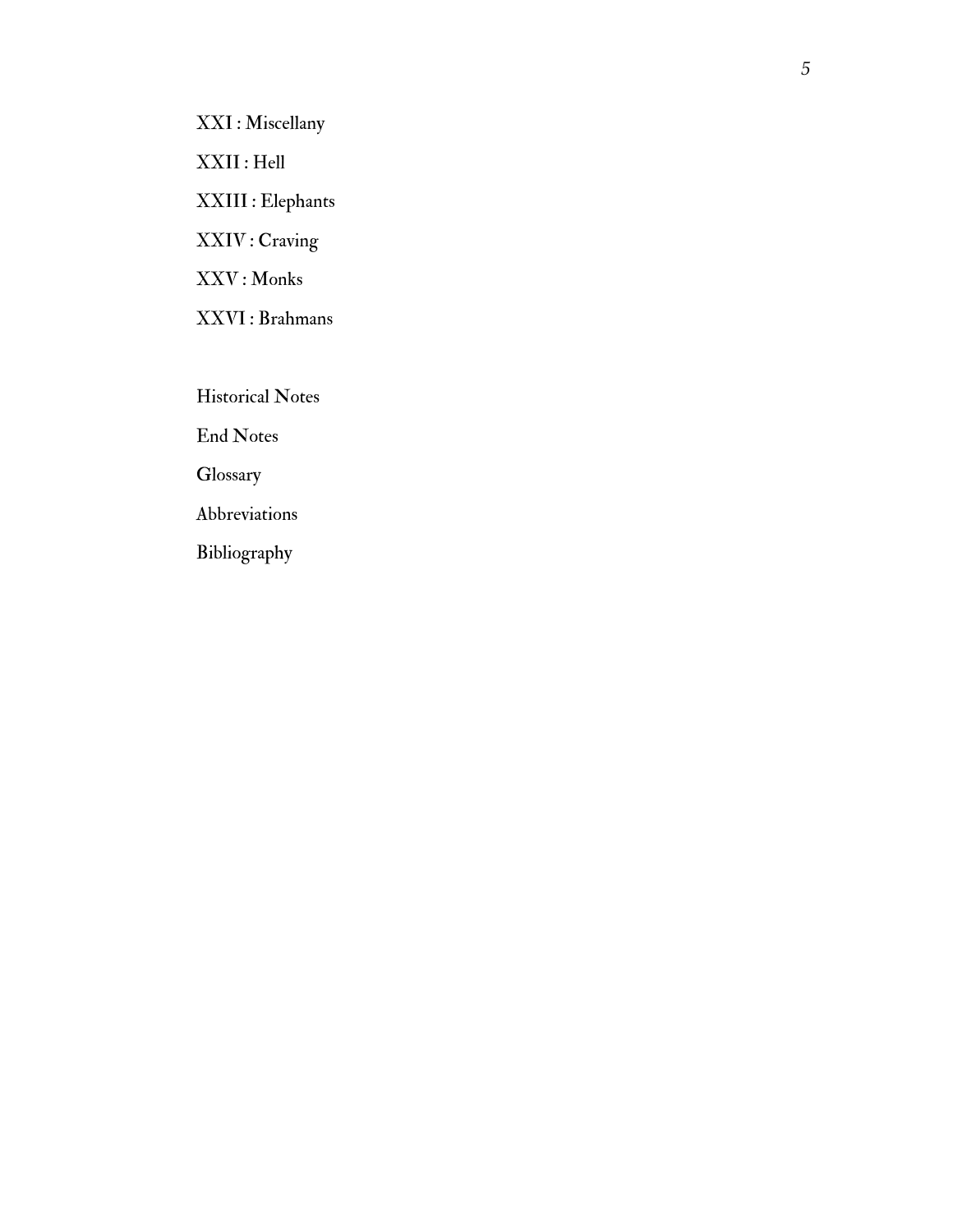## *Preface*

Another translation of the Dhammapada.

Many other English translations are already available—the fingers of at least five people would be needed to count them—so I suppose that a new translation has to be justified, to prove that it's not "just" another one. In doing so, though, I'd rather not criticize the efforts of earlier translators, for I owe them a great deal. Instead, I'll ask you to read the Introduction and Historical Notes, to gain an idea of what is distinctive about the approach I have taken, and the translation itself, which I hope will stand on its own merits. The original impulse for making the translation came from my conviction that the text deserved to be offered freely as a gift of Dhamma. As I knew of no existing translations available as gifts, I made my own.

The explanatory material is designed to meet with the needs of two sorts of readers: those who want to read the text as a text, in the context of the religious history of Buddhism —viewed from the outside—and those who want to read the text as a guide to the personal conduct of their lives. Although there is no clear line dividing these groups, the Introduction is aimed more at the second group, and the Historical Notes more at the first. The End Notes and Glossary contain material that should be of interest to both. Verses marked with an asterisk in the translation are discussed in the End Notes. Pali terms—as well as English terms used in a special sense, such as *effluent, enlightened one, fabrication, stress,* and *Unbinding*—when they appear in more than one verse, are explained in the Glossary.

In addition to the previous translators and editors from whose work I have borrowed, I owe a special debt of gratitude to Jeanne Larsen for her help in honing down the language of the translation. Also, John Bullitt, Gil Fronsdal, Charles Hallisey, Karen King, Andrew Olendzki, Ruth Stiles, Clark Strand, Paula Trahan, and Jane Yudelman offered many helpful comments that improved the quality of the book as a whole. Any mistakes that remain, of course, are my own responsibility.

*Thanissaro Bhikkhu*

Metta Forest Monastery Valley Center, CA 92082-1409 December, 1997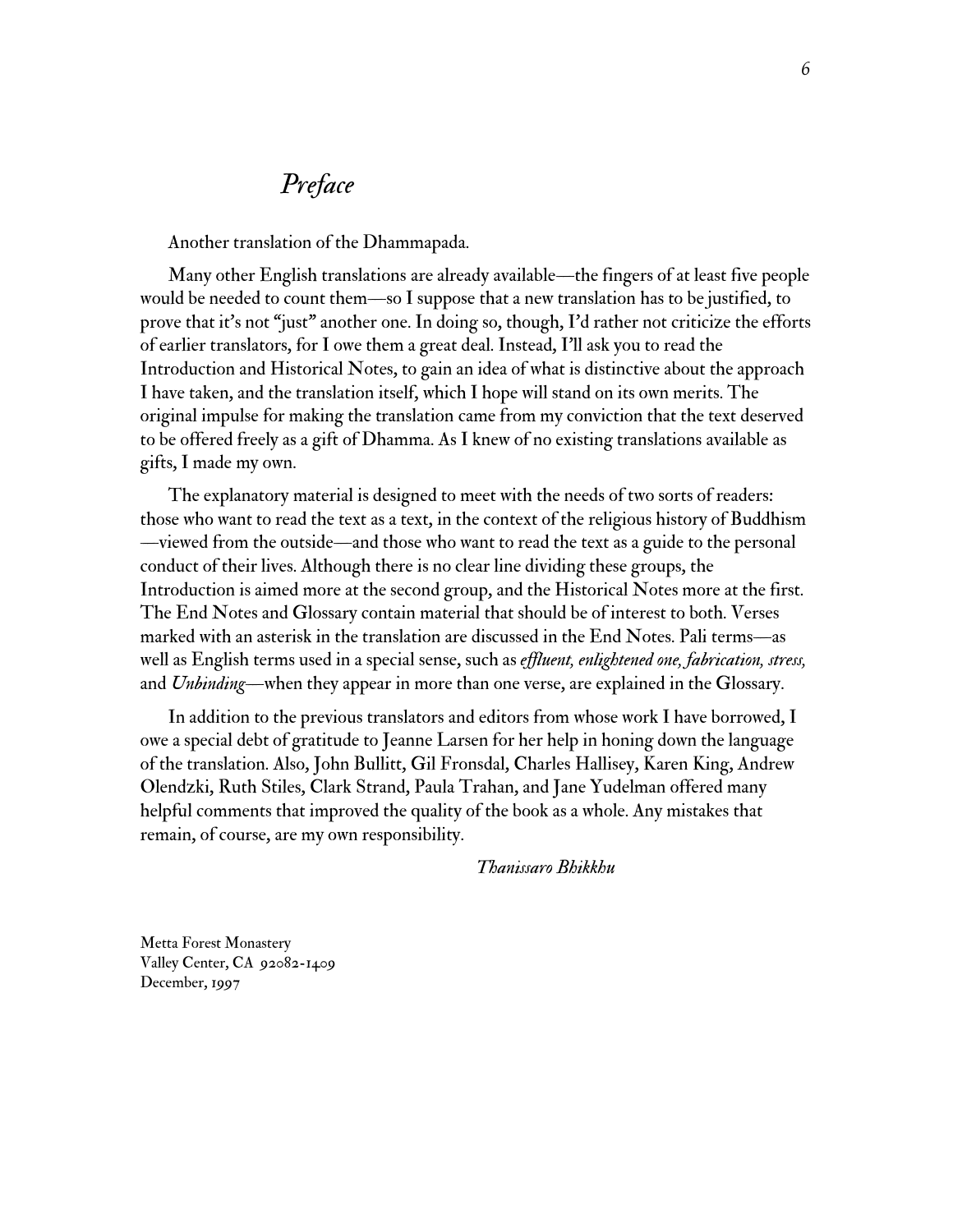#### *Introduction*

The Dhammapada, an anthology of verses attributed to the Buddha, has long been recognized as one of the masterpieces of early Buddhist literature. Only more recently have scholars realized that it is also one of the early masterpieces in the Indian tradition of *kavya,* or belles lettres.

This translation of the Dhammapada is an attempt to render the verses into English in a way that does justice to both of the traditions to which the text belongs. Although it is tempting to view these traditions as distinct, dealing with form (kavya) and content (Buddhism), the ideals of kavya aimed at combining form and content into a seamless whole. At the same time, the early Buddhists adopted and adapted the conventions of kavya in a way that skillfully dovetailed with their views of how teaching and listening played a role in their path of practice. My hope is that the translation presented here will convey the same seamlessness and skill.

As an example of kavya, the Dhammapada has a fairly complete body of ethical and aesthetic theory behind it, for the purpose of kavya was to instruct in the highest ends of life while simultaneously giving delight. The ethical teaching of the Dhammapada is expressed in the first pair of verses: the mind, through its actions *(kamma),* is the chief architect of one's happiness and suffering both in this life and beyond. The first three chapters elaborate on this point, to show that there are two major ways of relating to this fact: as a wise person, who is heedful enough to make the necessary effort to train his/her own mind to be a skillful architect; and as a fool, who is heedless and sees no reason to train the mind.

The work as a whole elaborates on this distinction, showing in more detail both the path of the wise person and that of the fool, together with the rewards of the former and the dangers of the latter: the path of the wise person can lead not only to happiness within the cycle of death and rebirth, but also to total escape into the Deathless, beyond the cycle entirely; the path of the fool leads not only to suffering now and in the future, but also to further entrapment within the cycle. The purpose of the Dhammapada is to make the wise path attractive to the reader so that he/she will follow it—for the dilemma posited by the first pair of verses is not one in the imaginary world of fiction; it is the dilemma in which the reader is already placed by the fact of being born.

To make the wise path attractive, the techniques of poetry are used to give "savor" *(rasa)* to the message. Ancient Indian aesthetic treatises devoted a great deal of discussion to the notion of savor and how it could be conveyed. The basic theory was this: Artistic composition expressed states of emotion or states of mind called *"bhava."* The standard list of basic emotions included love (delight), humor, grief, anger, energy, fear, disgust, and astonishment. The reader or listener exposed to these presentations of emotion did not participate in them directly; rather, he/she savored them as an aesthetic experience at one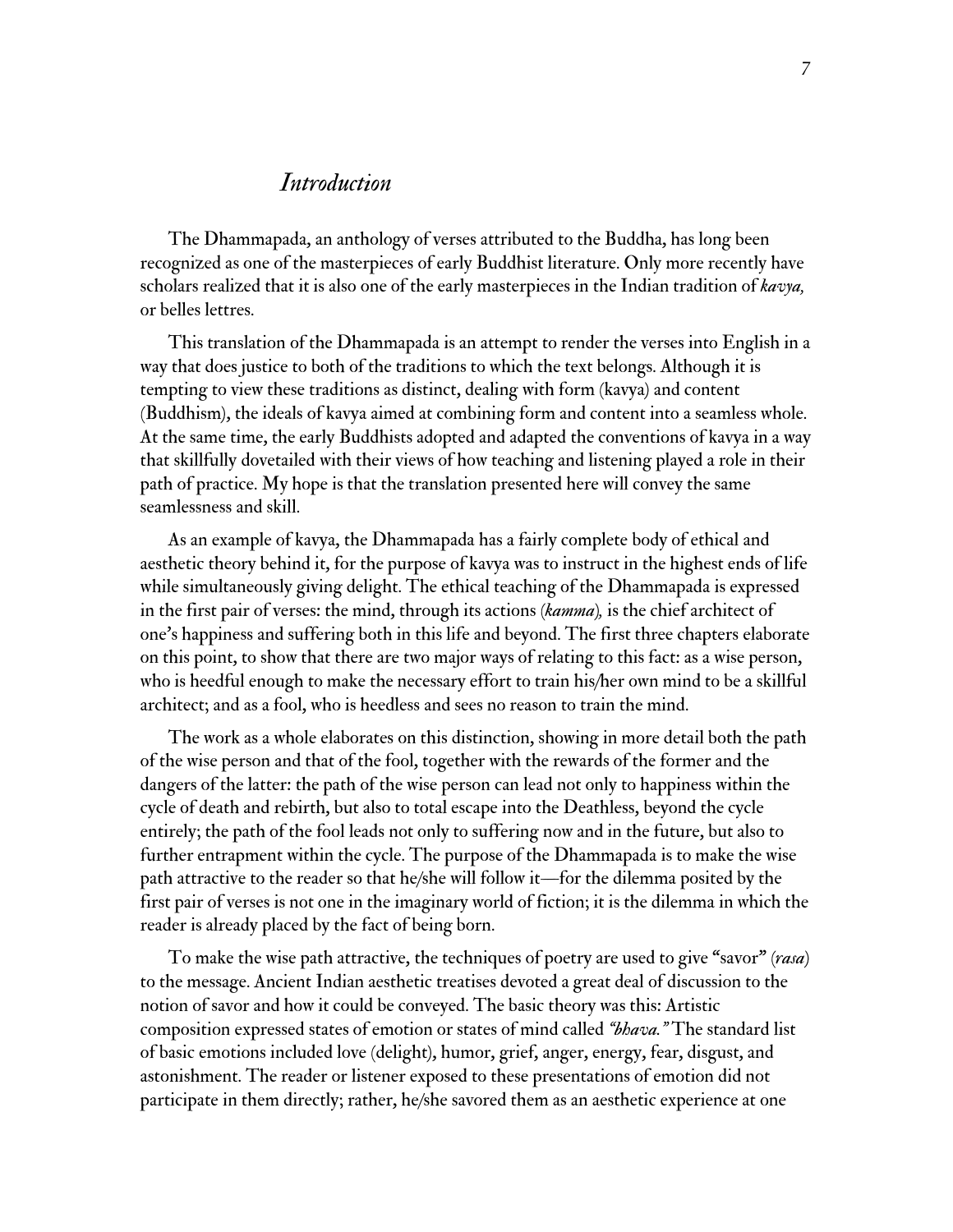remove from the emotion. Thus, the savor of grief is not grief, but compassion. The savor of energy is not energy itself, but admiration for heroism. The savor of love is not love but an experience of sensitivity. The savor of astonishment is a sense of the marvelous. The proof of the indirectness of the aesthetic experience was that some of the basic emotions were decidedly unpleasant, while the savor of the emotion was to be enjoyed.

Although a work of art might depict many emotions, and thus—like a good meal—offer many savors for the reader/listener to taste, one savor was supposed to dominate. Writers made a common practice of announcing the savor they were trying to produce, usually stating in passing that their particular savor was the highest of all. The Dhammapada [354] states explicitly that the savor of Dhamma is the highest savor, which indicates that that is the basic savor of the work. Classic aesthetic theory lists the savor of Dhamma, or justice, as one of the three basic varieties of the heroic savor (the other two deal with generosity and war): thus we would expect the majority of the verses to depict energy, and in fact they do, with their exhortations to action, strong verbs, repeated imperatives, and frequent use of the imagery from battles, races, and conquests.

Dhamma, in the Buddhist sense, implies more than the "justice" of Dhamma in aesthetic theory. However, the long section of the Dhammapada devoted to "The Judge" beginning with a definition of a good judge, and continuing with examples of good judgment—shows that the Buddhist concept of Dhamma has room for the aesthetic meaning of the term as well.

Classic theory also holds that the heroic savor should, especially at the end of a piece, shade into the marvelous. This, in fact, is what happens periodically throughout the Dhammapada, and especially at the end, where the verses express astonishment at the amazing and paradoxical qualities of a person who has followed the path of heedfulness to its end, becoming "pathless" [92-93; 179-180]—totally indescribable, transcending conflicts and dualities of every sort. Thus the predominant emotions that the verses express in Pali and should also express in translation—are energy and astonishment, so as to produce qualities of the heroic and marvelous for the reader to savor. This savor is then what inspires the reader to follow the path of wisdom, with the result that he/she will reach a direct experience of the true happiness, transcending all dualities, found at the end of the path.

Classic aesthetic theory lists a variety of rhetorical features that can produce savor. Examples from these lists that can be found in the Dhammapada include: accumulation *(padoccaya)* [137-140], admonitions *(upadista)* [47-48, 246-248, et. al.], ambiguity *(aksarasamghata)* [97, 294-295], benedictions *(asis)* [337], distinctions *(visesana)* [19-20, 21- 22, 318-319], encouragement *(protsahana)* [35, 43, 46, et. al.], etymology *(nirukta)* [388], examples *(drstanta)* [30], explanations of cause and effect *(hetu)* [1-2], illustrations *(udaharana)* [344], implications *(arthapatti)* [341], rhetorical questions *(prccha)* [44, 62, 143, et. al.], praise *(gunakirtana)* [54-56, 58-59, 92-93, et. al.], prohibitions *(pratisedha)* [121-122, 271-272, 371, et. al.], and ornamentation *(bhusana)* [passim].

Of these, ornamentation is the most complex, including four figures of speech and ten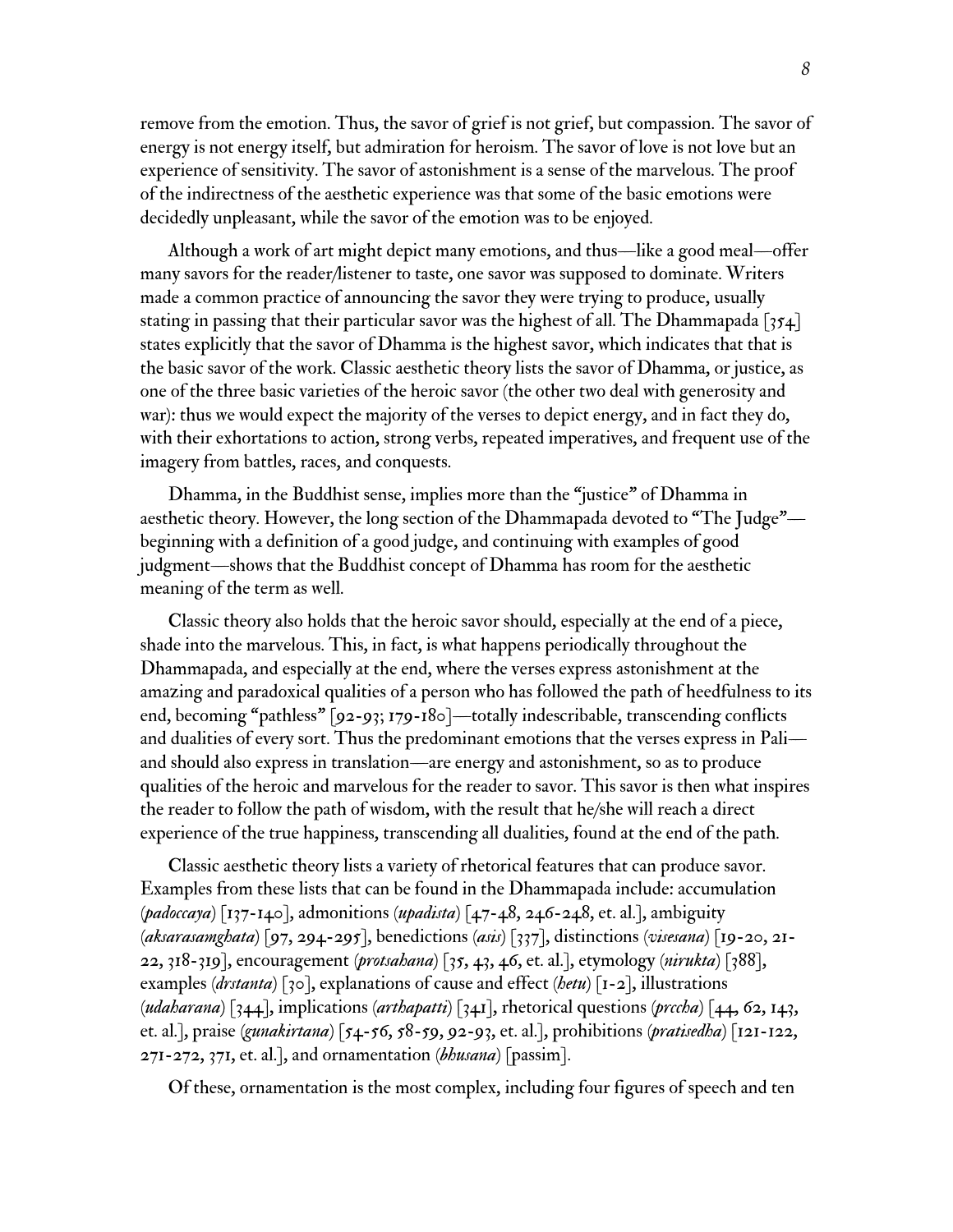"qualities." The figures of speech are simile [passim], extended metaphor [398], rhyme (including alliteration and assonance), and "lamps" [passim]. This last figure is a peculiarity of Pali—a heavily inflected language—that allows, say, one adjective to modify two different nouns, or one verb to function in two separate sentences. (The name of the figure derives from the idea that the two nouns radiate from the one adjective, or the two sentences from the one verb.) In English, the closest we have to this is parallelism combined with ellipsis. An example from the translation is in verse  $7-$ 

Mara overcomes him as the wind, a weak tree

—where "overcomes" functions as the verb in both clauses, even though it is elided from the second. This is how I have rendered lamps in most of the verses, although in two cases  $\lceil 174, \rceil$ 206] I found it more effective to repeat the lamp-word.

The ten "qualities" are more general attributes of sound, syntax, and sense, including such attributes as charm, clarity, delicacy, evenness, exaltation, sweetness, and strength. The ancient texts are not especially clear on what some of these terms mean in practice. Even where they are clear, the terms deal in aspects of Pali/Sanskrit syntax not always applicable to English. What is important, though, is that some qualities are seen as more suited to a particular savor than others: strength and exaltation, for example, best convey a taste of the heroic and marvelous. Of these characteristics, strength *(ojas)* is the easiest to quantify, for it is marked by long compounded words. In the Dhammapada, approximately one tenth of the verses contain compounds that are as long as a whole line of verse, and one verse [39] has three of its four lines made up of such compounds. By the standards of later Sanskrit verse, this is rather mild, but when compared with verses in the rest of the Pali Canon and other early masterpieces of kavya, the Dhammapada is quite strong.

The text also explicitly adds to the theory of characteristics in saying that "sweetness" is not just an attribute of words, but of the person speaking  $\lceil 363 \rceil$ . If the person is a true example of the virtue espoused, his/her words are sweet. This point could be generalized to cover many of the other qualities as well.

Another point from classic aesthetic theory that may be relevant to the Dhammapada is the principle of how a literary work is given unity. Although the text does not provide a step-by-step sequential portrait of the path of wisdom, as a lyric anthology it is much more unified than most Indian examples of that genre. The classic theory of dramatic plot construction may be playing an indirect role here. On the one hand, a plot must exhibit unity by presenting a conflict or dilemma, and depicting the attainment of a goal through overcoming that conflict. This is precisely what unifies the Dhammapada: it begins with the duality between heedless and heedful ways of living, and ends with the final attainment of total mastery. On the other hand, the plot must not show smooth, systematic progress; otherwise the work would turn into a treatise. There must be reversals and diversions to maintain interest. This principle is at work in the fairly unsystematic ordering of the Dhammapada's middle sections. Verses dealing with the beginning stages of the path are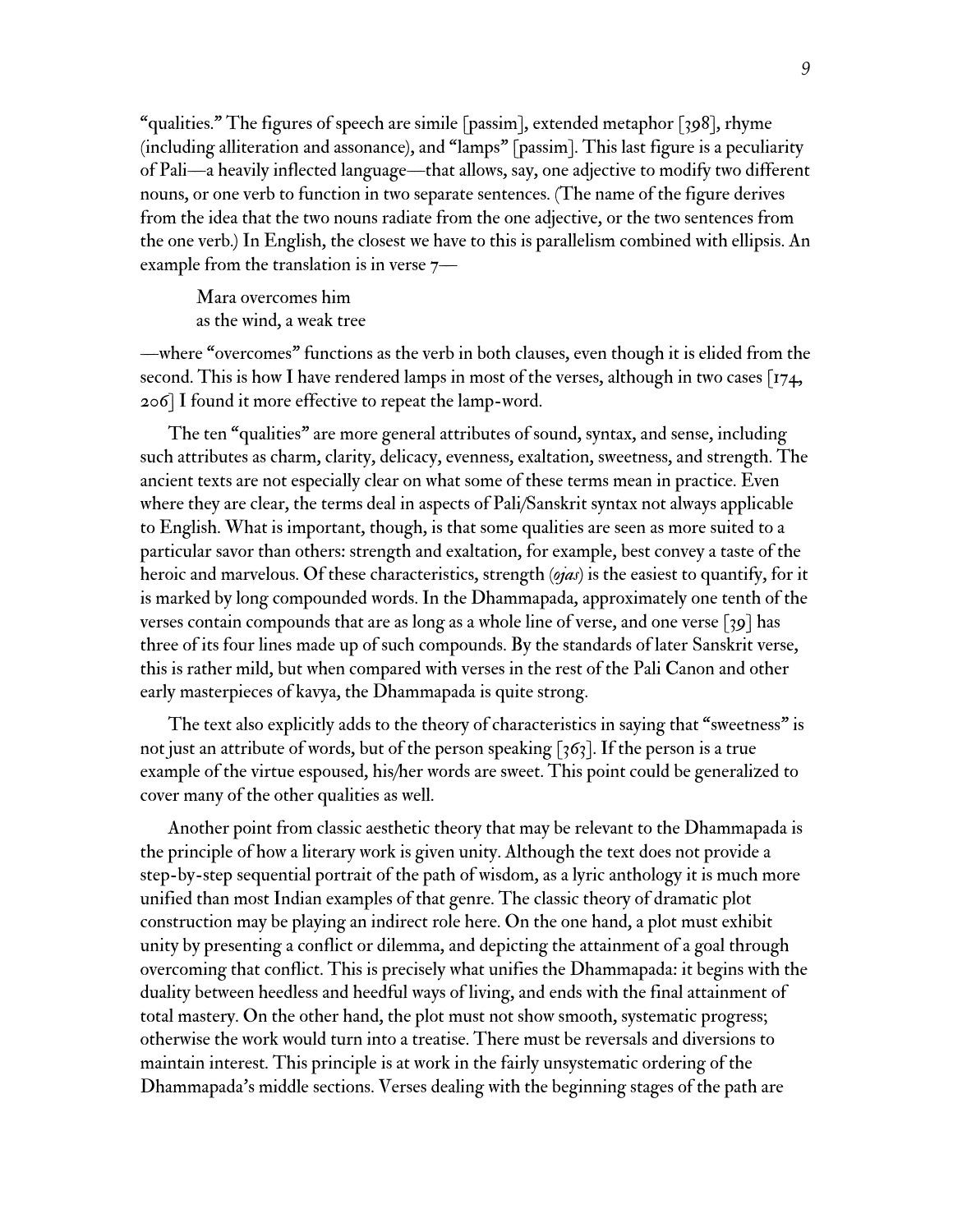mixed together with those dealing with later stages and even stages beyond the completion of the path.

One more point is that the ideal plot should be constructed with a sub-plot in which a secondary character gains his/her goal, and in so doing helps the main character attain his or hers. In addition to the aesthetic pleasure offered by the sub-plot, the ethical lesson is one of human cooperation: people attain their goals by working together. In the Dhammapada, the same dynamic is at work. The main "plot" is that of the person who masters the principle of kamma to the point of total release from kamma and the round of rebirth; the "sub-plot" depicts the person who masters the principle of kamma to the point of gaining a good rebirth on the human or heavenly planes. The second person gains his/her goal, in part, by being generous and respectful to the first person [106-109, 177], thus enabling the first person to practice to the point of total mastery. In return, the first person gives counsel to the second person on how to pursue his/her goal  $[76-77, 363]$ . In this way the Dhammapada depicts the play of life in a way that offers two potentially heroic roles for the reader to choose from, and delineates those roles in such a way that all people can choose to be heroic, working together for the attainment of their own true well being.

Perhaps the best way to summarize the confluence of Buddhist and kavya traditions in the Dhammapada is in light of a teaching from another early Buddhist text, the Samyutta Nikaya (55:5), on the factors needed to attain one's first taste of the goal of the Buddhist path. Those factors are four: associating with people of integrity, listening to their teachings, using appropriate attention to inquire into the way those teachings apply to one's life, and practicing in line with the teachings in a way that does them justice. Early Buddhists used the traditions of kavya—concerning savor, rhetoric, structure, and figures of speech—primarily in connection with the second of these factors, in order to make the teachings appealing to the listener. However, the question of savor is related to the other three factors as well. The words of a teaching must be spoken by a person of integrity who embodies their message in his/her actions if their savor is to be sweet  $[158, 363]$ . The listener must reflect on them appropriately and then put them into practice if they are to have more than a passing, superficial taste. Thus both the speaker and listener must act in line with the words of a teaching if it is to bear fruit. This point is reflected in a pair of verses from the Dhammapada itself  $\lceil 51-52 \rceil$ :

Just like a blossom, bright colored but scentless: a well-spoken word is fruitless when not carried out. Just like a blossom, bright colored & full of scent: a well-spoken word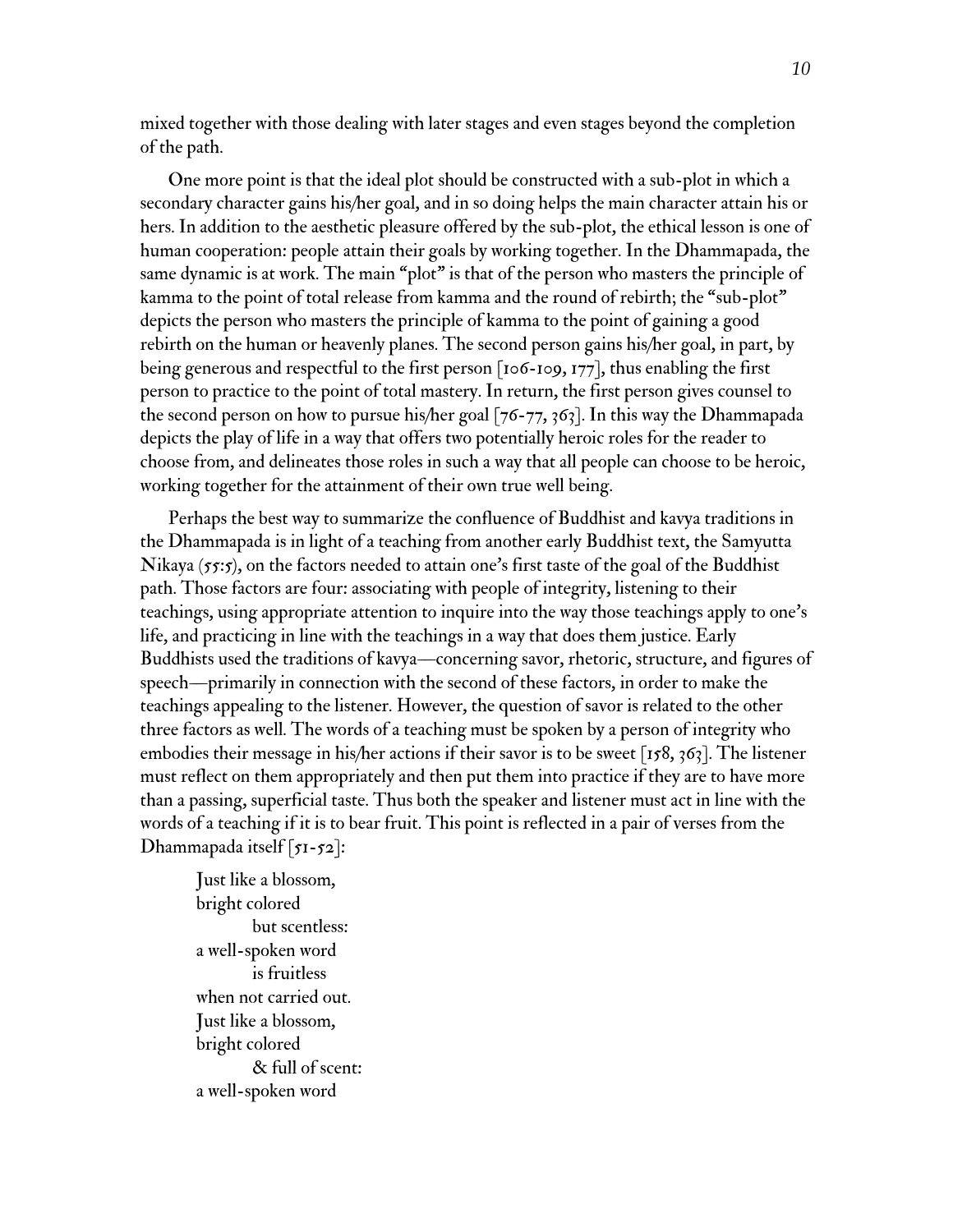#### is fruitful when well carried out.

Appropriate reflection, the first step a listener should follow in carrying out the wellspoken word, means contemplating one's own life to see the dangers of following the path of foolishness and the need to follow the path of wisdom. The Buddhist tradition recognizes two emotions as playing a role in this reflection. The first is *samvega,* a strong sense of dismay that comes with realizing the futility and meaningless of life as it is normally lived, together with a feeling of urgency in trying to find a way out of the meaningless cycle. The second emotion is *pasada,* the clarity and serenity that come when one recognizes a teaching that presents the truth of the dilemma of existence and at the same time points the way out. One function of the verses in the Dhammapada is to provide this sense of clarity, which is why verse 82 states that the wise grow serene on hearing the Dhamma, and 102 states that the most worthwhile verse is the meaningful one that, on hearing, brings peace.

However, the process does not stop with these preliminary feelings of peace and serenity. The listener must carry through with the path of practice that the verses recommend. Although much of the impetus for doing so comes from the emotions of samvega and pasada sparked by the content of the verses, the heroic and marvelous savor of the verses plays a role as well, by inspiring the listener to rouse within him or herself the energy and strength that the path will require. When the path is brought to fruition, it brings the peace and delight of the Deathless  $[373-374]$ . This is where the process initiated by hearing or reading the Dhamma bears its deepest savor, surpassing all others. It is the highest sense in which the meaningful verses of the Dhammapada bring peace.

\* \* \*

In preparing the following translation, I have kept the above points in mind, motivated both by a firm belief in the truth of the message of the Dhammapada, and by a desire to present it in a compelling way that will induce the reader to put it into practice. Although trying to stay as close as possible to the literal meaning of the text, I've also tried to convey its savor. I'm operating on the classic assumption that, although there may be a tension between giving instruction (being scrupulously accurate) and giving delight (providing an enjoyable taste of the mental states that the words depict), the best translation is one that plays with that tension without submitting totally to one side at the expense of the other.

To convey the savor of the work, I have aimed at a spare style flexible enough to express not only its dominant emotions—energy and astonishment—but also its transient emotions, such as humor, delight, and fear. Although the original verses conform to metrical rules, the translations are in free verse. This is the form that requires the fewest deviations from literal accuracy and allows for a terse directness that conforms with the heroic savor of the original. The freedom I have used in placing words on the page also allows many of the poetic effects of Pali syntax—especially the parallelism and ellipsis of the "lamps"—to shine through.

I have been relatively consistent in choosing English equivalents for Pali terms, especially where the terms have a technical meaning. Total consistency, although it may be a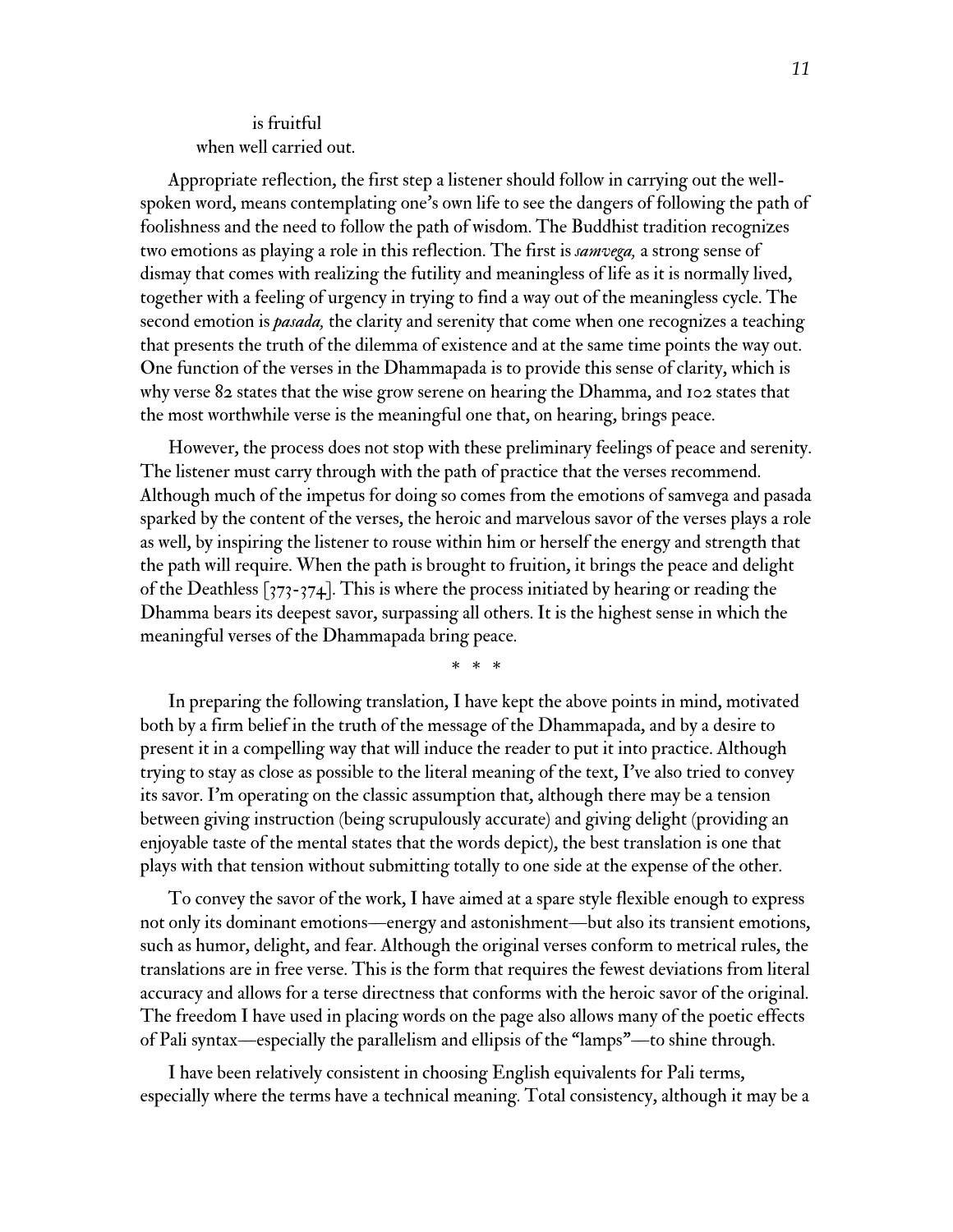logical goal, is by no means a rational one, especially in translating poetry. Anyone who is truly bilingual will appreciate this point. Words in the original were chosen for their sound and connotations, as well as their literal sense, so the same principles—within reasonable limits—have been used in the translation. Deviations from the original syntax are rare, and have been limited primarily to six sorts. The first four are for the sake of immediacy: occasional use of the American "you" for "one"; occasional use of imperatives ("Do this!") for optatives ("One should do this"); substituting active for passive voice; and replacing "he who does this" with "he does this" in many of the verses defining the true brahman in Chapter 26. The remaining two deviations are: making minor adjustments in sentence structure to keep a word at the beginning or end of a verse when this position seems important (e.g., 158, 384); and changing the number from singular ("the wise person") to plural ("the wise") when talking about personality types, both to streamline the language and to lighten the gender bias of the original Pali. (As most of the verses were originally addressed to monks, I have found it impossible to eliminate the gender bias entirely, and so apologize for whatever bias remains.)

In verses where I sense that a particular Pali word or phrase is meant to carry multiple meanings, I have explicitly given all of those meanings in the English, even where this has meant a considerable expansion of the verse. (Many of these verses are discussed in the notes.) Otherwise, I have tried to make the translation as transparent as possible, in order to allow the light and energy of the original to pass through with minimal distortion.

The Dhammapada has for centuries been used as an introduction to the Buddhist point of view. However, the text is by no means elementary, either in terms of content or style. Many of the verses presuppose at least a passing knowledge of Buddhist doctrine; others employ multiple levels of meaning and wordplay typical of polished kavya. For this reason, I have added notes to the translation to help draw out some of the implications of verses that might not be obvious to people who are new to either of the two traditions that the text represents.

I hope that whatever delight you gain from this translation will inspire you to put the Buddha's words into practice, so that you will someday taste the savor, not just of the words, but of the Deathless to which they point.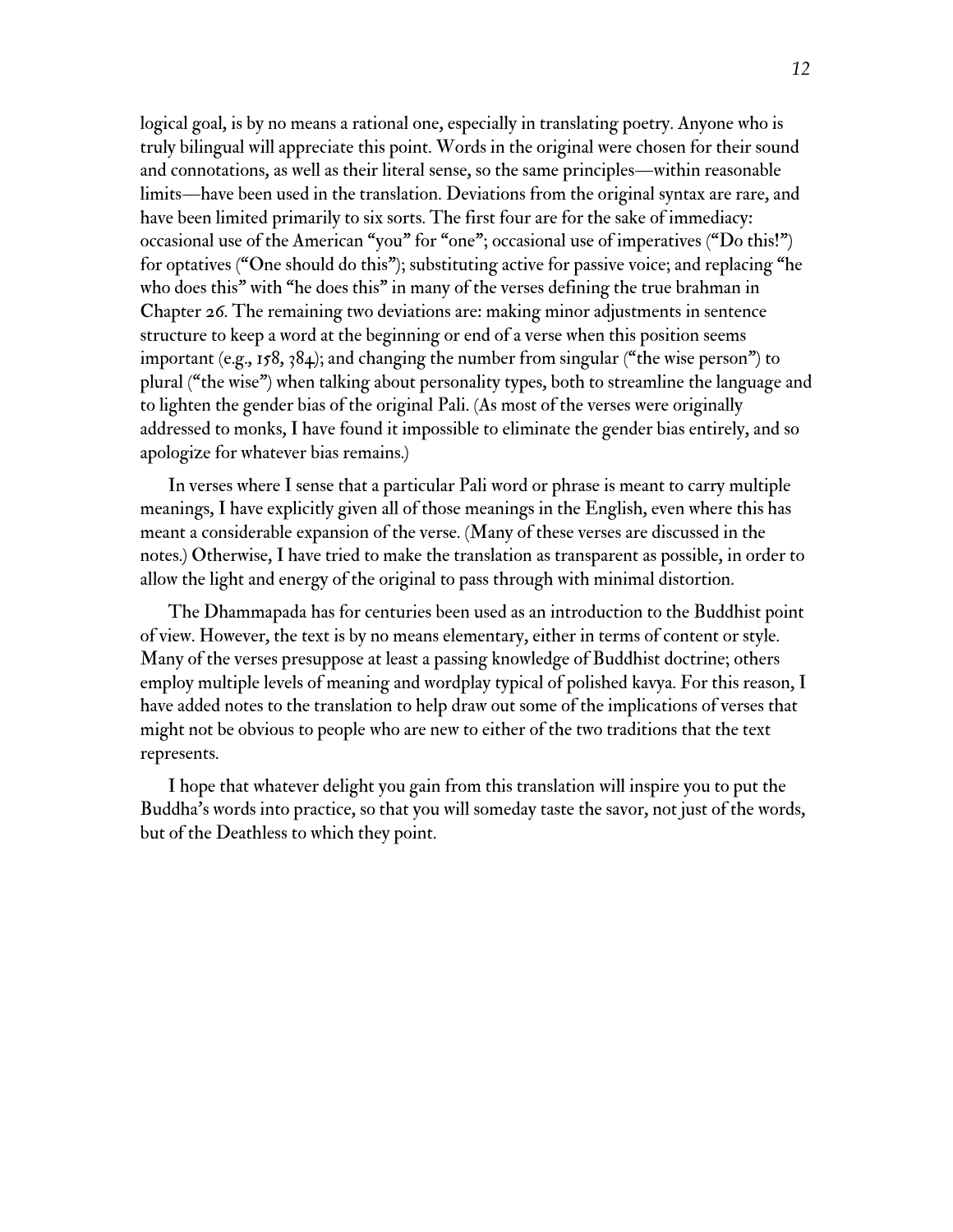## *I : Pairs*

| Phenomena are               | preceded by the heart,                                              |
|-----------------------------|---------------------------------------------------------------------|
|                             | ruled by the heart,                                                 |
|                             | made of the heart.                                                  |
| If you speak or act         |                                                                     |
| with a corrupted heart,     |                                                                     |
| then suffering follows you- |                                                                     |
| as the wheel of the cart,   |                                                                     |
| the track of the ox         |                                                                     |
| that pulls it.              |                                                                     |
|                             |                                                                     |
| Phenomena are               | preceded by the heart,<br>ruled by the heart,<br>made of the heart. |
| If you speak or act         |                                                                     |
| with a calm, bright heart,  |                                                                     |
| then happiness follows you, |                                                                     |
| like a shadow               |                                                                     |
| that never leaves.          |                                                                     |

'He insulted me, hit me, beat me, robbed me' —for those who brood on this, hostility isn't stilled. He insulted me, hit me, beat me, robbed me' for those who don't brood on this, hostility is stilled.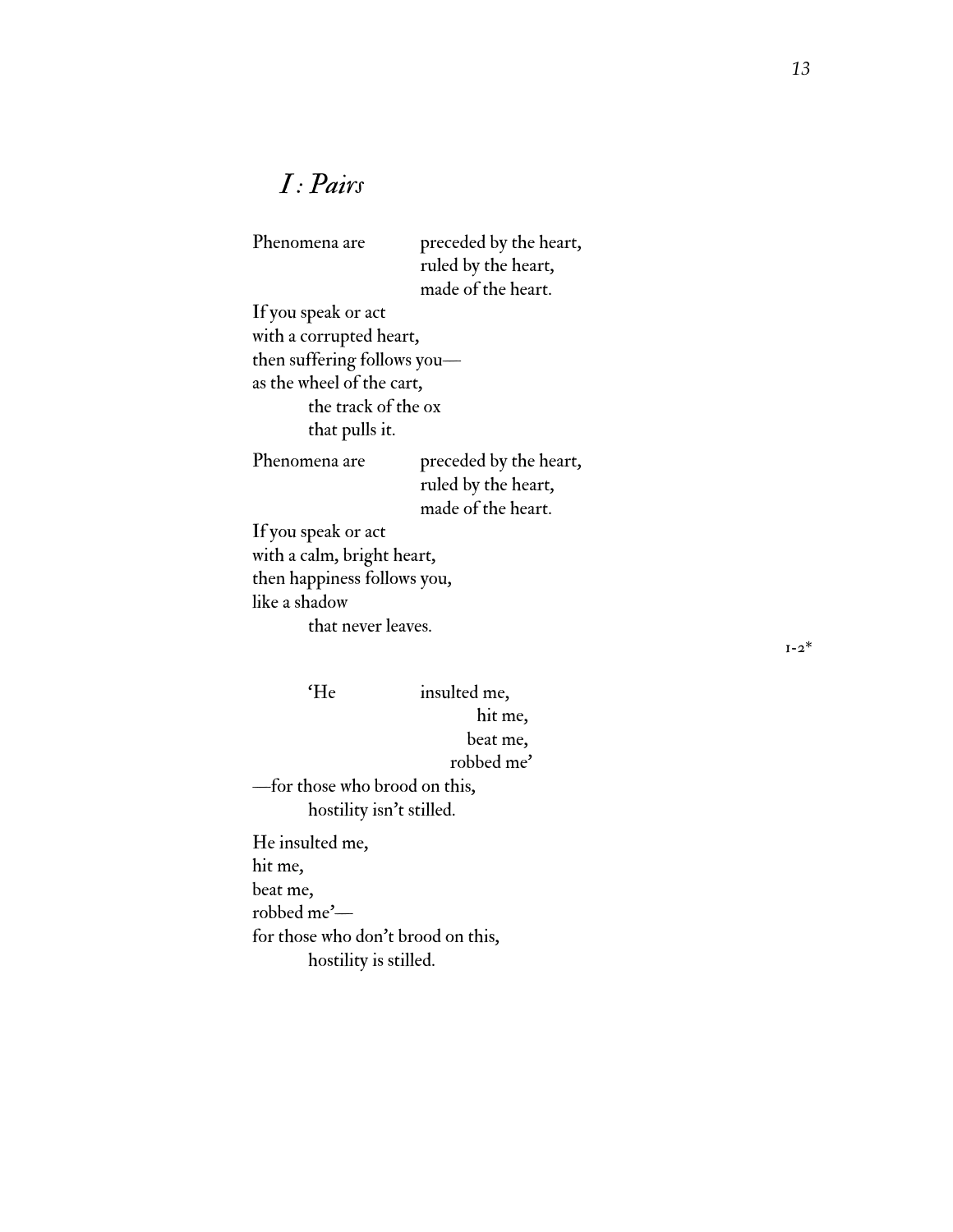Hostilities aren ' t stilled through hostility, regardless. Hostilities are stilled through non-hostility: this, an unending truth. Unlike those who don ' t realize that we 're here on the verge of perishing, those who do: their quarrels are stilled.

3-6

One who stays focused on the beautiful, is unrestrained with the senses, knowing no moderation in food, apathetic, unenergetic: Mara overcomes him as the wind, a weak tree.

One who stays focused on the foul, is restrained with regard to the senses, knowing moderation in food, full of conviction & energy: Mara does not overcome him as the wind, a mountain of rock.

He who, depraved, devoid of truthfulness & self-control, puts on the ochre robe, doesn ' t deserve the ochre robe.

But he who is free

of depravity endowed with truthfulness & self-control, well-established in the precepts, truly deserves the ochre robe.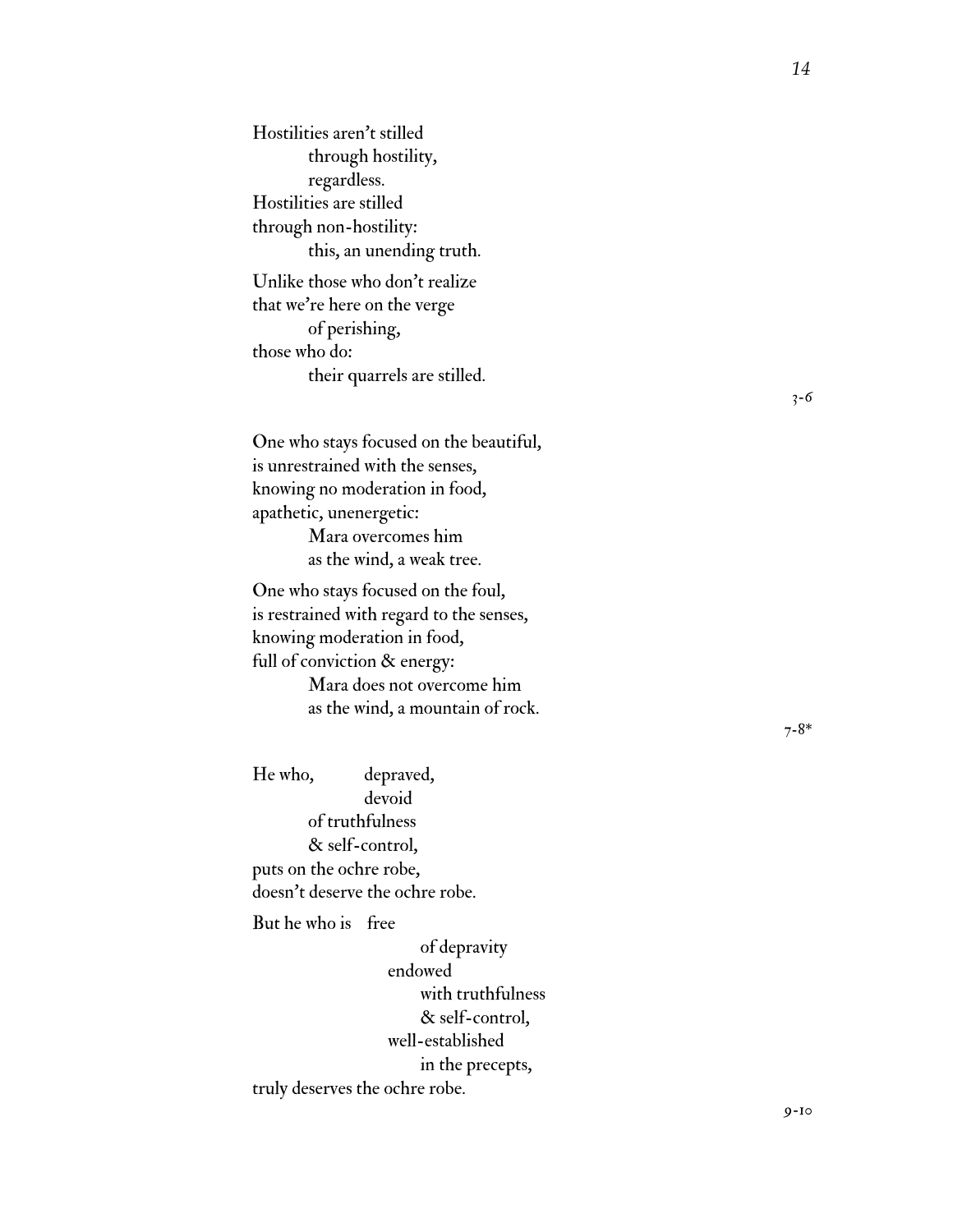Those who regard non-essence as essence and see essence as non-, don ' t get to the essence, ranging about in wrong resolves. But those who know essence as essence, and non-essence as non-, get to the essence, ranging about in right resolves.

As rain seeps into an ill-thatched hut, so passion, the undeveloped mind. As rain doesn ' t seep into a well-thatched hut, so passion does not, the well-developed mind.

Here he grieves he grieves hereafter. In both worlds the wrong-doer grieves. He grieves, he ' s afflicted, seeing the corruption of his deeds. Here he rejoices he rejoices hereafter. In both worlds the merit-maker rejoices. He rejoices, is jubilant, seeing the purity of his deeds. Here he ' s tormented he ' s tormented hereafter. In both worlds the wrong-doer ' s tormented.

 $II - I2^*$ 

13-14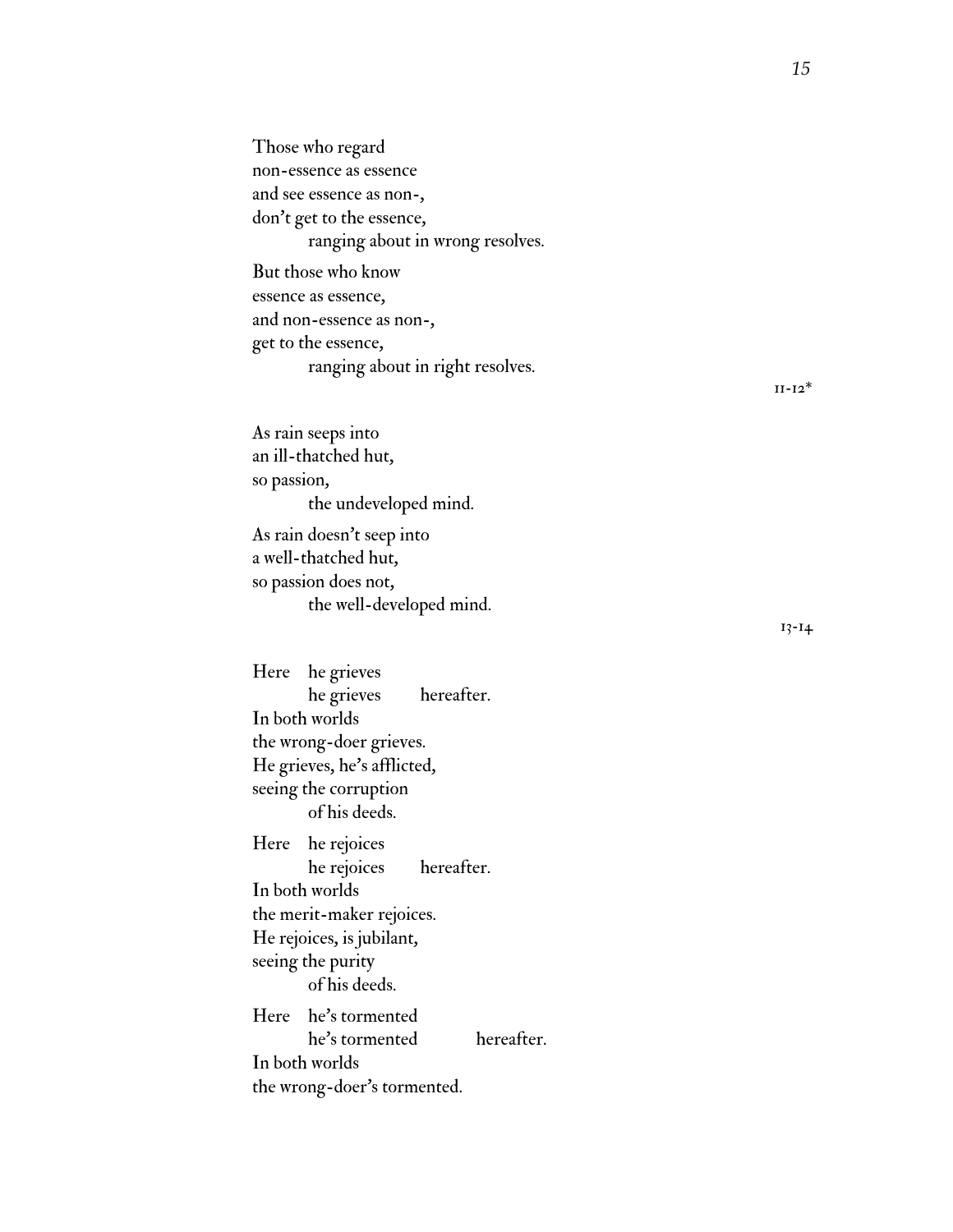He ' s tormented at the thought, 'I've done wrong.' Having gone to a bad destination, he ' s tormented all the more. Here he delights he delights hereafter. In both worlds the merit-maker delights. He delights at the thought, 'I've made merit.' Having gone to a good destination, he delights all the more.

 $15 - 18*$ 

If he recites many teachings, but —heedless man doesn ' t do what they say, like a cowherd counting the cattle of others, he has no share in the contemplative life. If he recites next to nothing but follows the Dhamma in line with the Dhamma; abandoning passion, aversion, delusion; alert, his mind well-released, not clinging either here or hereafter:

he has his share in the contemplative life.

19-20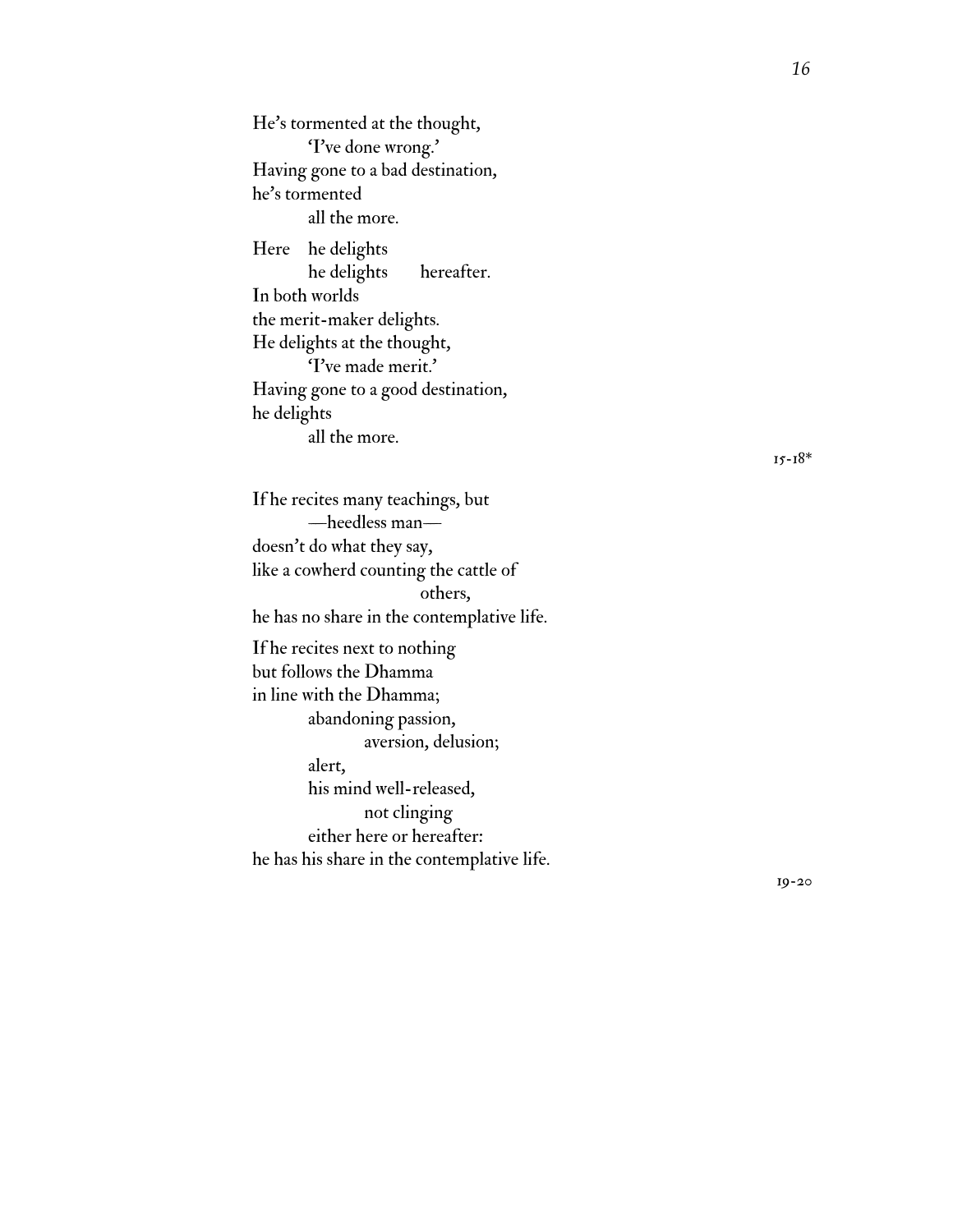### *II : Heedfulness*

Heedfulness: the path to the Deathless. Heedlessness: the path to death. The heedful do not die. The heedless are as if already dead. Knowing this as a true distinction, those wise in heedfulness rejoice in heedfulness, enjoying the range of the noble ones. The enlightened, constantly absorbed in jhana, persevering, firm in their effort: they touch Unbinding, the unexcelled rest from the yoke. Those with initiative, mindful, clean in action, acting with due consideration, heedful, restrained, living the Dhamma: their glory grows. Through initiative, heedfulness,

restraint, & self-control, the wise would make an island no flood can submerge.

 $2I - 24$ <sup>\*</sup>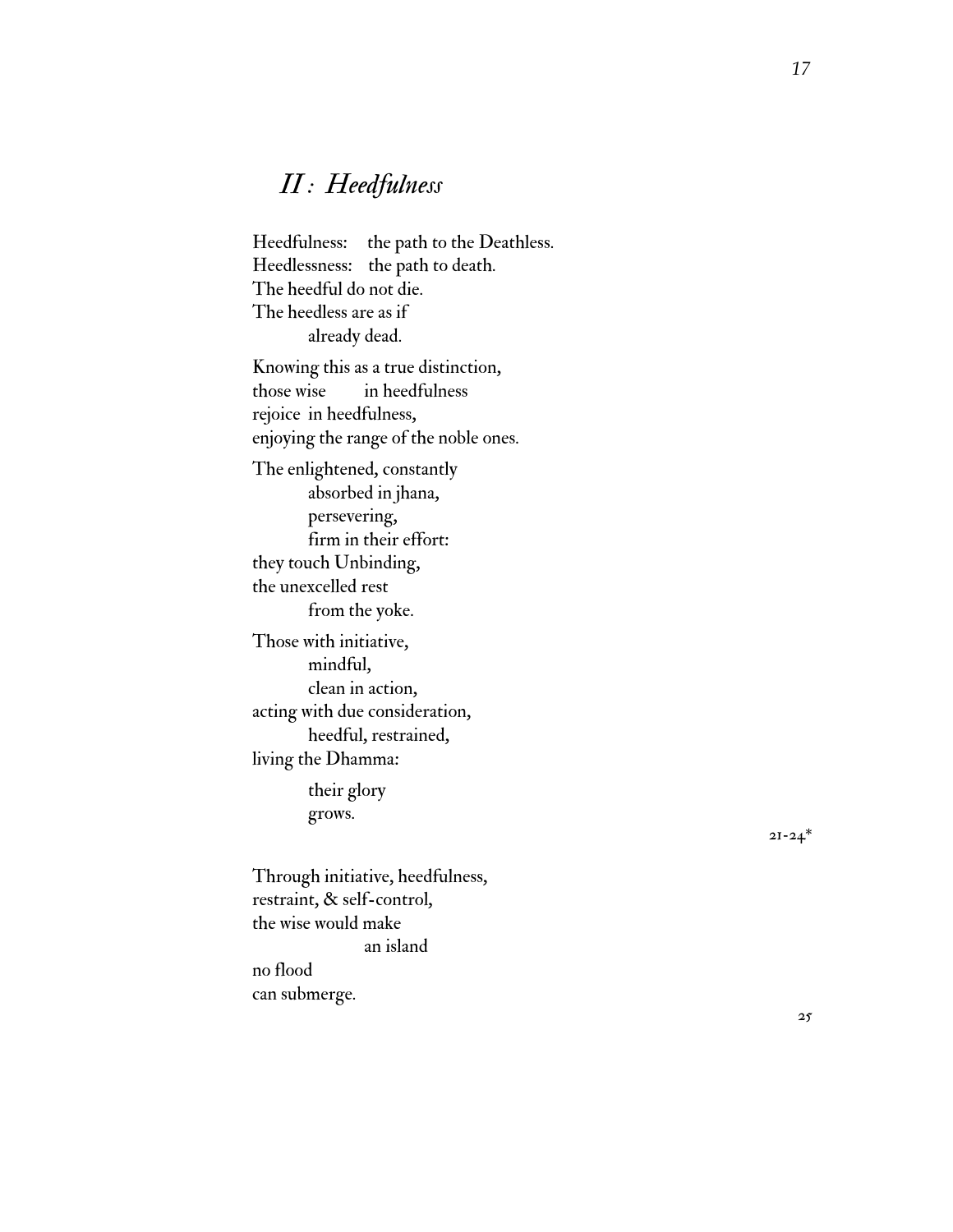They 're addicted to heedlessness —dullards, fools while one who is wise cherishes heedfulness as his highest wealth.

Don ' t give way to heedlessness or to intimacy with sensual delight for a heedful person, absorbed in jhana, attains an abundance of ease.

When the wise person drives out heedlessness with heedfulness, having climbed the high tower of discernment, sorrow-free, he observes the sorrowing crowd as the enlightened man, having scaled a summit, the fools on the ground below.

Heedful among the heedless, wakeful among those asleep, just as a fast horse advances, leaving the weak behind: so the wise.

Through heedfulness, Indra won to lordship over the devas. Heedfulness is praised, heedlessness censured always.

26

27

28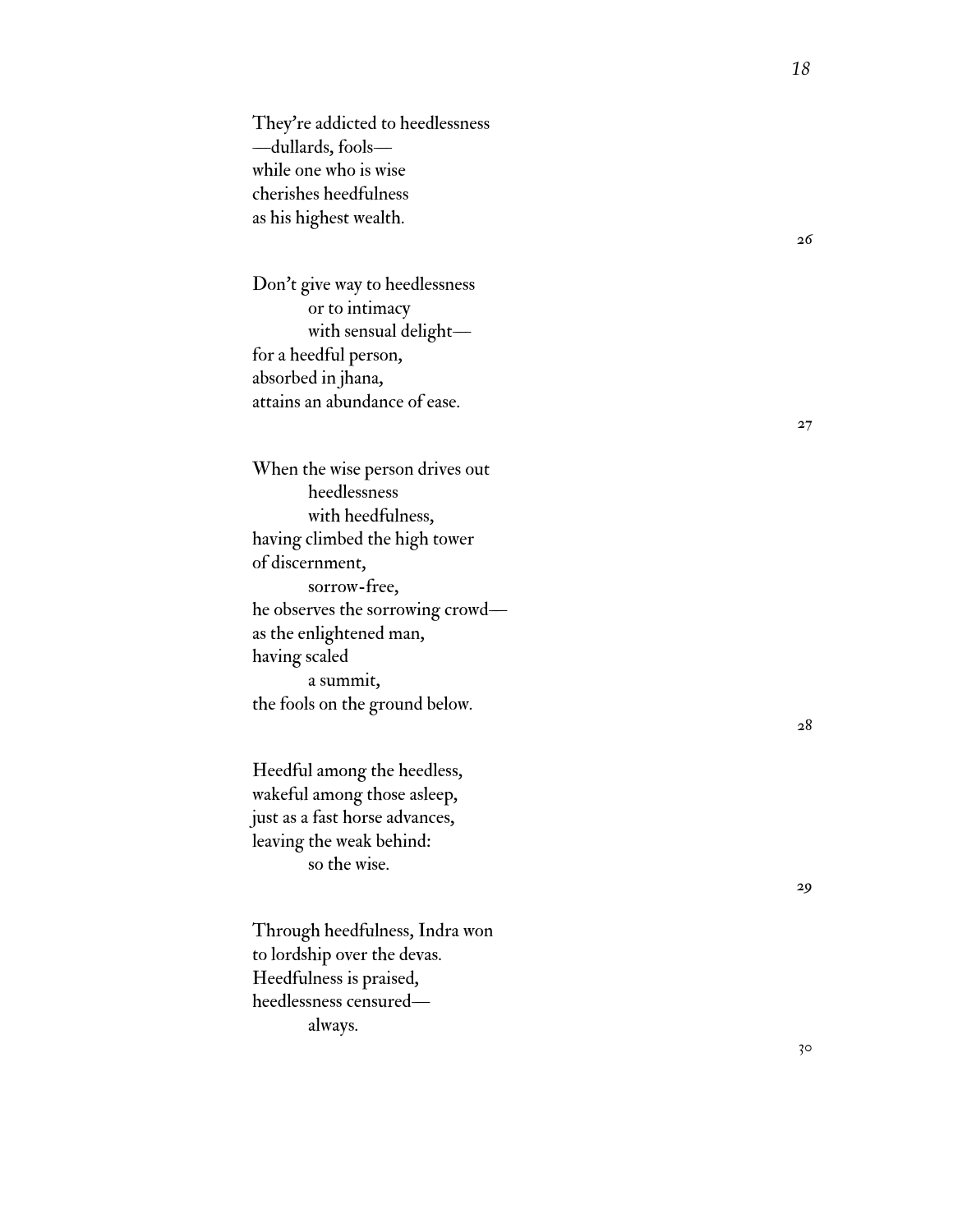The monk delighting in heedfulness, seeing danger in heedlessness, advances like a fire, burning fetters great & small. The monk delighting in heedfulness, seeing danger in heedlessness —incapable of falling back stands right on the verge of Unbinding.

31-32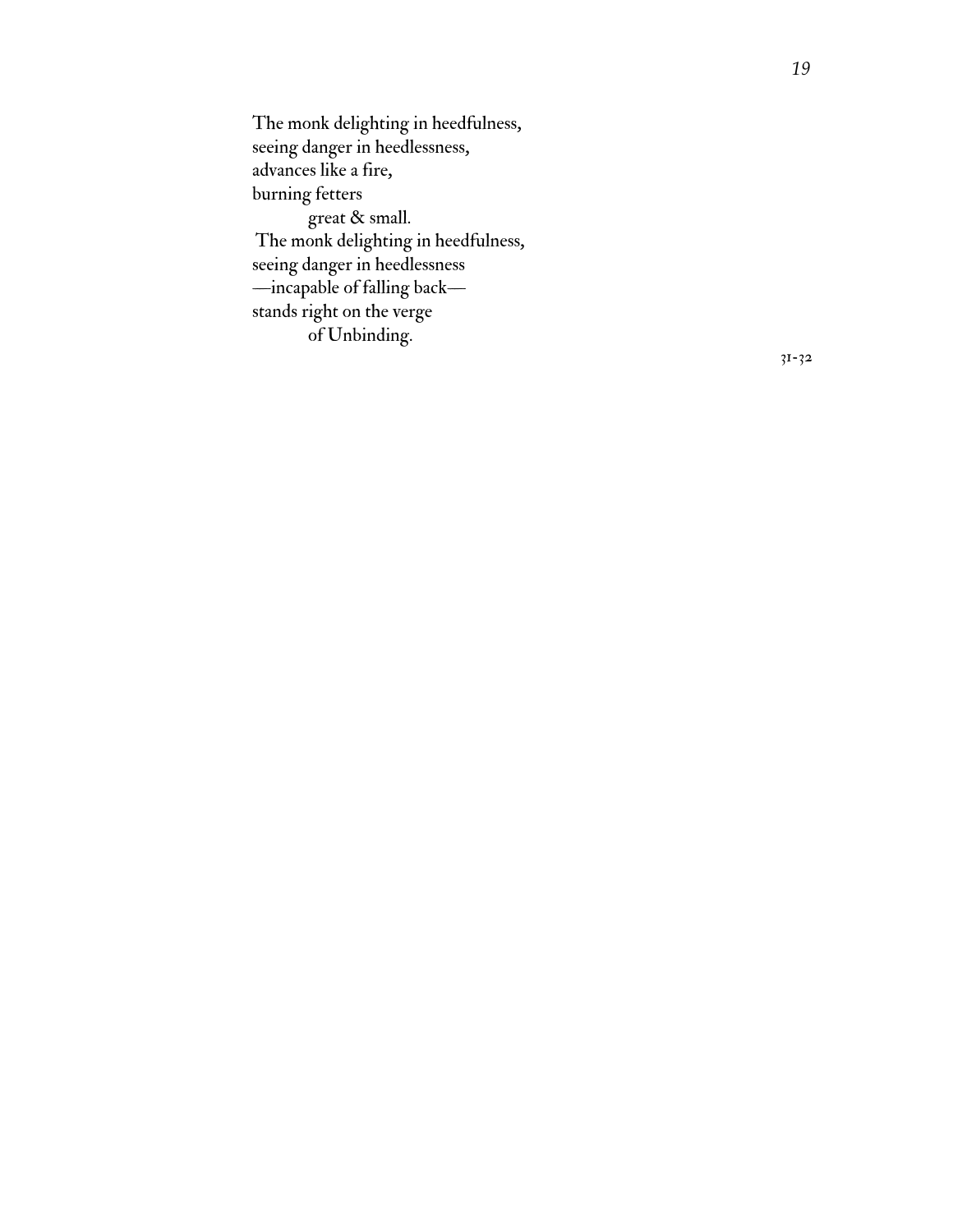#### *III : The Mind*

Quivering, wavering, hard to guard, to hold in check: the mind. The sage makes it straight like a fletcher, the shaft of an arrow. Like a fish pulled from its home in the water & thrown on land: this mind flips & flaps about to escape Mara ' s sway. Hard to hold down, nimble, alighting wherever it likes: the mind. Its taming is good. The mind well-tamed brings ease. So hard to see, so very, very subtle, alighting wherever it likes: the mind. The wise should guard it. The mind protected brings ease. Wandering far, going alone, bodiless, lying in a cave: the mind. Those who restrain it: from Mara ' s bonds they 'll be freed.

For a person of unsteady mind, not knowing true Dhamma,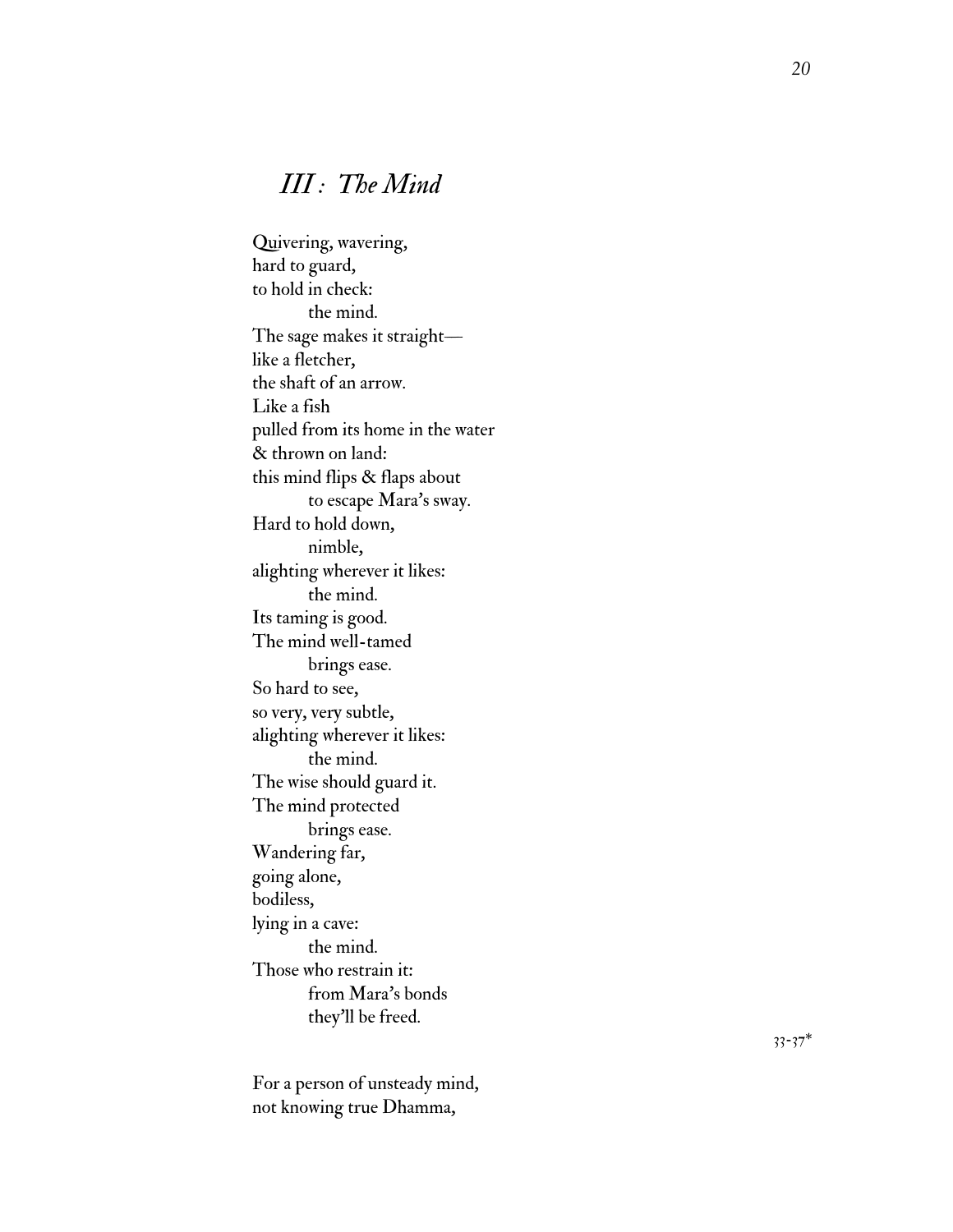serenity set adrift: discernment doesn ' t grow full.

For a person of unsoddened mind, unassaulted awareness, abandoning merit & evil, wakeful, there is no danger no fear.

Knowing this body is like a clay jar, securing this mind like a fort, attack Mara with the spear of discernment, then guard what ' s won without settling there, without laying claim.

All too soon, this body will lie on the ground cast off, bereft of consciousness, like a useless scrap of wood.

Whatever an enemy might do to an enemy, or a foe to a foe, the ill-directed mind can do to you even worse.

38

*21*

39\*

 $40*$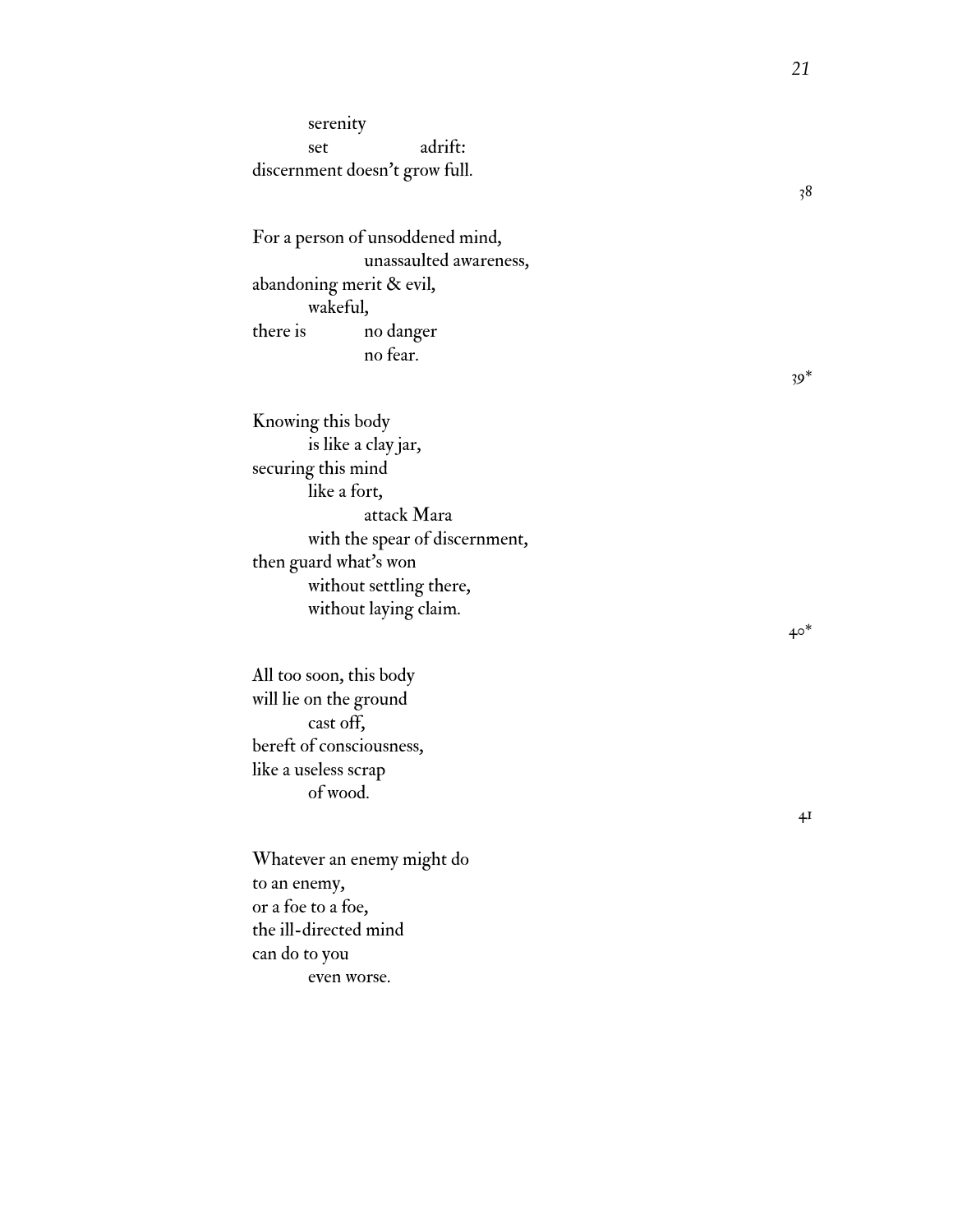Whatever a mother, father or other kinsman might do for you, the well-directed mind can do for you even better.

42-43\*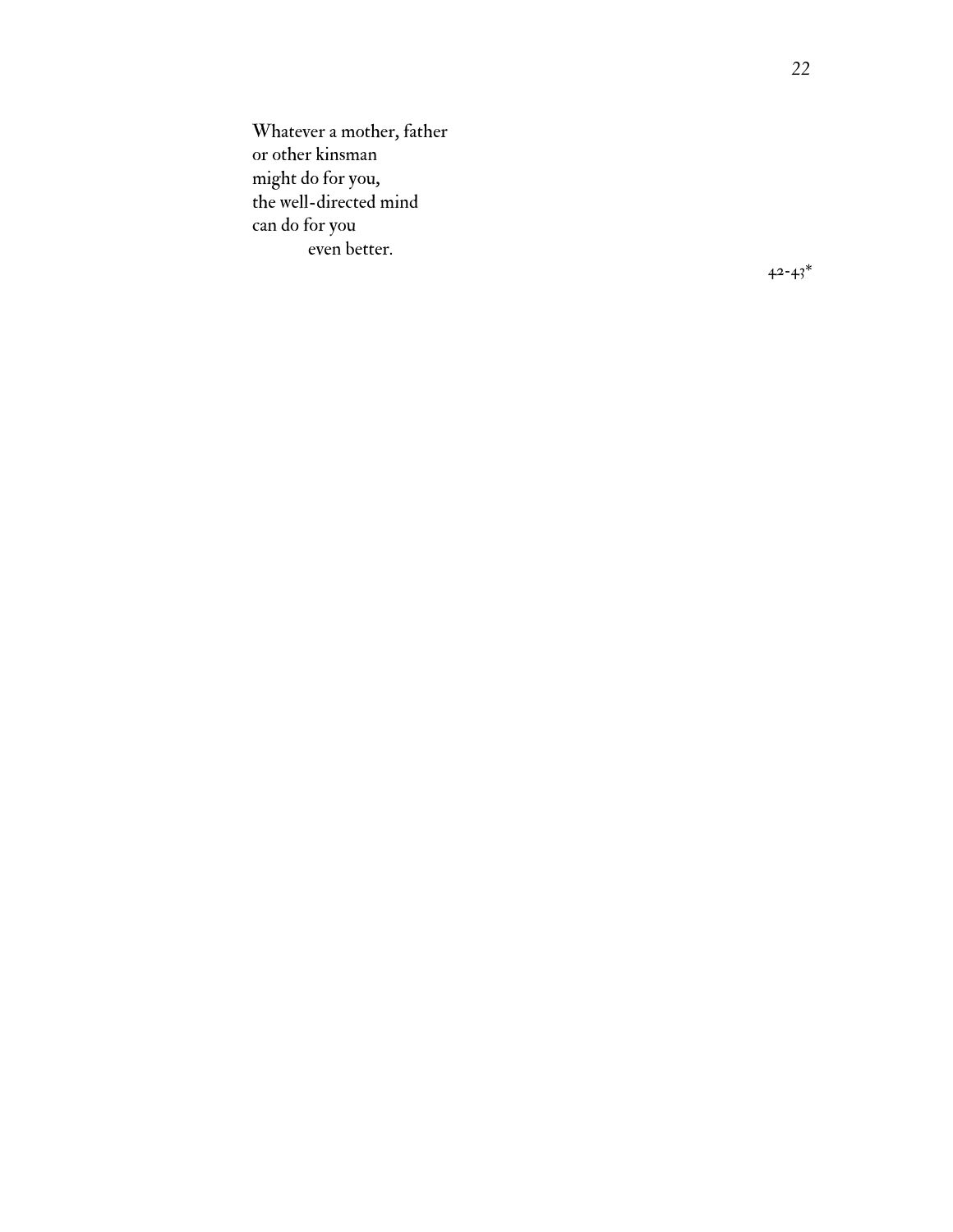#### *IV : Blossoms*

Who will penetrate this earth & this realm of death with all its gods? Who will ferret out the well-taught Dhamma-saying, as the skillful flower-arranger the flower? The learner-on-the-path will penetrate this earth & this realm of death with all its gods. The learner-on-the-path will ferret out the well-taught Dhamma-saying, as the skillful flower-arranger the flower.

Knowing this body is like foam, realizing its nature —a mirage cutting out the blossoms of Mara, you go where the King of Death can ' t see.

The man immersed in gathering blossoms, his heart distracted: death sweeps him away as a great flood, a village asleep. The man immersed in gathering blossoms, his heart distracted,

 $44 - 45$ \*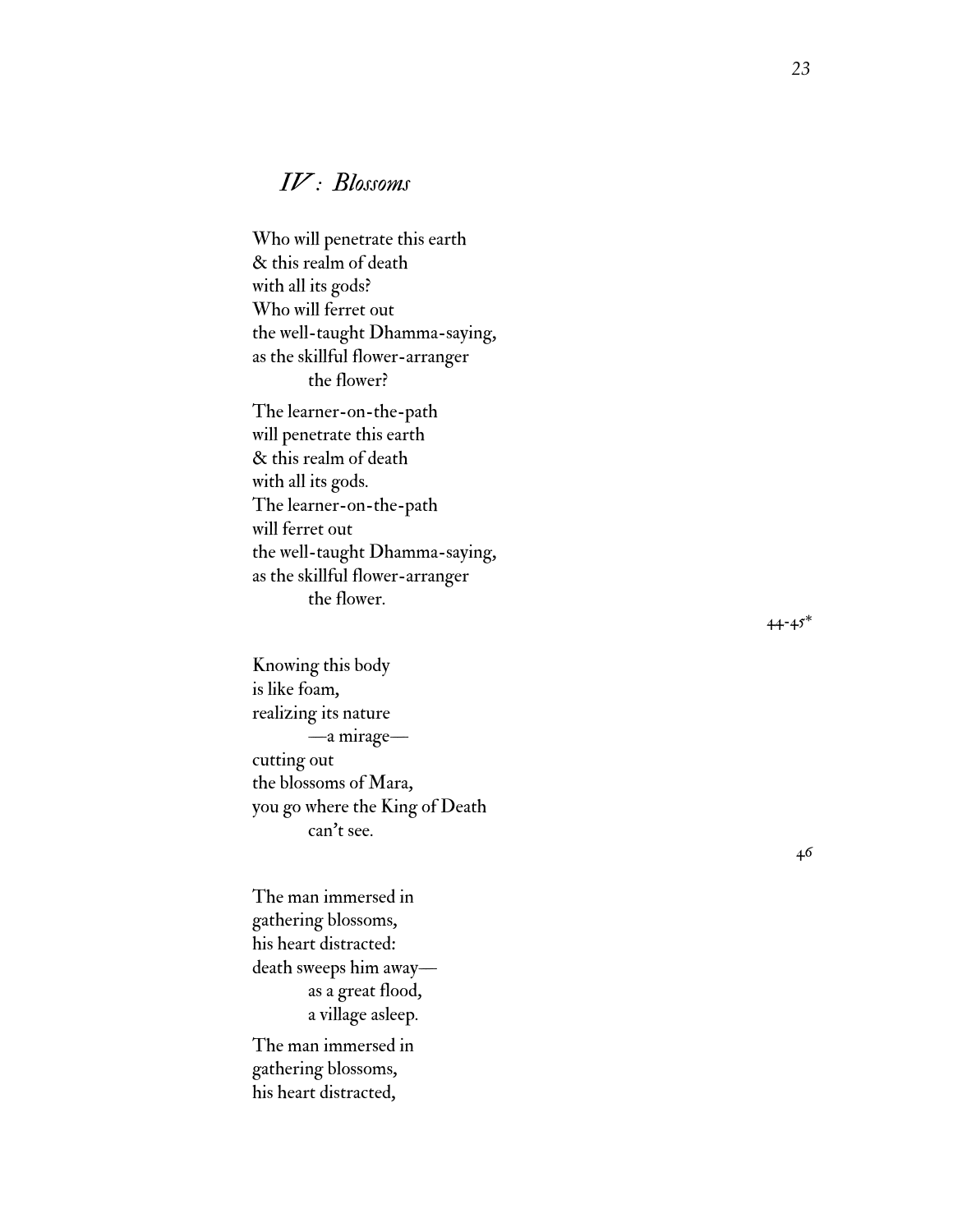insatiable in sensual pleasures: the End-Maker holds him under his sway.

As a bee —without harming the blossom, its color, its fragrance takes its nectar & flies away: so should the sage go through a village.

Focus, not on the rudenesses of others, not on what they 've done or left undone, but on what you have & haven ' t done yourself.

Just like a blossom, bright colored but scentless: a well-spoken word is fruitless when not carried out. Just like a blossom, bright colored & full of scent: a well-spoken word is fruitful when well carried out.

Just as from a heap of flowers many garland strands can be made, even so one born & mortal should do —with what ' s born & is mortal —

47-48\*

*24*

49

 $\mathfrak{H} \circ$ 

51-52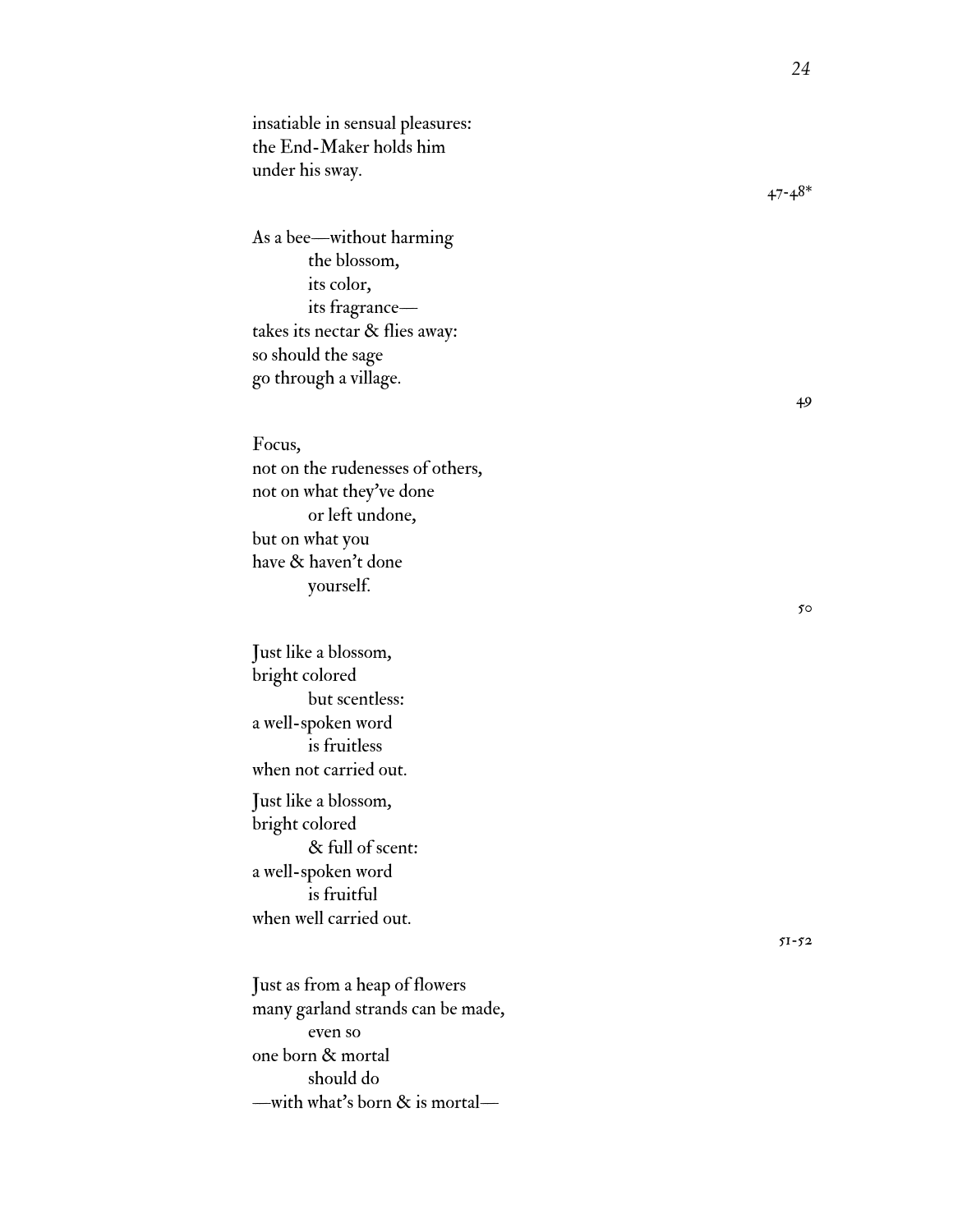No flower ' s scent goes against the wind not sandalwood, jasmine, tagara. But the scent of the good does go against the wind. The person of integrity wafts a scent in every direction. Sandalwood, tagara, lotus, & jasmine: among these scents, the scent of virtue is unsurpassed. Next to nothing, this scent —sandalwood, tagara while the scent of virtuous conduct wafts to the devas, supreme.

Those consummate in virtue, dwelling in heedfulness, released through right knowing: Mara can ' t follow their tracks.

As in a pile of rubbish cast by the side of a highway a lotus might grow clean-smelling pleasing the heart, so in the midst of the rubbish-like, people run-of-the-mill & blind, there dazzles with discernment the disciple of the Rightly Self-Awakened One.

 $53^*$ 

54-56\*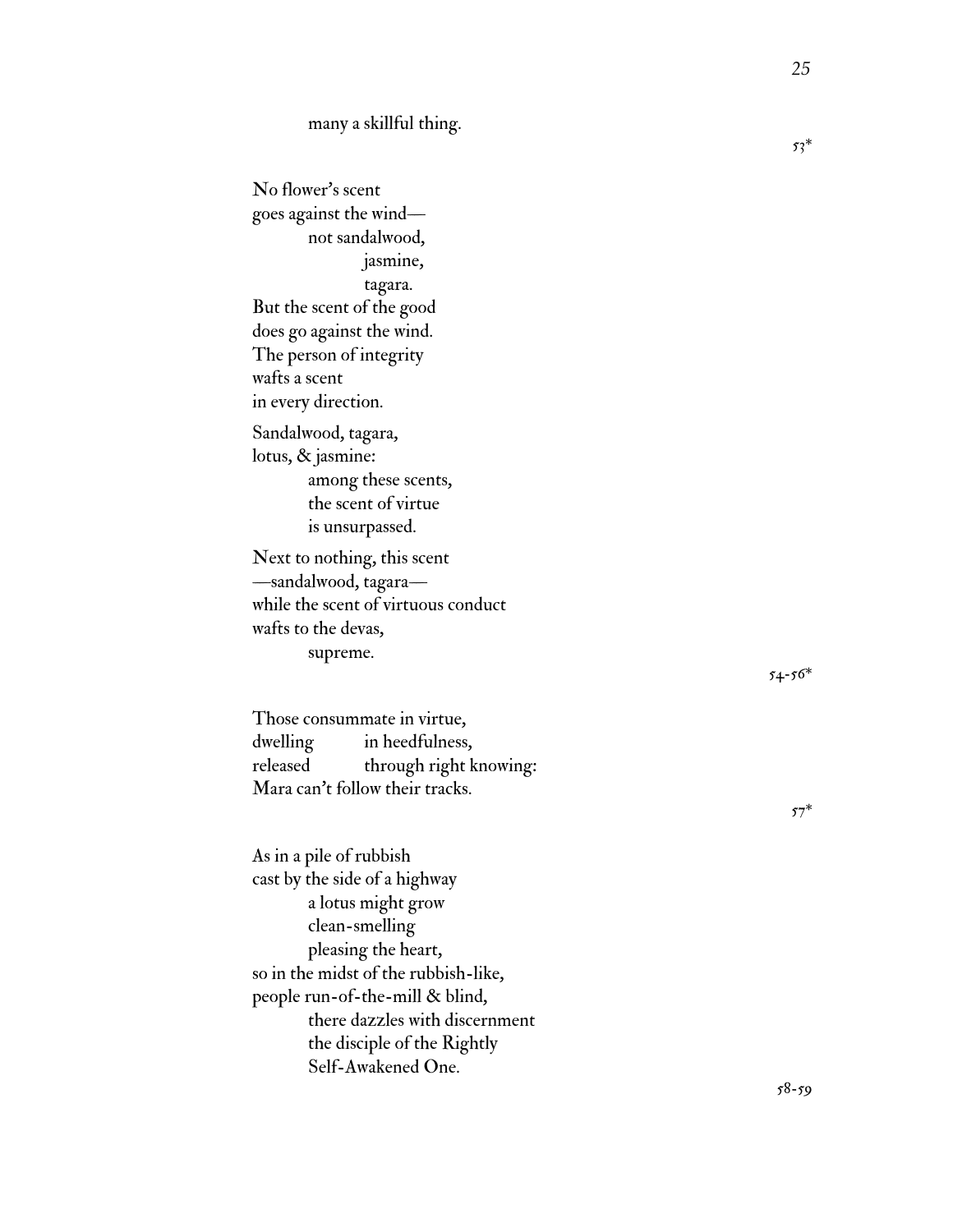#### *V : Fools*

Long for the wakeful is the night. Long for the weary, a league. For fools unaware of True Dhamma,

samsara

is long.

If, in your course, you don ' t meet your equal, your better, then continue your course, firmly, alone. There ' s no fellowship with fools.

' I have sons, I have wealth' the fool torments himself. When even he himself doesn ' t belong to himself, how then sons? How wealth?

A fool with a sense of his foolishness is —at least to that extent —wise. But a fool who thinks himself wise really deserves to be called a fool.

Even if for a lifetime the fool stays with the wise, he knows nothing of the Dhamma as the ladle, the taste of the soup. Even if for a moment, the perceptive person stays with the wise, he immediately knows the Dhamma as the tongue, the taste of the soup.

61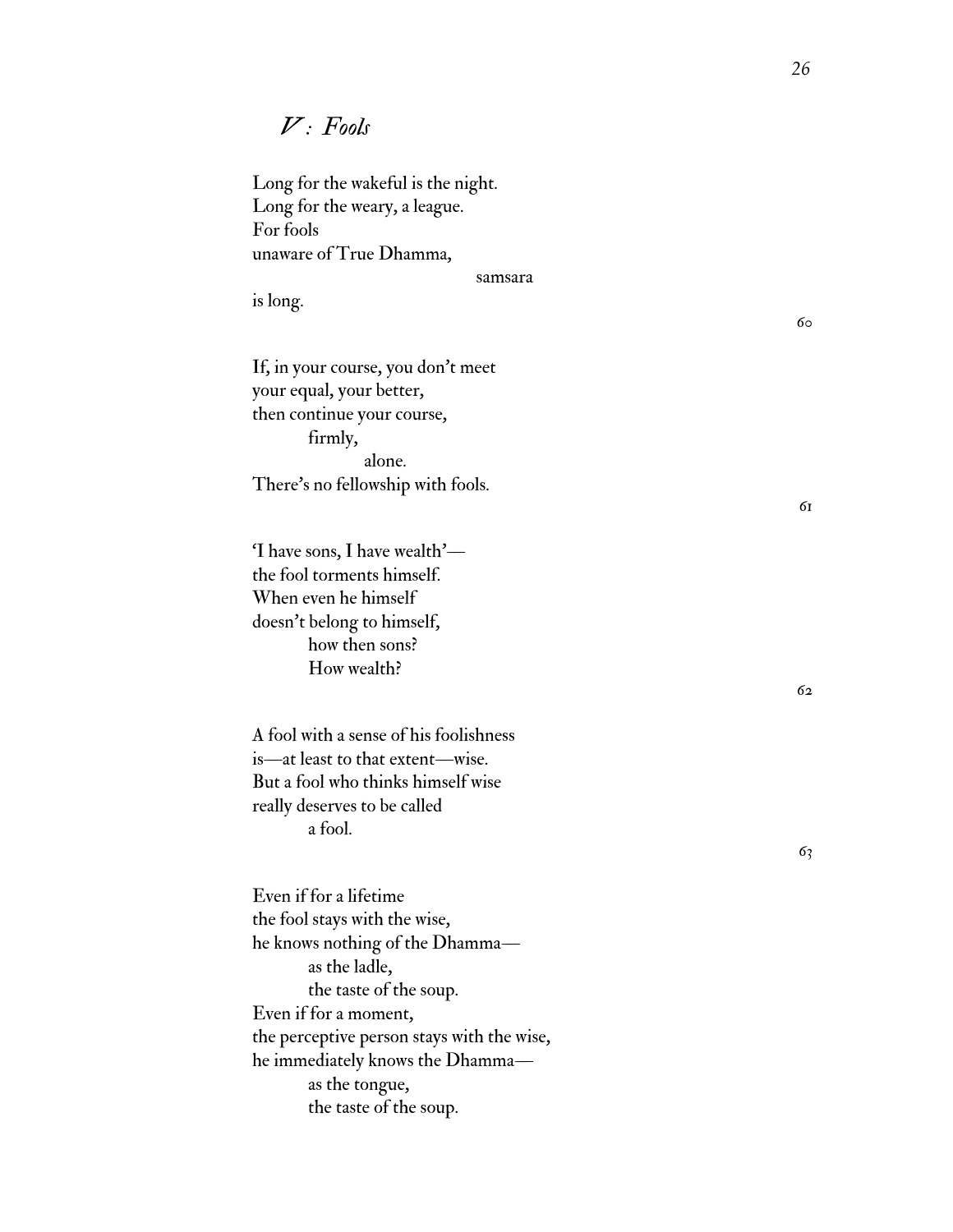Fools, their wisdom weak, are their own enemies as they go through life, doing evil that bears bitter fruit.

It ' s not good, the doing of the deed that, once it ' s done, you regret, whose result you reap crying, your face in tears.

It ' s good, the doing of the deed that, once it ' s done, you don ' t regret, whose result you reap gratified, happy at heart.

As long as evil has yet to ripen, the fool mistakes it for honey. But when that evil ripens, the fool falls into

pain.

Month after month the fool might eat only a tip-of-grass measure of food, but he wouldn ' t be worth one sixteenth of those who 've fathomed the Dhamma.

An evil deed, when done, doesn ' t —like ready milk come out right away.

64-65

*27*

66

67-68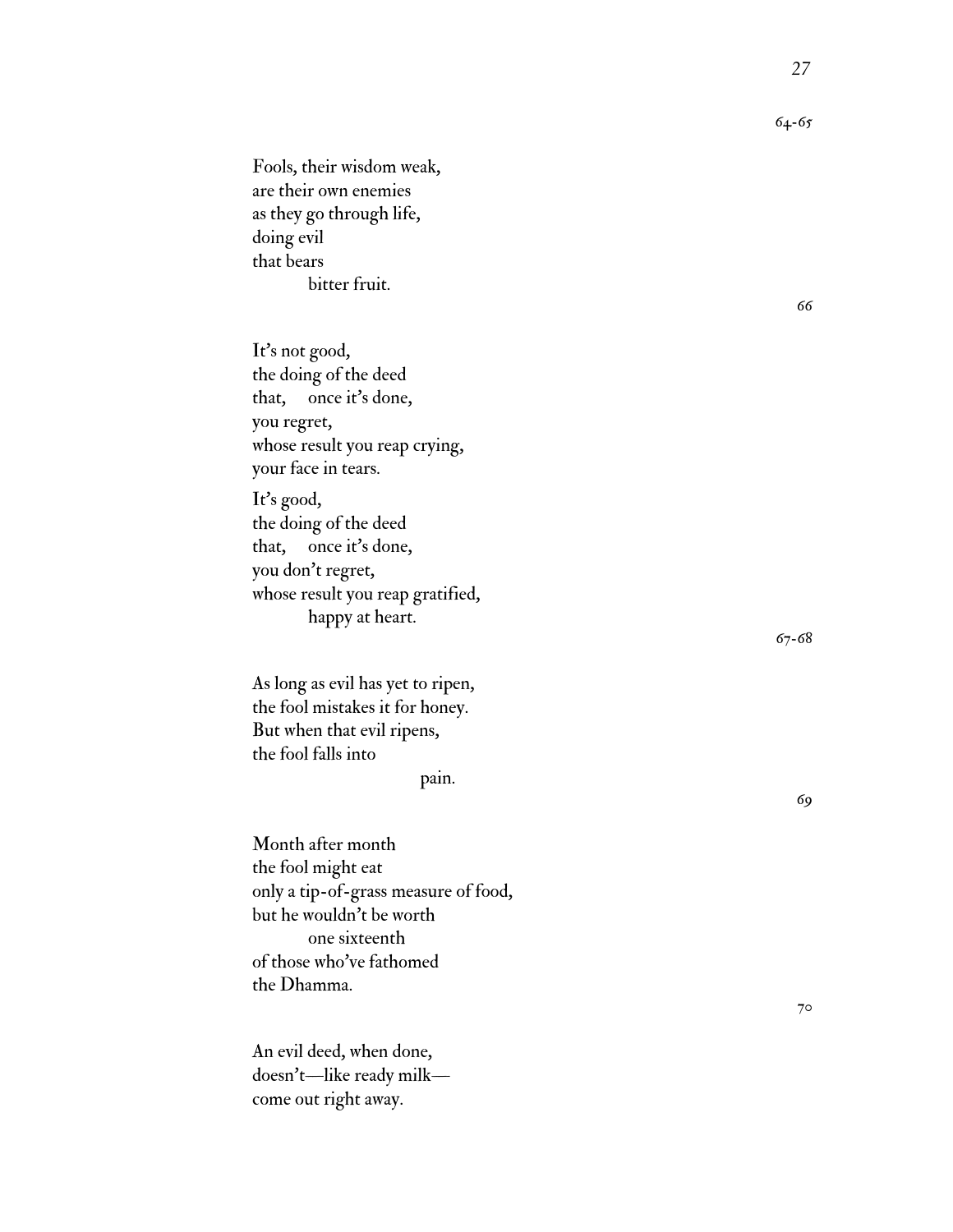It follows the fool, smoldering like a fire hidden in ashes.

Only for his ruin does renown come to the fool. It ravages his bright fortune & rips his head apart.

He would want unwarranted status, preeminence among monks, authority among monasteries, homage from lay families.

'Let householders & those gone forth both think that this was done by me alone. May I alone determine what's a duty, what's not': the resolve of a fool as they grow his desire & pride.

The path to material gain goes one way, the way to Unbinding, another. Realizing this, the monk, a disciple to the Awakened One, should not relish offerings, should cultivate seclusion instead.

72-74

*28*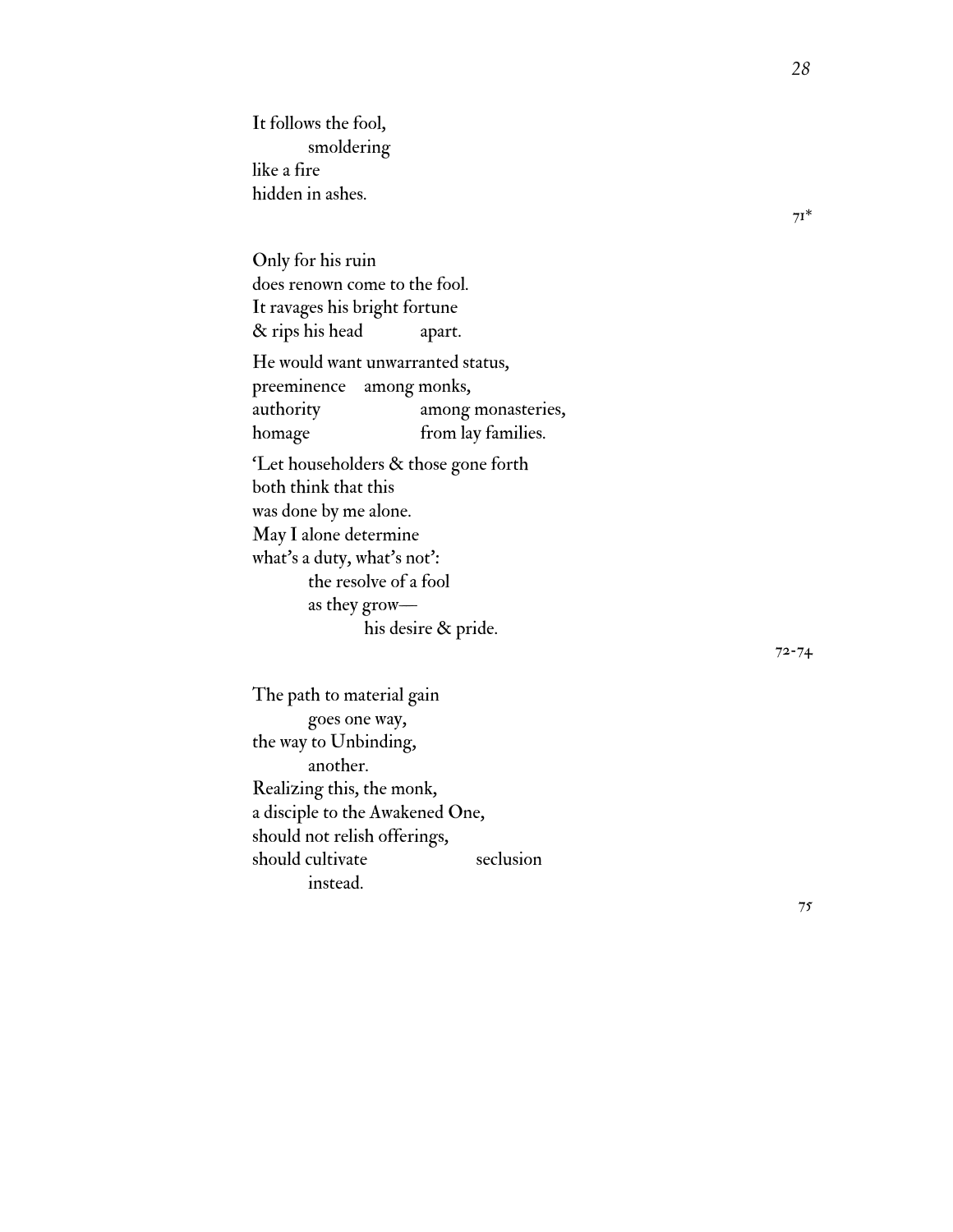#### *VI : The Wise*

Regard him as one who points out treasure, the wise one who seeing your faults rebukes you. Stay with this sort of sage. For the one who stays with a sage of this sort, things get better, not worse. Let him admonish, instruct, deflect you away from poor manners. To the good, he ' s endearing; to the bad, he ' s not. Don ' t associate with bad friends. Don ' t associate with the low. Associate with admirable friends. Associate with the best. Drinking the Dhamma, refreshed by the Dhamma, one sleeps at ease with clear awareness & calm.

In the Dhamma revealed by the noble ones, the wise person always delights.

76-77

78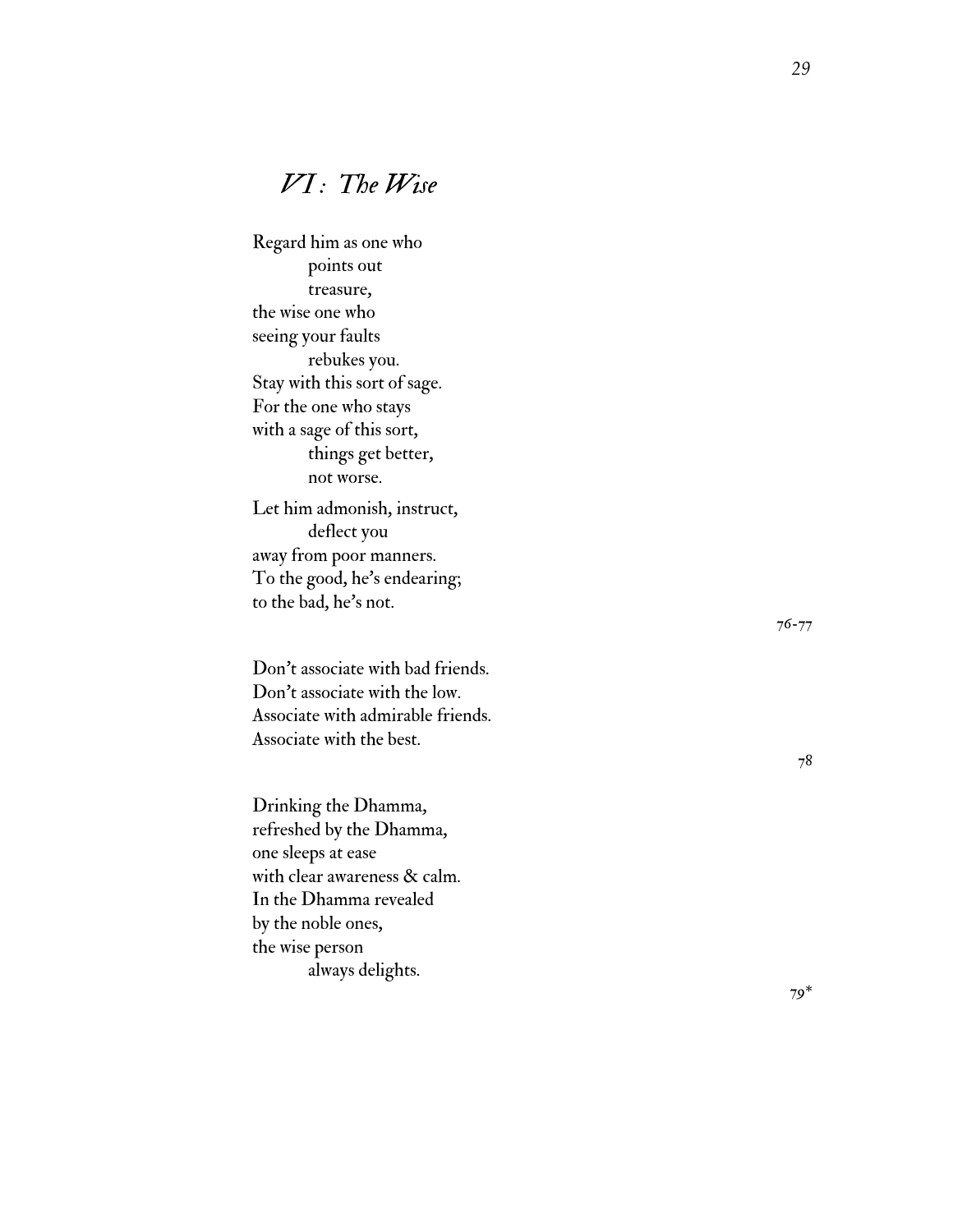| Irrigators guide | the water.       |
|------------------|------------------|
| Fletchers shape  | the arrow shaft. |
| Carpenters shape | the wood.        |
| The wise control |                  |
|                  | themselves.      |

As a single slab of rock won ' t budge in the wind, so the wise are not moved by praise, by blame.

Like a deep lake, clear, unruffled, & calm: so the wise become clear, calm, on hearing words of the Dhamma.

Everywhere, truly, those of integrity stand apart. They, the good, don ' t chatter in hopes of favor or gains. When touched now by pleasure, now pain, the wise give no sign of high or low.

One who wouldn't not for his own sake nor that of another hanker for wealth, a son, a kingdom, his own fulfillment, *30*

81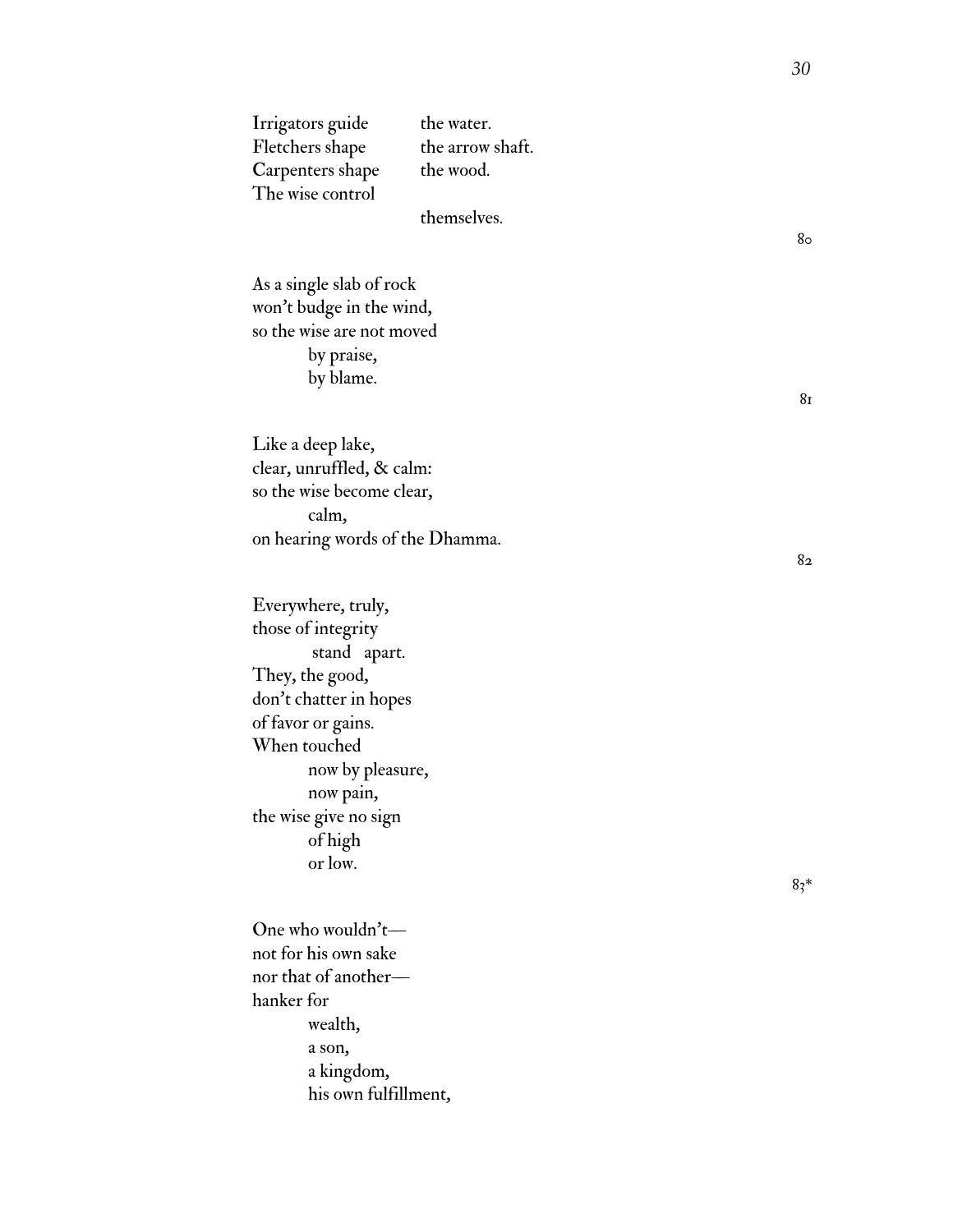by unrighteous means: he is righteous, rich in virtue, discernment.

Few are the people who reach the Far Shore. These others simply scurry along this shore. But those who practice Dhamma in line with the well-taught Dhamma, will cross over the realm of Death so hard to transcend. Forsaking dark practices, the wise person should develop the bright, having gone from home to no-home in seclusion, so hard to enjoy. There he should wish for delight, discarding sensuality he who has nothing. He should cleanse himself—wise of what defiles the mind. Whose minds are well-developed in the factors for self-awakening, who delight in non-clinging, relinquishing grasping resplendent, their effluents ended: they, in the world,

are Unbound.

85-89\*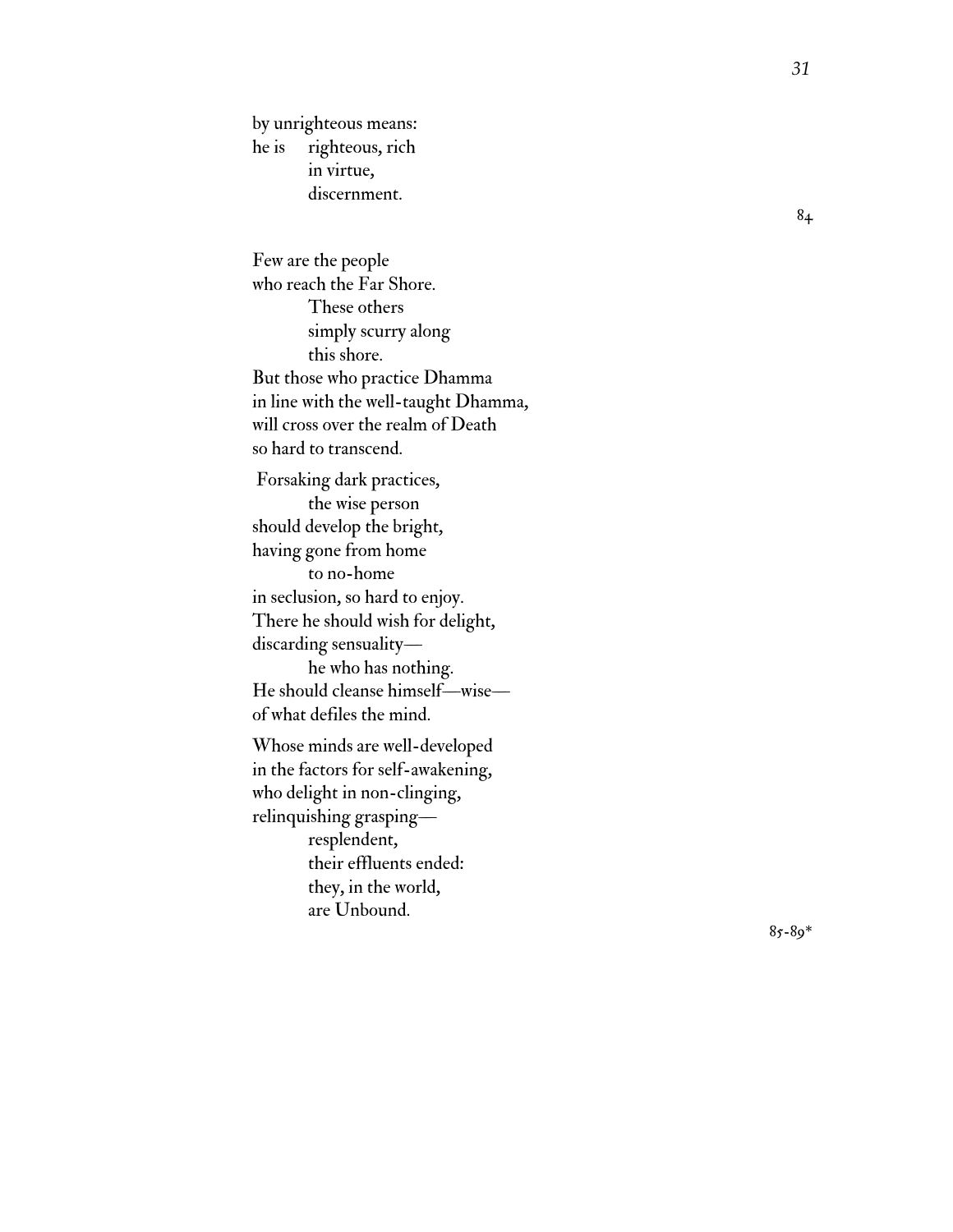#### *VII : Arahants*

 In one who has gone the full distance, is free from sorrow, is fully released in all respects, has abandoned all bonds: no fever is found.

The mindful keep active, don ' t delight in settling back. They renounce every home, every home, like swans taking off from a lake.

Not hoarding, having comprehended food, their pasture —emptiness & freedom without sign: their trail, like that of birds through space, can ' t be traced. Effluents ended,

independent of nutriment, their pasture —emptiness & freedom without sign: their trail, like that of birds through space, can ' t be traced.

He whose senses are steadied like stallions well-trained by the charioteer, his conceit abandoned, free of effluent, Such:

90

91

92-93\*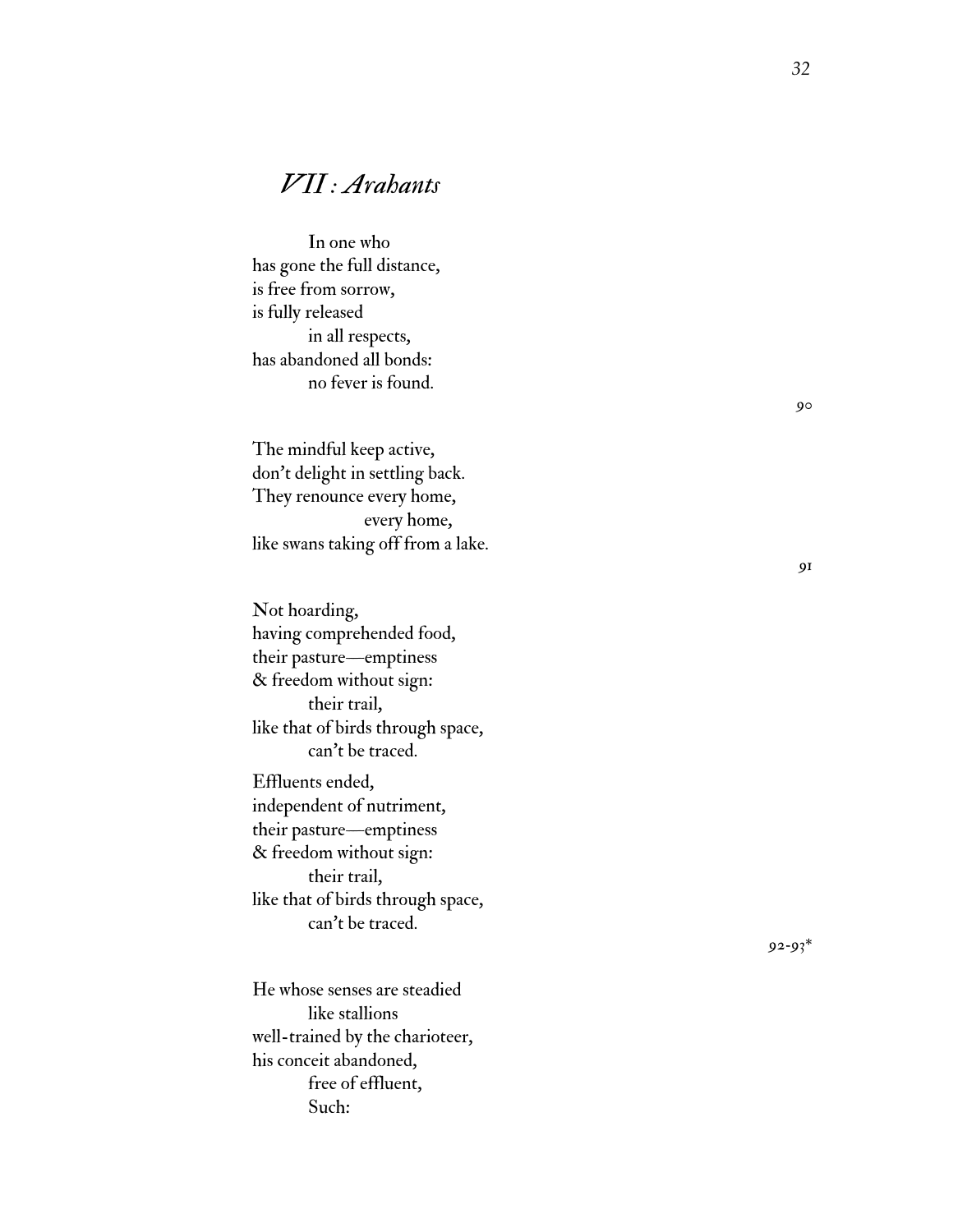even devas adore him. Like the earth, he doesn't react cultured, Such, like Indra's pillar, like a lake free of mud. For him —Such there's no traveling on. Calm is his mind, calm his speech & his deed: one who's released through right knowing, pacified, Such.

94-96\*

The man faithless / beyond conviction ungrateful / knowing the Unmade a burglar / who has severed connections who's destroyed his chances / conditions who eats vomit: / has disgorged expectations: the ultimate person.

In village or wilds, valley, plateau: that place is delightful where arahants dwell.

Delightful wilds where the crowds don't delight, those free from passion delight, for they're not searching for sensual pleasures.

97\*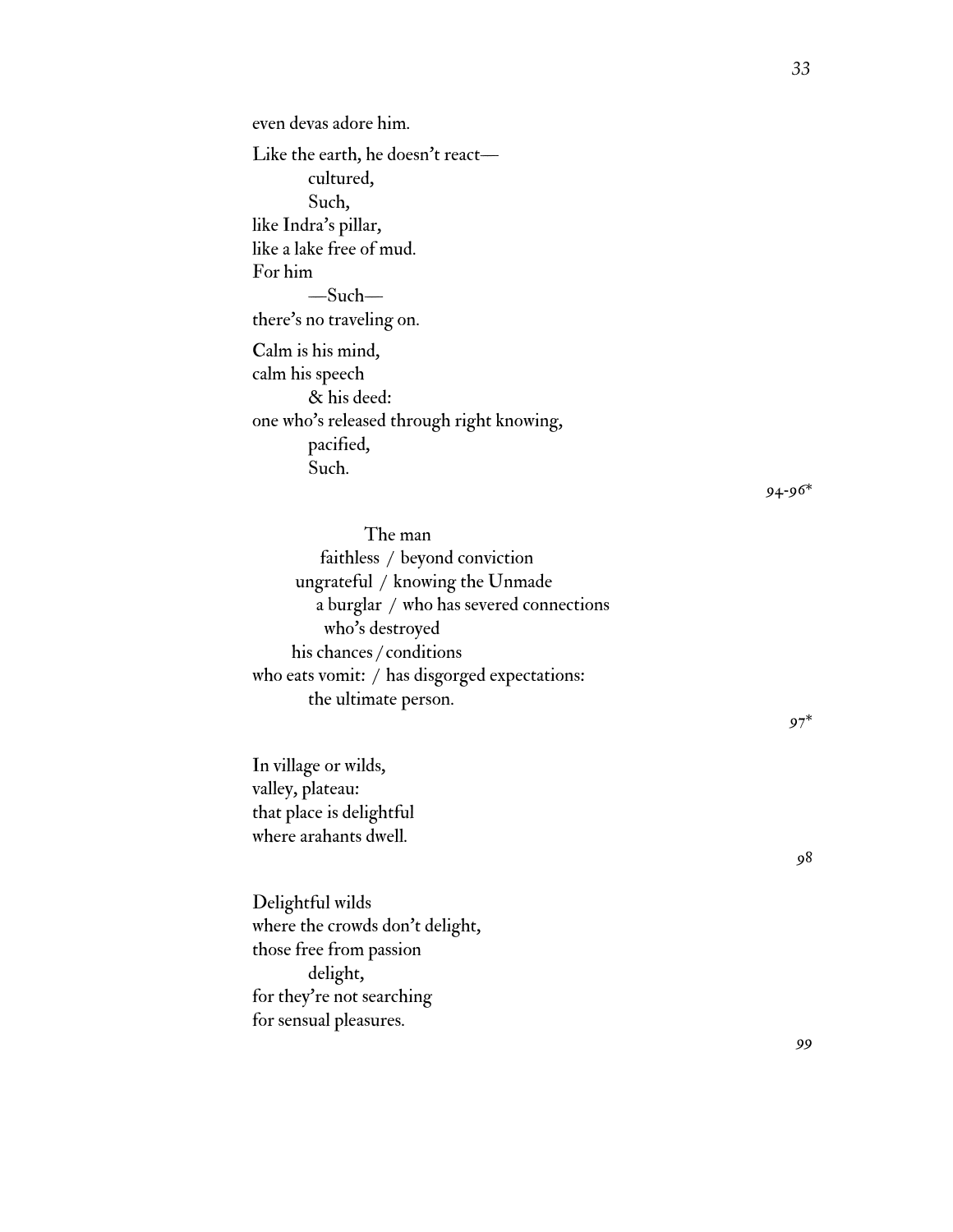#### *VIII : Thousands*

Better than if there were thousands of meaningless words is one meaningful word that on hearing brings peace. Better than if there were thousands of meaningless verses is one meaningful line of verse that on hearing brings peace. And better than chanting hundreds of meaningless verses is one Dhamma-saying that on hearing brings peace.

100-102\*

Greater in battle than the man who would conquer a thousand-thousand men, is he who would conquer just one —

#### himself.

Better to conquer yourself than others. When you 've trained yourself, living in constant self-control, neither a deva nor gandhabba, nor a Mara banded with Brahmas, could turn that triumph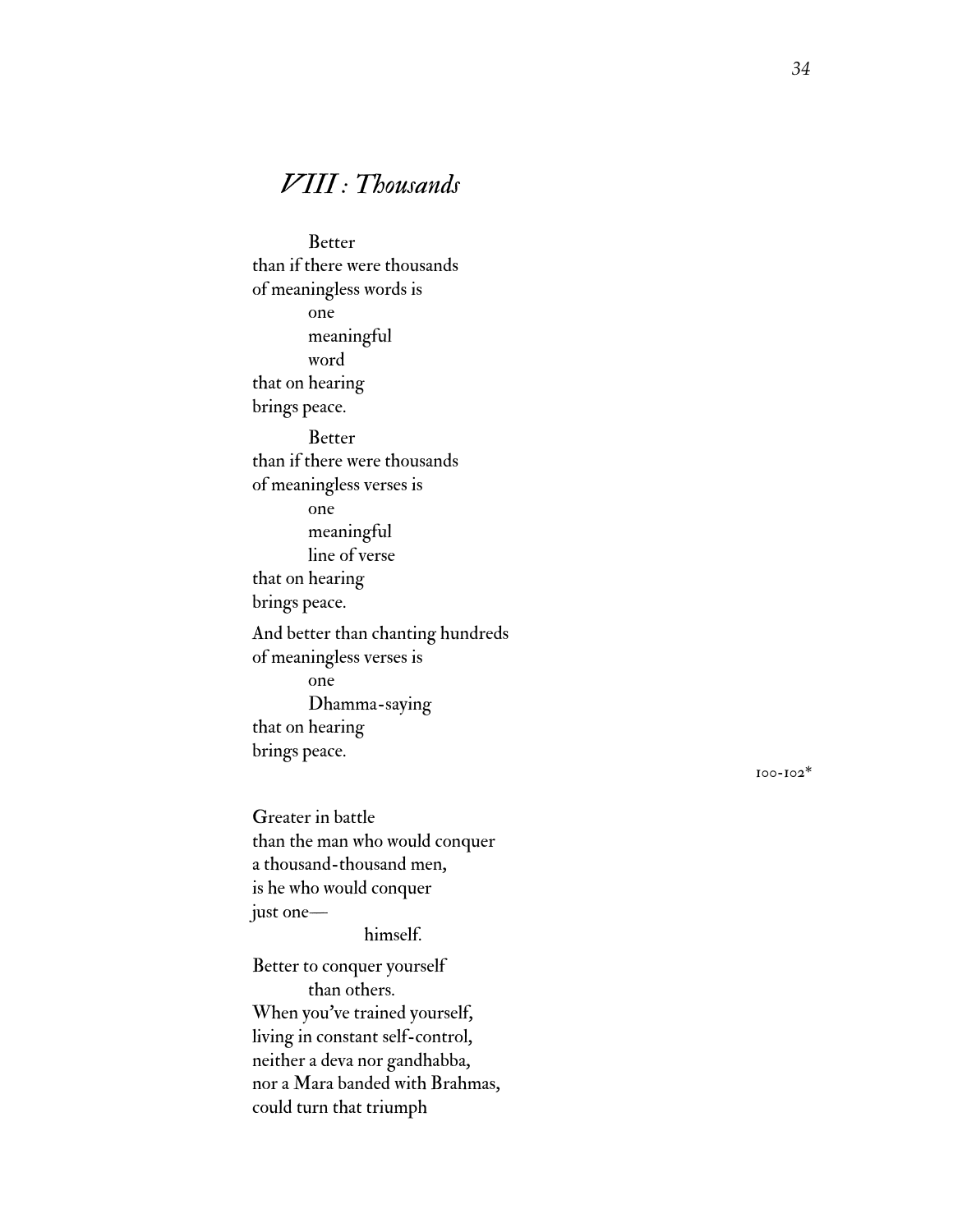back into defeat.

You could, month by month, at a cost of thousands, conduct sacrifices a hundred times, or pay a single moment ' s homage to one person, self-cultivated. Better than a hundred years of sacrifices would that act of homage be. You could, for a hundred years, live in a forest tending a fire, or pay a single moment ' s homage to one person, self-cultivated. Better than a hundred years of sacrifices would that act of homage be. Everything offered or sacrificed in the world for an entire year by one seeking merit doesn ' t come to a fourth. Better to pay respect to those who 've gone

the straight way.

If you 're respectful by habit, constantly honoring the worthy, four things increase: long life, beauty, happiness, strength.

106-108\*

103-105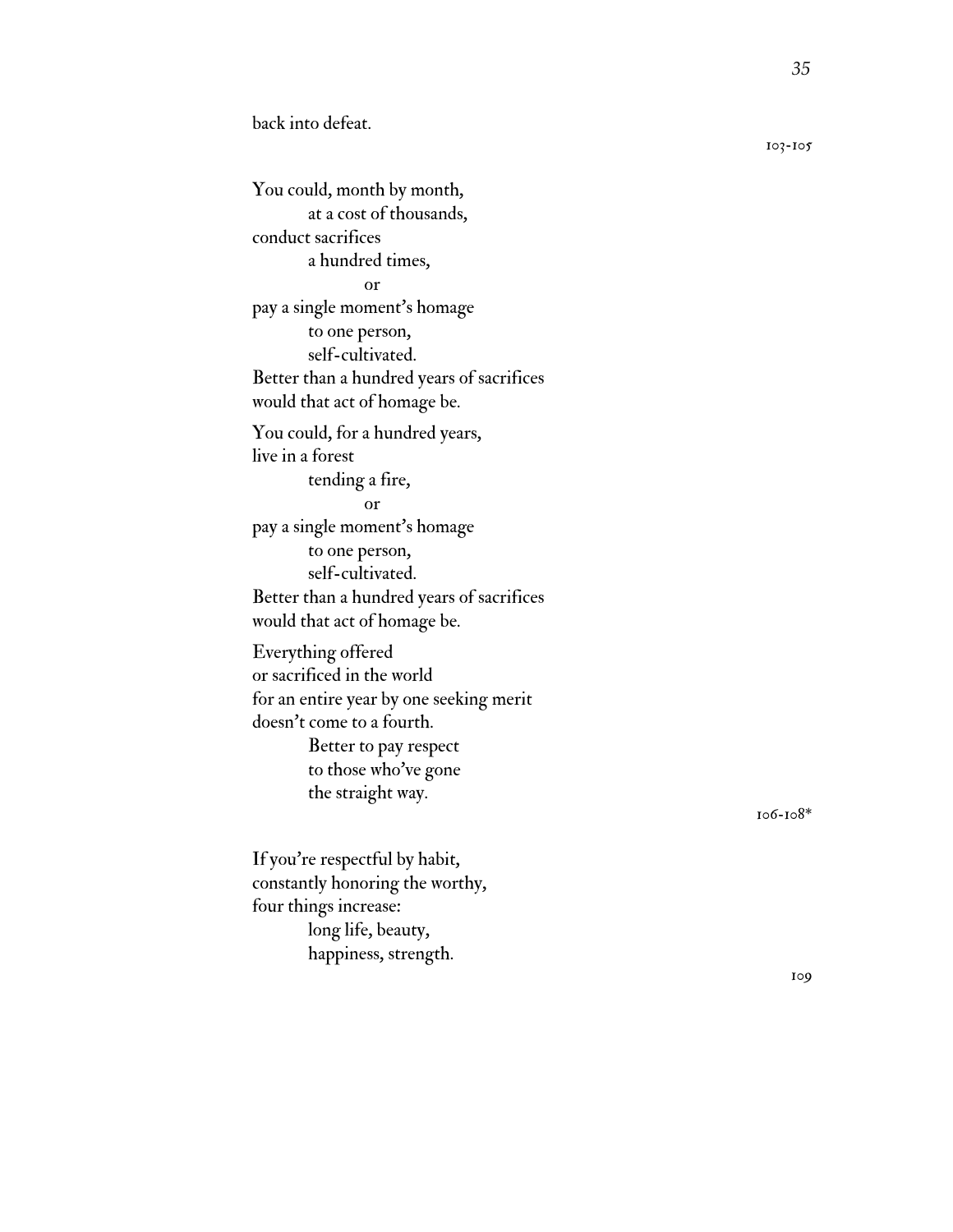Better than a hundred years lived without virtue, uncentered, is one day lived by a virtuous person absorbed in jhana. And better than a hundred years lived undiscerning, uncentered, is one day lived by a discerning person absorbed in jhana. And better than a hundred years lived apathetic & unenergetic, is one day lived energetic & firm. And better than a hundred years lived without seeing arising & passing away, is one day lived seeing arising & passing away. And better than a hundred years lived without seeing the Deathless state, is one day lived seeing the Deathless state. And better than a hundred years lived without seeing the ultimate Dhamma, is one day lived seeing the ultimate Dhamma.

110-115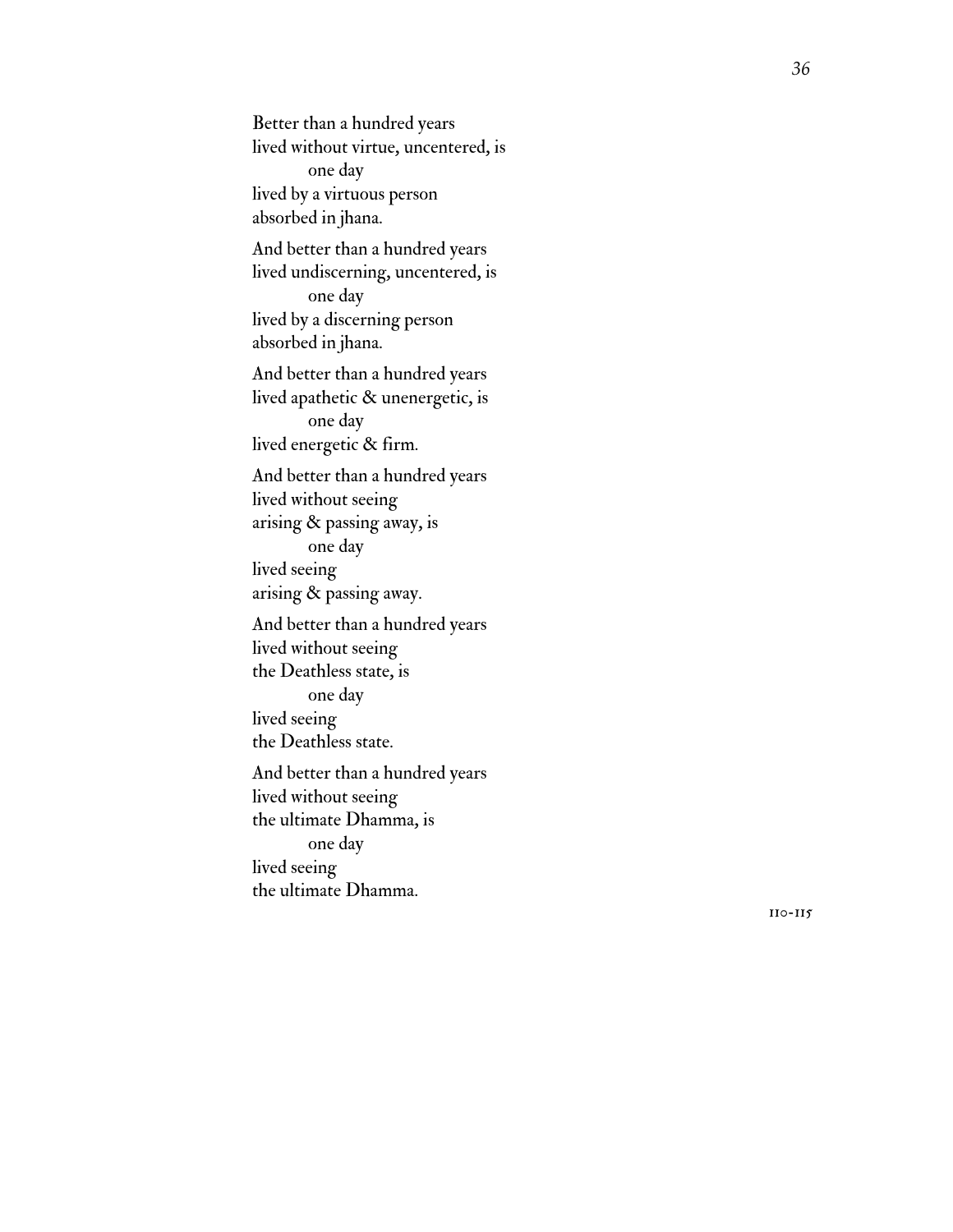### *IX : Evil*

Be quick in doing what ' s admirable. Restrain your mind from what ' s evil. When you 're slow in making merit, evil delights the mind.

If a person does evil, he shouldn ' t do it again & again, shouldn ' t develop a penchant for it. To accumulate evil brings pain.

If a person makes merit, he should do it again & again, should develop a penchant for it. To accumulate merit brings ease.

Even the evil meet with good fortune as long as their evil has yet to mature. But when it ' s matured that ' s when they meet with evil.

Even the good meet with bad fortune as long as their good has yet to mature. But when it ' s matured that ' s when they meet with good fortune.

116

117-118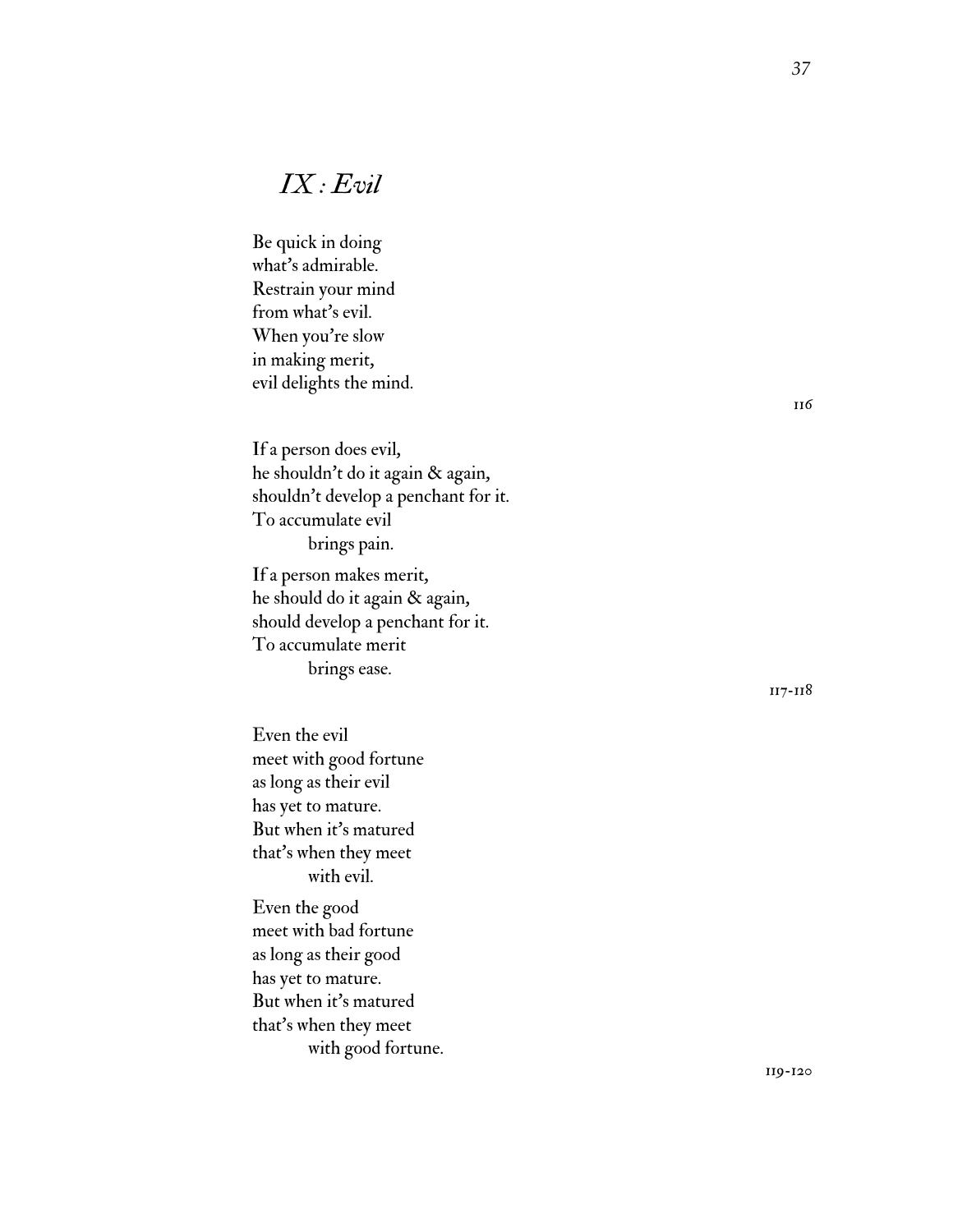Don't underestimate evil ('It won't amount to much'). A water jar fills, even with water falling in drops. With evil—even if bit by bit, habitually the fool fills himself full. Don't underestimate merit ('It won't amount to much'). A water jar fills, even with water falling in drops. With merit—even if bit by bit, habitually the enlightened one fills himself full. Like a merchant with a small but well-laden caravan —a dangerous road, like a person who loves life

—a poison,

one should avoid

—evil deeds.

If there's no wound on the hand, that hand can hold poison. Poison won't penetrate where there's no wound. There's no evil for those who don't do it.

Whoever harasses an innocent man,

121-122\*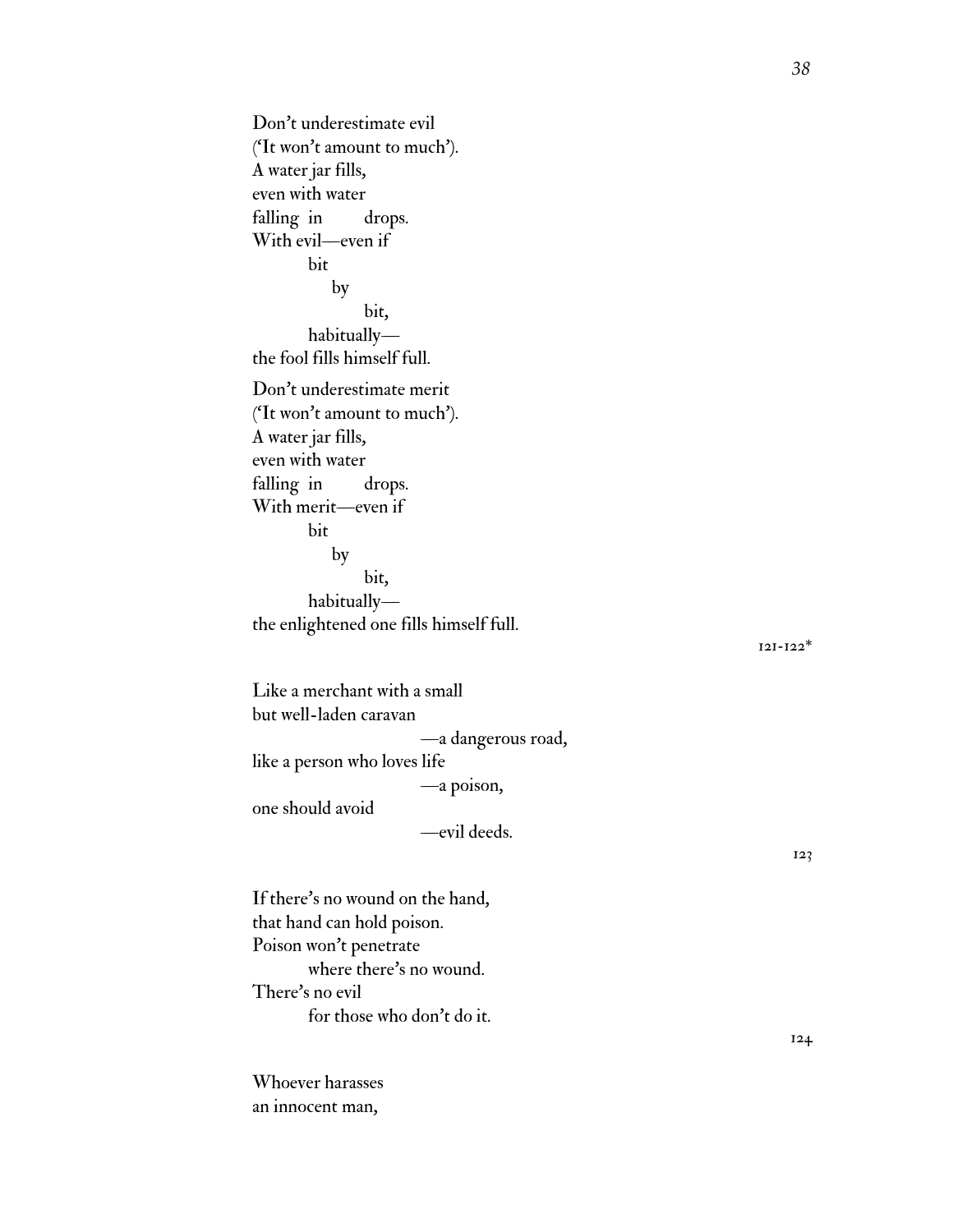a man pure, without blemish: the evil comes right back to the fool like fine dust thrown against the wind.

Some are born in the human womb, evildoers in hell, those on the good course go to heaven, while those without effluent: totally unbound.

126\*

Not up in the air, nor in the middle of the sea, nor going into a cleft in the mountains —nowhere on earth is a spot to be found where you could stay & escape your evil deed. Not up in the air, nor in the middle of the sea, nor going into a cleft in the mountains —nowhere on earth is a spot to be found where you could stay & not succumb to death.

127-128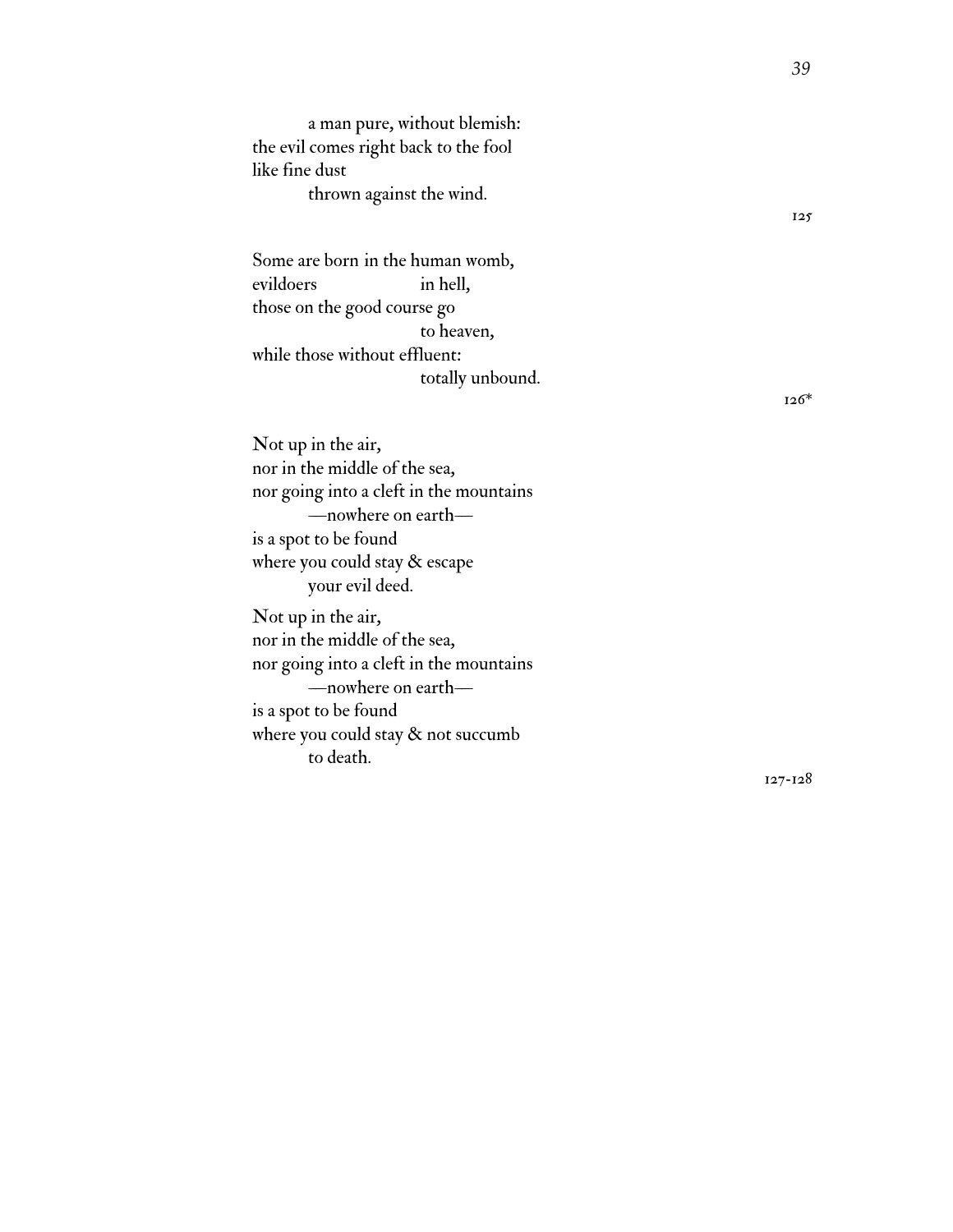### *X : The Rod*

All tremble at the rod, all are fearful of death. Drawing the parallel to yourself, neither kill nor get others to kill. All tremble at the rod, all hold their life dear. Drawing the parallel to yourself, neither kill nor get others to kill.

Whoever takes a rod to harm living beings desiring ease, when he himself is looking for ease, meets with no ease after death.

Whoever doesn ' t take a rod to harm living beings desiring ease, when he himself is looking for ease, meets with ease after death.

Speak harshly to no one, or the words will be thrown right back at you. Contentious talk is painful, for you get struck by rods in return.

If, like a flattened metal pot you don ' t resound, you 've attained an Unbinding; in you there ' s found no contention.

129-130

131-132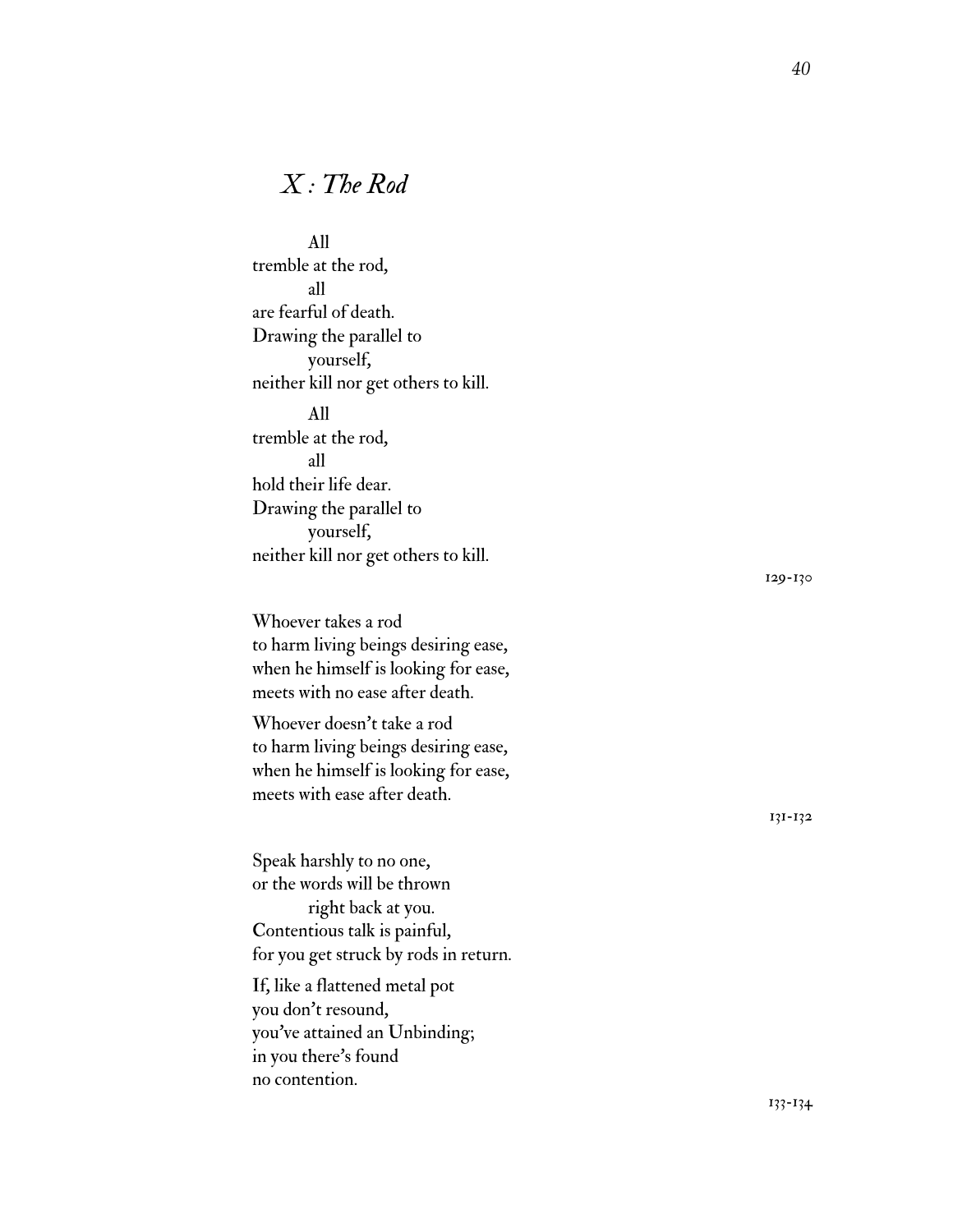As a cowherd with a rod drives cows to the field, so aging & death drive the life of living beings.

When doing evil deeds, the fool is oblivious. The dullard is tormented by his own deeds, as if burned by a fire.

Whoever, with a rod, harasses an innocent man, unarmed, quickly falls into any of ten things:

harsh pains, devastation, a broken body, grave illness, mental derangement, trouble with the government, violent slander, relatives lost, property dissolved, houses burned down.

At the break-up of the body this one with no discernment, reappears in hell.

Neither nakedness nor matted hair nor mud nor the refusal of food nor sleeping on the bare ground nor dust & dirt nor squatting austerities cleanses the mortal who's not gone beyond doubt.

If, though adorned, one lives in tune with the chaste life —calmed, tamed, & assured having put down the rod toward all beings, he's a contemplative a brahman a monk.

136

*41*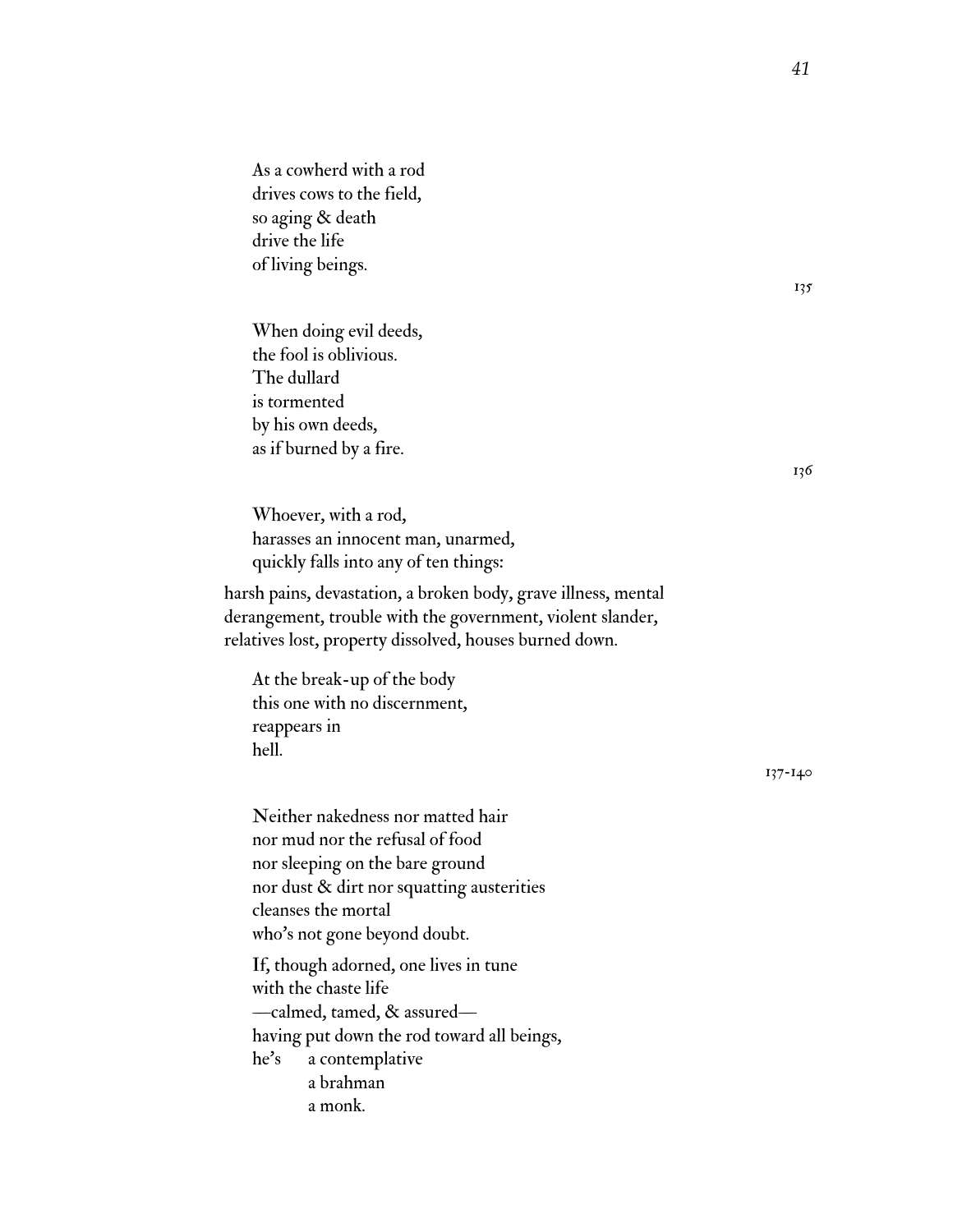Who in the world is a man constrained by conscience, who awakens to censure like a fine stallion to the whip?

Like a fine stallion struck with a whip, be ardent & chastened. Through conviction virtue, persistence, concentration, judgment, consummate in knowledge & conduct, mindful, you'll abandon this not-insignificant pain.

Irrigators guide the water. Fletchers shape the arrow shaft. Carpenters shape the wood. Those of good practices control themselves.

145

141-142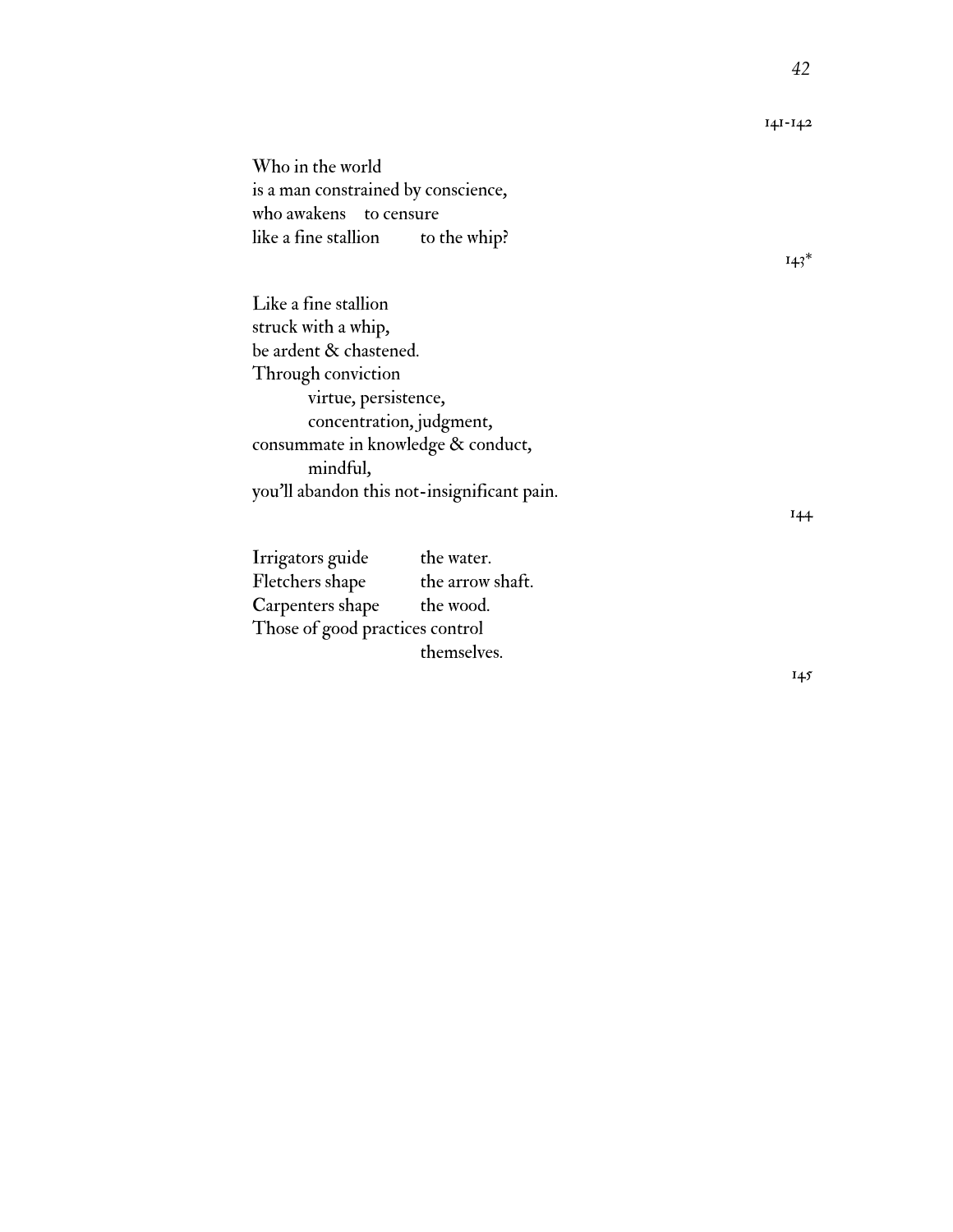# *XI : Aging*

| What laughter, why joy,<br>when constantly aflame?<br>Enveloped in darkness,<br>don't you look for a lamp?                                                        | 146 |
|-------------------------------------------------------------------------------------------------------------------------------------------------------------------|-----|
| Look at the beautified image,<br>a heap of festering wounds, shored up:<br>ill, but the object<br>of many resolves,<br>where there is nothing<br>lasting or sure. |     |
|                                                                                                                                                                   | 147 |
| Worn out is this body,<br>a nest of diseases, dissolving.<br>This putrid conglomeration<br>is bound to break up,<br>for life is hemmed in with death.             |     |
|                                                                                                                                                                   | 148 |
| On seeing these bones<br>discarded                                                                                                                                |     |
| like gourds in the fall,<br>pigeon-gray:                                                                                                                          |     |
| what delight?                                                                                                                                                     |     |
|                                                                                                                                                                   | 149 |
| A city made of bones,<br>plastered over with flesh & blood,<br>whose hidden treasures are:                                                                        |     |
| pride & contempt,                                                                                                                                                 |     |
| aging & death.                                                                                                                                                    | 150 |
| Even royal chariots<br>well-embellished                                                                                                                           |     |

get run down,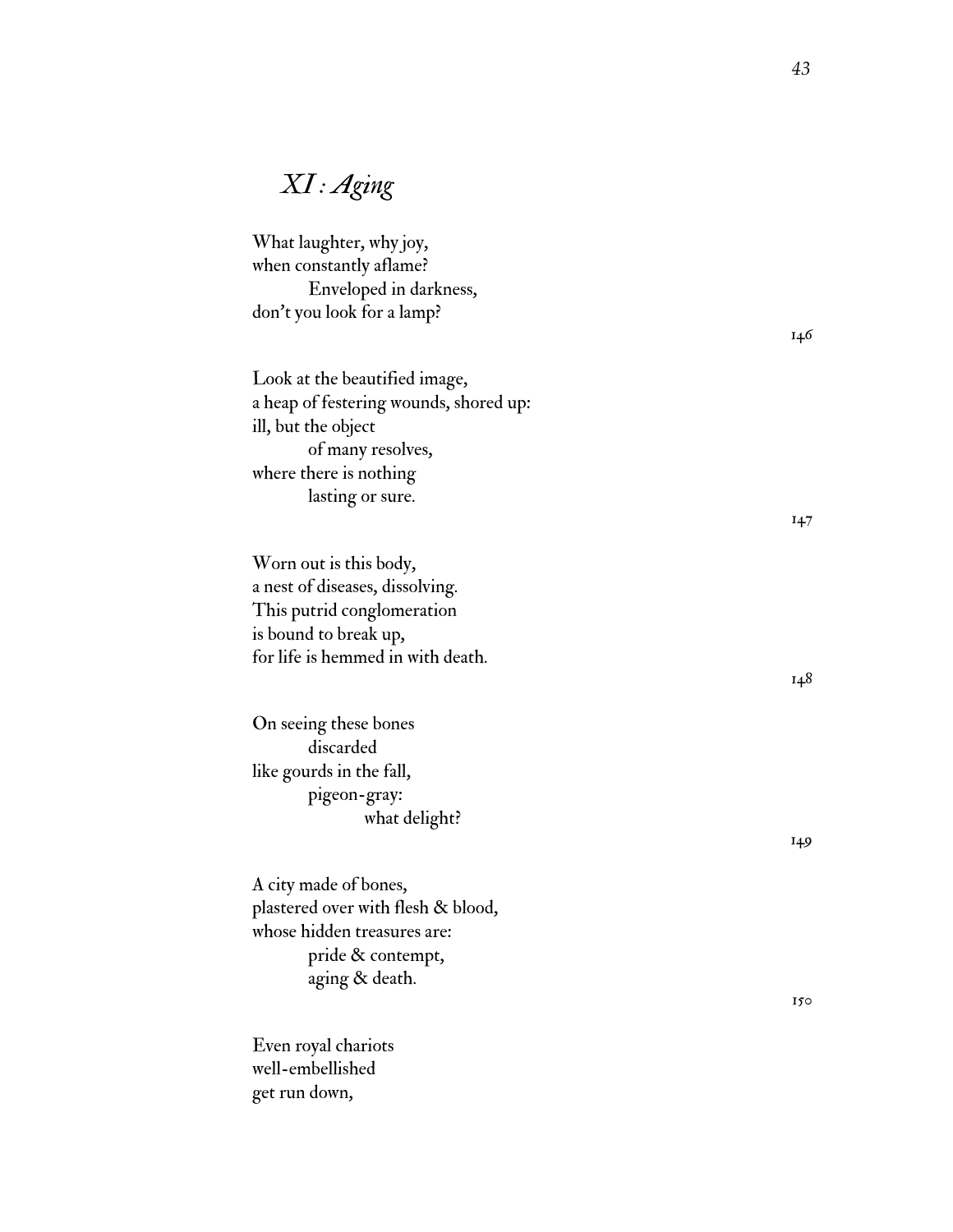and so does the body succumb to old age. But the Dhamma of the good doesn ' t succumb to old age: the good let the civilized know. This unlistening man matures like an ox. His muscles develop, his discernment not. Through the round of many births I roamed without reward, without rest, seeking the house-builder. Painful is birth again & again. House-builder, you 're seen! You will not build a house again. All your rafters broken, the ridge pole dismantled, immersed in dismantling, the mind has attained to the end of craving. Neither living the chaste life nor gaining wealth in their youth, they waste away like old herons in a dried-up lake depleted of fish. Neither living the chaste life nor gaining wealth in their youth, they lie around, misfired from the bow, sighing over old times.

152\*

151

 $153 - 154$ \*

155-156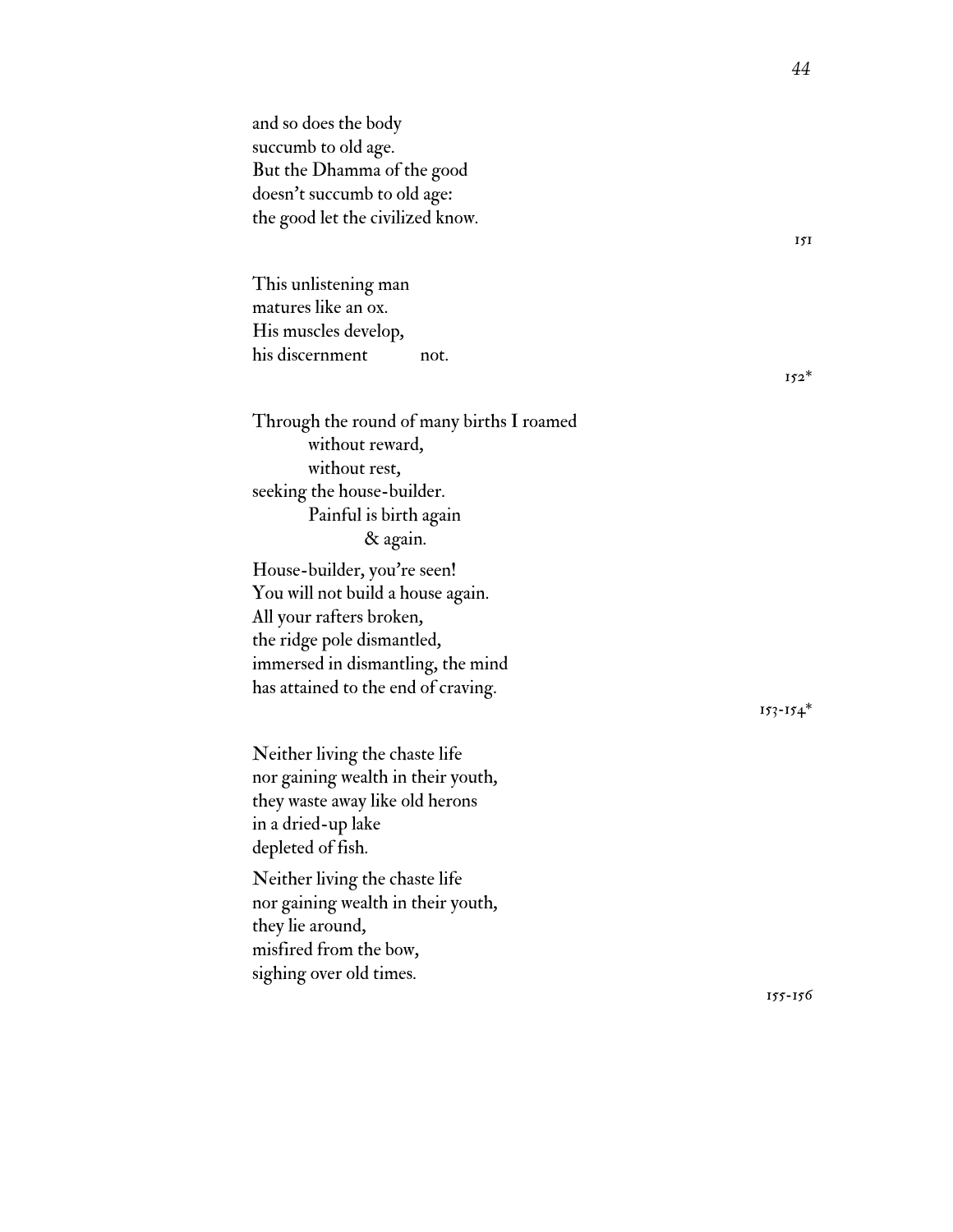# *XII : Self*

If you hold yourself dear then guard, guard yourself well. The wise person would stay awake nursing himself in any of the three watches of the night, the three stages of life.

First he ' d settle himself in what is correct, only then teach others. He wouldn ' t stain his name : he is wise.

If you ' d mold yourself the way you teach others, then, well-trained, go ahead & tame for, as they say, what ' s hard to tame is you yourself.

Your own self is your own mainstay, for who else could your mainstay be? With you yourself well-trained you obtain the mainstay hard to obtain.

The evil he himself has done —self-born, self-created grinds down the dullard, as a diamond, a precious stone.  $157*$ 

158

159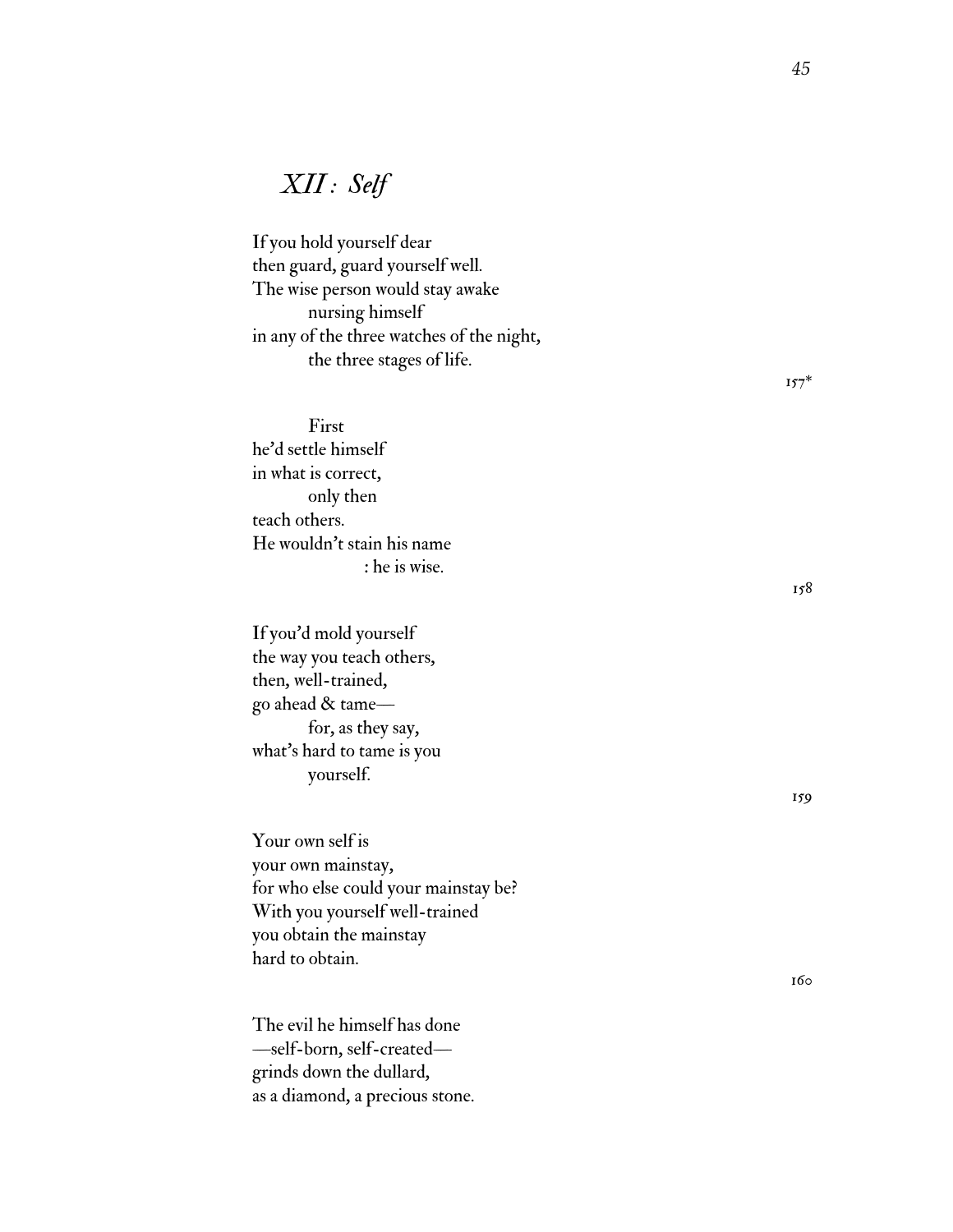When overspread by extreme vice like a sal tree by a vine you do to yourself what an enemy would wish.

They're easy to do things of no good & no use to yourself. What's truly useful & good is truly harder than hard to do.

The teaching of those who live the Dhamma, worthy ones, noble: whoever maligns it —a dullard, inspired by evil view bears fruit for his own destruction, like the fruiting of the bamboo.

164\*

| Evil is done                           | by oneself,                 |  |
|----------------------------------------|-----------------------------|--|
|                                        | by oneself is one defiled.  |  |
| Evil is left undone                    | by oneself,                 |  |
|                                        | by oneself is one cleansed. |  |
| Purity & impurity are one's own doing. |                             |  |
| No one purifies another.               |                             |  |
| No other purifies one.                 |                             |  |
|                                        |                             |  |
|                                        |                             |  |

Don't sacrifice your own welfare for that of another, no matter how great. Realizing your own true welfare, be intent on just that.

166\*

161

162\*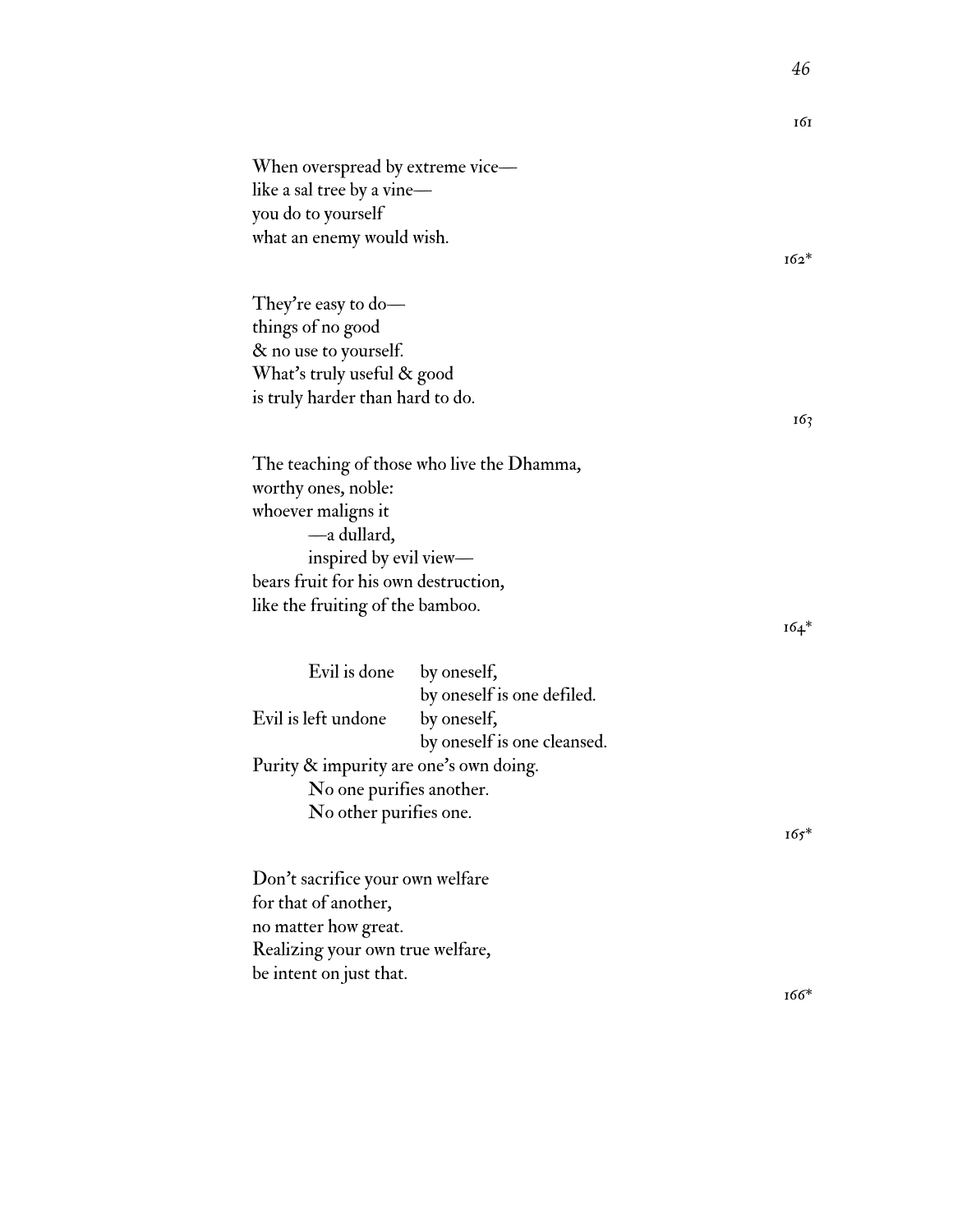# *XIII : Worlds*

Don't associate with lowly qualities. Don't consort with heedlessness. Don't associate with wrong views. Don't busy yourself with the world.

Get up! Don't be heedless. Live the Dhamma well. One who lives the Dhamma sleeps with ease in this world & the next. Live the Dhamma well. Don't live it badly. One who lives the Dhamma sleeps with ease in this world & the next.

See it as a bubble, see it as a mirage: one who regards the world this way the King of Death doesn't see.

Come look at this world all decked out like a royal chariot, where fools plunge in, while those who know don't cling.

Who once was heedless, but later is not, brightens the world like the moon set free from a cloud. 168-169

170\*

171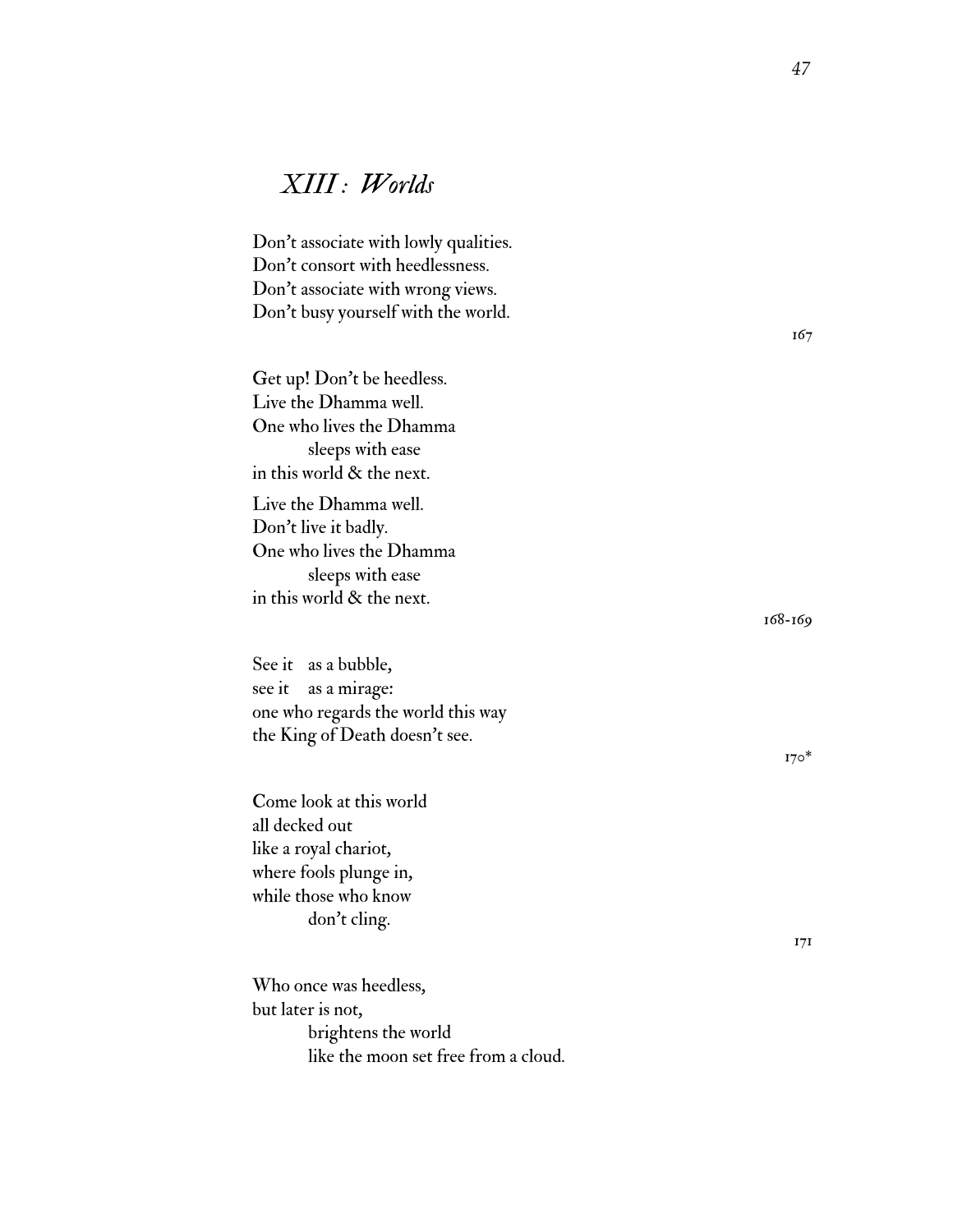| His evil-done deed                         |             |
|--------------------------------------------|-------------|
| is replaced with skillfulness:             |             |
| he brightens the world                     |             |
| like the moon set free from a cloud.       |             |
|                                            | $172 - 173$ |
|                                            |             |
| Blinded this world—                        |             |
| how few here see clearly!                  |             |
| Just as birds who've escaped               |             |
| from a net are                             |             |
| few, few                                   |             |
| are the people                             |             |
| who make it to heaven.                     |             |
|                                            | 174         |
|                                            |             |
| Swans fly the path of the sun;             |             |
| those with the power fly through space;    |             |
| the enlightened flee from the world,       |             |
| having defeated the armies of Mara.        |             |
|                                            | 175         |
| The person who tells a lie,                |             |
| who transgresses in this one thing,        |             |
| transcending concern for the world beyond: |             |
| there's no evil                            |             |
| he might not do.                           |             |
|                                            | $176*$      |
|                                            |             |
| No misers go                               |             |
| to the world of the devas.                 |             |
| Those who don't praise giving              |             |
| are fools.                                 |             |
| The enlightened                            |             |
| express their approval for giving          |             |
| and so find ease                           |             |
| in the world beyond.                       |             |
|                                            |             |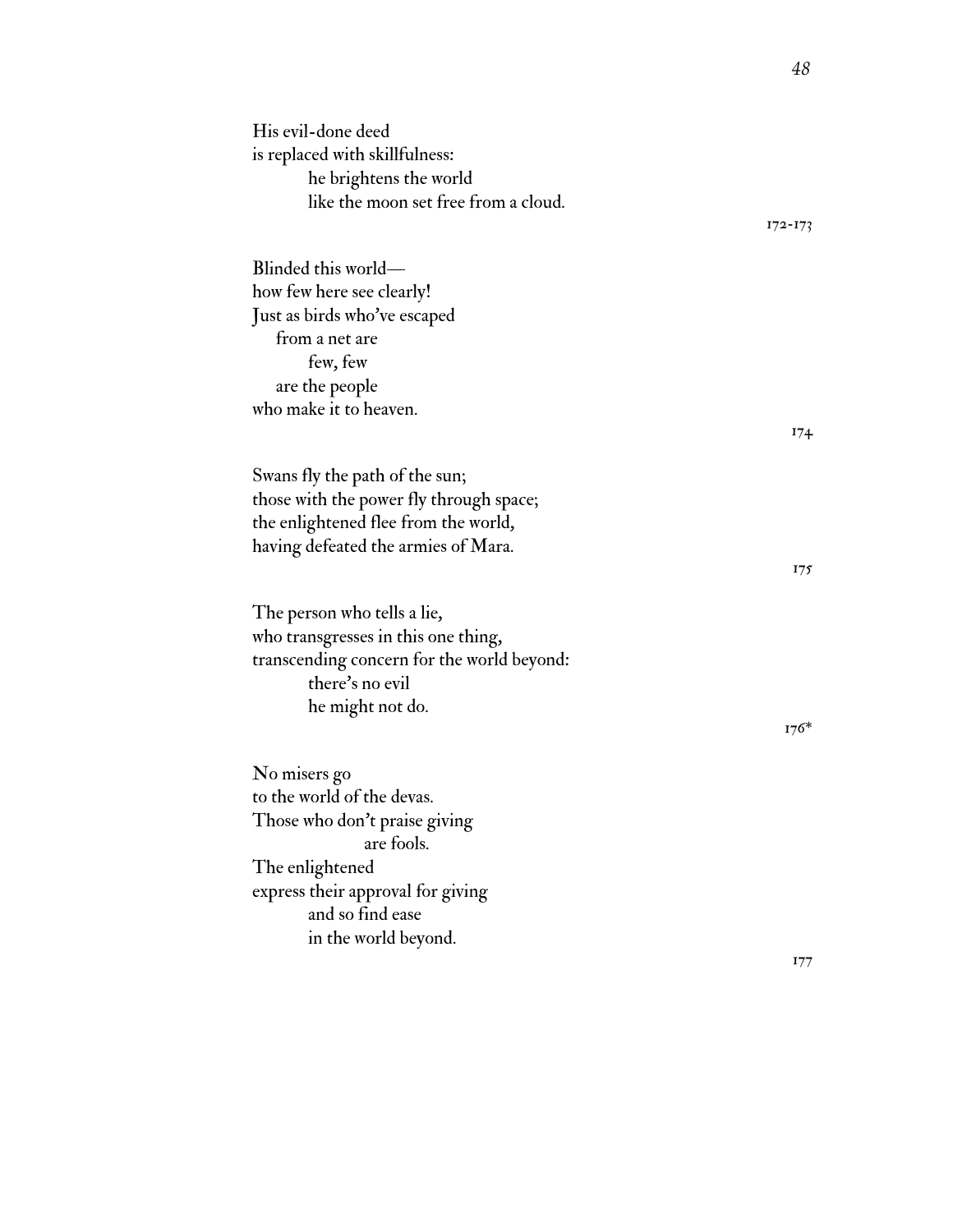Sole dominion over the earth, going to heaven, lordship over all worlds: the fruit of stream entry excels them.

178\*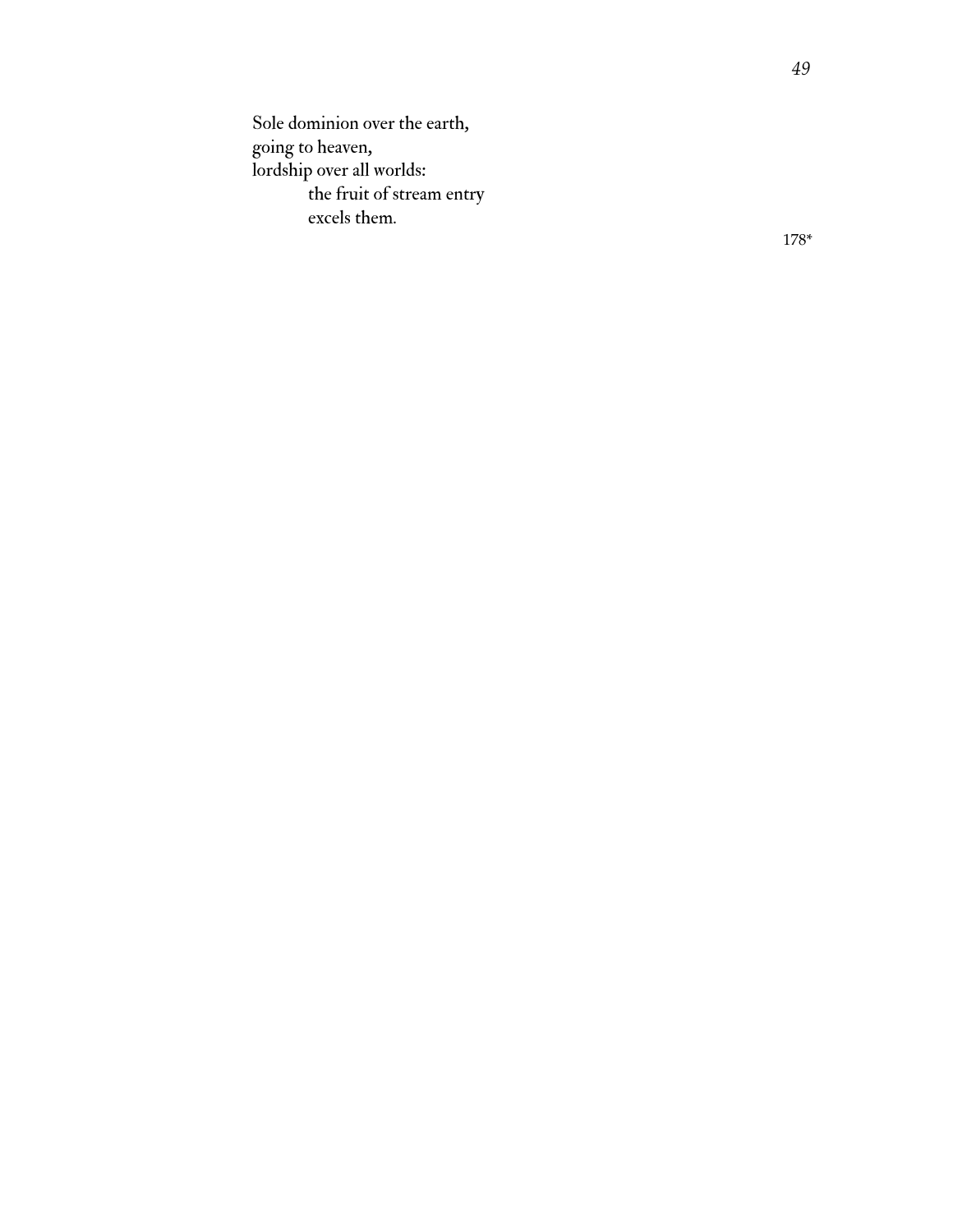# *XIV : Awakened*

| Whose conquest can't be undone,                                                                                                                            |  |
|------------------------------------------------------------------------------------------------------------------------------------------------------------|--|
| whose conquest no one in the world                                                                                                                         |  |
| can reach;                                                                                                                                                 |  |
| awakened, his pasture endless,                                                                                                                             |  |
| pathless:                                                                                                                                                  |  |
| by what path will you lead him astray?                                                                                                                     |  |
| In whom there's no craving                                                                                                                                 |  |
| -the sticky ensnarer-                                                                                                                                      |  |
| to lead him anywherever at all;                                                                                                                            |  |
| awakened, his pasture endless,                                                                                                                             |  |
| pathless:                                                                                                                                                  |  |
| by what path will you lead him astray?                                                                                                                     |  |
| $179 - 180$                                                                                                                                                |  |
| They, the enlightened, intent on jhana,<br>delighting in stilling<br>& renunciation,<br>self-awakened & mindful:<br>even the devas<br>view them with envy. |  |
| 181                                                                                                                                                        |  |
| Hard the winning of a human birth.<br>Hard the life of mortals.<br>Hard the chance to hear the true Dhamma.                                                |  |
| Hard<br>the arising of Awakened Ones.                                                                                                                      |  |
| 182                                                                                                                                                        |  |
| The non-doing<br>of any evil,<br>the performance<br>of what's skillful,                                                                                    |  |

the cleansing of one's own mind: this is the teaching of the Awakened. Patient endurance: the foremost austerity. Unbinding: the foremost,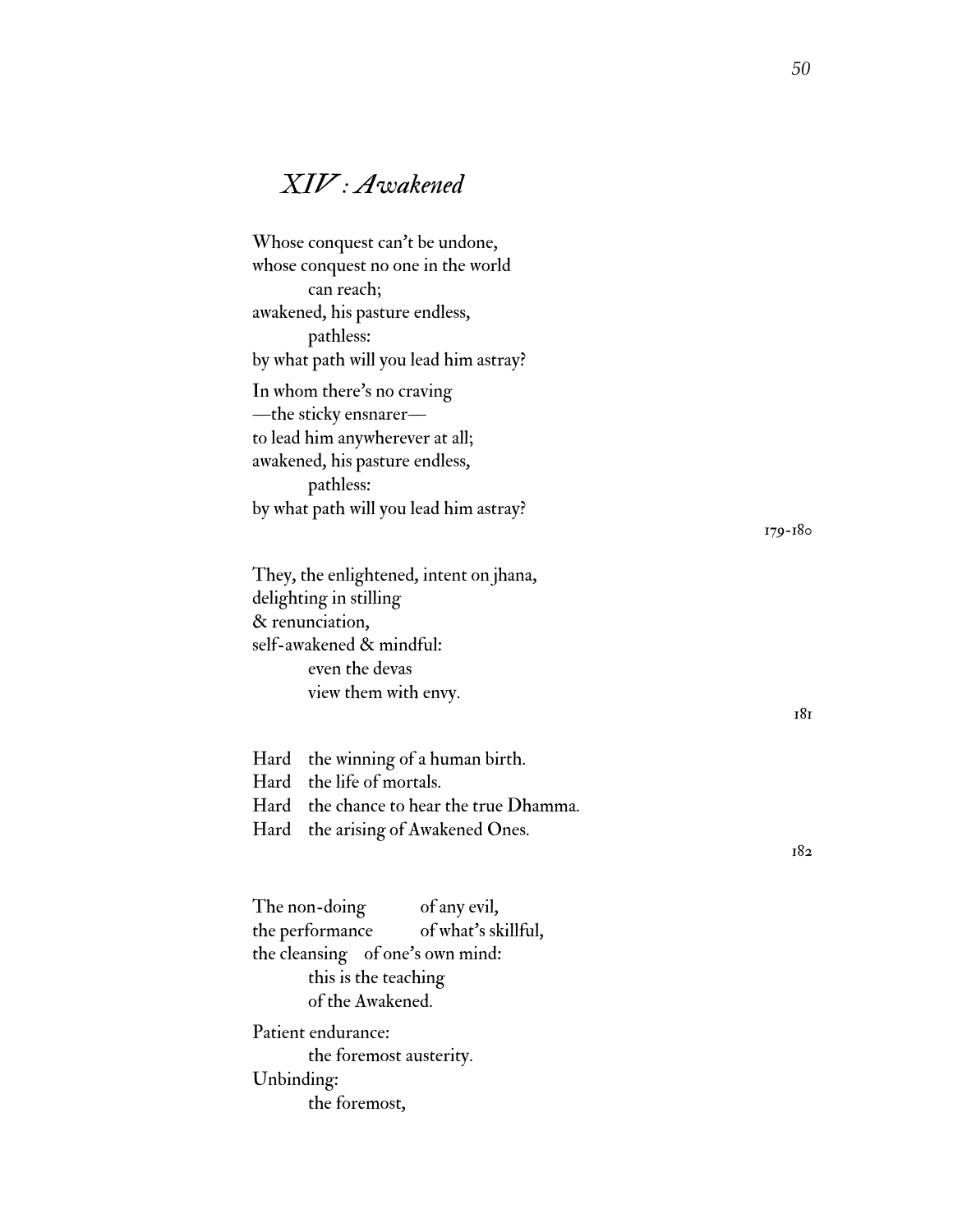so say the Awakened. He who injures another is no contemplative. He who mistreats another, no monk. Not disparaging, not injuring, restraint in line with the Patimokkha, moderation in food, dwelling in seclusion, commitment to the heightened mind: this is the teaching of the Awakened.

they give little enjoyment'—

in the ending of craving, a disciple of the Rightly Self-Awakened One.

Not even if it rained gold coins

would we have our fill of sensual pleasures.

'Stressful,

knowing this, the wise one finds no delight even in heavenly sensual pleasures.

He is one who delights

183-185\*

186-187

They go to many a refuge, to mountains & forests, to park & tree shrines: people threatened with danger. That ' s not the secure refuge, not the supreme refuge, that ' s not the refuge, having gone to which, you gain release from all suffering & stress. But when, having gone to the Buddha, Dhamma, & Sangha for refuge, you see with right discernment the four noble truths —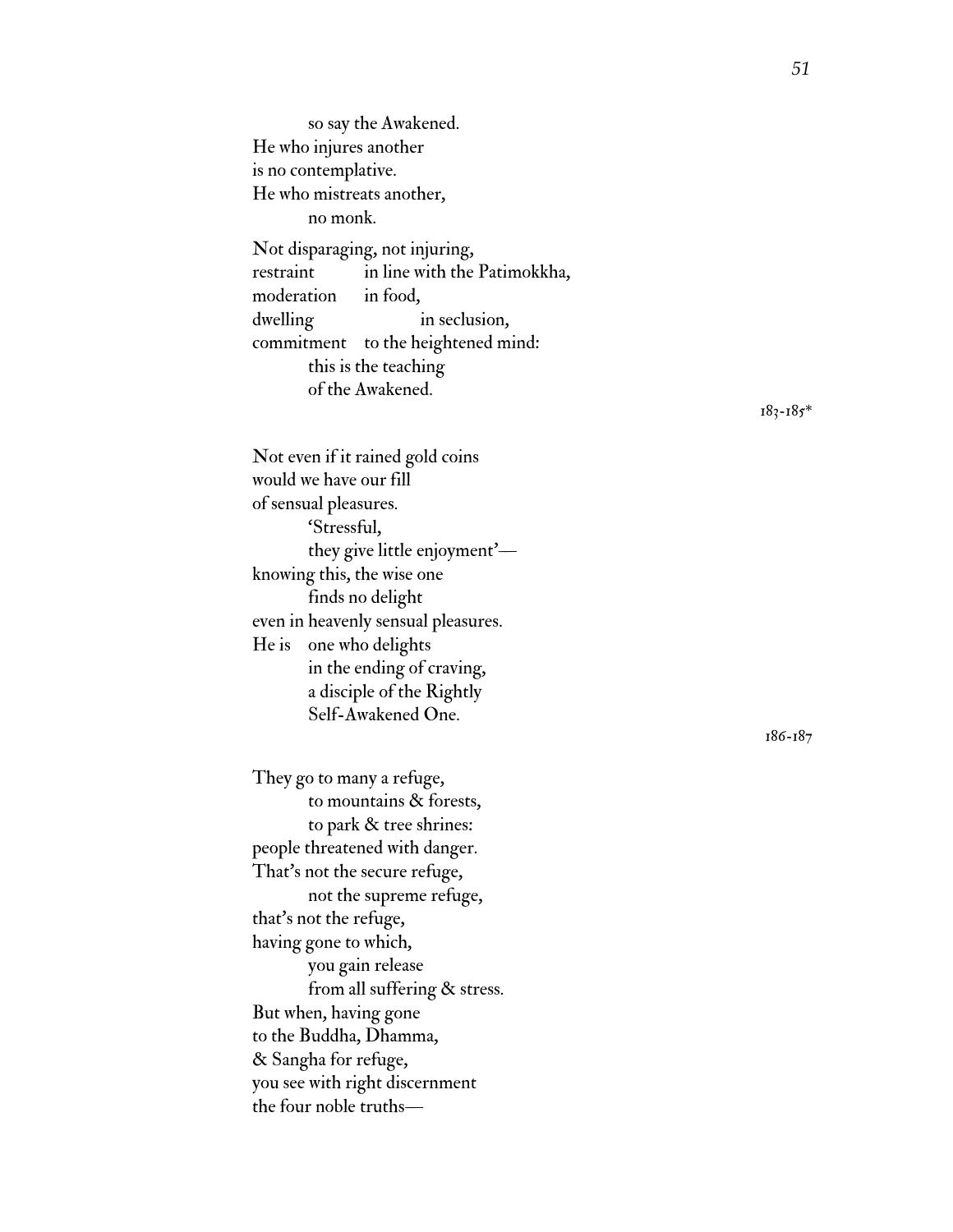| stress,                                      |              |
|----------------------------------------------|--------------|
| the cause of stress,                         |              |
| the transcending of stress,                  |              |
| & the noble eightfold path,                  |              |
| the way to the stilling of stress:           |              |
| that's the secure refuge,                    |              |
| that, the supreme refuge,                    |              |
| that is the refuge,                          |              |
| having gone to which,                        |              |
| you gain release                             |              |
| from all suffering & stress.                 |              |
|                                              | $188 - 192*$ |
|                                              |              |
| It's hard to come by                         |              |
| a thoroughbred of a man.                     |              |
| It's simply not true                         |              |
| that he's born everywhere.                   |              |
| Wherever he's born, an enlightened one,      |              |
| the family prospers,                         |              |
| is happy.                                    |              |
|                                              | 193          |
|                                              |              |
| A blessing:<br>the arising of Awakened Ones. |              |
| A blessing: the teaching of true Dhamma.     |              |
| A blessing:<br>the concord of the Sangha.    |              |
| The austerity of those in concord            |              |
| is a blessing.                               |              |
|                                              | 194          |
|                                              |              |
| If you worship those worthy of worship,      |              |
| -Awakened Ones or their disciples-           |              |
| who've transcended                           |              |
| objectification,                             |              |
| crossed over                                 |              |
| lamentation                                  |              |
| & grief,                                     |              |
| who are unendangered,                        |              |
| fearless,                                    |              |
| unbound:                                     |              |
| there's no measure for reckoning             |              |
| that your merit's 'this much.'               |              |
|                                              | 195-196*     |
|                                              |              |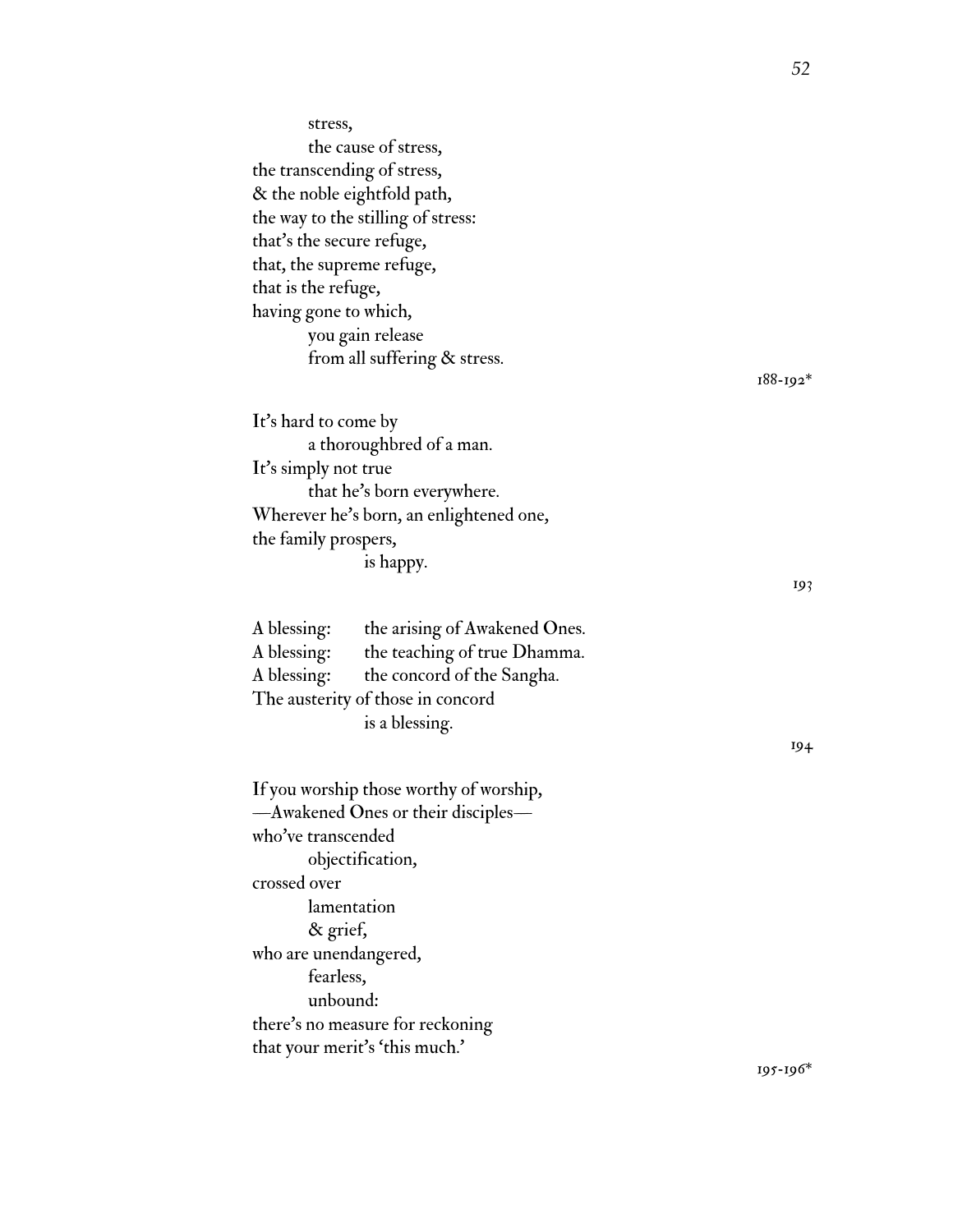# *XV : Happy*

How very happily we live, free from hostility among those who are hostile. Among hostile people, free from hostility we dwell.

How very happily we live, free from misery among those who are miserable. Among miserable people, free from misery we dwell.

How very happily we live, free from busyness among those who are busy. Among busy people, free from busyness we dwell.

How very happily we live, we who have nothing. We will feed on rapture like the Radiant gods.

Winning gives birth to hostility. Losing, one lies down in pain. The calmed lie down with ease, having set winning & losing aside.

There ' s no fire like passion, no loss like anger, no pain like the aggregates, no ease other than peace.

Hunger: the foremost illness. Fabrications: the foremost pain. For one knowing this truth

197-200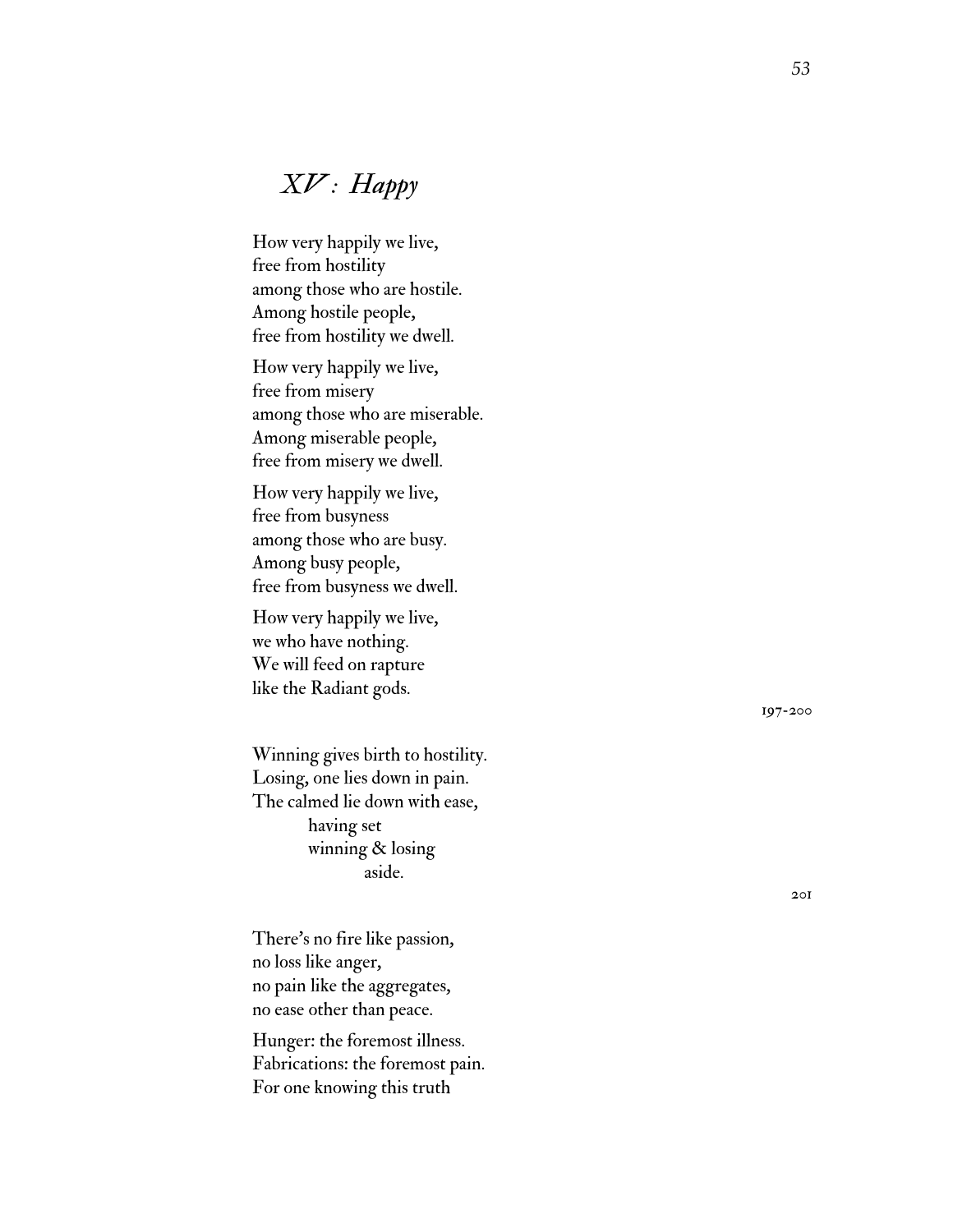as it actually is, Unbinding is the foremost ease. Freedom from illness: the foremost good fortune. Contentment: the foremost wealth. Trust: the foremost kinship. Unbinding: the foremost ease.

Drinking the nourishment, the flavor, of seclusion & calm, one is freed from evil, devoid of distress, refreshed with the nourishment of rapture in the Dhamma.

It's good to see Noble Ones. Happy their company—always. Through not seeing fools constantly, constantly one would be happy.

For, living with a fool, one grieves a long time. Painful is communion with fools, as with an enemy always. Happy is communion with the enlightened, as with a gathering of kin.

So:

the enlightened man discerning, learned, enduring, dutiful, noble, intelligent, a man of integrity: follow him —one of this sort as the moon, the path of the zodiac stars.

205

202-204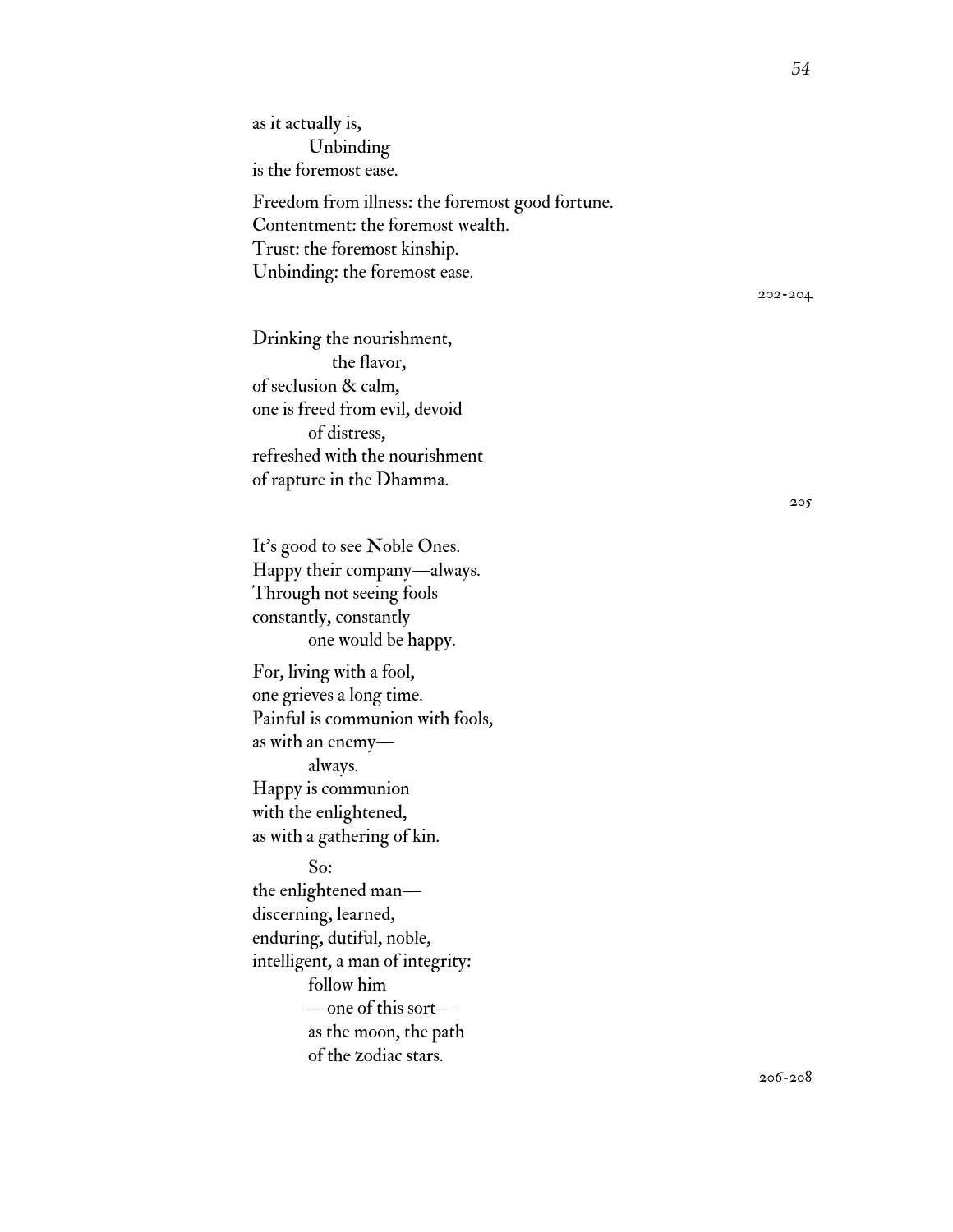### *XVI : Dear Ones*

Having applied himself to what was not his own task, and not having applied himself to what was, having disregarded the goal to grasp at what he held dear, he now envies those who kept after themselves, took themselves to task.

Don ' t ever —regardless be conjoined with what ' s dear or undear. It ' s painful not to see what ' s dear or to see what ' s not. So don ' t make anything dear, for it ' s dreadful to be far from what ' s dear. No bonds are found for those for whom there ' s neither dear nor undear.

From what ' s dear is born grief, from what ' s dear is born fear. For one freed from what ' s dear there ' s no grief —so how fear? From what ' s loved is born grief, from what ' s loved is born fear. For one freed from what ' s loved there ' s no grief —so how fear?

209\*

210-211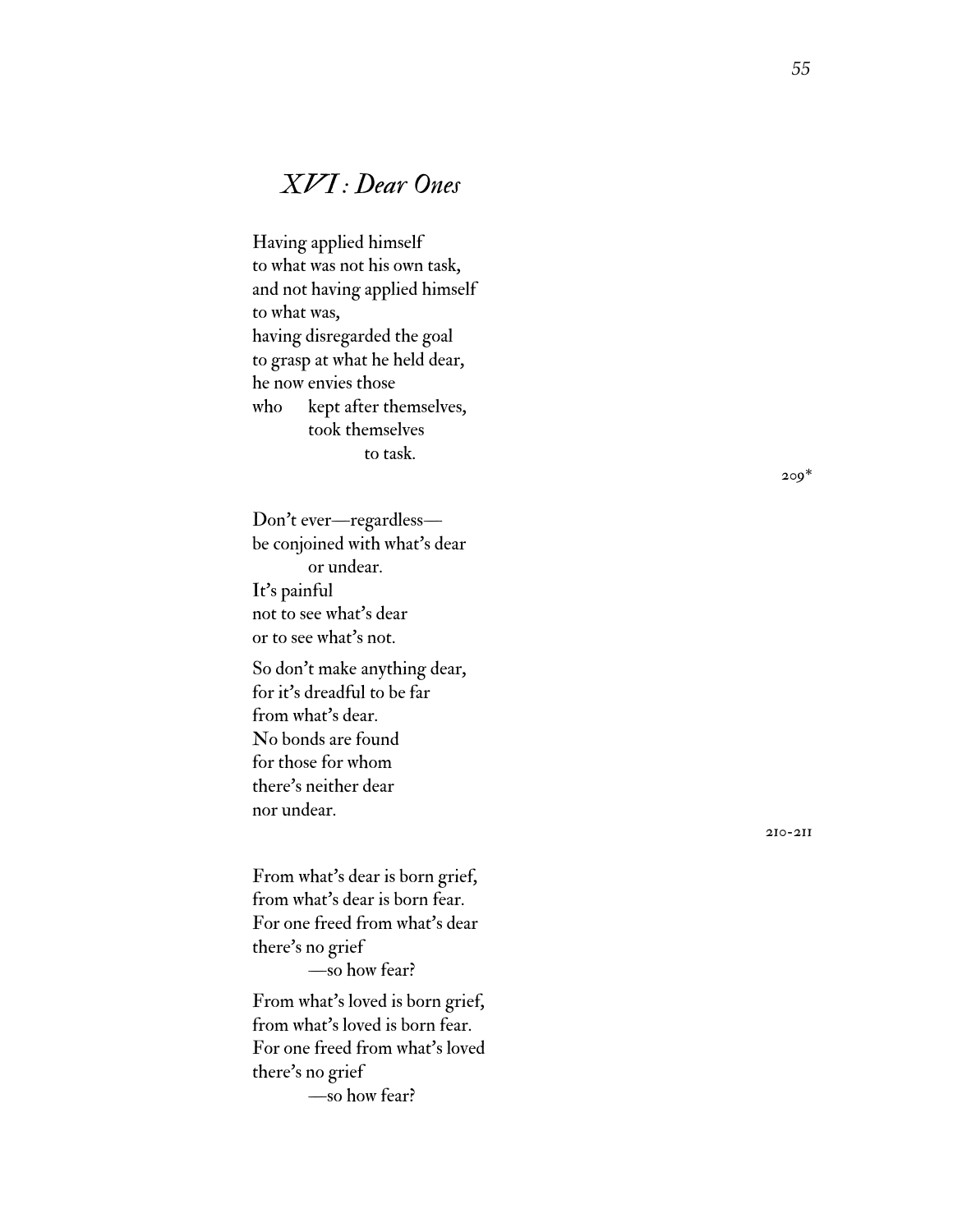From delight is born grief, from delight is born fear. For one freed from delight there ' s no grief —so how fear? From sensuality is born grief, from sensuality is born fear. For one freed from sensuality there ' s no grief —so how fear? From craving is born grief, from craving is born fear. For one freed from craving there ' s no grief —so how fear? 212-216 One consummate in virtue & vision, judicious,

speaking the truth, doing his own task: the world holds him dear.

#### If

you 've given birth to a wish for what can ' t be expressed, are suffused with heart, your mind not enmeshed in sensual passions: you 're said to be in the up-flowing stream.

A man long absent comes home safe from afar. His kin, his friends, his companions, delight in his return.

In just the same way, when you 've done good & gone from this world to the world beyond,

217

218\*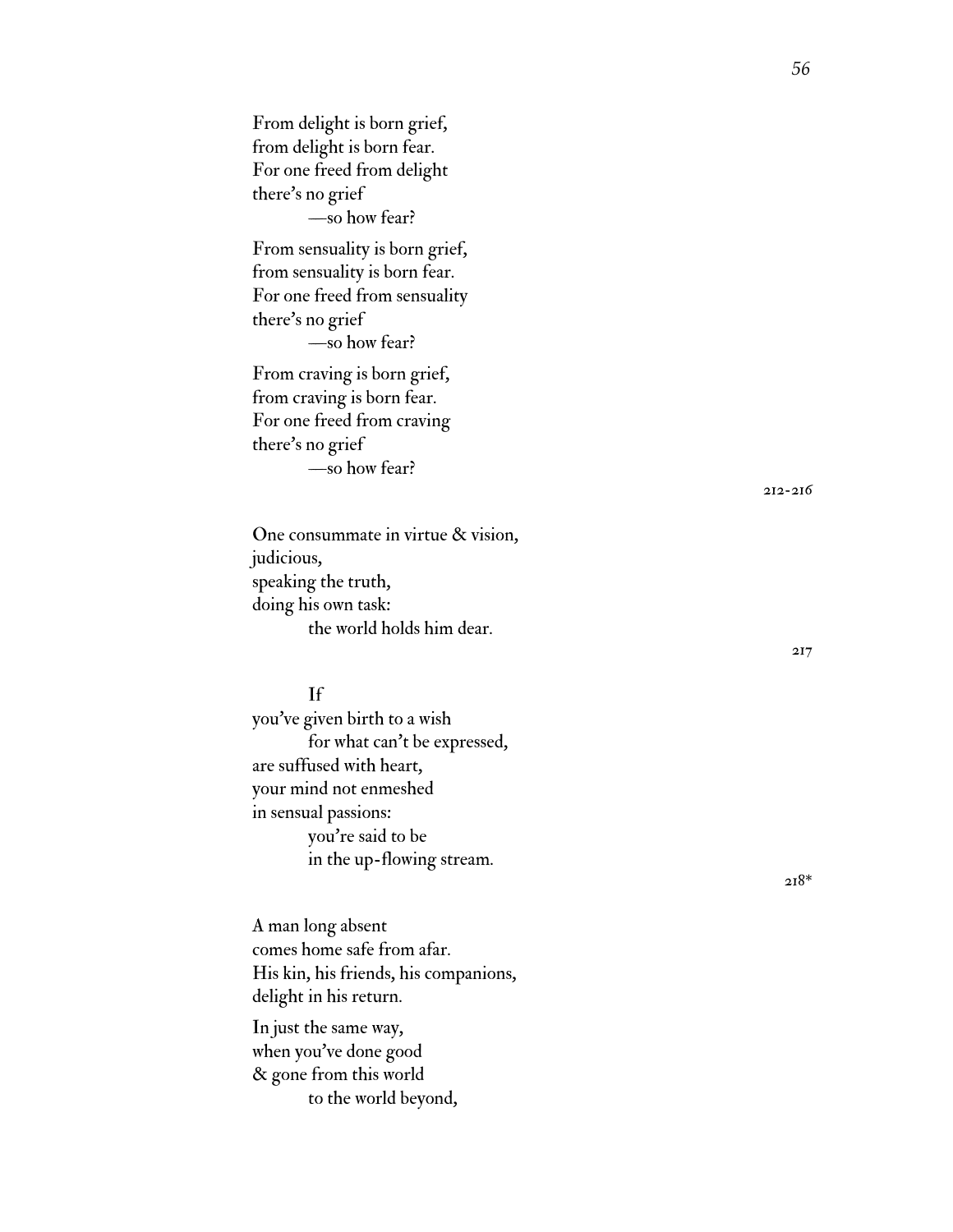your good deeds receive you as kin, someone dear come home.

219-220\*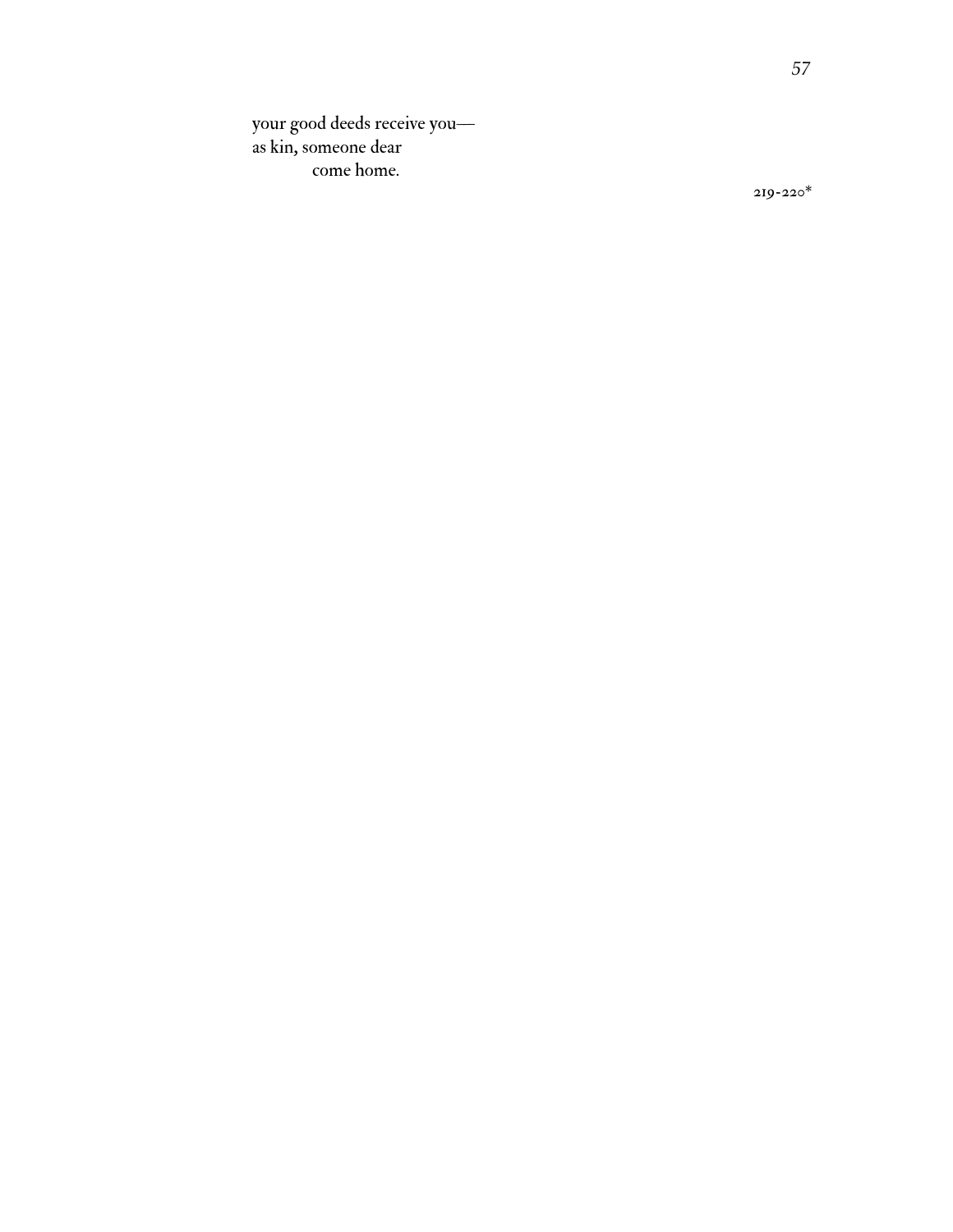### *XVII : Anger*

Abandon anger, be done with conceit, get beyond every fetter. When for name & form you have no attachment —have nothing at all no sufferings, no stresses, invade.

When anger arises, whoever keeps firm control as if with a racing chariot: him<br>I call a master charioteer. Anyone else, a rein-holder that ' s all.

Conquer anger with lack of anger; bad with good; stinginess with a gift; a liar with truth.

By telling the truth; by not growing angry; by giving, when asked, no matter how little you have: by these three things you enter the presence of devas.

Gentle sages, constantly restrained in body, go to the unwavering state where, having gone,

221

222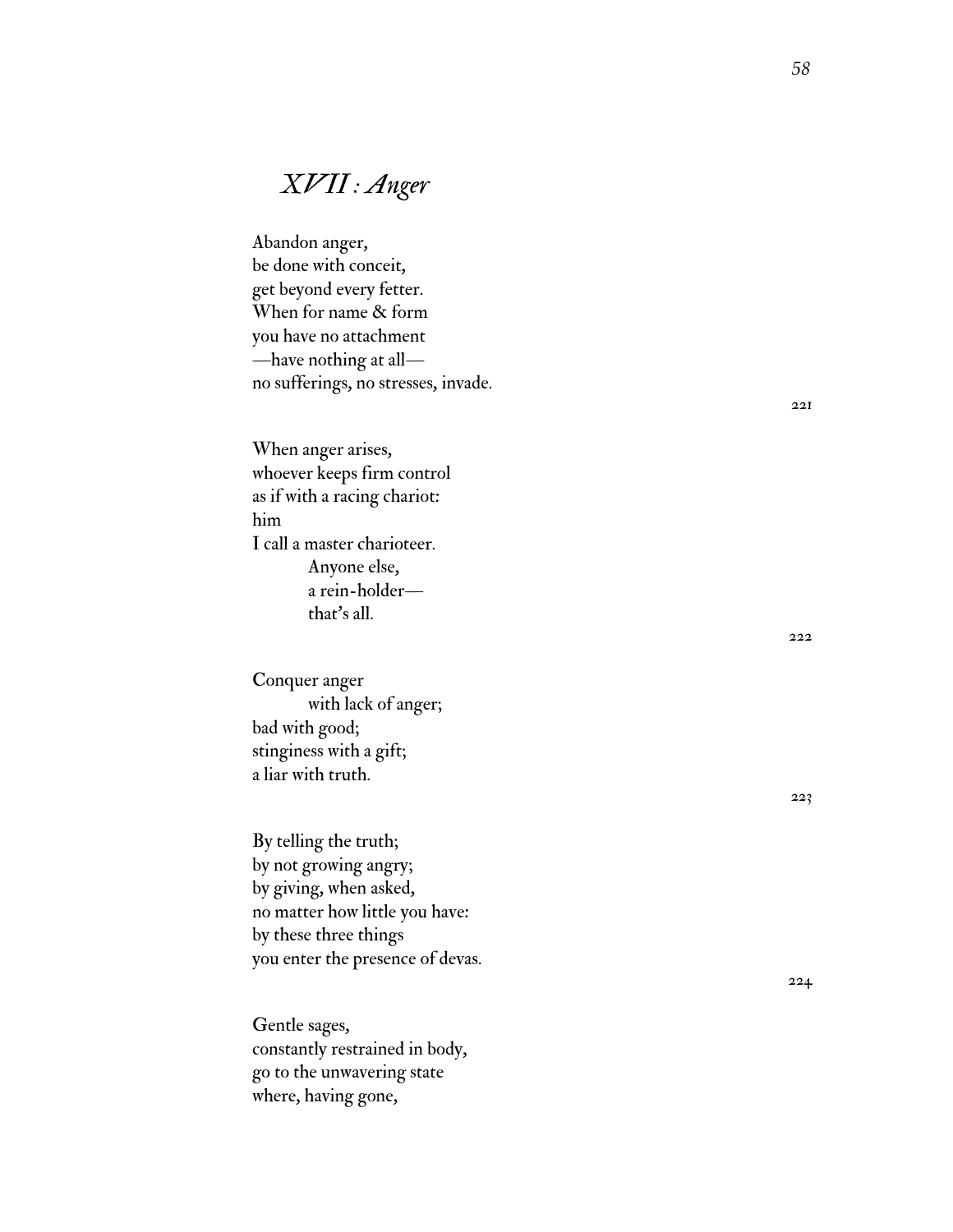Those who always stay wakeful, training by day & by night, keen on Unbinding: their effluents come to an end.

This has come down from old, Atula, & not just from today: they find fault with one who sits silent, they find fault with one who speaks a great deal, they find fault with one who measures his words. There ' s no one unfaulted in the world. There never was, will be, nor at present is found anyone entirely faulted

or entirely praised.

If knowledgeable people praise him, having observed him day after day to be blameless in conduct, intelligent, endowed with discernment & virtue: like an ingot of gold who ' s fit to find fault with him? Even devas praise him. Even by Brahma he ' s praised.

Guard against anger erupting in body; in body, be restrained.

Having abandoned bodily misconduct, live conducting yourself well in body.

225

226

227-228

229-230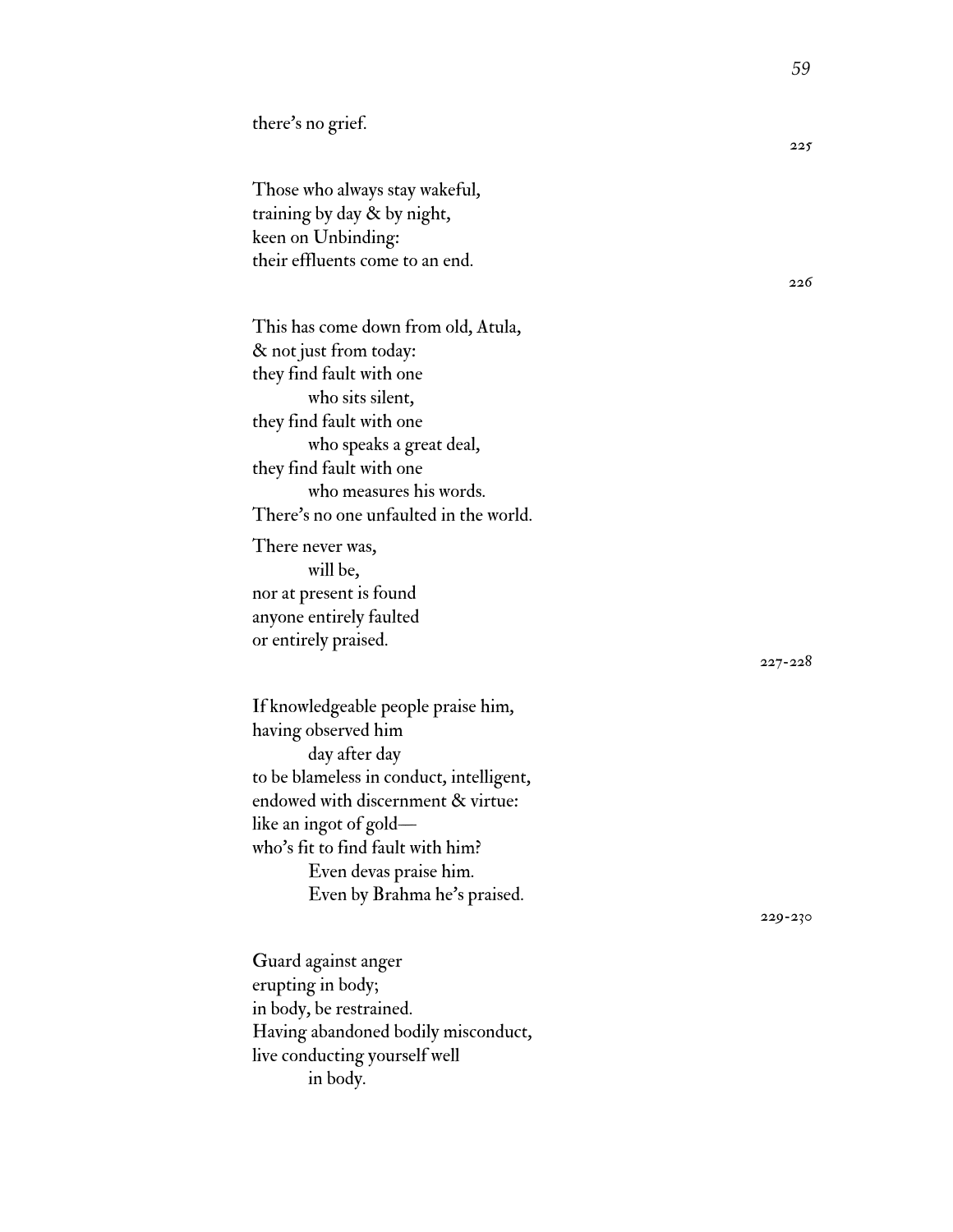Guard against anger erupting in speech; in speech, be restrained. Having abandoned verbal misconduct, live conducting yourself well in speech.

Guard against anger erupting in mind; in mind, be restrained. Having abandoned mental misconduct, live conducting yourself well in mind. Those restrained in body —the enlightened restrained in speech & in mind —enlightened are the ones whose restraint is secure.

231-234\*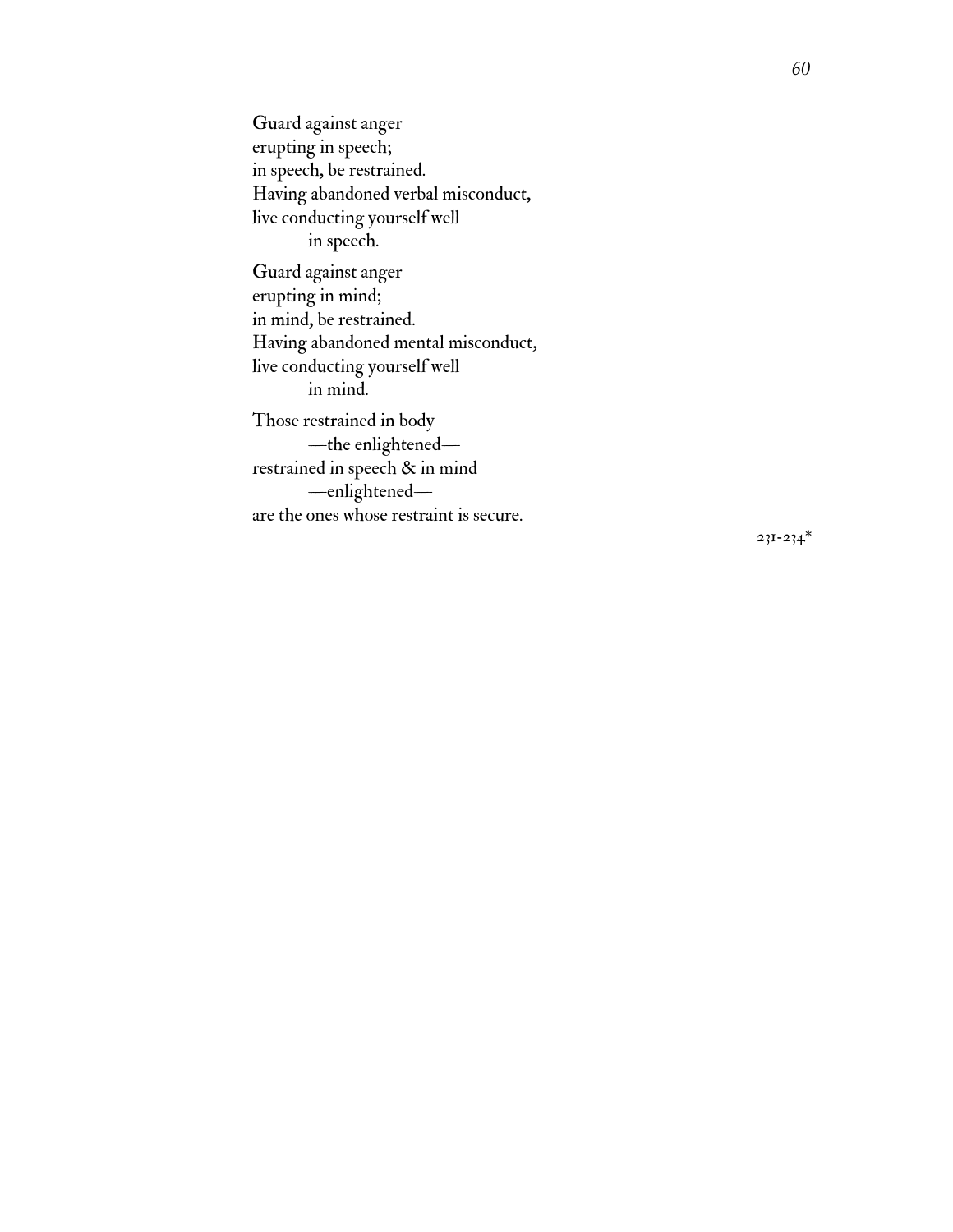# *XVIII : Impurities*

You are now like a yellowed leaf. Already Yama ' s minions stand near. You stand at the door to departure but have yet to provide for the journey. Make an island for yourself! Work quickly! Be wise! With impurities all blown away, unblemished, you 'll reach the divine realm of the noble ones. You are now right at the end of your time. You are headed to Yama ' s presence, with no place to rest along the way, but have yet to provide for the journey. Make an island for yourself! Work quickly! Be wise! With impurities all blown away, unblemished, you won ' t again undergo birth

Just as a silver smith

bit by bit,

blows away the impurities

of molten silver —

step by step,

& aging.

moment to moment,

 $235 - 238*$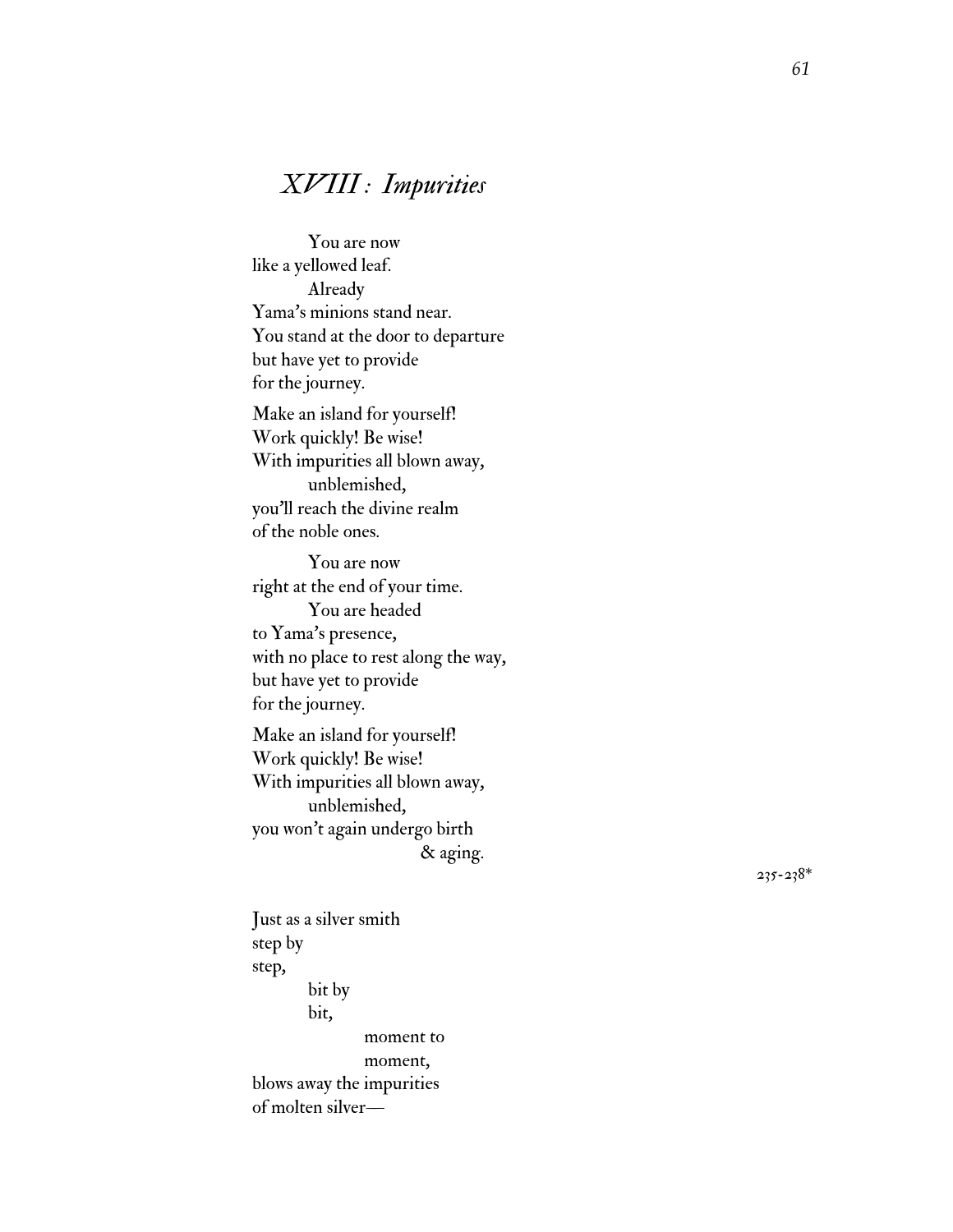Just as rust —iron's impurity eats the very iron from which it is born, so the deeds of one who lives slovenly lead him on to a bad destination.

No recitation: the ruinous impurity of chants. No initiative: of a household. Indolence: of beauty. Heedlessness: of a guard. In a woman, misconduct is an impurity.

In a donor, stinginess. Evil deeds are the real impurities in this world & the next.

More impure than these impurities is the ultimate impurity: ignorance. Having abandoned this impurity, monks, you 're impurity-free.

Life ' s easy to live for someone unscrupulous, cunning as a crow, corrupt, back-biting, forward, & brash; but for someone who ' s constantly scrupulous, cautious, observant, sincere, pure in his livelihood, clean in his pursuits, it ' s hard.

240\*

241-243

244-245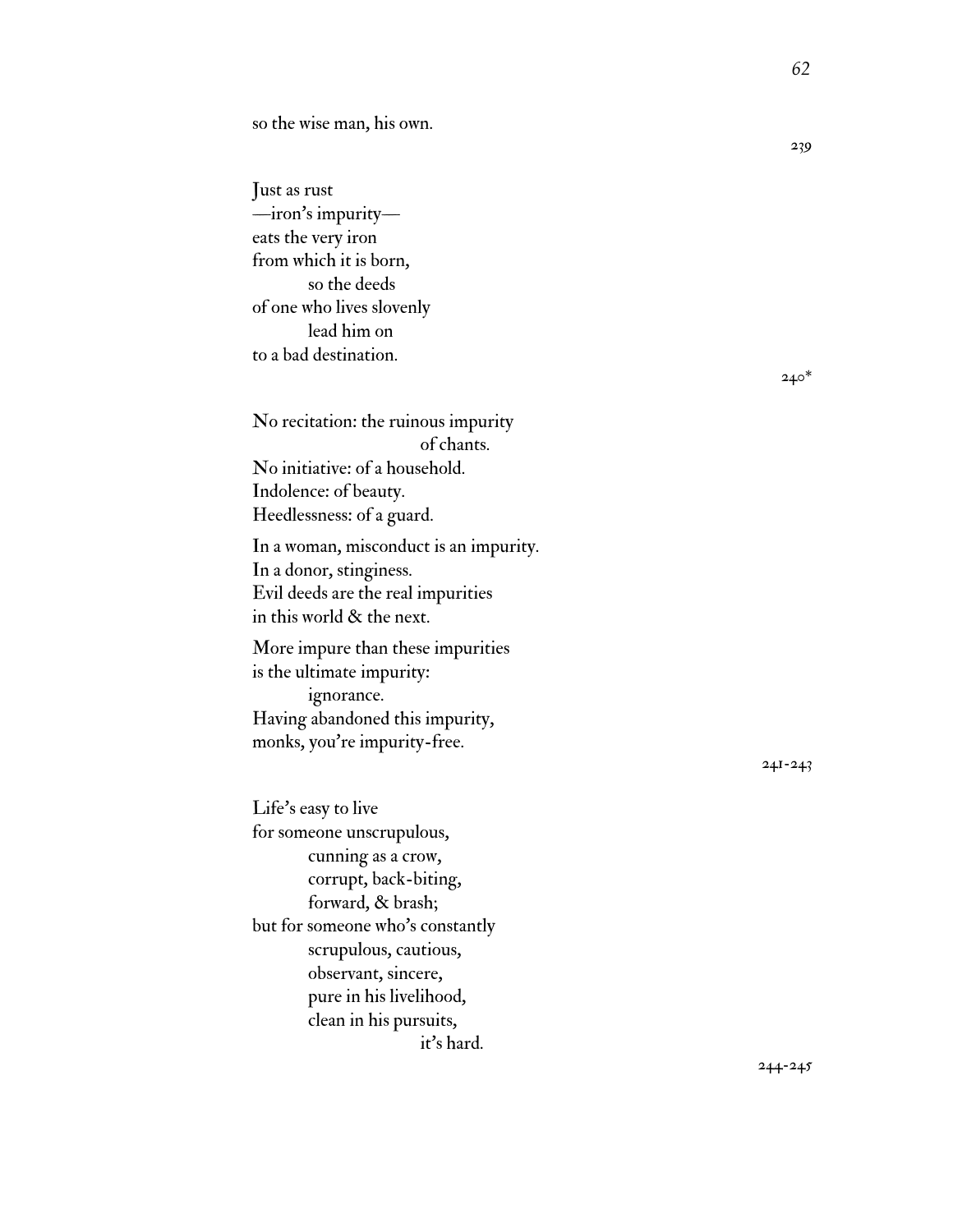Whoever kills, lies, steals, goes to someone else ' s wife, & is addicted to intoxicants, digs himself up by the root right here in this world.

So know, my good man, that bad deeds are reckless. Don ' t let greed & unrighteousness oppress you with long-term pain.

People give in line with their faith, in line with conviction. Whoever gets flustered at food & drink given to others, attains no concentration by day or by night. But one in whom this is cut through

up- rooted wiped out attains concentration by day or by night.

There ' s no fire like passion, no seizure like anger, no snare like delusion, no river like craving.

It ' s easy to see the errors of others, but hard to see your own. You winnow like chaff the errors of others, but conceal your own like a cheat, an unlucky throw. If you focus on the errors of others, 246-248

249-250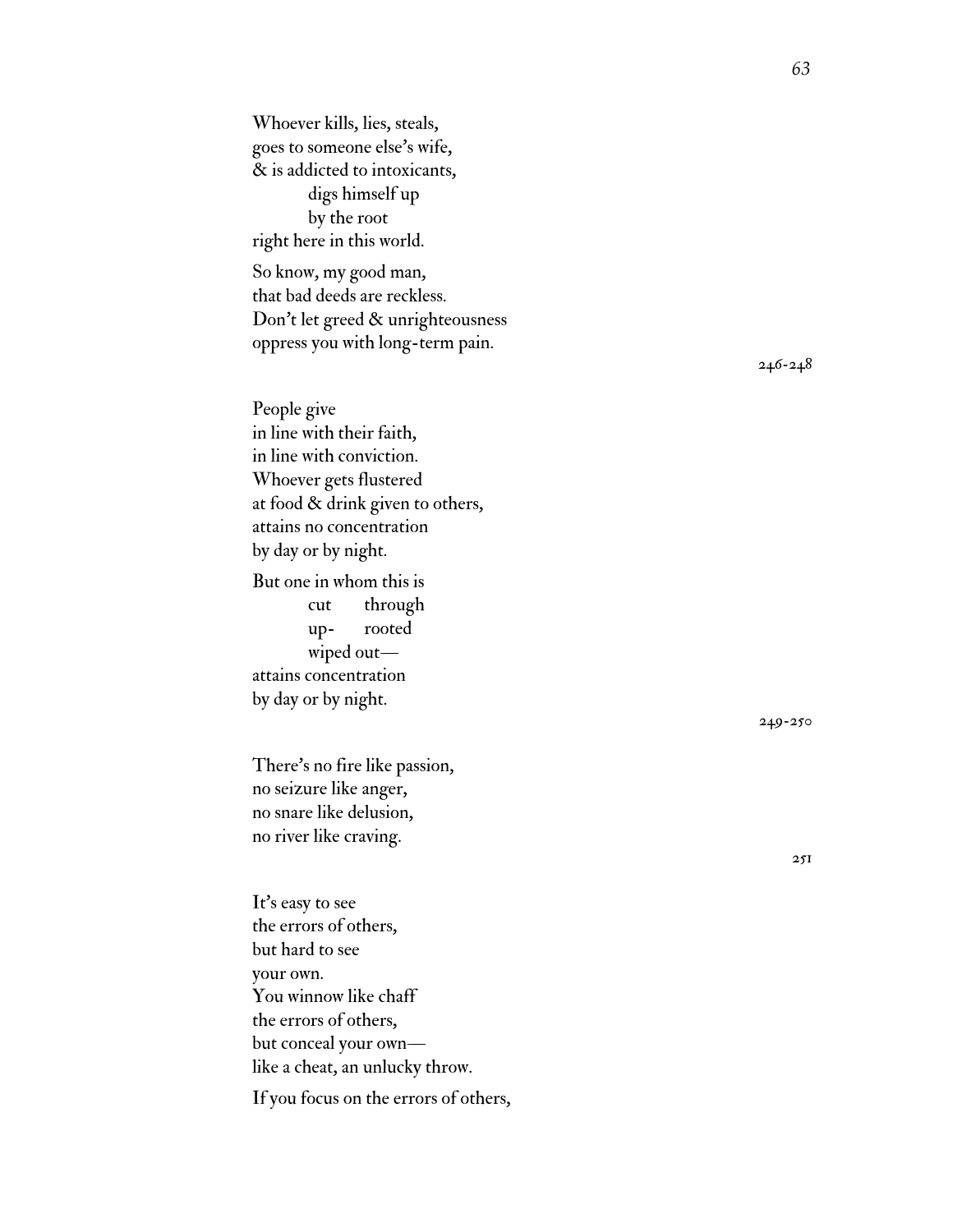constantly finding fault, your effluents flourish. You 're far from their ending.

There ' s no trail in space, no outside contemplative. People are smitten with objectification, but devoid of objectification are the Tathagatas.

There ' s no trail in space, no outside contemplative, no eternal fabrications, no wavering in the Awakened. 252-253

 $254 - 255$ \*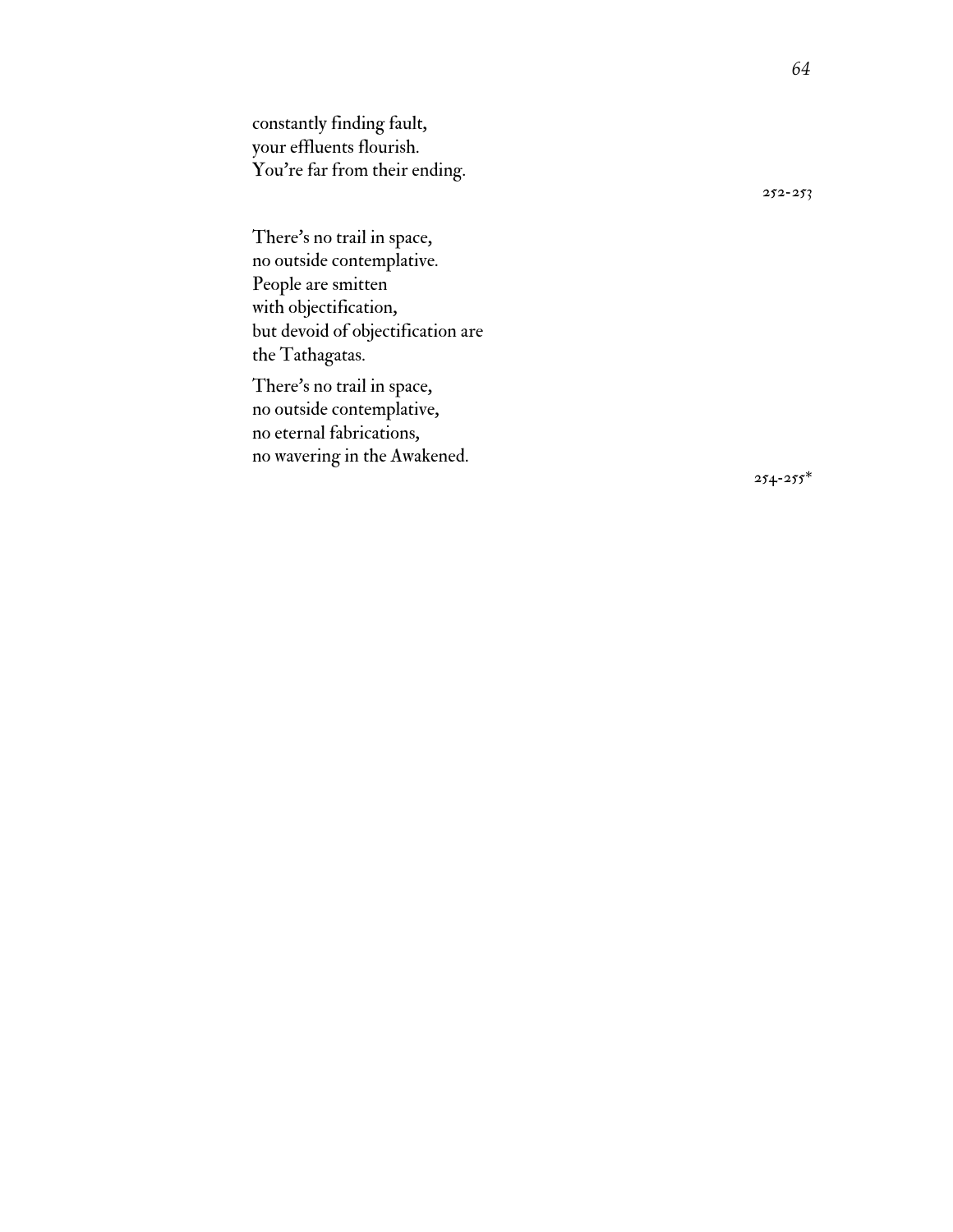# *XIX : The Judge*

To pass judgment hurriedly doesn't mean you're a judge. The wise one, weighing both the right judgment & wrong, judges others impartially unhurriedly, in line with the Dhamma, guarding the Dhamma, guarded by Dhamma, intelligent: he's called a judge.

Simply talking a lot doesn't mean one is wise. Whoever's secure no hostility, fear is said to be wise. Simply talking a lot doesn't maintain the Dhamma. Whoever —although he's heard next to nothing sees Dhamma through his body, is not heedless of Dhamma: *he's* one who maintains the Dhamma.

A head of gray hairs doesn't mean one's an elder. Advanced in years, one's called an old fool. But one in whom there is truth, restraint, rectitude, gentleness, self-control *he's* called an elder, his impurities disgorged,  $256 - 257$ <sup>\*</sup>

258-259\*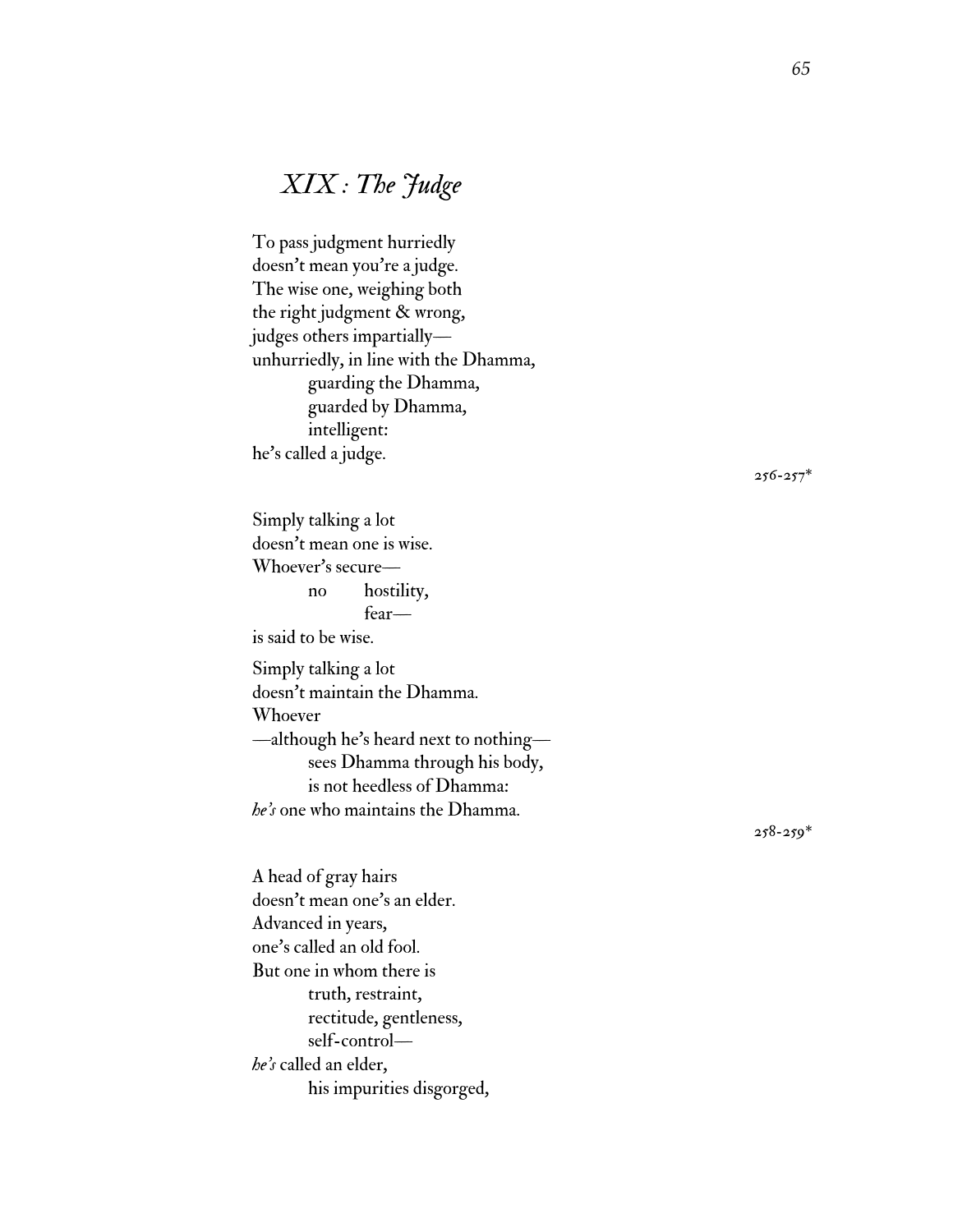#### enlightened.

Not by suave conversation or lotus-like coloring does an envious, miserly cheat become an exemplary man. But one in whom this is cut through up- rooted wiped out he ' s called exemplary, his aversion disgorged, intelligent.

A shaven head doesn ' t mean a contemplative. The liar observing no duties, filled with greed & desire: what kind of contemplative ' s he?

But whoever tunes out the dissonance of his evil qualities —large or small in every way by bringing evil to consonance: he ' s called a contemplative.

Begging from others doesn ' t mean one ' s a monk. As long as one follows householders' ways, one is no monk at all.

But whoever puts aside both merit & evil and, living the chaste life, judiciously goes through the world: *he 's* called a monk. 260-261

262-263

264-265\*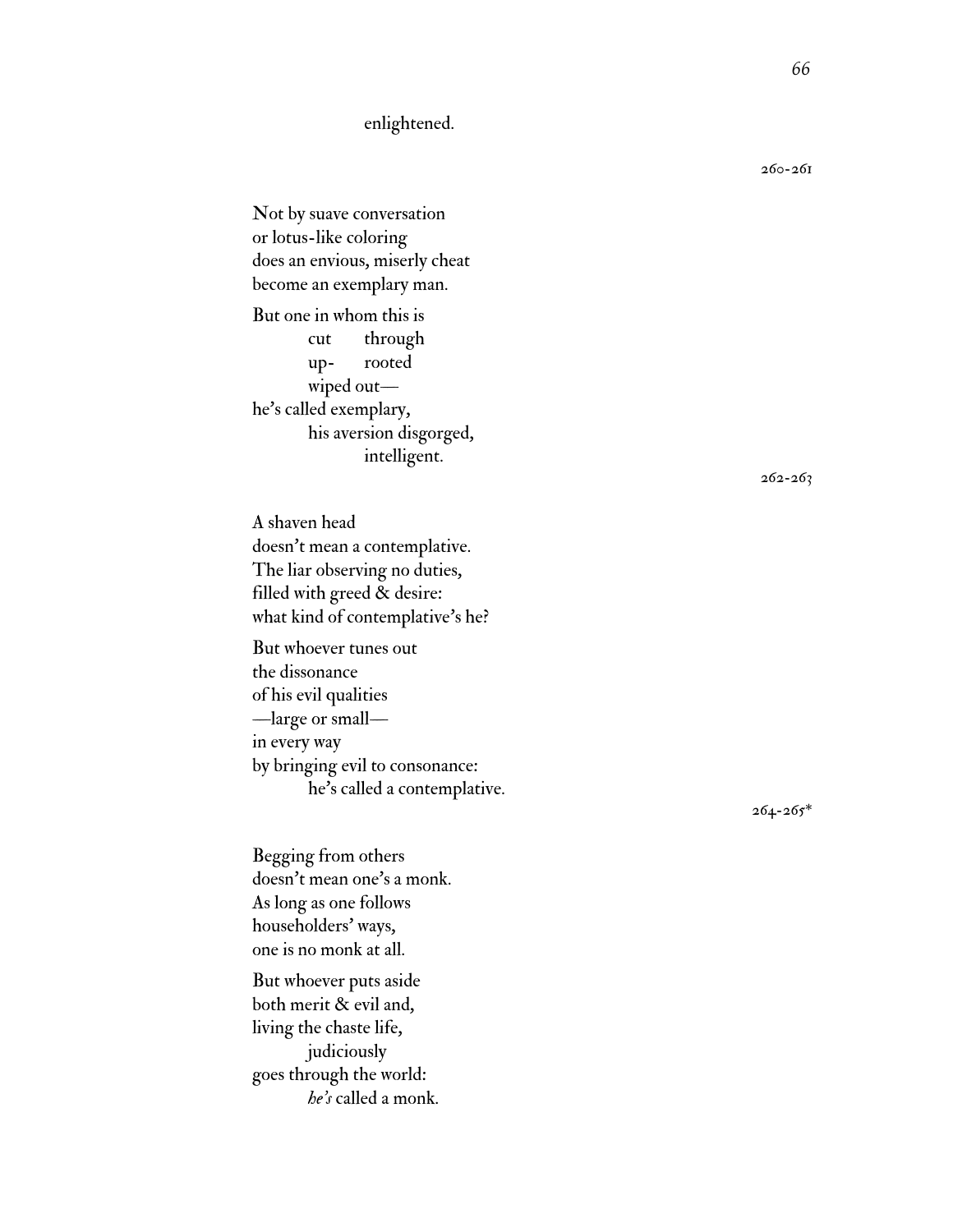Not by silence does someone confused & unknowing turn into a sage. But whoever —wise, as if holding the scales, taking the excellent rejects evil deeds: he is a sage, that ' s how he ' s a sage. Whoever can weigh both sides of the world: that ' s how he ' s called a sage.

Not by harming life does one become noble. One is termed noble for being gentle to all living things.

#### Monk,

don ' t on account of your precepts & practices, great erudition, concentration attainments, secluded dwelling, or the thought, ' I touch the renunciate ease that run-of-the-mill people don ' t know ' : ever let yourself get complacent when the ending of effluents is still unattained.

268-269\*

270

266-267

271-272\*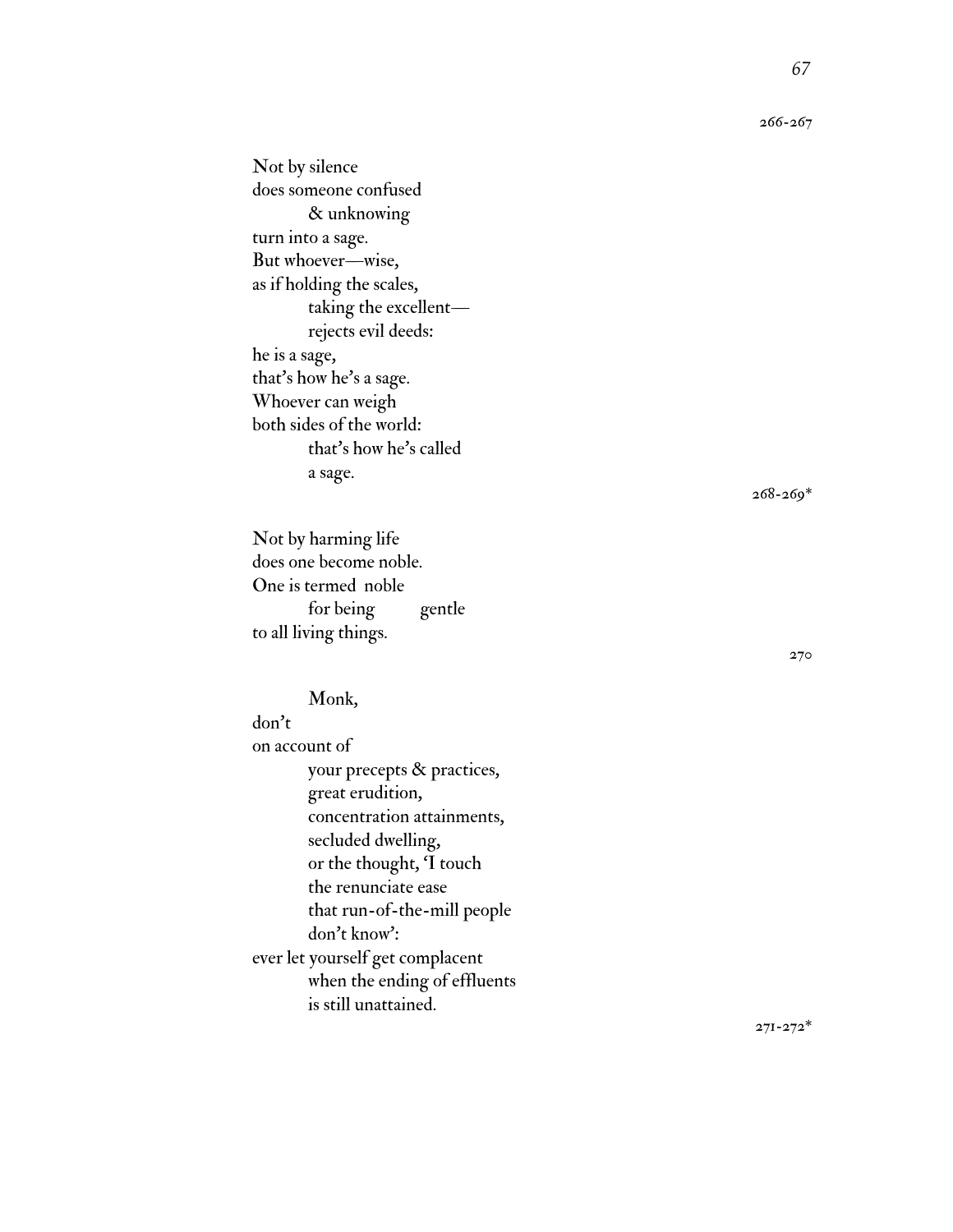### *XX : The Path*

Of paths, the eightfold is best. Of truths, the four sayings. Of qualities, dispassion. Of two-footed beings, the one with the eyes to see.

Just this is the path —there is no other to purify vision. Follow it, and that will be Mara ' s bewilderment. Following it, you put an end to suffering & stress. I have taught you this path having known —for your knowing the extraction of arrows. It ' s for you to strive ardently. Tathagatas simply point out the way. Those who practice, absorbed in jhana: from Mara ' s bonds they 'll be freed.

When you see with discernment, *'All fabrications are inconstant'* you grow disenchanted with stress. This is the path to purity.

274-276\*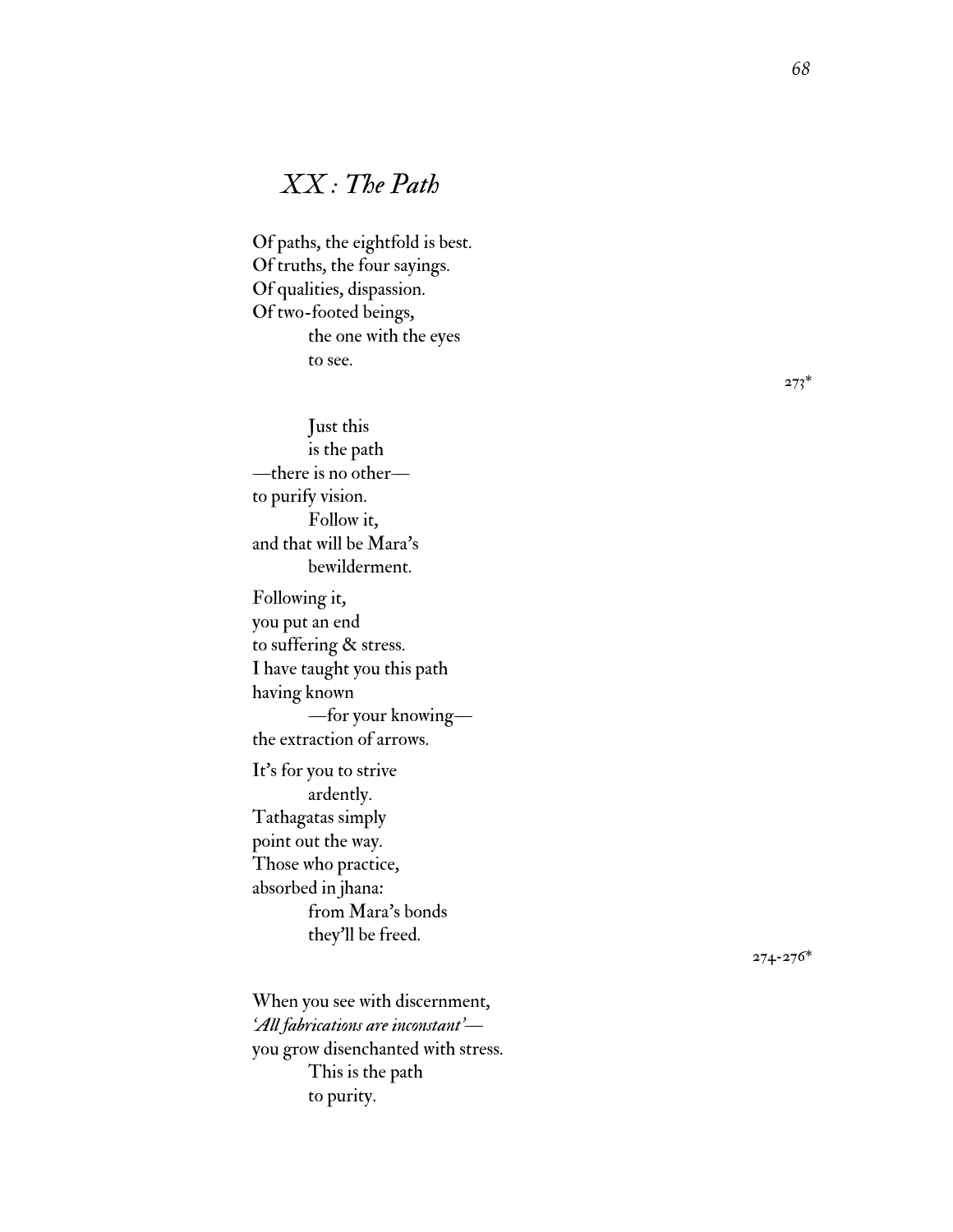When you see with discernment, *'All fabrications are stressful'* you grow disenchanted with stress. This is the path to purity. When you see with discernment, *'All phenomena are not-self'* you grow disenchanted with stress.

> This is the path to purity.

At the time for initiative he takes no initiative. Young, strong, but lethargic, the resolves of his heart exhausted, the lazy, lethargic one loses the path to discernment.

Guarded in speech, well-restrainedin mind, you should do nothing unskillful in body. Purify these three courses of action. Bring to fruition the path that seers have proclaimed.

From striving comes wisdom; from not, wisdom ' s end. Knowing these two courses —to development, decline conduct yourself so that wisdom will grow.

Cut down the forest of desire, 277-279

280

281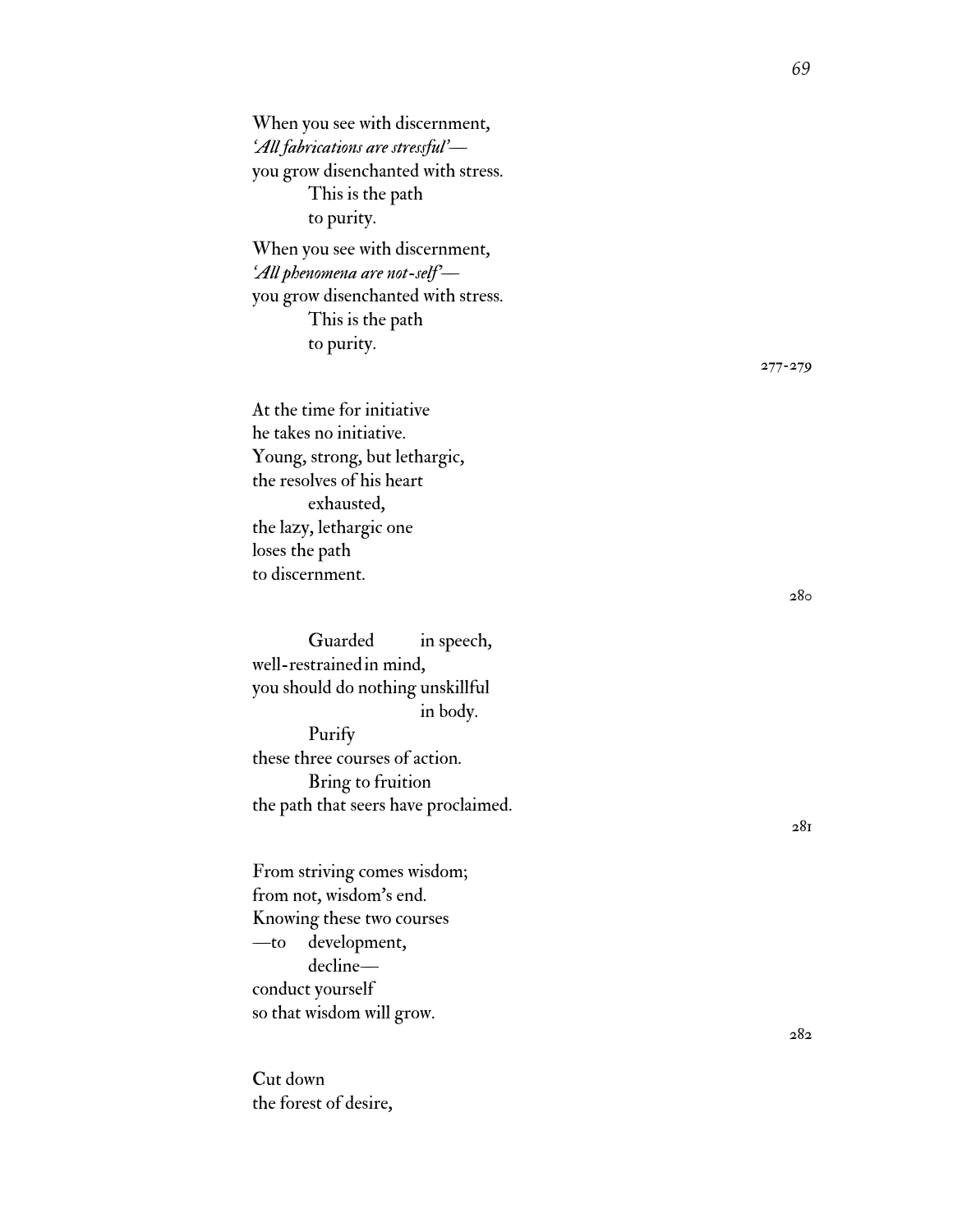not the forest of trees. From the forest of desire come danger & fear. Having cut down this forest & its underbrush, monks, be deforested.

For as long as the least bit of underbrush of a man for women is not cleared away, the heart is fixated like a suckling calf on its mother.

Crush your sense of self-allure like an autumn lily in the hand. Nurture only the path to peace —Unbinding as taught by the One Well Gone.

'Here I 'll stay for the rains. Here, for the summer & winter. ' So imagines the fool, unaware of obstructions.

That drunk-on-his-sons-&-cattle man, all tangled up in the mind: death sweeps him away as a great flood, a village asleep.

There are no sons to give shelter, no father, no family for one seized by the Ender, no shelter among kin. 283-285\*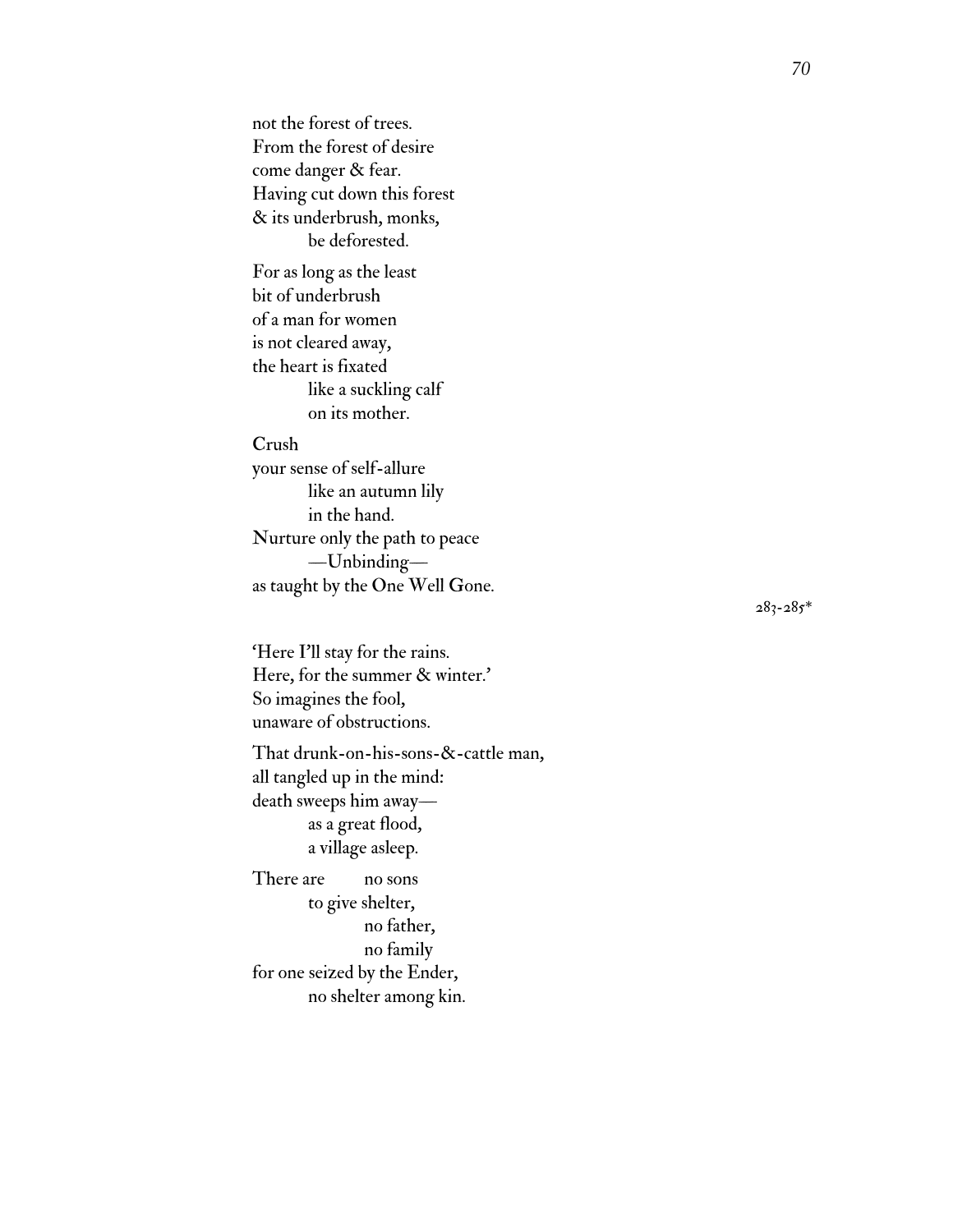Realizing this force of reasoning, the wise man, restrained by virtue, should make the path pure —right away that goes all the way to Unbinding.

286-289\*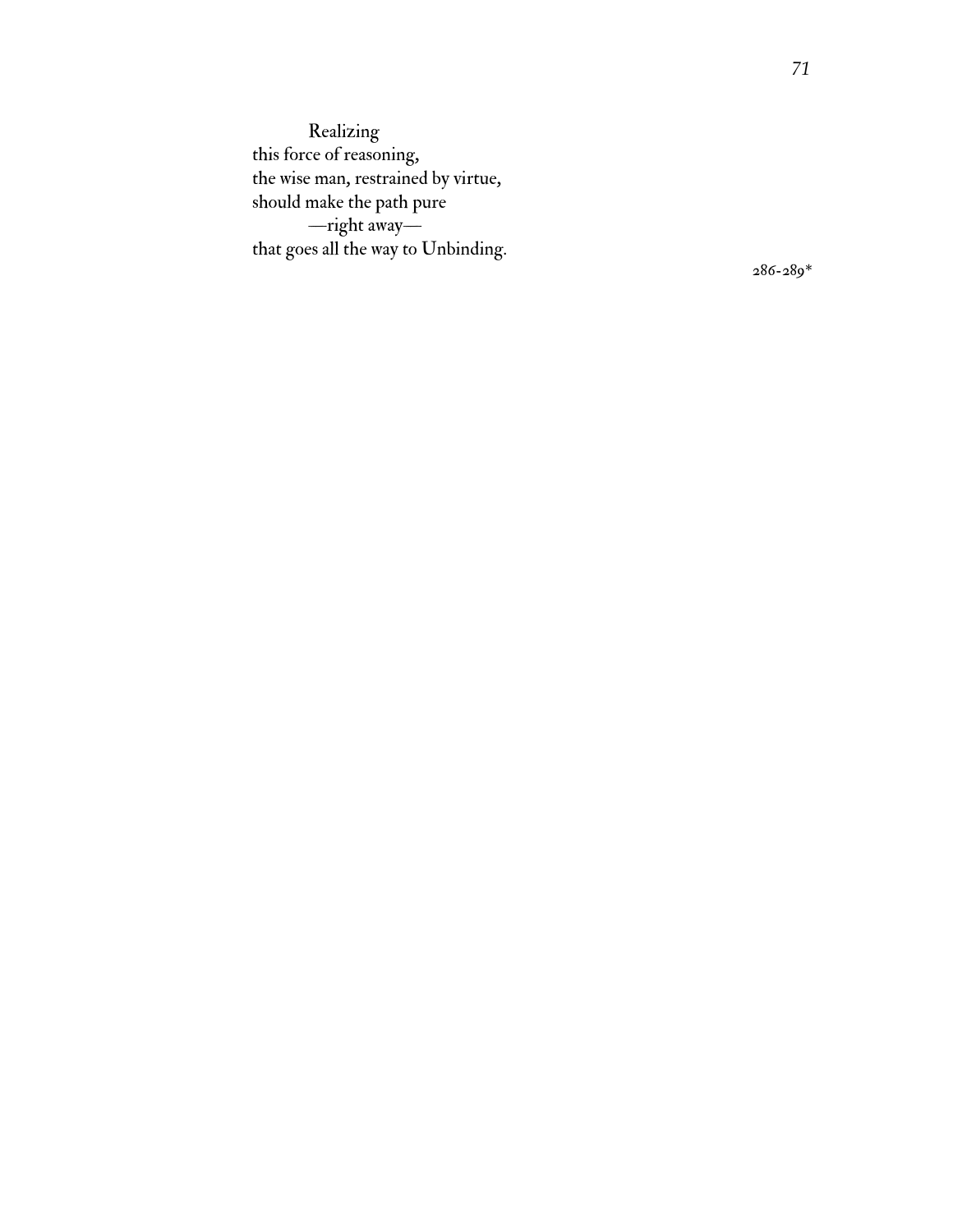# *XXI : Miscellany*

If, by forsaking a limited ease, he would see an abundance of ease, the enlightened man would forsake the limited ease for the sake of the abundant.

He wants his own ease by giving others dis-ease. Intertwined in the interaction of hostility, from hostility he's not set free.

In those who reject what should, & do what shouldn't be done —heedless, insolent effluents grow.

But for those who are well-applied, constantly, to mindfulness immersed in the body; don't indulge in what shouldn't be done; & persist in what should —mindful, alert effluents come to an end.

Having killed mother & father, two warrior kings, the kingdom & its dependency290

291

292-293\*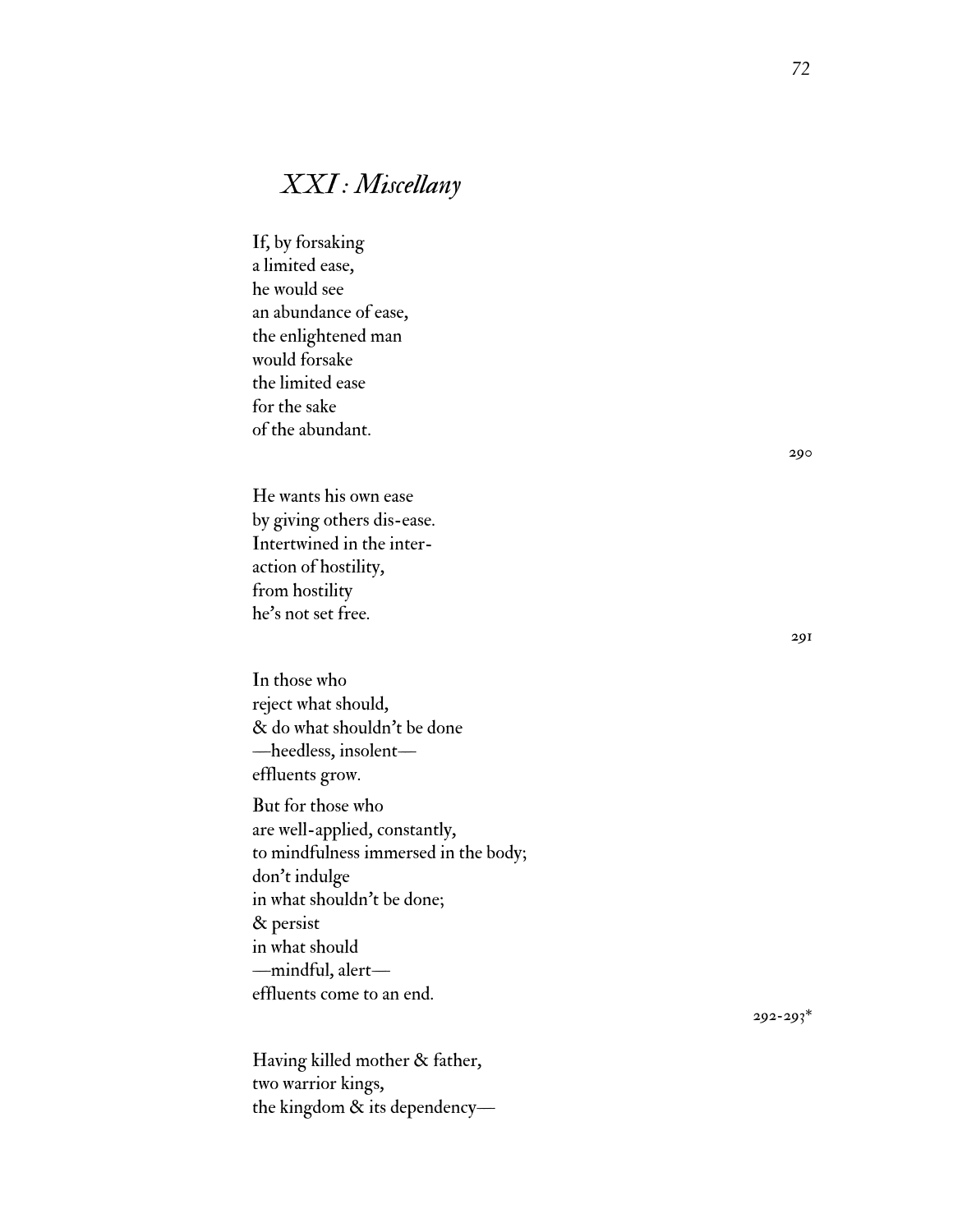Having killed mother & father, two learned kings, &, fifth, a tiger the brahman, untroubled, travels on.

294-295\*

They awaken, always wide awake: Gotama ' s disciples whose mindfulness, both day & night, is constantly immersed in the Buddha. They awaken, always wide awake: Gotama ' s disciples whose mindfulness, both day & night, is constantly immersed in the Dhamma. They awaken, always wide awake: Gotama ' s disciples whose mindfulness, both day & night, is constantly immersed in the Sangha. They awaken, always wide awake: Gotama ' s disciples whose mindfulness, both day & night, is constantly immersed in the body. They awaken, always wide awake: Gotama ' s disciples whose hearts delight, both day & night, in harmlessness. They awaken, always wide awake: Gotama ' s disciples whose hearts delight, both day & night, in developing the mind.

296-301\*

Hard is the life gone forth, hard to delight in. Hard is the miserable householder ' s life.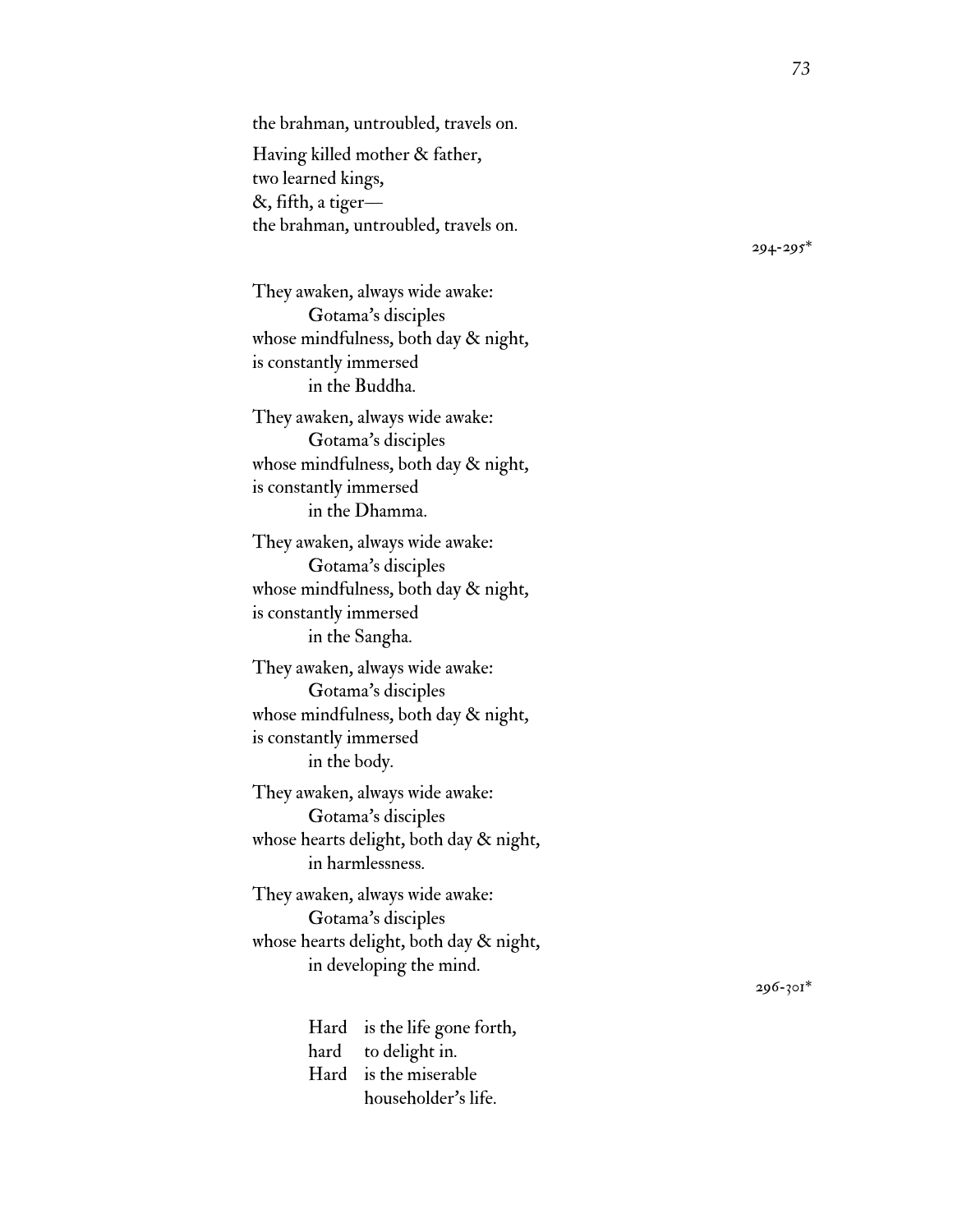|                             | It's painful to stay with dissonant people, |        |
|-----------------------------|---------------------------------------------|--------|
| painful to travel the road. |                                             |        |
|                             | So be neither traveler                      |        |
|                             | nor pained.                                 |        |
|                             |                                             | 302    |
| The man of conviction       |                                             |        |
| endowed with virtue,        |                                             |        |
| glory, & wealth:            |                                             |        |
| wherever he goes            |                                             |        |
| he is honored.              |                                             |        |
|                             |                                             | $303*$ |
|                             |                                             |        |
| The good shine from afar    |                                             |        |
| like the snowy Himalayas.   |                                             |        |
| The bad don't appear        |                                             |        |
| even when near,             |                                             |        |
|                             | like arrows shot into the night.            |        |
|                             |                                             | 304    |
|                             |                                             |        |
| Sitting alone,              |                                             |        |
| resting alone,              |                                             |        |
| walking alone,              |                                             |        |
| untiring.                   |                                             |        |
| Taming himself,             |                                             |        |
| he'd delight alone-         |                                             |        |
|                             | alone in the forest.                        |        |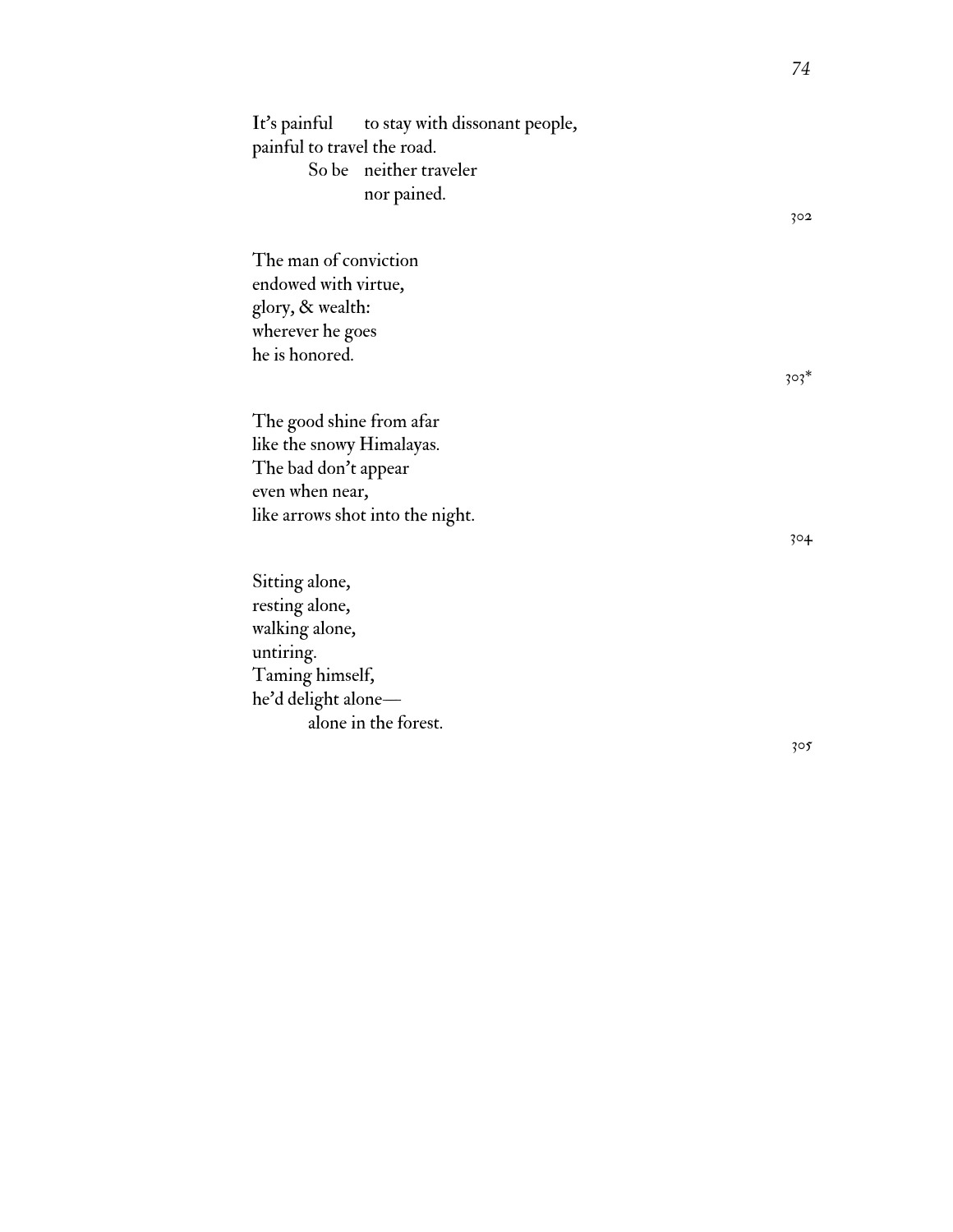# *XXII : Hell*

He goes to hell, the one who asserts what didn't take place, as does the one who, having done, says, 'I didn't.' Both—low-acting people there become equal: after death, in the world beyond.

An ochre robe tied 'round their necks, many with evil qualities —unrestrained, evil rearise, because of their evil acts, in hell. Better to eat an iron ball

—glowing, aflame than that, unprincipled & unrestrained, you should eat the alms of the country.

Four things befall the heedless man who lies down with the wife of another: a wealth of demerit; a lack of good sleep; third, censure; fourth, hell. A wealth of demerit, an evil destination, & the brief delight of a fearful man with a fearful woman, & the king inflicts a harsh punishment. So

no man should lie down with the wife of another. 307-308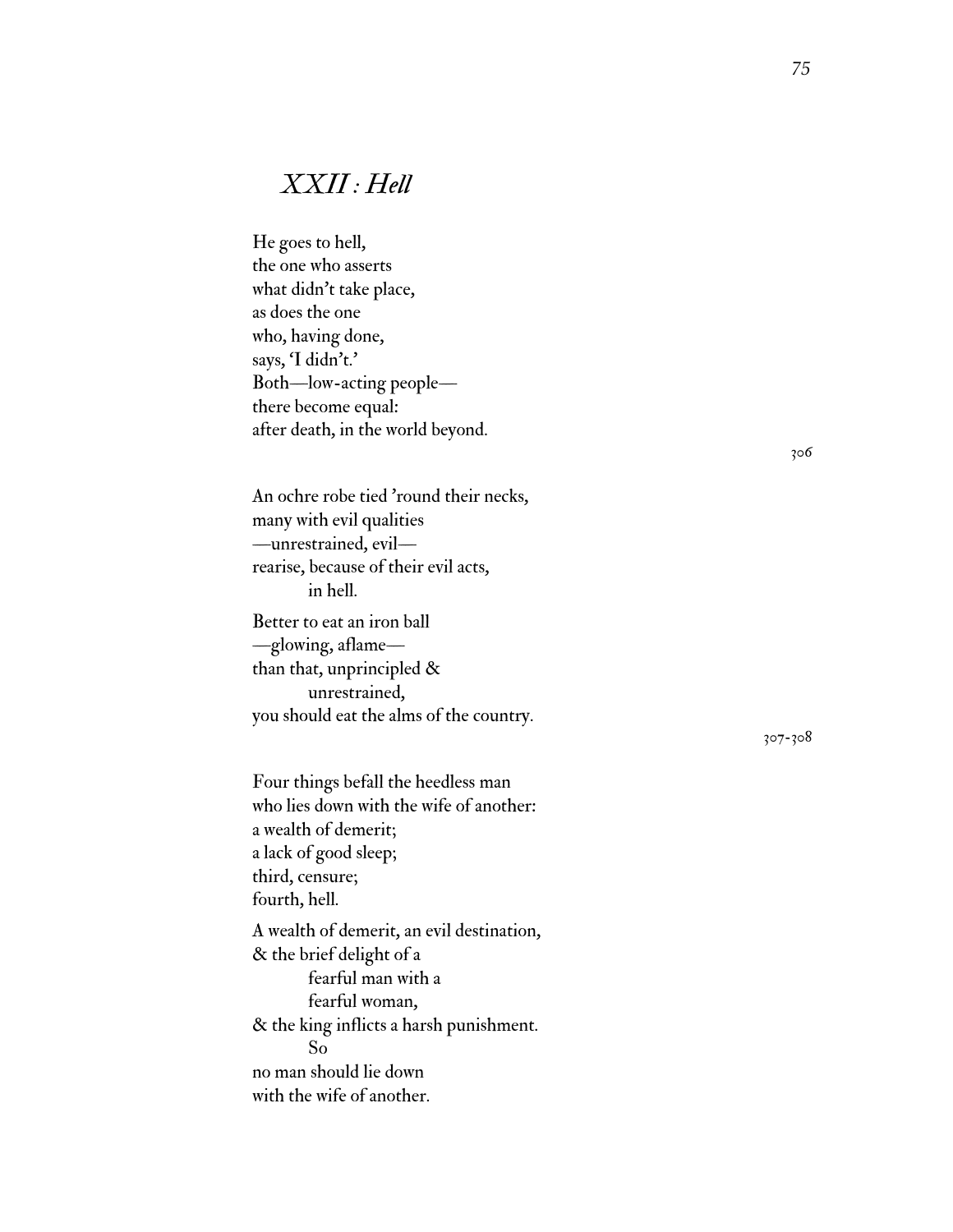wounds the very hand that holds it the contemplative life, if wrongly grasped, drags you down to hell. Any slack act, or defiled observance, or fraudulent life of chastity bears no great fruit. If something ' s to be done, then work at it firmly, for a slack going-forth kicks up all the more dust. It ' s better to leave a misdeed undone. A misdeed burns you afterward. Better that a good deed be done that, after you 've done it, won ' t make you burn. Like a frontier fortress, guarded inside & out, guard yourself. Don ' t let the moment pass by. Those for whom the moment is past grieve, consigned to hell.

Just as sharp-bladed grass,

if wrongly held,

Ashamed of what ' s not shameful, not ashamed of what is, beings adopting wrong views go to a bad destination.

Seeing danger where there is none, & no danger where there is, beings adopting wrong views go to a bad destination.

311-314

315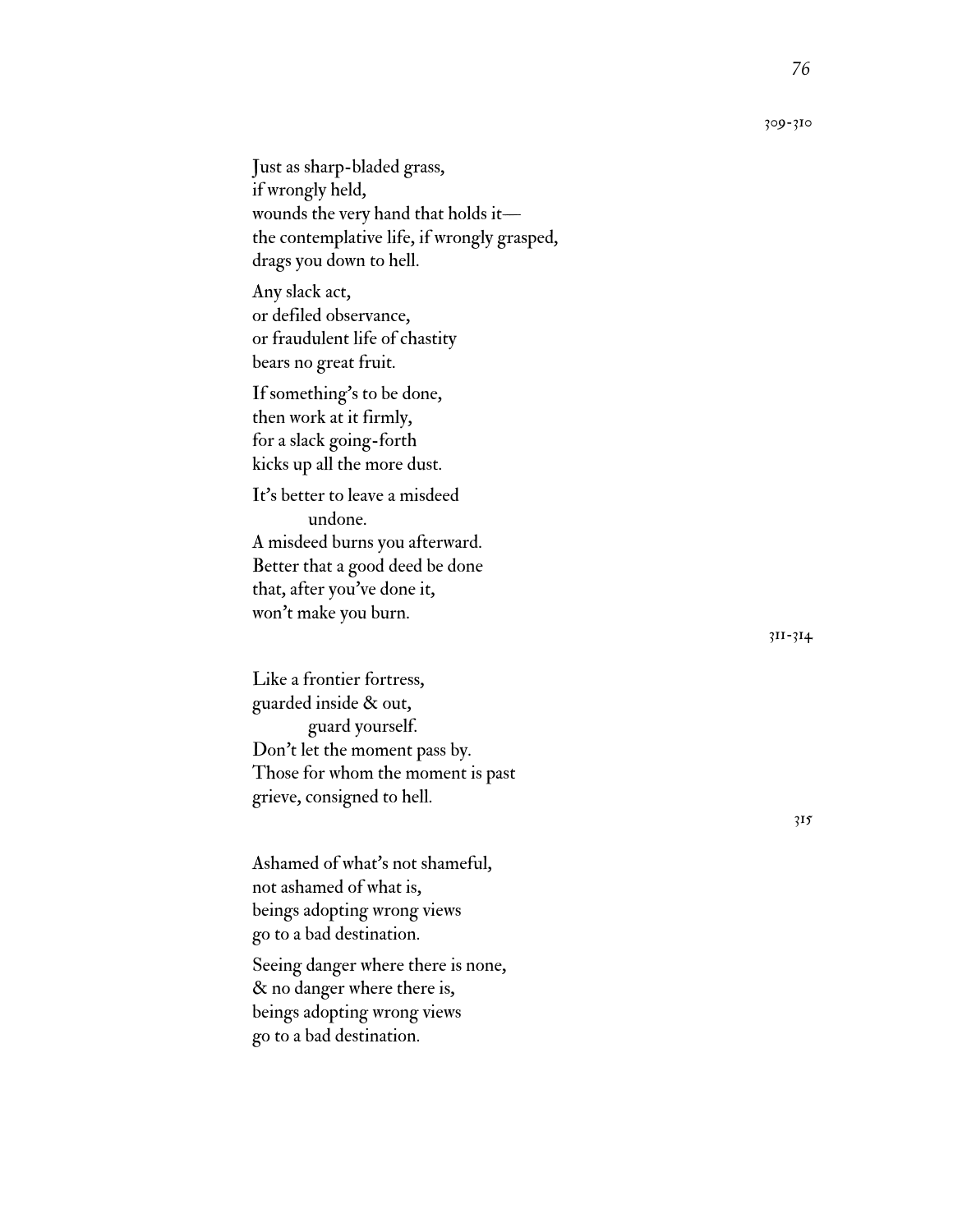Imagining error where there is none, and no error where there is, beings adopting wrong views go to a bad destination.

But knowing error as error, and non-error as non-, beings adopting right views go to a good destination.

316-319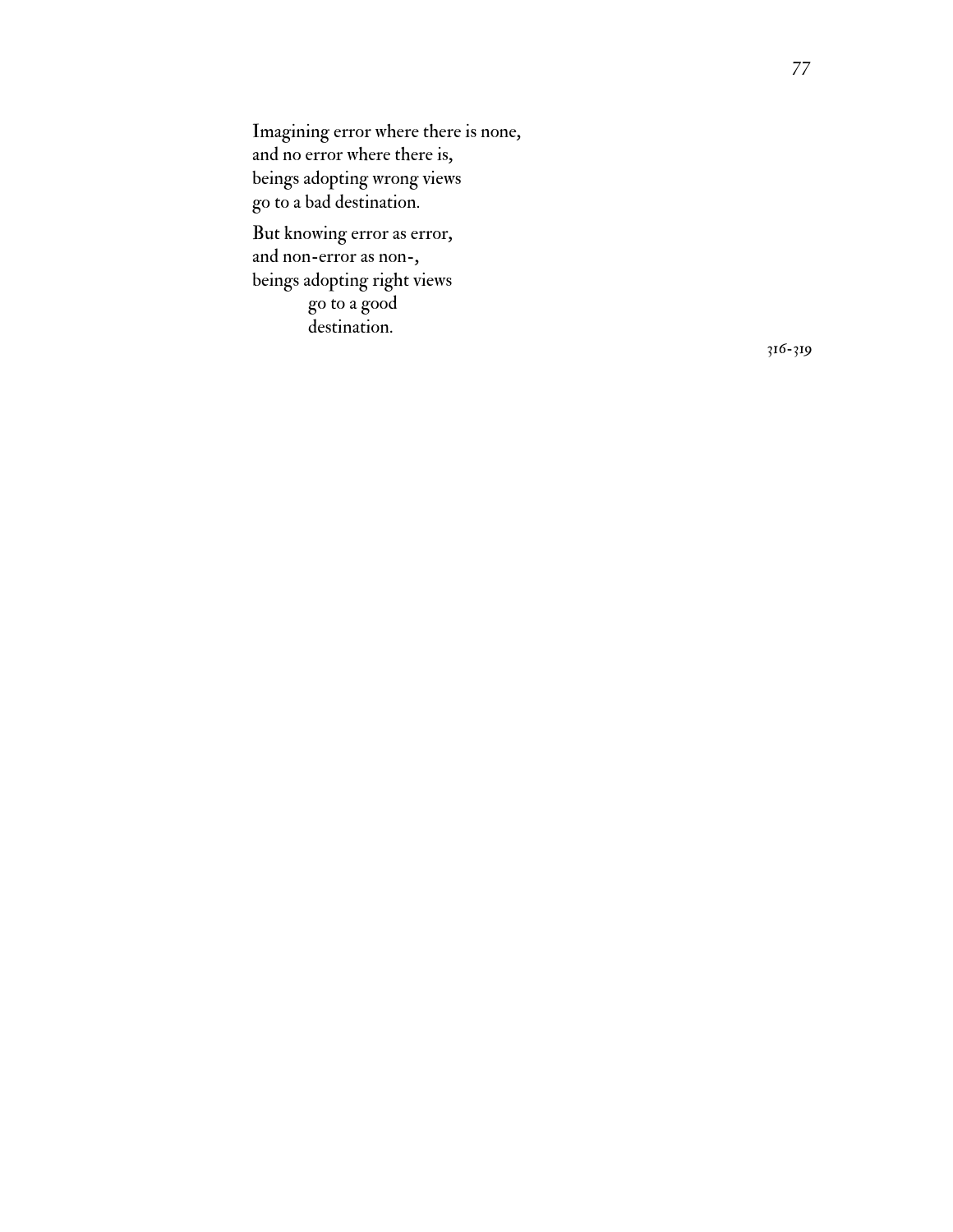## *XXIII : Elephants*

I—like an elephant in battle, enduring an arrow shot from a bow will endure a false accusation, for the mass of people have no principles.

The tamed is the one they take into assemblies. The tamed is the one the king mounts. The tamed who endures a false accusation is, among human beings, the best.

Excellent are tamed mules, tamed thoroughbreds, tamed horses from Sindh. Excellent, tamed tuskers, great elephants. But even more excellent are those self-tamed. For not by these mounts could you go to the land unreached,

as the tamed one goes by taming, well-taming, himself.

The tusker, Dhanapalaka, deep in rut, is hard to control. Bound, he won't eat a morsel: the tusker misses the elephant wood.

When torpid & over-fed,

320

321

322-323

324\*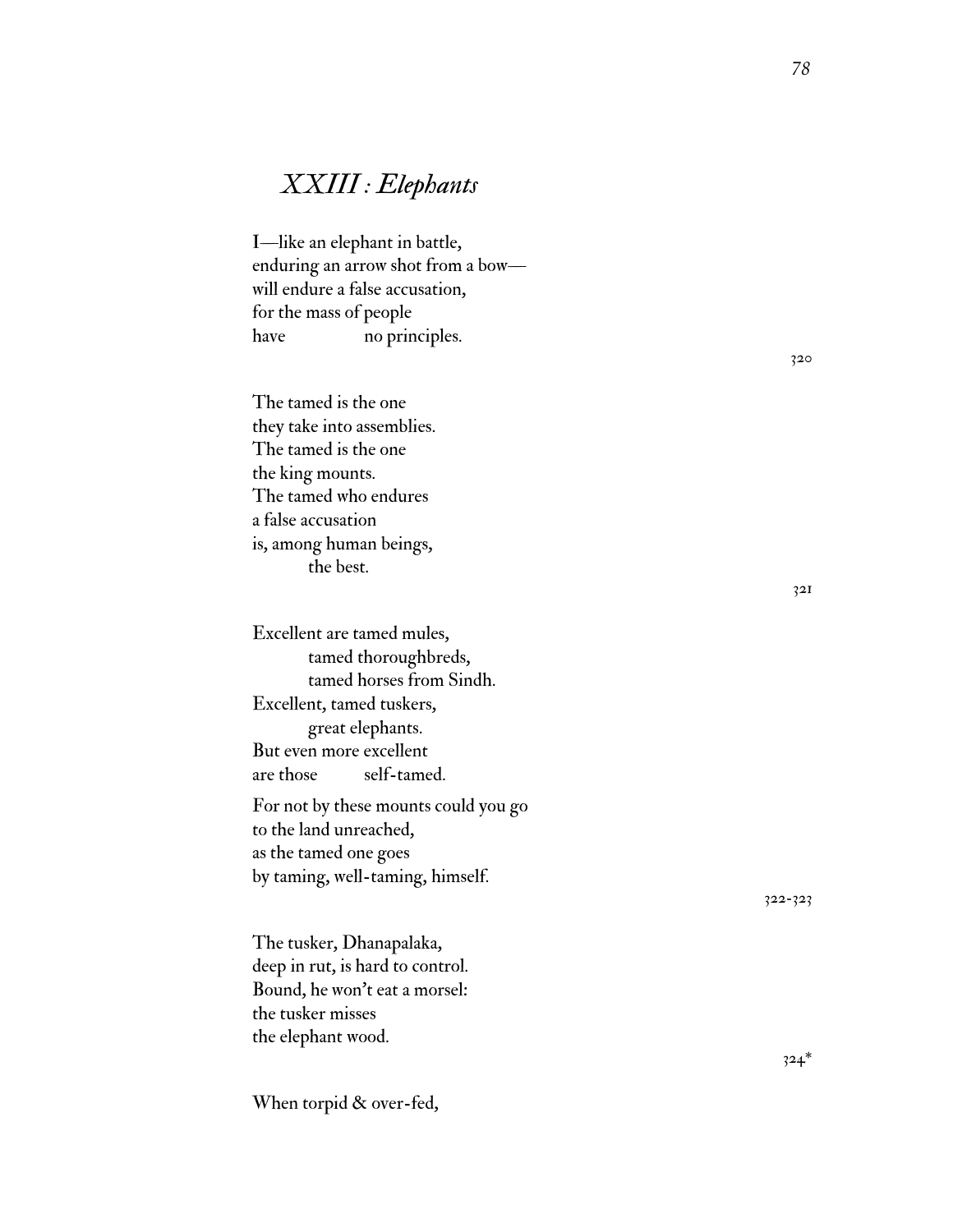| a sleepy-head lolling about<br>like a stout hog, fattened on fodder:<br>a dullard enters the womb<br>over $\&$<br>over again. | 325          |
|-------------------------------------------------------------------------------------------------------------------------------|--------------|
|                                                                                                                               |              |
| Before, this mind went wandering                                                                                              |              |
| however it pleased,                                                                                                           |              |
| wherever it wanted,                                                                                                           |              |
| by whatever way that it liked.<br>Today I will hold it aptly in check—                                                        |              |
| as one wielding a goad, an elephant in rut.                                                                                   |              |
|                                                                                                                               | 326          |
|                                                                                                                               |              |
| Delight in heedfulness.                                                                                                       |              |
| Watch over your own mind.                                                                                                     |              |
| Lift yourself up                                                                                                              |              |
| from the hard-going way,<br>like a tusker sunk in the mud.                                                                    |              |
|                                                                                                                               | 327          |
|                                                                                                                               |              |
| If you gain a mature companion—                                                                                               |              |
| a fellow traveler, right-living, enlightened-                                                                                 |              |
| overcoming all dangers<br>go with him, gratified,                                                                             |              |
| mindful.                                                                                                                      |              |
| If you don't gain a mature companion-                                                                                         |              |
| a fellow traveler, right-living, enlightened-                                                                                 |              |
| go alone                                                                                                                      |              |
| like a king renouncing his kingdom,                                                                                           |              |
| like the elephant in the Matanga wilds,                                                                                       |              |
| his herd.                                                                                                                     |              |
| Going alone is better.                                                                                                        |              |
| There's no companionship with a fool.                                                                                         |              |
| Go alone,                                                                                                                     |              |
| doing no evil, at peace,                                                                                                      |              |
| like the elephant in the Matanga wilds.                                                                                       | $328 - 330*$ |
|                                                                                                                               |              |
| friends when the need arises.<br>A blessing:                                                                                  |              |
| A blessing:<br>contentment with whatever there is.                                                                            |              |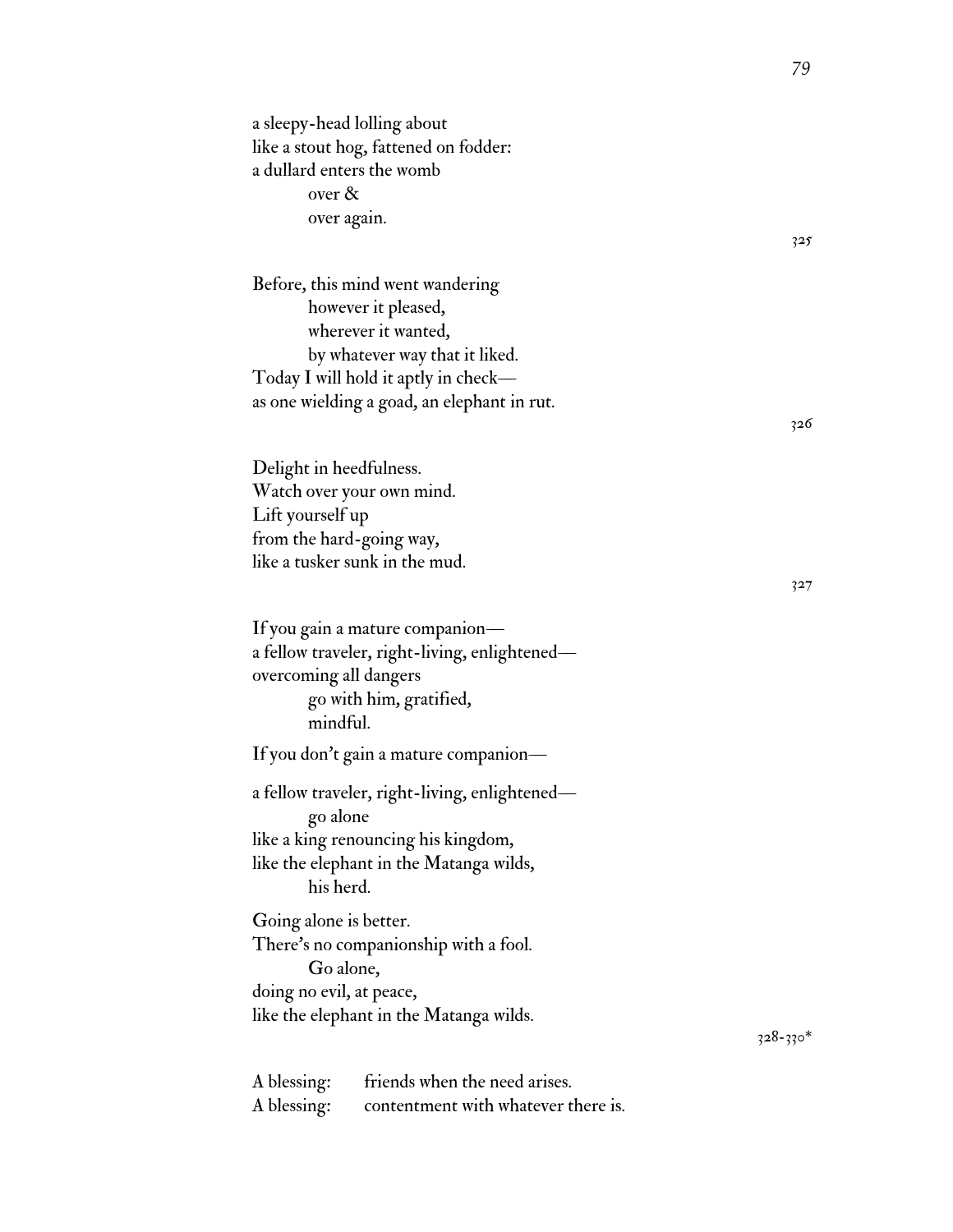Merit at the ending of life is a blessing.

A blessing: the abandoning of all suffering

#### & stress.

A blessing in the world: reverence to your mother.

A blessing: reverence to your father as well.

A blessing in the world: reverence to a contemplative.

A blessing: reverence for a brahman, too.

A blessing into old age is virtue.

A blessing: conviction established.

A blessing: discernment attained.

The non-doing of evil things is

a blessing.

331-333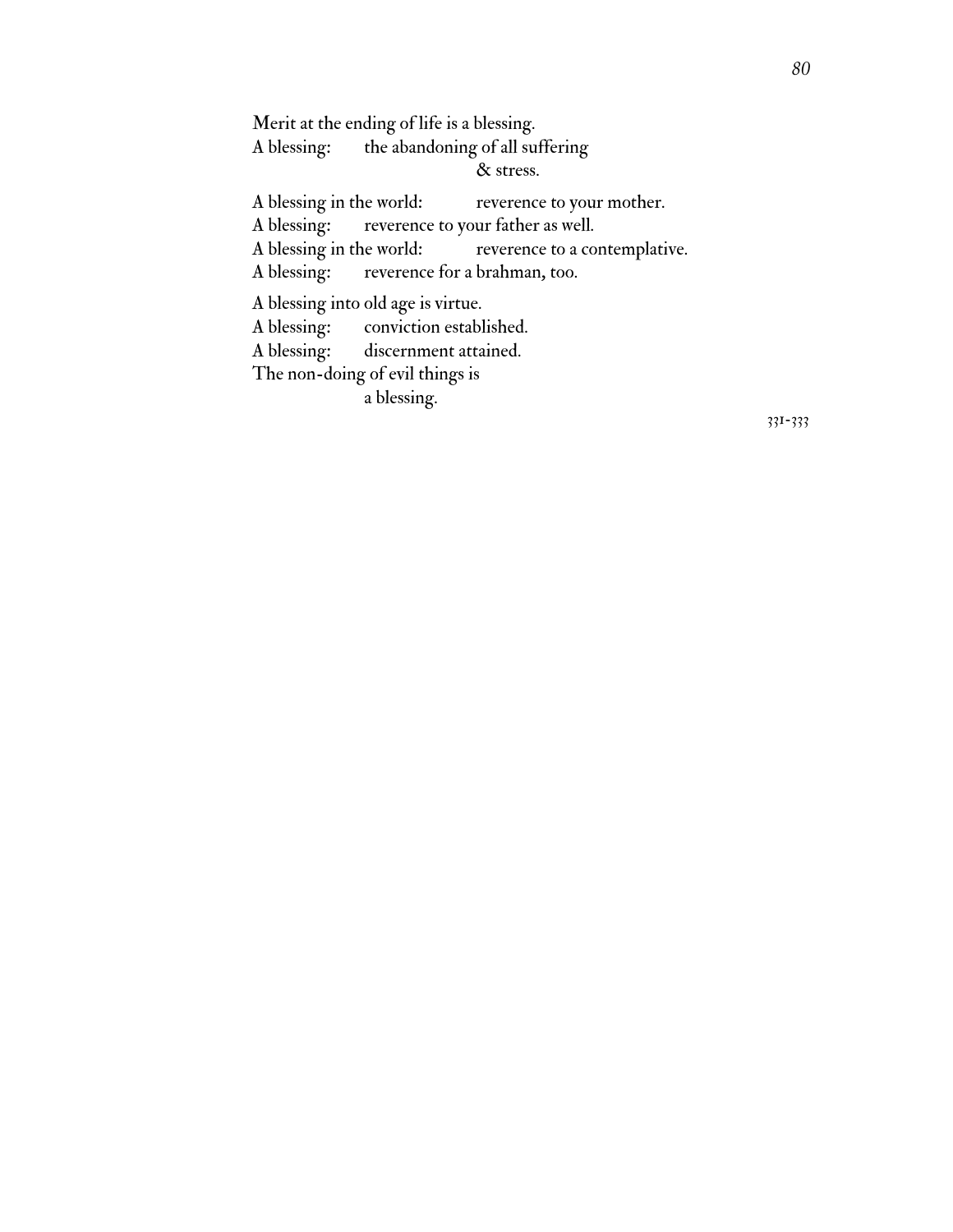# *XXIV : Craving*

When a person lives heedlessly, his craving grows like a creeping vine. He runs now here & now there, as if looking for fruit: a monkey in the forest.

If this sticky, uncouth craving overcomes you in the world, your sorrows grow like wild grass after rain.

If, in the world, you overcome this uncouth craving, hard to escape, sorrows roll off you, like water beads off a lotus.

To all of you gathered here I say: Good fortune. Dig up craving —as when seeking medicinal roots, wild grass by the root. Don't let Mara cut you down —as a raging river, a reed over & over again.

335-336

337\*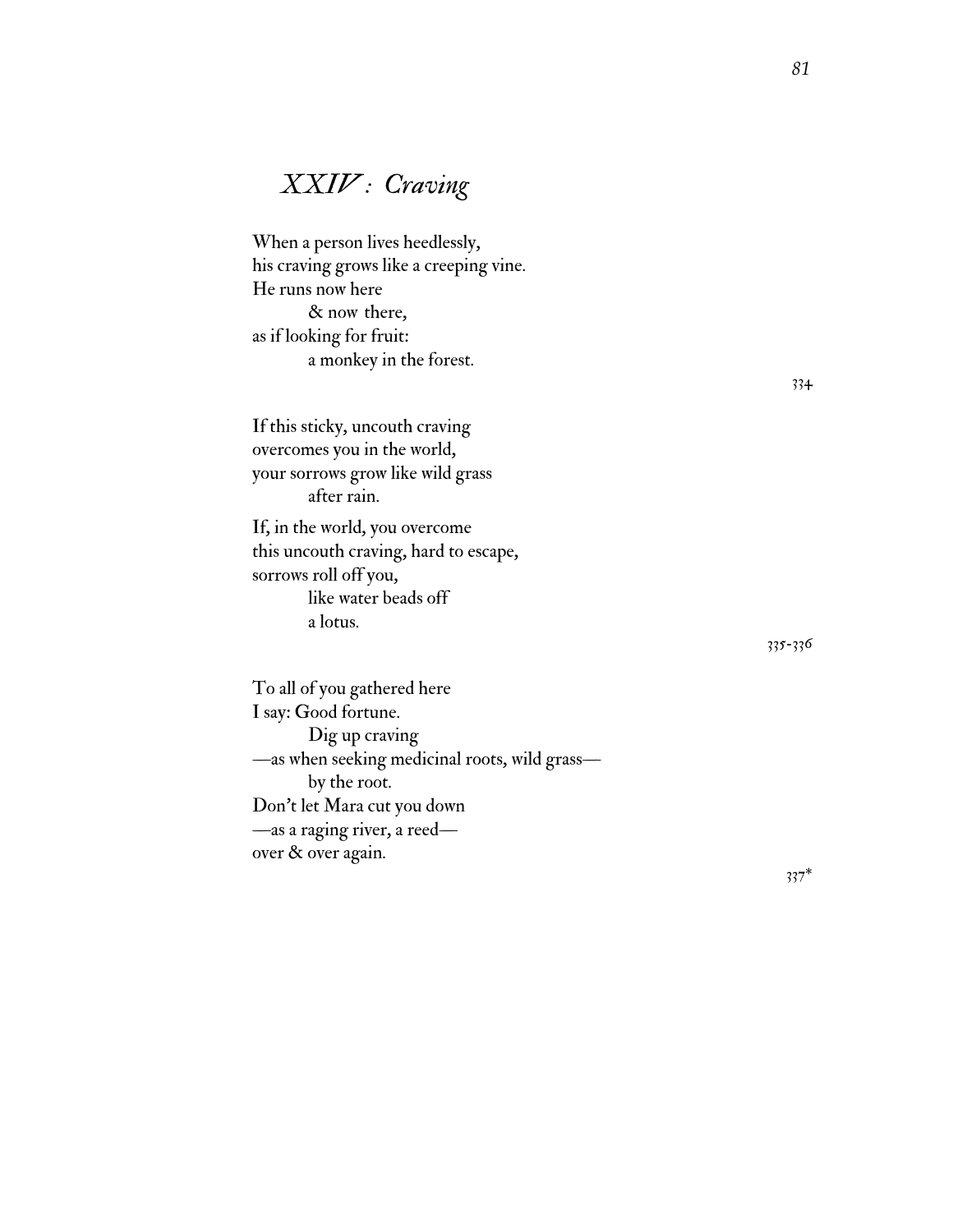If its root remains undamaged & strong, a tree, even if cut, will grow back. So too if craving-obsession is not rooted out, this suffering returns again & again.

He whose 36 streams,

cut through its root with discernment.

flowing to what is appealing, are strong: the currents —resolves based on passion —

They flow every which way, the streams,

in place. Now, seeing that the creeper ' s arisen,

carry him, of base views, away.

but the sprouted creeper stays

338

339-340\*

Loosened & oiled are the joys of a person. People, bound by enticement, looking for ease: to birth & aging they go.

Encircled with craving, people hop round & around like a rabbit caught in a snare. Tied with fetters & bonds they go on to suffering, again & again, for long.

Encircled with craving, people hop round & around like a rabbit caught in a snare. So a monk should dispel craving,

 $34^{1*}$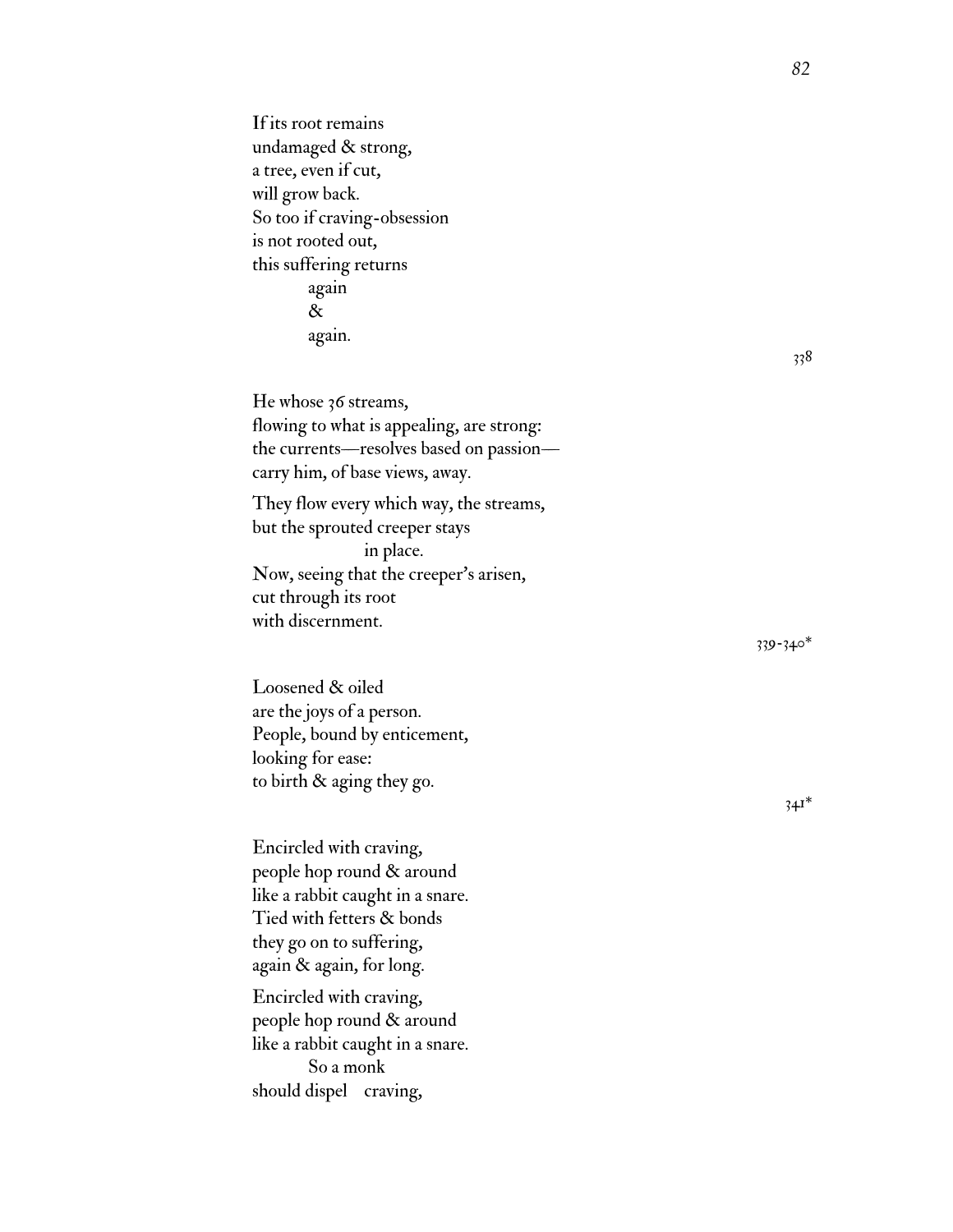should aspire to dispassion for himself.

That ' s not a strong bond

342-343\*

Cleared of the underbrush but obsessed with the forest, set free from the forest, right back to the forest he runs. Come, see the person set free who runs right back to the same old chains!

344

—so say the enlightened the one made of iron, of wood, or of grass. To be smitten, enthralled, with jewels & ornaments, longing for children & wives: that ' s the strong bond, —so say the enlightened one that ' s constraining, elastic, hard to untie. But having cut it, they —the enlightened—go forth, free of longing, abandoning sensual ease. Those smitten with passion fall back into a self-made stream, like a spider snared in its web. But, having cut it, the enlightened set forth, free of longing, abandoning all suffering & stress.

345-347\*

Gone to the beyond of becoming, you let go of *in front,* let go of *behind,* let go of *between.* With a heart everywhere let-go, you don ' t come again to birth & aging.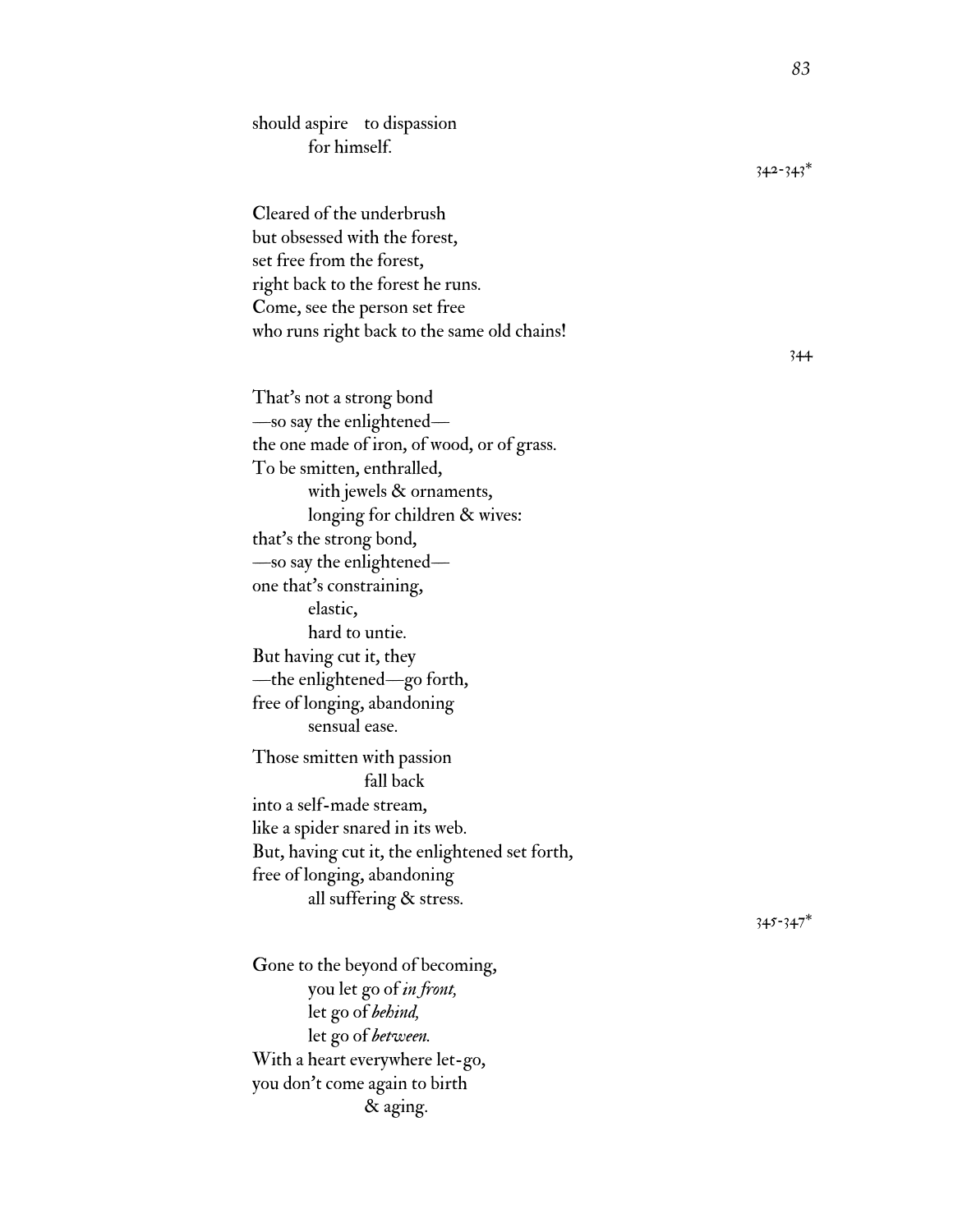*84*

For a person forced on by his thinking, fierce in his passion, focused on beauty, craving grows all the more. He ' s the one who tightens the bond. But one who delights in the stilling of thinking, always mindful cultivating a focus on the foul: He ' s the one who will make an end, the one who will cut Mara ' s bond.

Arrived at the finish, unfrightened, unblemished, free of craving, he has cut away the arrows of becoming. This physical heap is his last.

Free from craving, ungrasping, astute in expression, knowing the combination of sounds which comes first & which after. He ' s called a last-body greatly discerning great man.

All-conquering, all-knowing am I, with regard to all things, unadhering. All-abandoning, released in the ending of craving: having fully known on my own,

349-350\*

351-352\*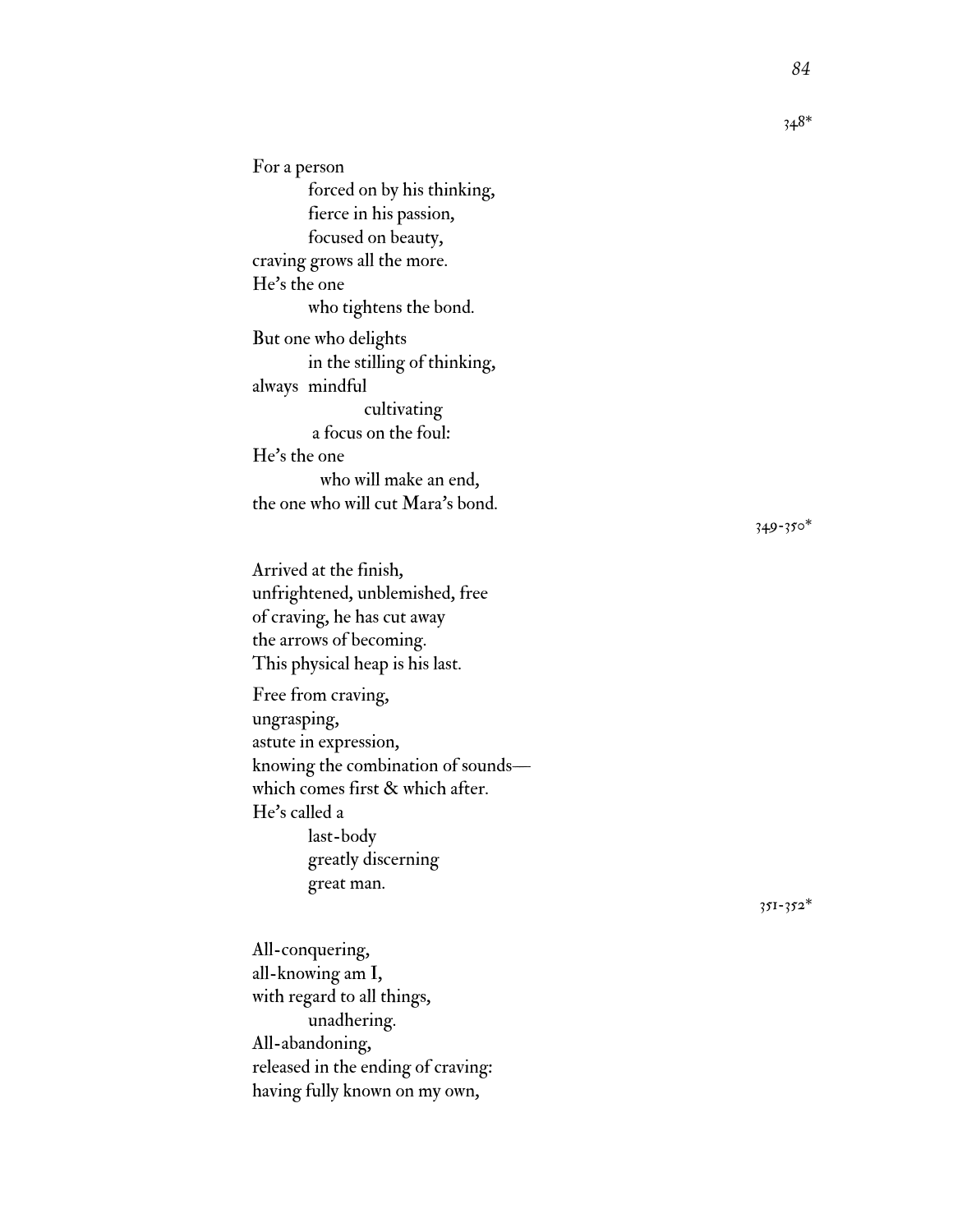353\*

to whom should I point as my teacher?

Riches ruin the man weak in discernment, but not those who seek the beyond. Through craving for riches the man weak in discernment ruins himself

as he would others.

| A gift of Dhamma conquers | all gifts;    |
|---------------------------|---------------|
| the taste of Dhamma,      | all tastes;   |
| a delight in Dhamma,      | all delights; |
| the ending of craving,    | all suffering |
|                           | & stress.     |

354\*

355

Fields are spoiled by weeds; people, by passion. So what's given to those free of passion bears great fruit. Fields are spoiled by weeds; people, by aversion. So what's given to those free of aversion bears great fruit. Fields are spoiled by weeds; people, by delusion. So what's given to those free of delusion bears great fruit. Fields are spoiled by weeds; people, by longing. So what's given to those free of longing bears great fruit.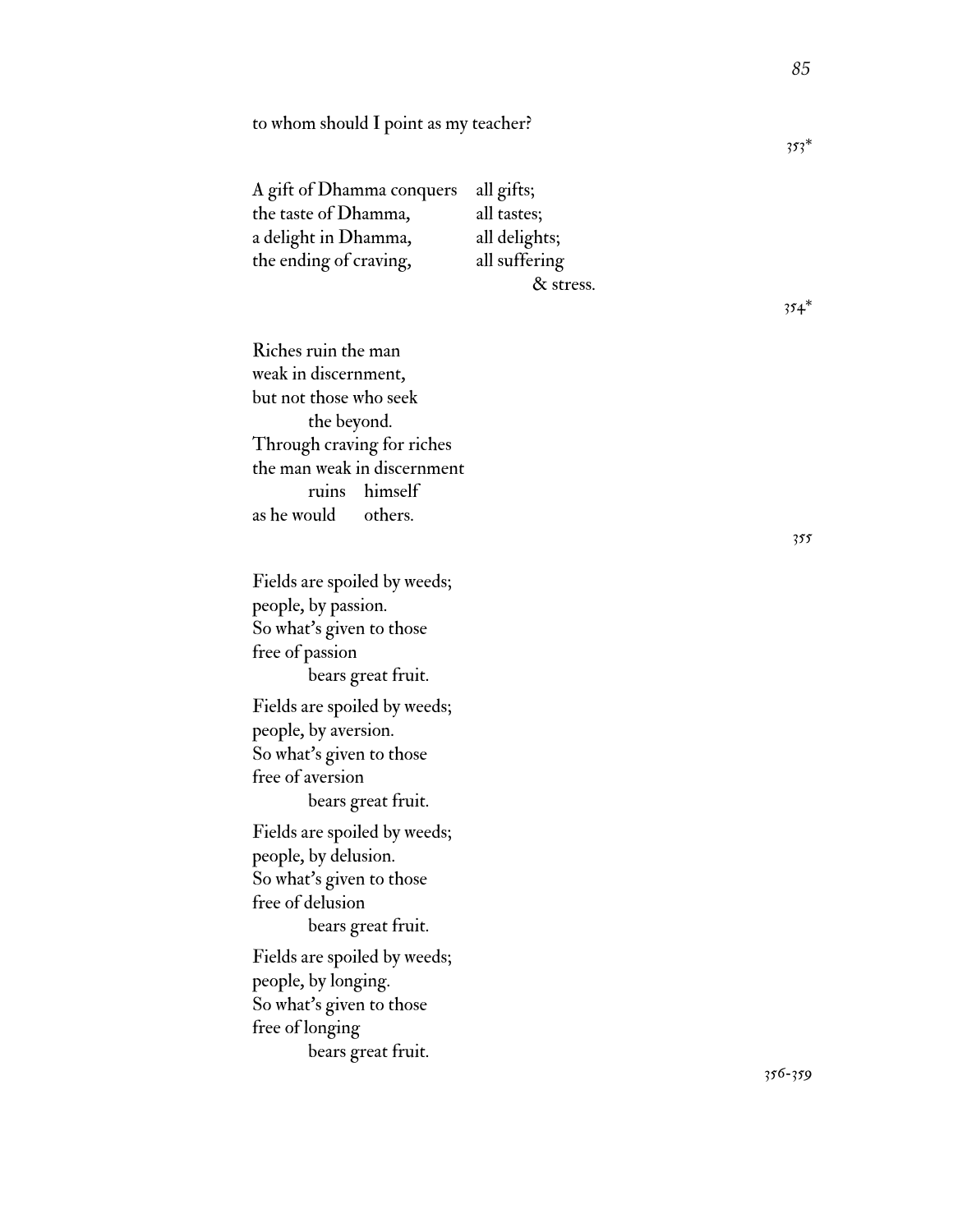### *XXV : Monks*

Restraint with the eye is good, good is restraint with the ear. Restraint with the nose is good, good is restraint with the tongue. Restraint with the body is good, good is restraint with speech. Restraint with the heart is good, good is restraint everywhere. A monk everywhere restrained is released from all suffering & stress.

| Hands restrained,             |  |  |
|-------------------------------|--|--|
| feet restrained               |  |  |
| speech restrained,            |  |  |
| supremely restrained-         |  |  |
| delighting in what is inward, |  |  |
| content, centered, alone:     |  |  |
| he's what they call           |  |  |
| a monk.                       |  |  |
|                               |  |  |

A monk restrained in his speaking, giving counsel unruffled, declaring the message & meaning: sweet is his speech.

Dhamma his dwelling, Dhamma his delight, a monk pondering Dhamma, calling Dhamma to mind, does not fall away from true Dhamma.

Gains: don ' t treat your own with scorn, 360-361\*

362

363\*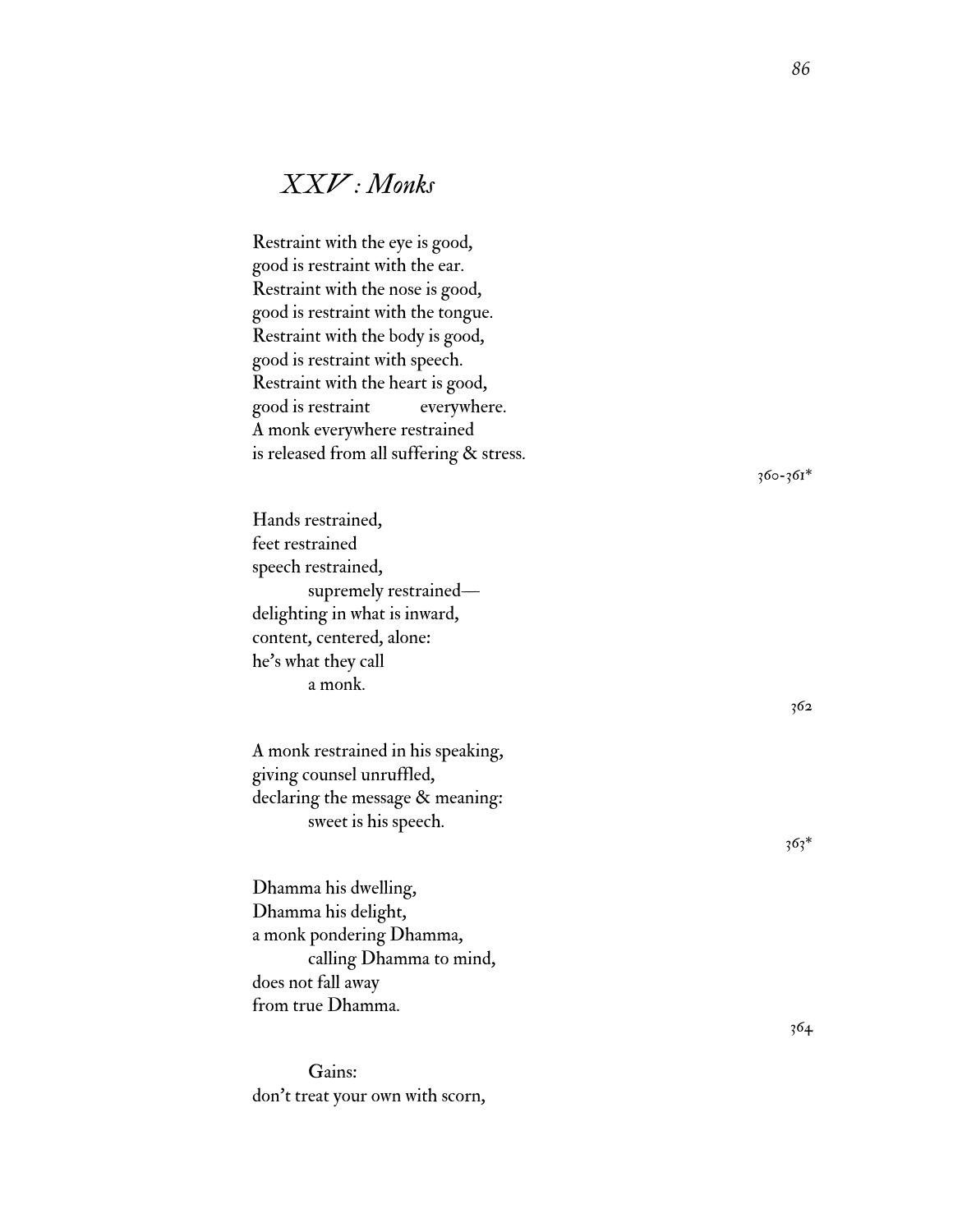| A monk who covets those of others<br>attains<br>no concentration.<br>Even if he gets next to nothing,<br>he doesn't treat his gains with scorn.<br>Living purely, untiring:<br>he's the one<br>that the devas praise.<br>365-366 |
|----------------------------------------------------------------------------------------------------------------------------------------------------------------------------------------------------------------------------------|
|                                                                                                                                                                                                                                  |
|                                                                                                                                                                                                                                  |
|                                                                                                                                                                                                                                  |
|                                                                                                                                                                                                                                  |
|                                                                                                                                                                                                                                  |
|                                                                                                                                                                                                                                  |
|                                                                                                                                                                                                                                  |
|                                                                                                                                                                                                                                  |
|                                                                                                                                                                                                                                  |
| For whom, in name & form                                                                                                                                                                                                         |
| in every way,                                                                                                                                                                                                                    |
| there's no sense of <i>mine</i> ,                                                                                                                                                                                                |
| & who doesn't grieve                                                                                                                                                                                                             |
| for what's not:                                                                                                                                                                                                                  |
| he's deservedly called                                                                                                                                                                                                           |
| a monk.                                                                                                                                                                                                                          |
| 367                                                                                                                                                                                                                              |
| Dwelling in kindness, a monk                                                                                                                                                                                                     |
| with faith in the Awakened One's teaching,                                                                                                                                                                                       |
| would attain the good state,                                                                                                                                                                                                     |
| the peaceful state:                                                                                                                                                                                                              |
| stilling-of-fabrications ease.                                                                                                                                                                                                   |
| 368*                                                                                                                                                                                                                             |
|                                                                                                                                                                                                                                  |
| Monk, bail out this boat.                                                                                                                                                                                                        |
| It will take you lightly when bailed.                                                                                                                                                                                            |
| Having cut through passion, aversion,                                                                                                                                                                                            |
| you go from there to Unbinding.                                                                                                                                                                                                  |
| $369*$                                                                                                                                                                                                                           |
|                                                                                                                                                                                                                                  |
| Cut through five,                                                                                                                                                                                                                |
| let go of five,                                                                                                                                                                                                                  |
| & develop five above all.                                                                                                                                                                                                        |
| A monk gone past five attachments                                                                                                                                                                                                |
| is said to have crossed the flood.                                                                                                                                                                                               |
| $370*$                                                                                                                                                                                                                           |
| Practice jhana, monk,                                                                                                                                                                                                            |
| and don't be heedless.                                                                                                                                                                                                           |
| Don't take your mind roaming                                                                                                                                                                                                     |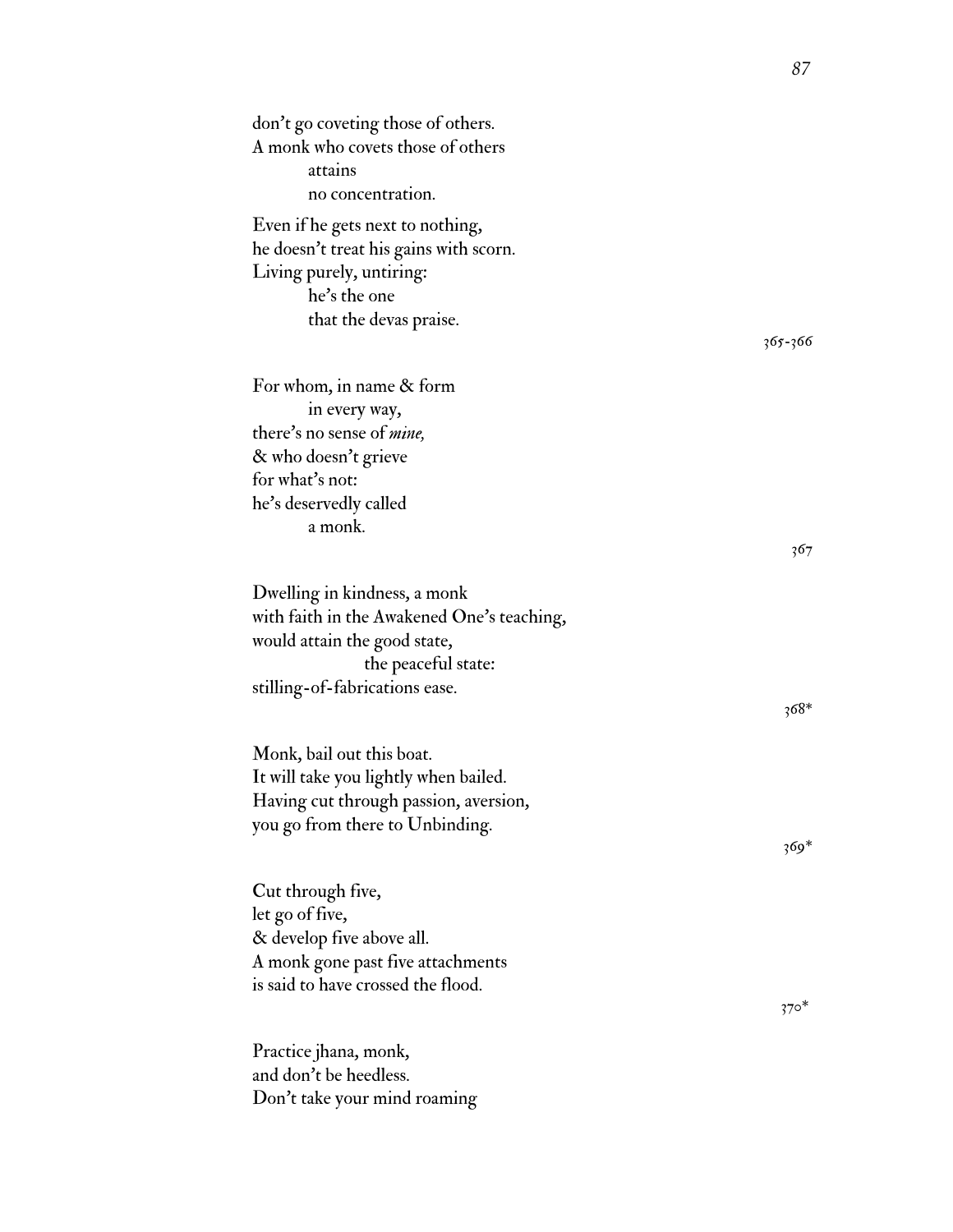in sensual strands. Don't swallow—heedless the ball of iron aflame. Don't burn & complain: 'This is pain.'

 There's no jhana for one with no discernment, no discernment for one with no jhana. But one with both jhana & discernment:

*he's* on the verge

of Unbinding.

A monk with his mind at peace, going into an empty dwelling, clearly seeing the Dhamma aright: his delight is more than human.

However it is, however it is he touches the arising-&-passing of aggregates: he gains rapture & joy: that, for those who know it, is deathless, the Deathless.

Here the first things for a discerning monk are guarding the senses, contentment, restraint in line with the Patimokkha. He should associate with admirable friends.

Living purely, untiring, hospitable by habit, skilled in his conduct, gaining a manifold joy, he will put an end to suffering & stress.

371

372

373-374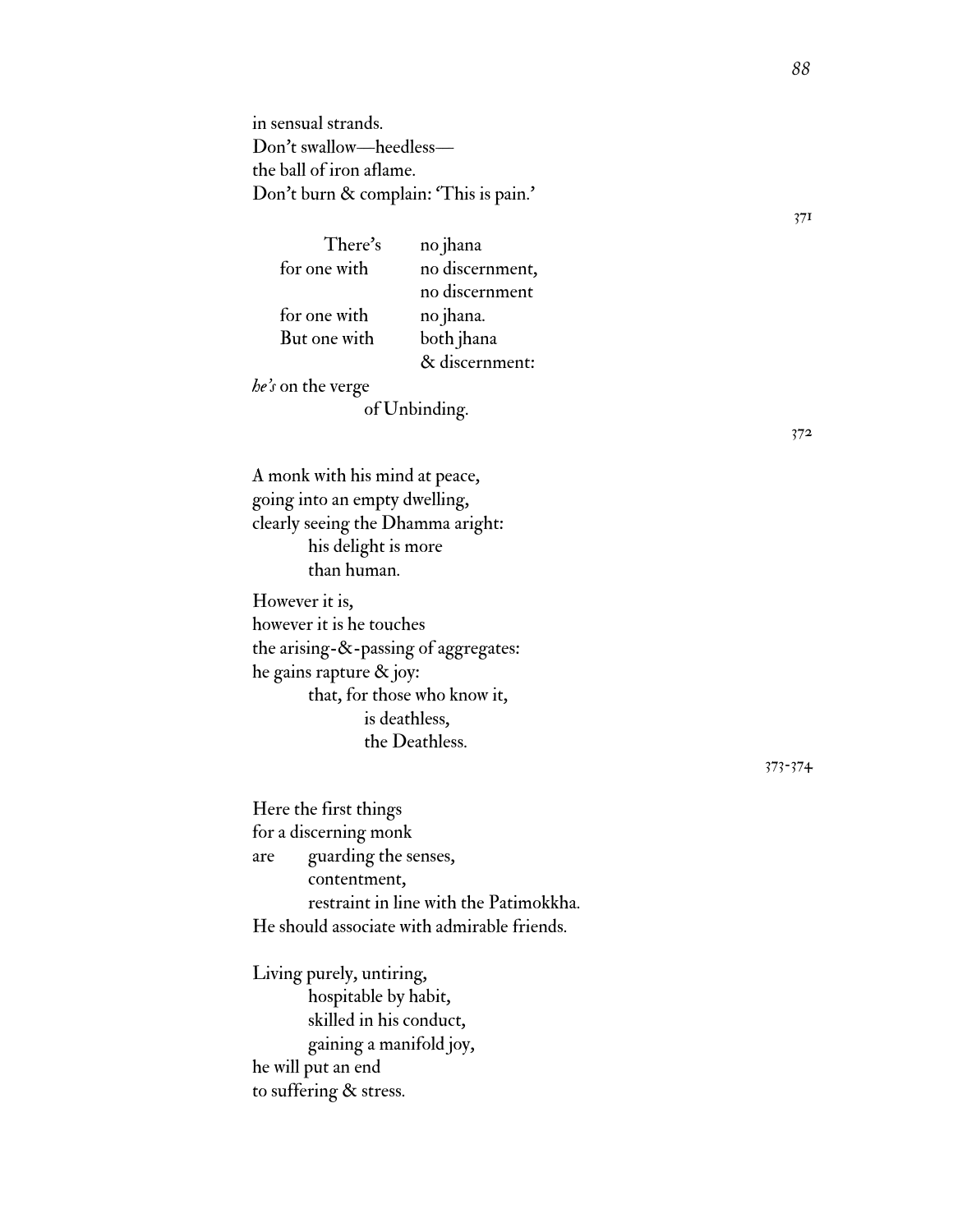Shed passion & aversion, monks as a jasmine would, its withered flowers. 377 Calmed in body, calmed in speech, well-centered & calm, having disgorged the baits of the world, a monk is called thoroughly calmed. 378 You yourself should reprove yourself, should examine yourself. As a self-guarded monk with guarded self, mindful, you dwell at ease. 379 Your own self is your own mainstay. Your own self is your own guide. Therefore you should watch over yourself as a trader, a fine steed. 380 A monk with a manifold joy, with faith in the Awakened One's teaching, would attain the good state, the peaceful state: stilling-of-fabrications ease. 381\*

375-376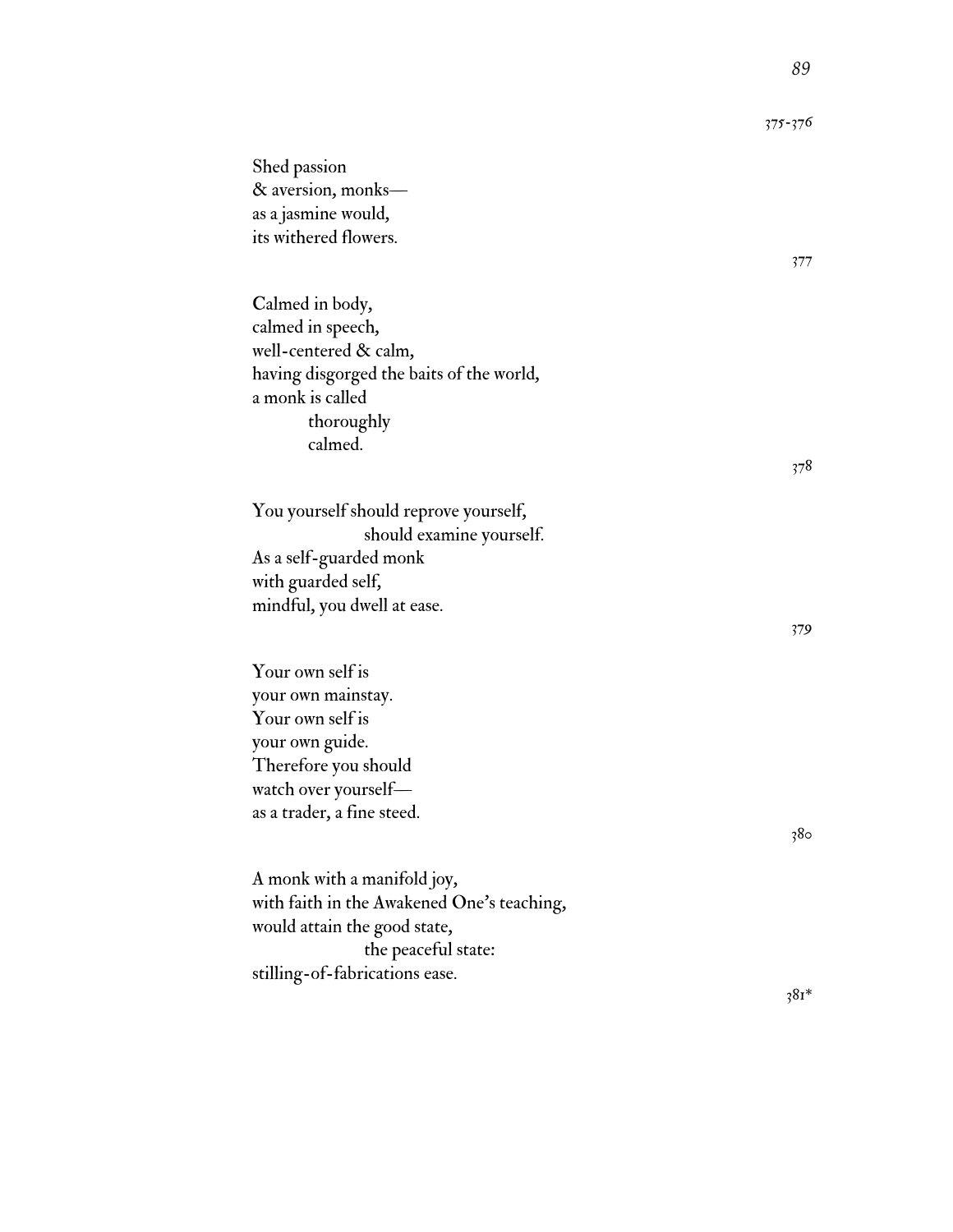A young monk who strives in the Awakened One ' s teaching, brightens the world like the moon set free from a cloud.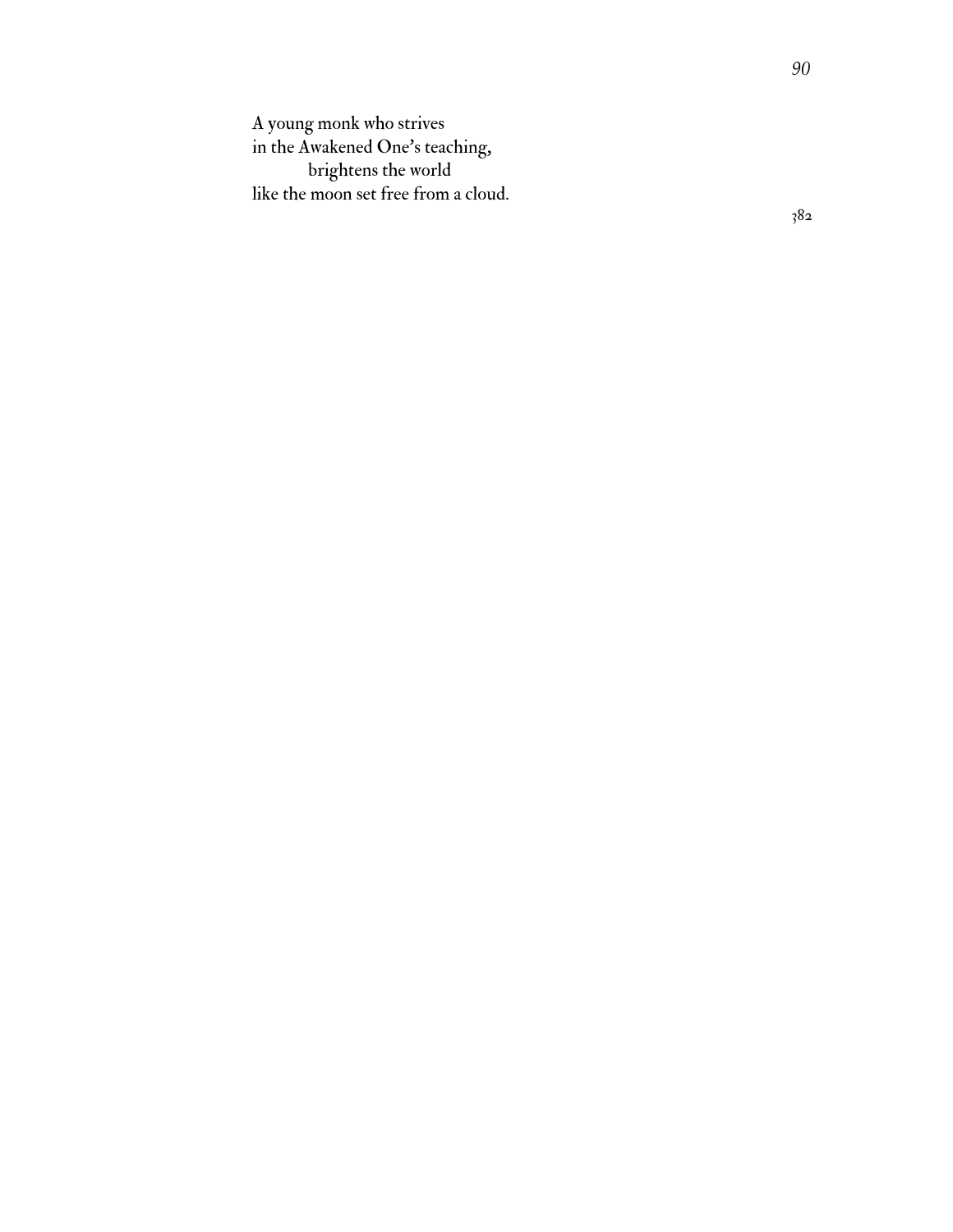#### *XXVI : Brahmans*

Having striven, brahman, cut the stream. Expel sensual passions. Knowing the ending of fabrications, brahman, you know the Unmade.

When the brahman has gone to the beyond of two things, then all his fetters go to their end he who knows.

One whose *beyond* or *not-beyond* or *beyond-&-not-beyond* can ' t be found; unshackled, carefree: he ' s what I call a brahman.

Sitting silent, dustless, absorbed in jhana, his task done, effluents gone, ultimate goal attained: he ' s what I call a brahman.

By day shines the sun; by night, the moon; in armor, the warrior; in jhana, the brahman. But all day & all night, every day & every night, 384\*

385\*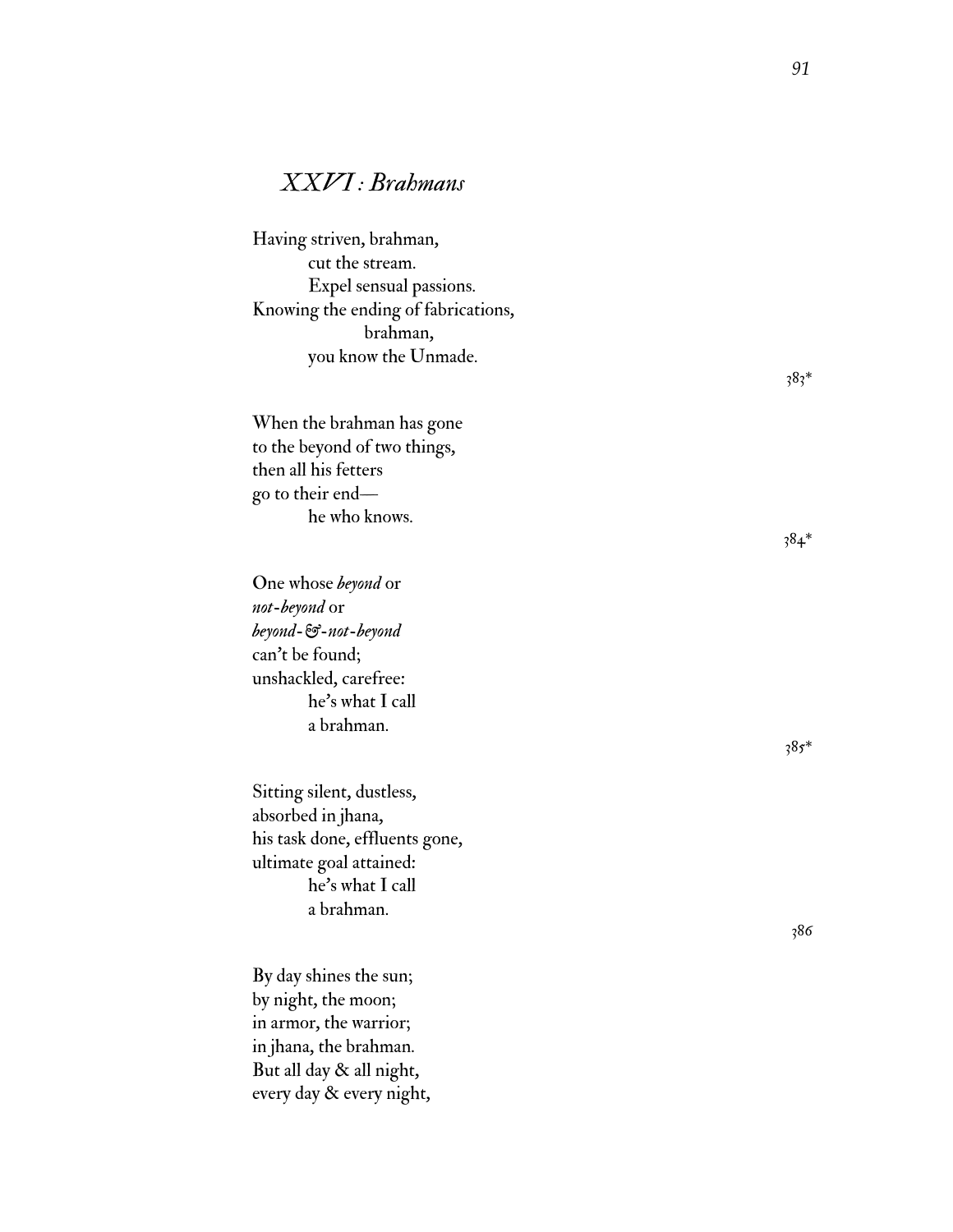| the Awakened One shines            |        |
|------------------------------------|--------|
| in splendor.                       | 387    |
|                                    |        |
| He's called a brahman              |        |
| for having banished his evil,      |        |
| a contemplative                    |        |
| for living in consonance,          |        |
| one gone forth                     |        |
| for having forsaken                |        |
| his own impurities.                | 388*   |
|                                    |        |
| One should not strike a brahman,   |        |
| nor should the brahman             |        |
| let loose with his anger.          |        |
| Shame on a brahman's killer.       |        |
| More shame on the brahman          |        |
| whose anger's let loose.           |        |
|                                    | $389*$ |
| Nothing's better for the brahman   |        |
| than when the mind is held back    |        |
| from what is endearing & not.      |        |
| However his harmful-heartedness    |        |
| wears away,                        |        |
| that's how stress                  |        |
| simply comes to rest.              |        |
|                                    | $390*$ |
|                                    |        |
| Whoever does no wrong              |        |
| in body,<br>speech,                |        |
| heart,                             |        |
| is restrained in these three ways: |        |
| he's what I call                   |        |
| a brahman.                         |        |
|                                    | 391    |
|                                    |        |
| The person from whom               |        |
| you would learn the Dhamma         |        |
| taught by the Rightly              |        |

Self-Awakened One: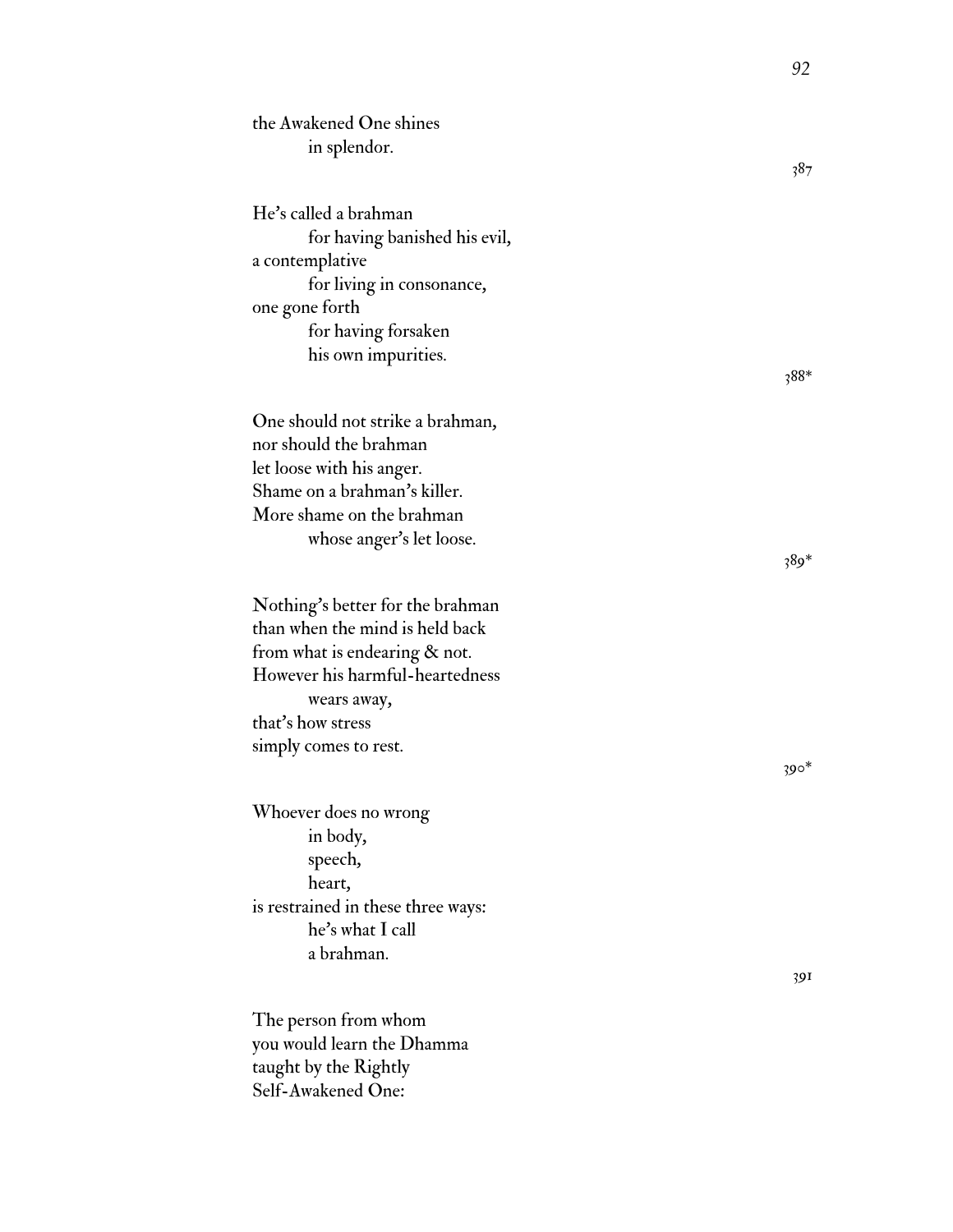you should honor him with respect as a brahman, the flame for a sacrifice.

Not by matted hair, by clan, or by birth, is one a brahman. Whoever has truth & rectitude: he is a pure one, he, a brahman. What ' s the use of your matted hair, you dullard? What ' s the use of your deerskin cloak? The tangle ' s inside you. You comb the outside.

Wearing cast-off rags —his body lean & lined with veins absorbed in jhana, alone in the forest: he ' s what I call a brahman.

I don ' t call one a brahman for being born of a mother or sprung from a womb. He ' s called a 'bho-sayer ' if he has anything at all. But someone with nothing, who clings to no thing: he ' s what I call a brahman.

Having cut every fetter, he doesn ' t get ruffled. Beyond attachment, unshackled: he ' s what I call a brahman.

393-394\*

395

396\*

392\*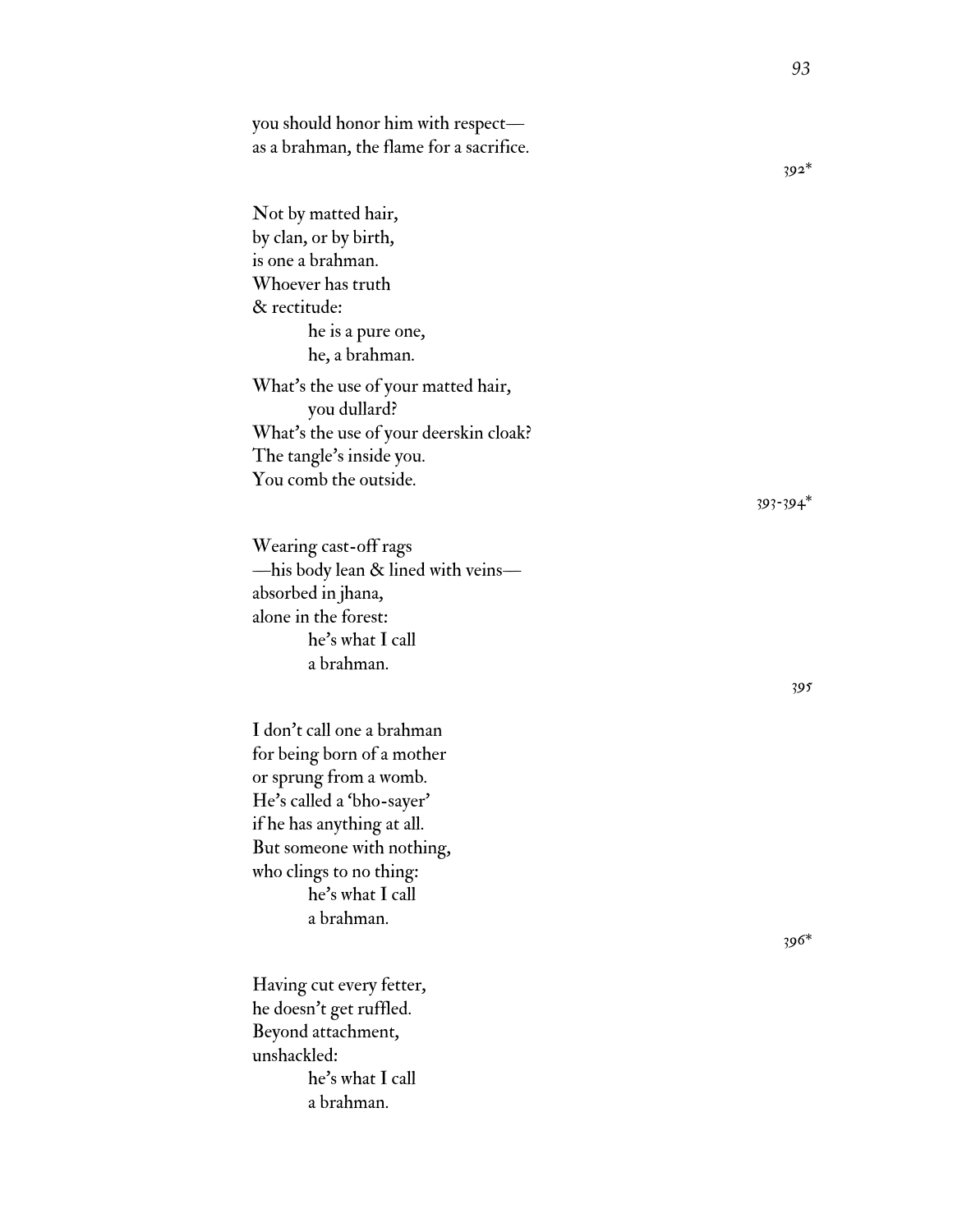Having cut the strap & thong, cord & bridle, having thrown off the bar, awakened: he ' s what I call a brahman.

He endures —unangered insult, assault, & imprisonment. His army is strength; his strength, forbearance: he ' s what I call a brahman.

Free from anger, duties observed, principled, with no overbearing pride, trained, a 'last-body ' : he ' s what I call a brahman.

 Like water on a lotus leaf, a mustard seed on the tip of an awl, he doesn ' t adhere to sensual pleasures: he ' s what I call a brahman.

He discerns right here, for himself, on his own, his own ending of stress. Unshackled, his burden laid down: he ' s what I call a brahman.

398\*

399

400\*

401

402\*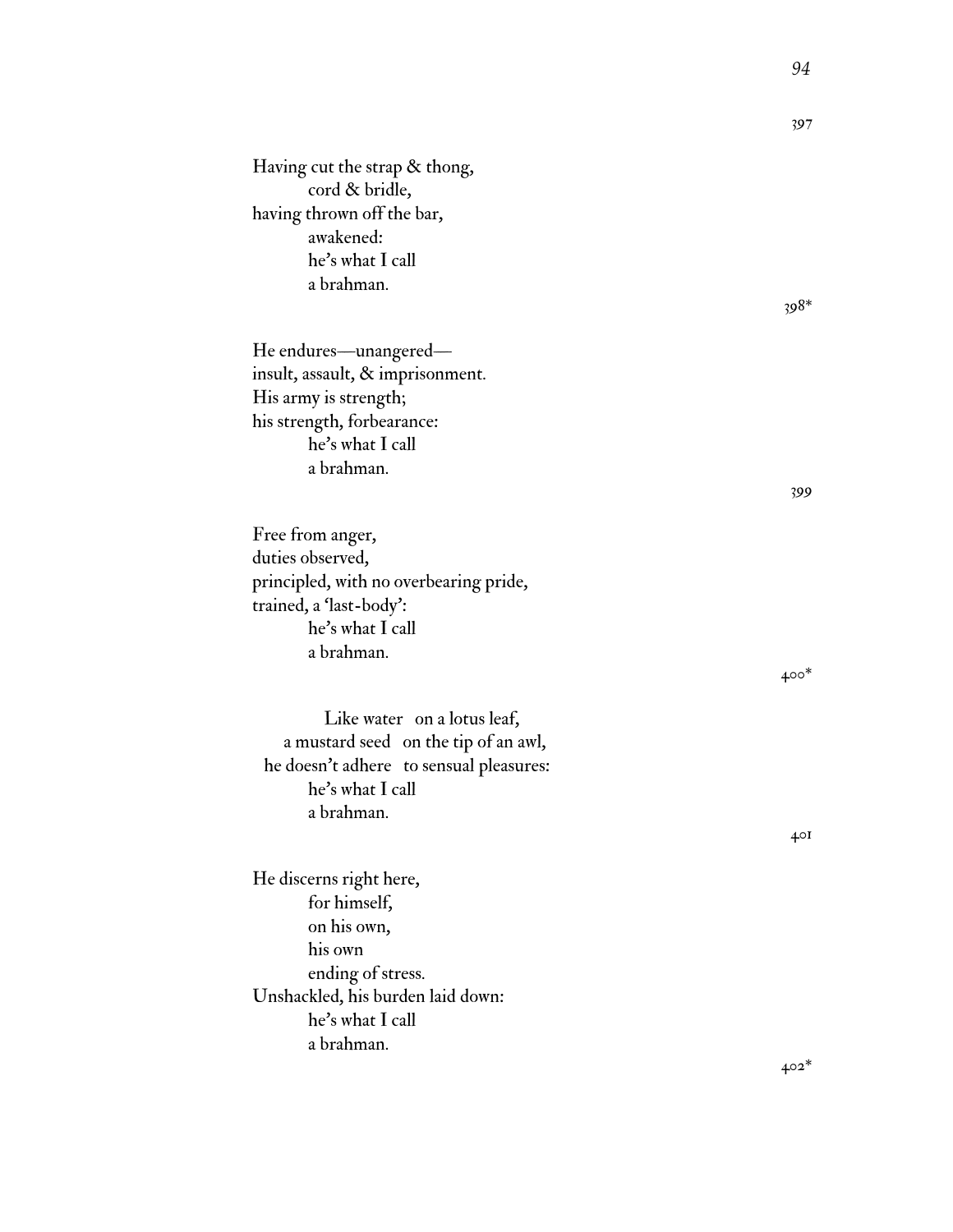Wise, profound in discernment, astute as to what is the path & what's not; his ultimate goal attained: he ' s what I call a brahman. 403 Uncontaminated by householders & houseless ones alike; living with no home, with next to no wants: he ' s what I call a brahman. 404 Having put aside violence against beings fearful or firm, he neither kills nor gets others to kill: he ' s what I call a brahman. 405 Unopposing among opposition, unbound among the armed, unclinging among those who cling: he ' s what I call a brahman. 406 His passion, aversion, conceit, & contempt, have fallen away like a mustard seed from the tip of an awl:

> he ' s what I call a brahman.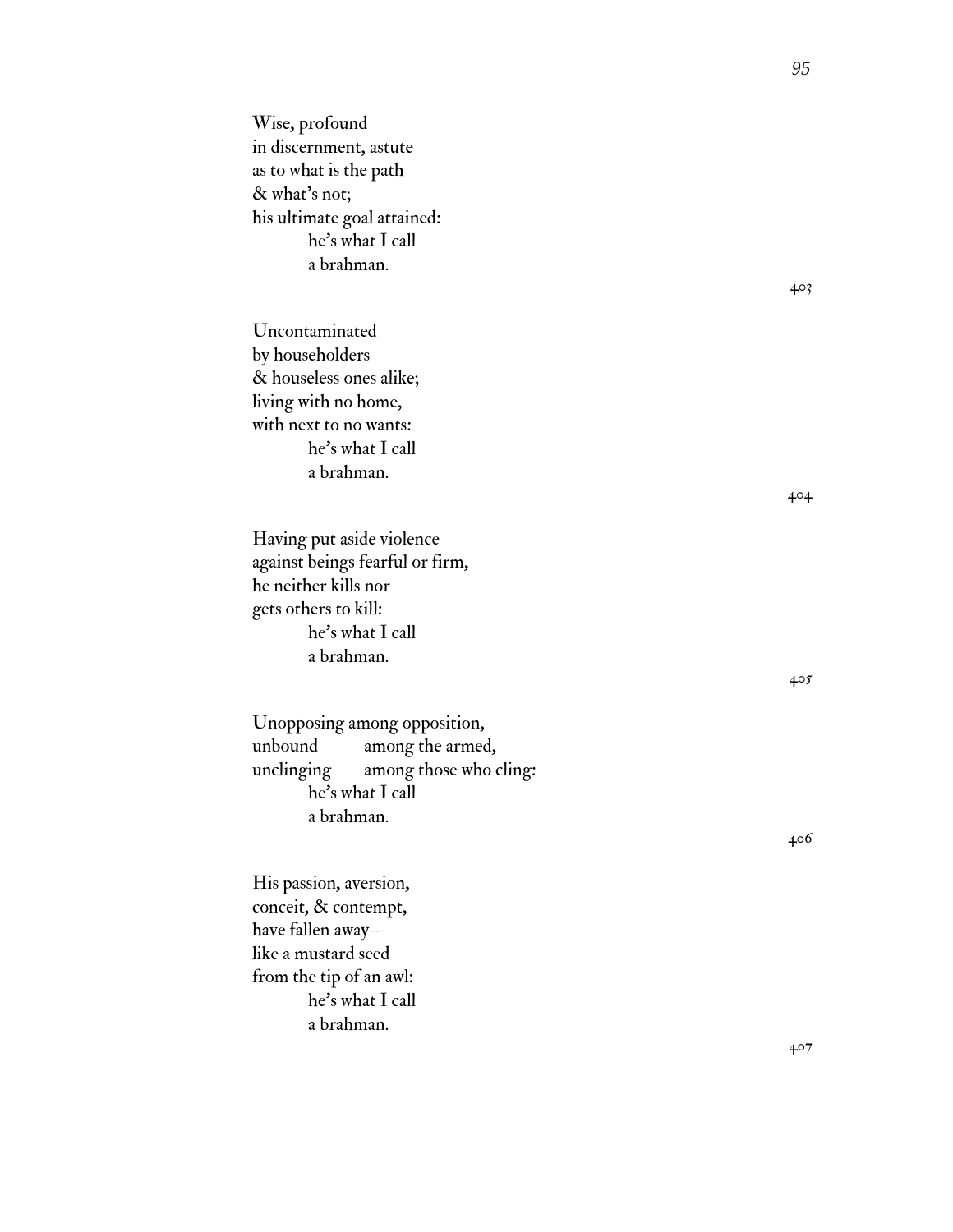He would say what ' s non-grating, instructive, true abusing no one: he ' s what I call a brahman. Here in the world he takes nothing not-given —long, short, large, small, attractive, not: he ' s what I call a brahman. His longing for this & for the next world can ' t be found; free from longing, unshackled: he ' s what I call a brahman. His attachments, his homes, can ' t be found. He, through knowing, is unperplexed, has come ashore in the Deathless: he ' s what I call a brahman. He has gone

beyond attachment here for both merit & evil sorrowless, dustless, & pure: he ' s what I call a brahman.

*96*

408

409

410

411\*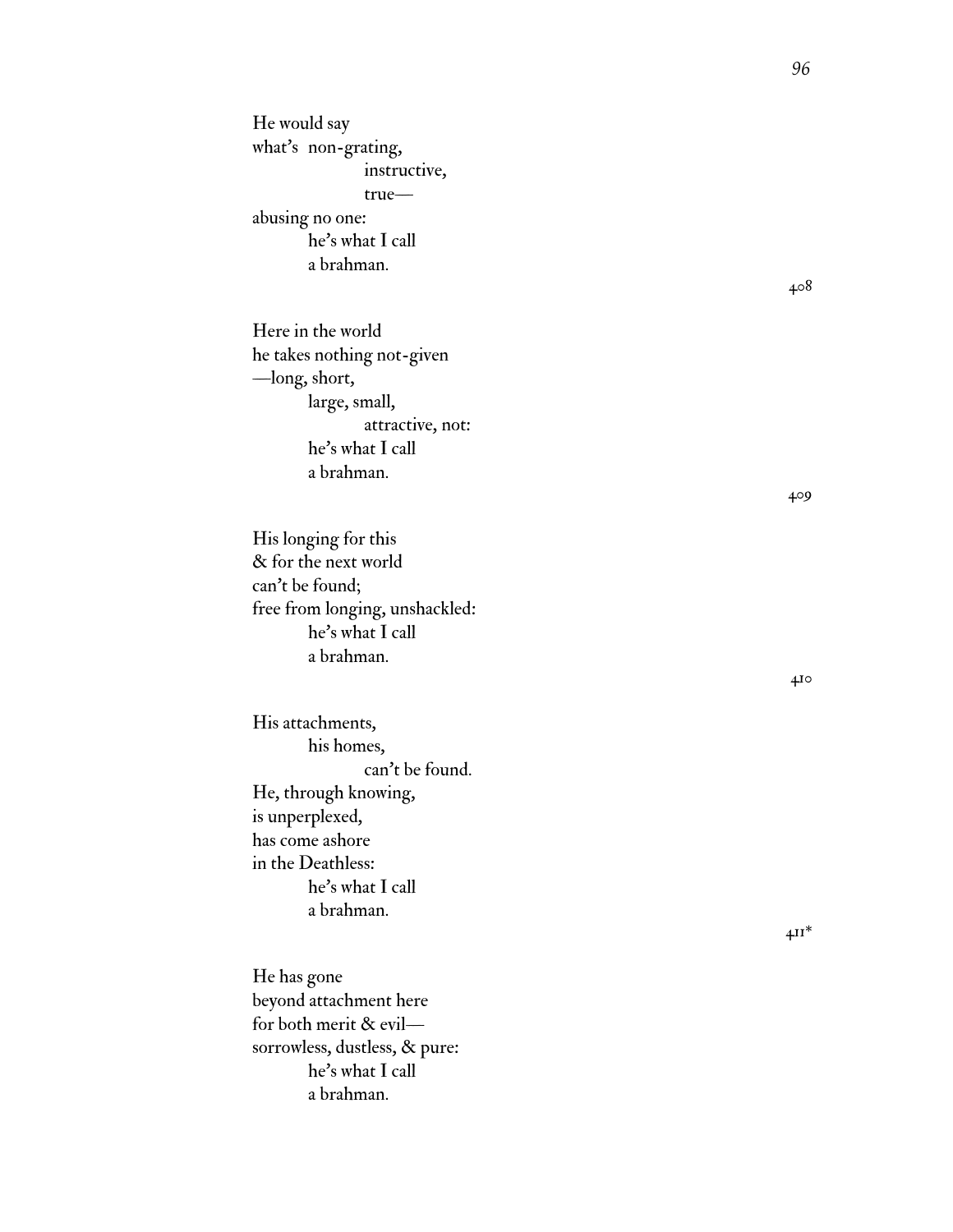Spotless, pure, like the moon —limpid & calm his delights, his becomings, totally gone: he's what I call a brahman.

He has made his way past this hard-going path —samsara, delusion has crossed over, has gone beyond, is free from want, from perplexity, absorbed in jhana, through no-clinging Unbound: he's what I call a brahman.

Whoever, abandoning sensual passions here, would go forth from home his sensual passions, becomings, totally gone: he's what I call a brahman. Whoever, abandoning craving here, would go forth from home—

his cravings, becomings, totally gone: he's what I call a brahman.

Having left behind the human bond, having made his way past the divine, from all bonds unshackled: 415-416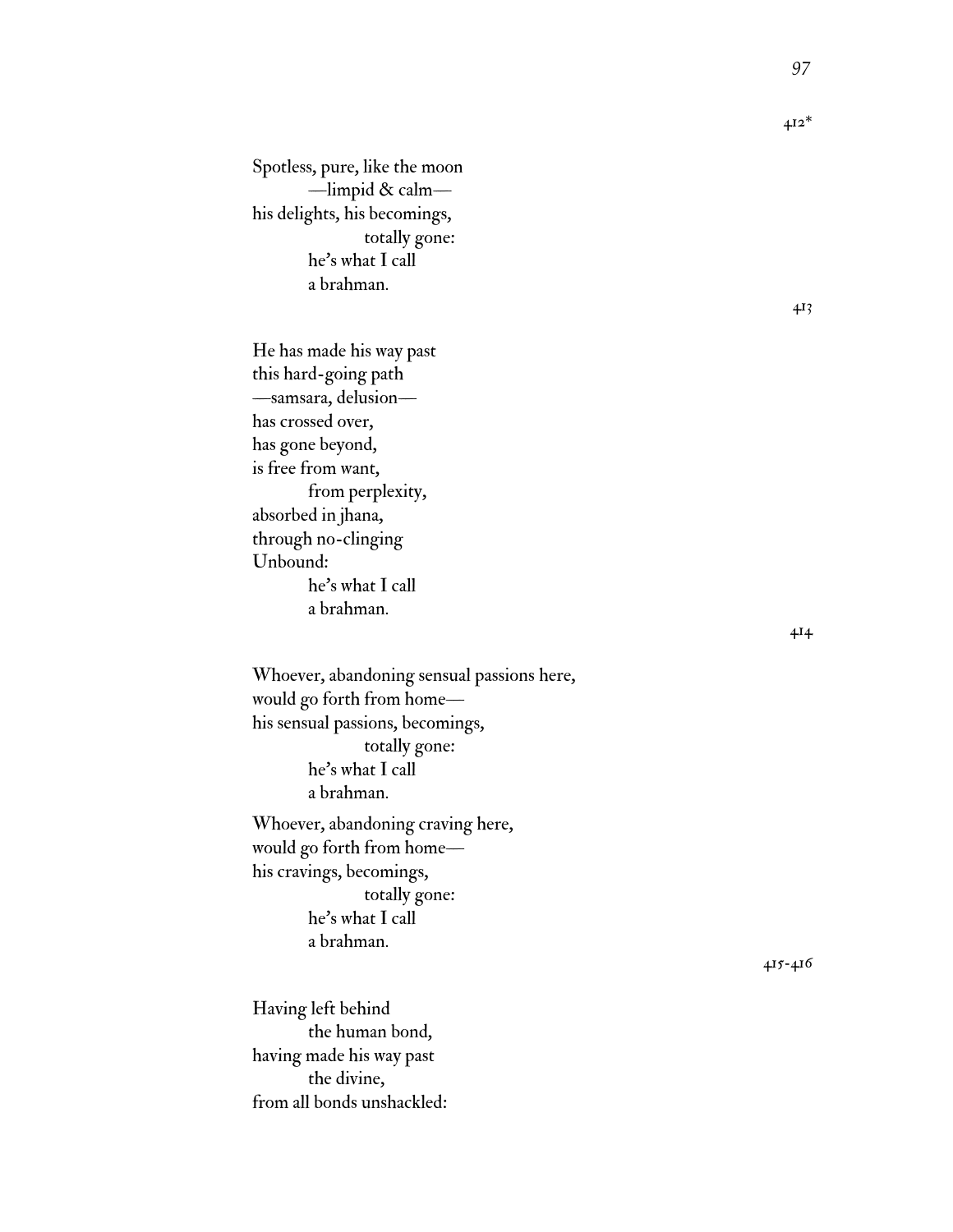| he's what I call                    |          |
|-------------------------------------|----------|
| a brahman.                          |          |
|                                     | 417      |
| Having left behind                  |          |
| delight & displeasure,              |          |
| cooled, with no acquisitions-       |          |
| a hero who has conquered            |          |
| all the world,                      |          |
| every world:                        |          |
| he's what I call                    |          |
| a brahman.                          |          |
|                                     | $4^{18}$ |
|                                     |          |
| He knows in every way               |          |
| beings' passing away,               |          |
| and their re-                       |          |
| arising;                            |          |
| unattached, awakened,               |          |
| well-gone:                          |          |
| he's what I call                    |          |
| a brahman.                          |          |
|                                     | 419      |
| He whose course they don't know     |          |
| -devas, gandhabbas, & human beings- |          |
| his effluents ended, an arahant:    |          |
| he's what I call                    |          |
| a brahman.                          |          |
|                                     | 420      |
|                                     |          |
| He who has nothing                  |          |
| -in front, behind, in between-      |          |
| the one with nothing                |          |
| who clings to no thing:             |          |
| he's what I call                    |          |
| a brahman.                          |          |
|                                     | $4.21*$  |
| A splendid bull, conqueror,         |          |
| hero, great seer—                   |          |
| free from want,                     |          |
|                                     |          |

awakened, washed: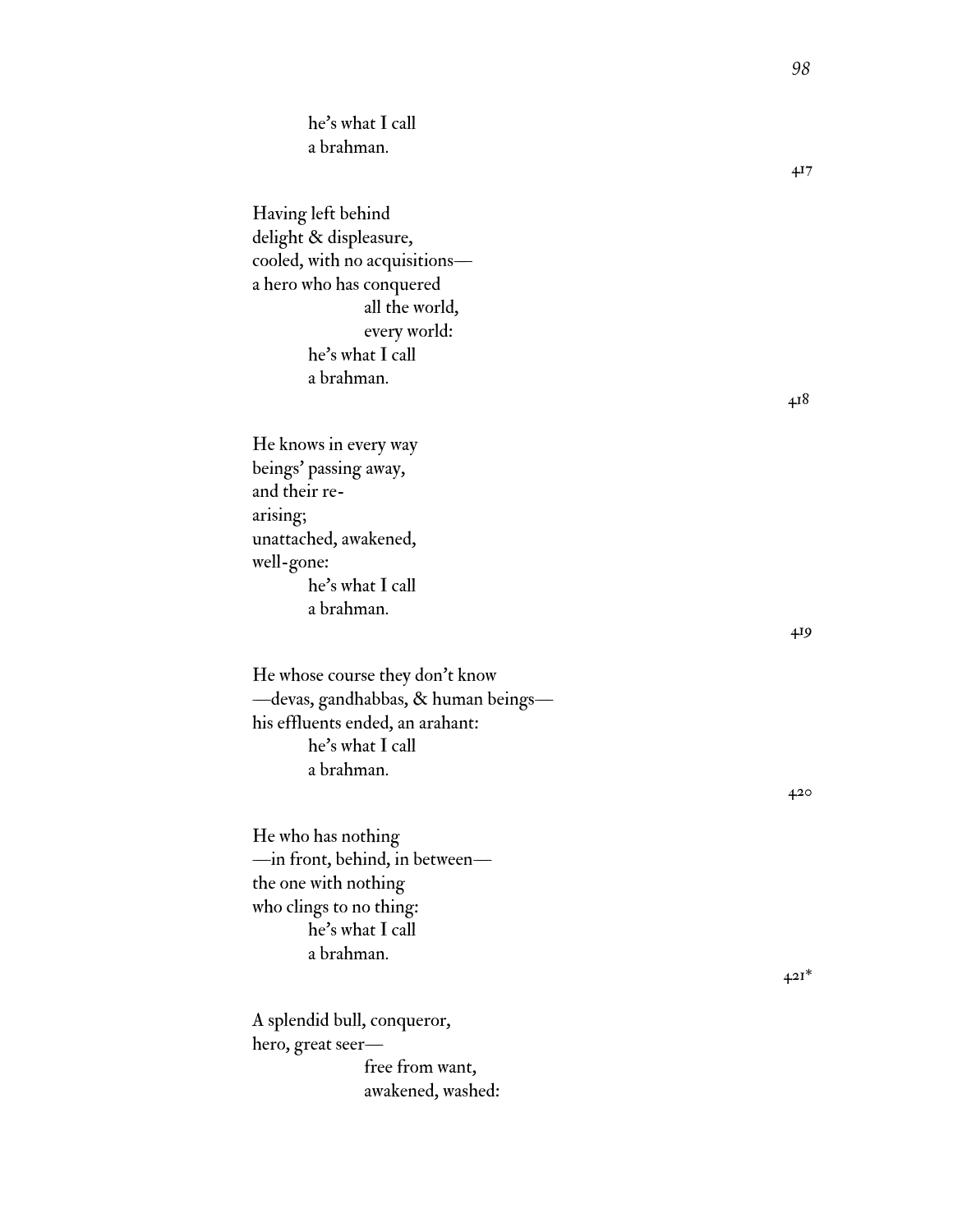he's what I call a brahman.

He knows his former lives. He seesheavens & states of woe, has attained the ending of birth, is a sage who has mastered full-knowing, his mastery totally mastered: he's what I call

a brahman.

422

423\*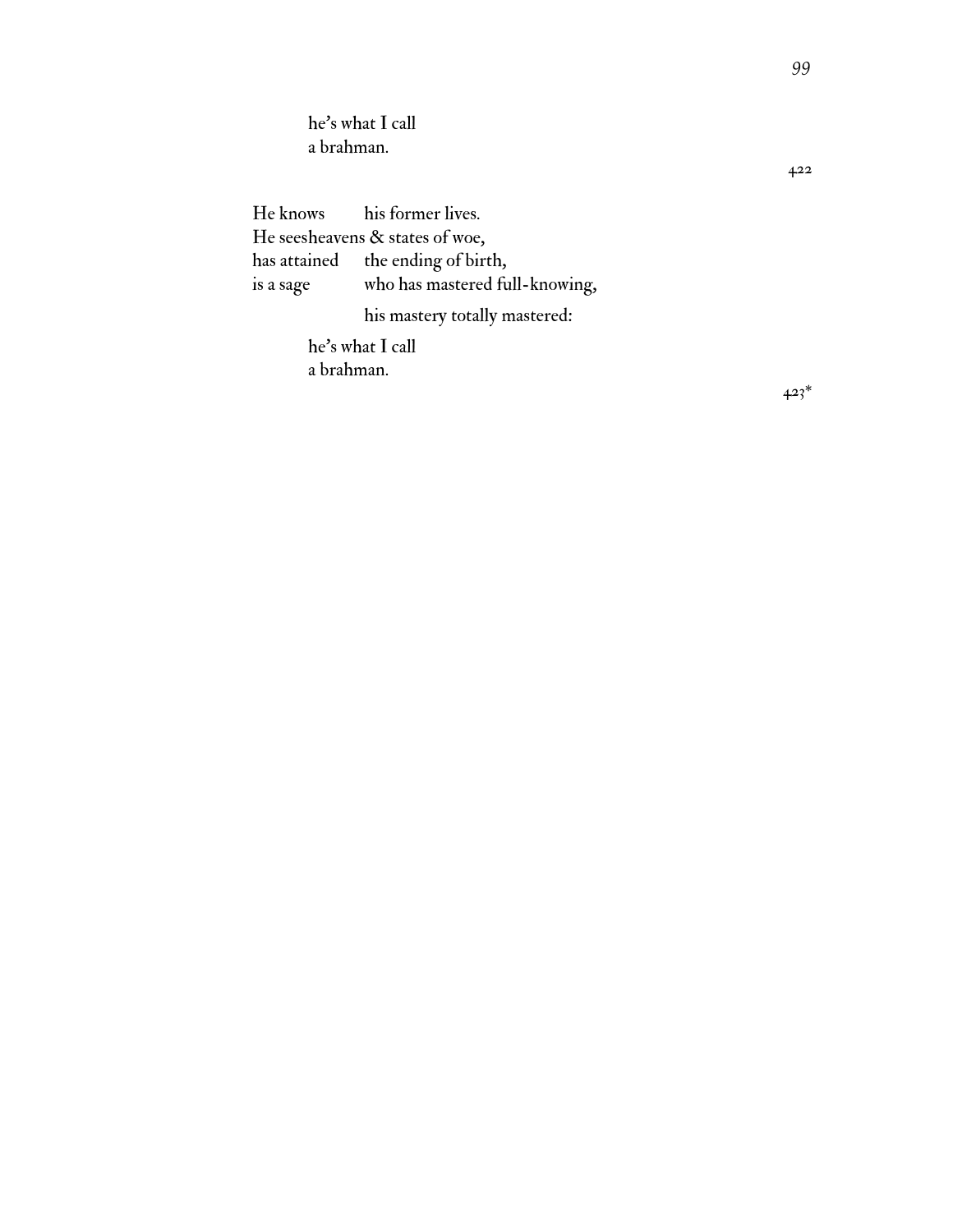#### *Historical Notes:*

## *The Text & the Translation*

There are many versions of the Dhammapada now extant: several recensions of the Pali Dhammapada from Burma, Cambodia, Laos, Sri Lanka, and Thailand; two incomplete manuscripts of a Gandhari Dharmapada found in central Asia; and a manuscript of a Buddhist Hybrid-Sanskrit Dharmapada found in a library in Tibet, called the Patna Dharmapada because photographs of this manuscript are now kept in Patna, India. There is also a Chinese translation of the Dharmapada made in the third century C.E. from a Prakrit original, now no longer extant, similar to—but not identical with—the Pali Dhammapada. Parts of a Dharmapada text are included in the Mahavastu, a text belonging to the Lokottaravadin Mahasanghika school. In addition, there are Sanskrit, Tibetan, and Chinese versions of a text called the Udanavarga, which is known in at least four recensions, all of them containing many verses in common with the Dhammapada/Dharmapada (Dhp) texts. To further complicate matters, there are Jain anthologies that contain verses clearly related to some of those found in these Buddhist anthologies as well.

Despite the many similarities among these texts, they contain enough discrepancies to have fueled a small scholarly industry. The different recensions of the Pali Dhp contain so many variant readings that there isn't yet—even after more than a century of Western scholarship on the topic—a single edition covering them all. The discrepancies among the Pali and non-Pali versions are even greater. They arrange verses in different orders, each contains verses not found in the others, and among the verses in different versions that are related, the similarity in terms of imagery or message is sometimes fairly tenuous.

Fortunately for anyone looking to the Dhp for spiritual guidance, the differences among the various recensions—though many in number—range in importance from fairly minor to minor in the extreme. Allowing for a few obvious scribal errors, none of them fall outside the pale of what has long been accepted as standard early Buddhist doctrine as derived from the Pali discourses. For example, does the milk in verse 71 come out or does it curdle? Is the bond in verse 346 subtle, slack, or elastic? Is the brahman in verse 393 happy or is he pure? For all practical purposes, these questions hardly matter. They become important only when one is forced to take sides in choosing which version to translate, and even then the nature of the choice is like that of a conductor deciding which of the many versions of a Handel oratorio to perform.

Unfortunately for the translator, though, the scholarly discussions that have grown around these issues have tended to blow them all out of proportion, to the point where they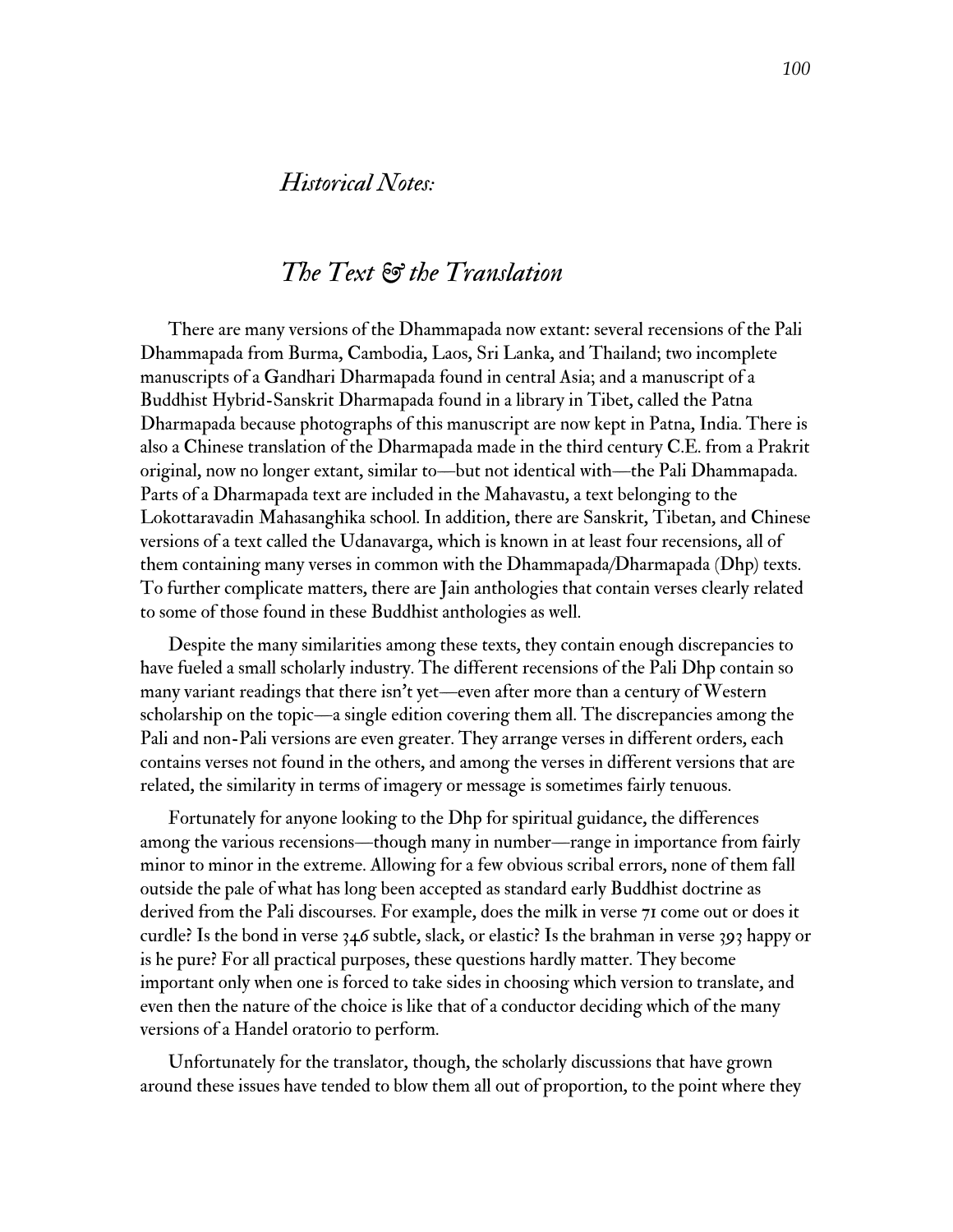call into question the authenticity of the Dhp as a whole. Because the scholars who have devoted themselves to this topic have come up with such contradictory advice for the potential translator—including the suggestion that it's a waste of time to translate some of the verses at all—we need to sort through the discussions to see what, if any, reliable guidance they give.

Those who have worked on the issues raised by the variant versions of Dhp have, by and large, directed the discussion to figuring out which version is the oldest and most authentic, and which versions are later and more corrupt. Lacking any outside landmarks against which the versions can be sighted, scholars have attempted to reconstruct what must have been the earliest version by triangulating among the texts themselves. This textual trigonometry tends to rely on assumptions from among the following three types:

1) Assumptions concerning what is inherently an earlier or later form of a verse. These assumptions are the least reliable of the three, for they involve no truly objective criteria. If, for instance, two versions of a verse differ in that one is more internally consistent than the other, the consistent version will seem more genuine to one scholar, whereas another scholar will attribute the consistency to later efforts to "clean up" the verse. Similarly, if one version contains a rendition of a verse different from all other renditions of the same verse, one scholar will see that as a sign of deviance; another, as a sign of the authenticity that may have predated a later standardization among the texts. Thus the conclusions drawn by different scholars based on these assumptions tell us more about the scholars' presuppositions than they do about the texts themselves.

2) Assumptions concerning the meter of the verses in question. One of the great advances in recent Pali scholarship has been the rediscovery of the metrical rules underlying early Pali poetry. As the Buddha himself is quoted as saying, "Meter is the structural framework of verses." (SN 1:60) Knowledge of metrical rules thus helps the editor or translator spot which readings of a verse deviate from the structure of a standard meter, and which ones follow it. Theoretically, the obvious choice would be to adopt the latter and reject the former. In practice, however, the issue is not so clear-cut. Early Pali poetry dates from a time of great metrical experimentation, and so there is always the possibility that a particular poem was composed in an experimental meter that never achieved widespread recognition. There is also the possibility that—as the poetry was spontaneous and oral—a fair amount of metrical license was allowed. This means that the more "correct" forms of a verse may have been the products of a later attempt to fit the poetry into standard molds. Thus the conclusions based on the assumption of standard meters are not as totally reliable as they might seem.

3) Assumptions concerning the language in which the original Dhp was first composed. These assumptions require an extensive knowledge of Middle Indic dialects. A scholar will assume a particular dialect to have been the original language of the text, and will further make assumptions about the types of translation mistakes that might have been common when translating from that dialect into the languages of the texts we now have. The textual trigonometry based on these assumptions often involves such complicated methods of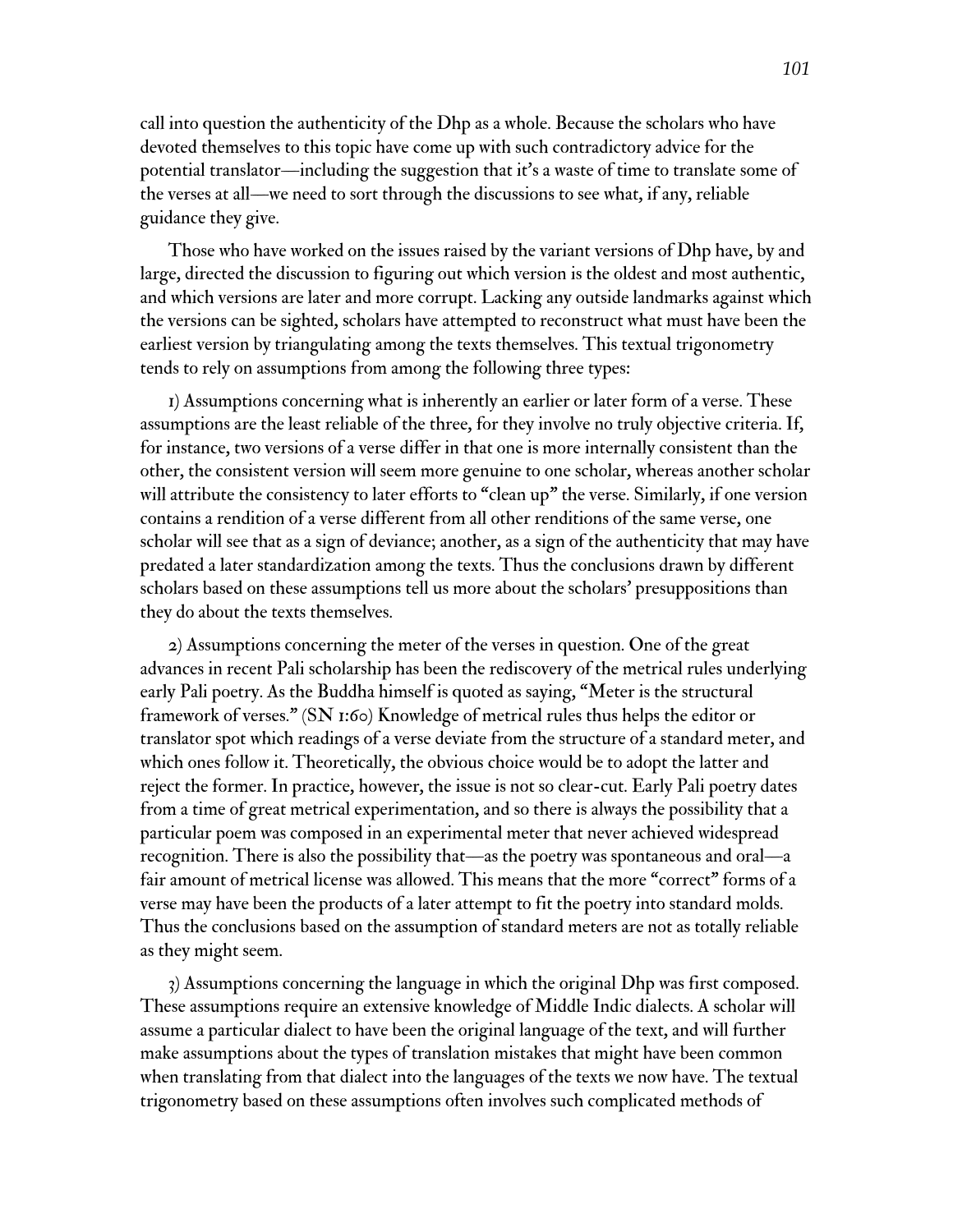sighting and computation that it can produce an "original" version of the text that is just that: very original, coinciding with none of the versions extant. In other words, where the current variants of a verse might be a, b, and c, the added assumption about the Dhp's original language and the ineptitude of ancient translators and copyists leads to the conclusion that the verse must have been d. However, for all the impressive erudition that this method involves, not even the most learned scholar can offer any proof as to what the Dhp's original language was. In fact, as we will consider below, it is possible that the Buddha —assuming that he was the author of the verses—composed poetry in more than one language, and more than one version of a particular verse. So, as with the first set of assumptions, the methods of triangulation based on an assumed original language of the Dhp tell us more about the individual scholar's position than they do about the position of the text.

Thus, although the scholarship devoted to the different recensions of the Dhp has provided a useful service in unearthing so many variant readings of the text, none of the assumptions used in trying to sort through those readings for "the original" Dhp have led to any definite conclusions. Their positive success has been limited mainly to offering food for academic speculation and educated guesses.

On the negative side, though, they have succeeded in accomplishing something totally useless: a wholesale sense of distrust for the early Buddhist texts, and the poetic texts in particular. If the texts contain so many varying reports, the feeling goes, and if their translators and transmitters were so incompetent, how can any of them be trusted? This distrust comes from accepting, unconsciously, the assumptions concerning authorship and authenticity within which our modern, predominately literate culture operates: that only one version of a verse could have been composed by its original author, and that all other versions must be later corruptions. In terms of the Dhp, this comes down to assuming that there was only one original version of the text, and that it was composed in a single language.

However, these assumptions are totally inappropriate for analyzing the oral culture in which the Buddha taught and in which the verses of the Dhp were first anthologized. If we look carefully at the nature of that culture—and in particular at clear statements from the early Buddhist texts concerning the events and principles that shaped those texts—we will see that it is perfectly natural that there should be a variety of reports about the Buddha's teachings, all of which might be essentially correct. In terms of the Dhp, we can view the multiple versions of the text as a sign, not of faulty transmission, but of an allegiance to their oral origins.

Oral prose and poetry are very different from their written counterparts. This fact is obvious even in our own culture. However, we have to make an active effort of the imagination to comprehend the expectations placed on oral transmission between speakers and listeners in a culture where there is no written word to fall back on. In such a setting, the verbal heritage is maintained totally through repetition and memorization. A speaker with something new to say has to repeat it often to different audiences—who, if they feel inspired by the message, are expected to memorize at least its essential parts. Because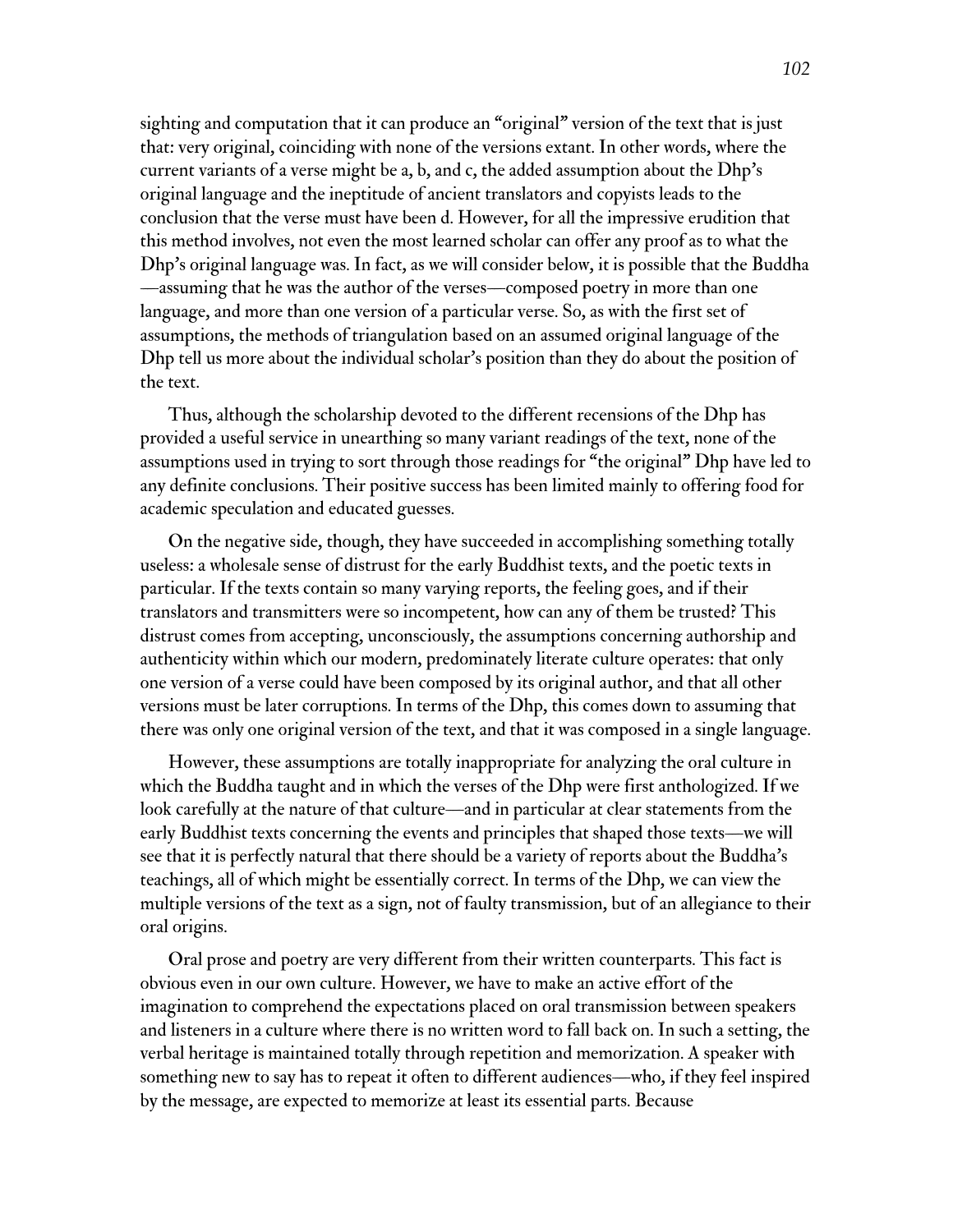communication is face-to-face, a speaker is particularly prized for an ability to tailor his/her message to the moment of communication, in terms of the audience's background from the past, its state of mind at present, and its hoped-for benefits in the future.

This puts a double imperative on both the speaker and the listener. The speaker must choose his/her words with an eye both to how they will affect the audience in the present and to how they will be memorized for future reference. The listener must be attentive, both to appreciate the immediate impact of the words and to memorize them for future use. Although originality in teaching is appreciated, it is only one of a constellation of virtues expected of a teacher. Other expected virtues include a knowledge of common culture and an ability to play with that knowledge for the desired effect in terms of immediate impact or memorability. The Pali Dhp (verse  $45$ ) itself makes this point in comparing the act of teaching, not to creating something totally new out of nothing, but to selecting among available flowers to create a pleasing arrangement just right for the occasion.

Of course, there are situations in an oral culture where either immediate impact or memorability is emphasized at the expense of the other. In a classroom, listening for impact is sacrificed to the needs of listening for memorization, whereas in a theater, the emphasis is reversed. All indications show, however, that the Buddha as a teacher was especially sensitive to both aspects of oral communication, and that he trained his listeners to be sensitive to both as well. On the one hand, the repetitious style of many of his recorded teachings seems to have been aimed at hammering them into the listener's memory; also, at the end of many of his discourses, he would summarize the main points of the discussion in an easy-tomemorize verse.

On the other hand, there are many reports of instances in which his listeners gained immediate Awakening while listening to his words. And, there is a delightful section in one of his discourses (the *Samaññaphala Suttanta,* DN 2) satirizing the teachers of other religious sects for their inability to break away from the formulaic mode of their teachings to give a direct answer to specific questions ("It's as if, when asked about a mango, one were to answer with a breadfruit," one of the interlocutors comments, "or, when asked about a breadfruit, to answer with a mango.") The Buddha, in contrast, was famous for his ability to speak directly to his listeners' needs.

This sensitivity to both present impact and future use is in line with two well-known Buddhist teachings: first, the basic Buddhist principle of causality, that an act has repercussions both in the present and on into the future; second, the Buddha's realization, early on in his teaching career, that some of his listeners would attain Awakening immediately on hearing his words, whereas others would be able to awaken only after taking his words, contemplating them, and putting them into prolonged practice.

A survey of the Buddha's prose discourses recorded in the Pali Canon gives an idea of how the Buddha met the double demands placed on him as a teacher. In some cases, to respond to a particular situation, he would formulate an entirely original teaching. In others, he would simply repeat a formulaic answer that he kept in store for general use: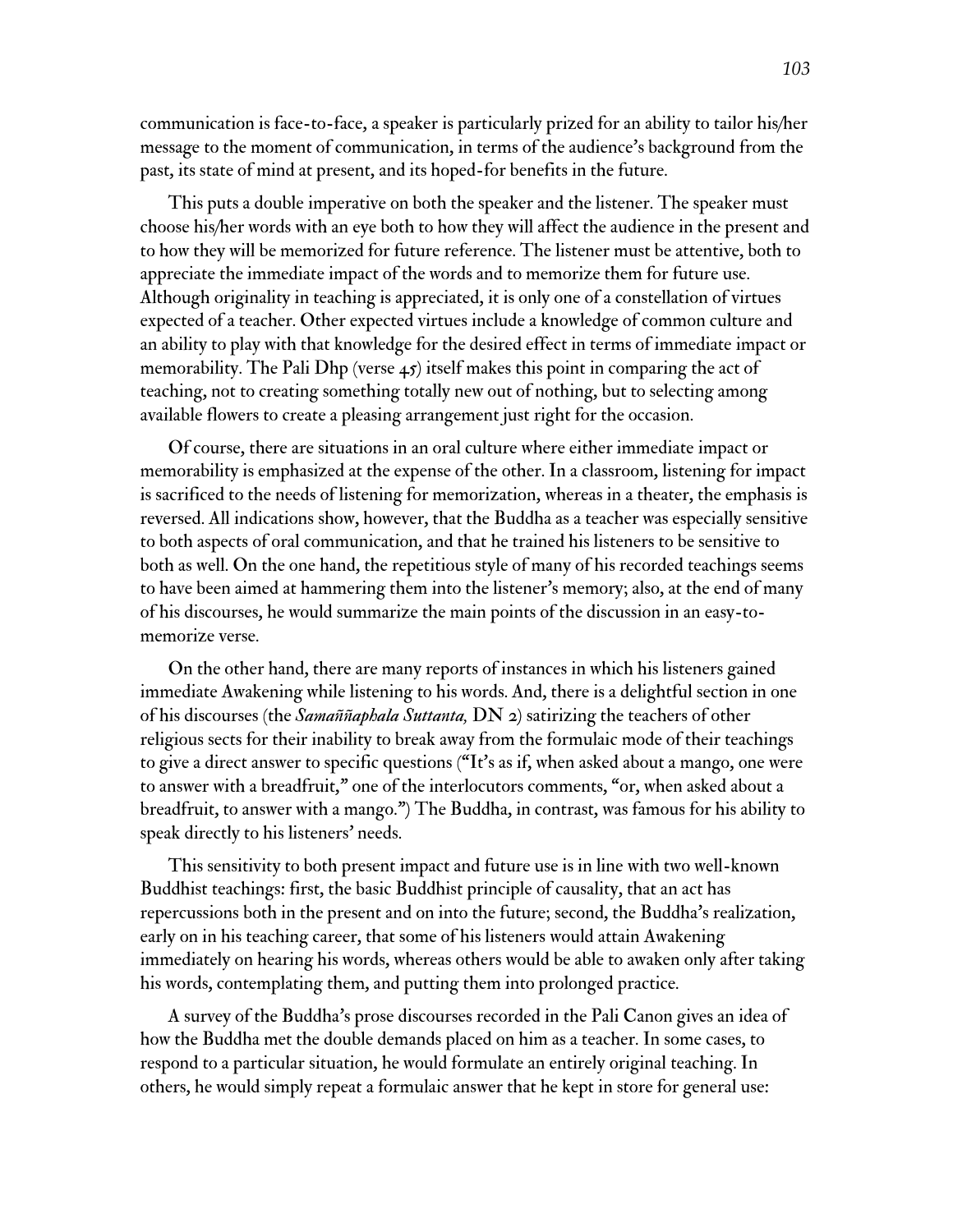either teachings original with him, or more traditional teachings—sometimes lightly tailored, sometimes not—that fit in with his message. In still others, he would take formulaic bits and pieces, and combine them in a new way for the needs at hand. A survey of his poetry reveals the same range of material: original works; set pieces—original or borrowed, occasionally altered in line with the occasion; and recyclings of old fragments in new juxtapositions.

Thus, although the Buddha insisted that all his teachings had the same taste—that of release—he taught different variations on the theme of that taste to different people on different occasions, in line with his perception of their short- and long-term needs. In reciting a verse to a particular audience, he might change a word, a line, or an image, to fit in with their backgrounds and individual needs.

Adding to this potential for variety was the fact that the people of northern India in his time spoke a number of different dialects, each with its own traditions of poetry and prose. The Pali Cullavagga (V.33.1) records the Buddha as insisting that his listeners memorize his teachings, not in a standardized lingua franca, but in their own dialects. There is no way of knowing whether he himself was multi-lingual enough to teach all of his students in their own dialects, or expected them to make the translations themselves. Still, it seems likely that, as a well-educated aristocrat of the time, he would have been fluent in at least two or three of the most prevalent dialects. Some of the discourses—such as  $DN$  21—depict the Buddha as an articulate connoisseur of poetry and song, so we can expect that he would also have been sensitive to the special problems involved in the effective translation of poetry—alive, for instance, to the fact that skilled translation requires more than simply substituting equivalent words. The Mahavagga (V.13.9) reports that the Buddha listened, with appreciation, as a monk from the southern country of Avanti recited some of his teachings —apparently in the Avanti dialect—in his presence. Although scholars have often raised questions about which language the Buddha spoke, it might be more appropriate to remain open to the possibility that he spoke—and could compose poetry in—several. This possibility makes the question of "the" original language or "the" original text of the Dhp somewhat irrelevant.

The texts suggest that even during the Buddha's lifetime his students made efforts to collect and memorize a standardized body of his teachings under a rubric of nine categories: dialogues, narratives of mixed prose and verse, explanations, verses, spontaneous exclamations, quotations, birth stories, amazing events, question and answer sessions. However, the act of collecting and memorizing was pursued by only a sub-group among his monks, while other monks, nuns, and lay people doubtlessly had their own individual memorized stores of teachings they had heard directly from the Buddha or indirectly through the reports of their friends and acquaintances.

The Buddha had the foresight to ensure that this less standardized fund of memories not be discounted by later generations; at the same time, he established norms so that mistaken reports, deviating from the principles of his teachings, would not be allowed to creep into the accepted body of doctrine. To discourage fabricated reports of his words, he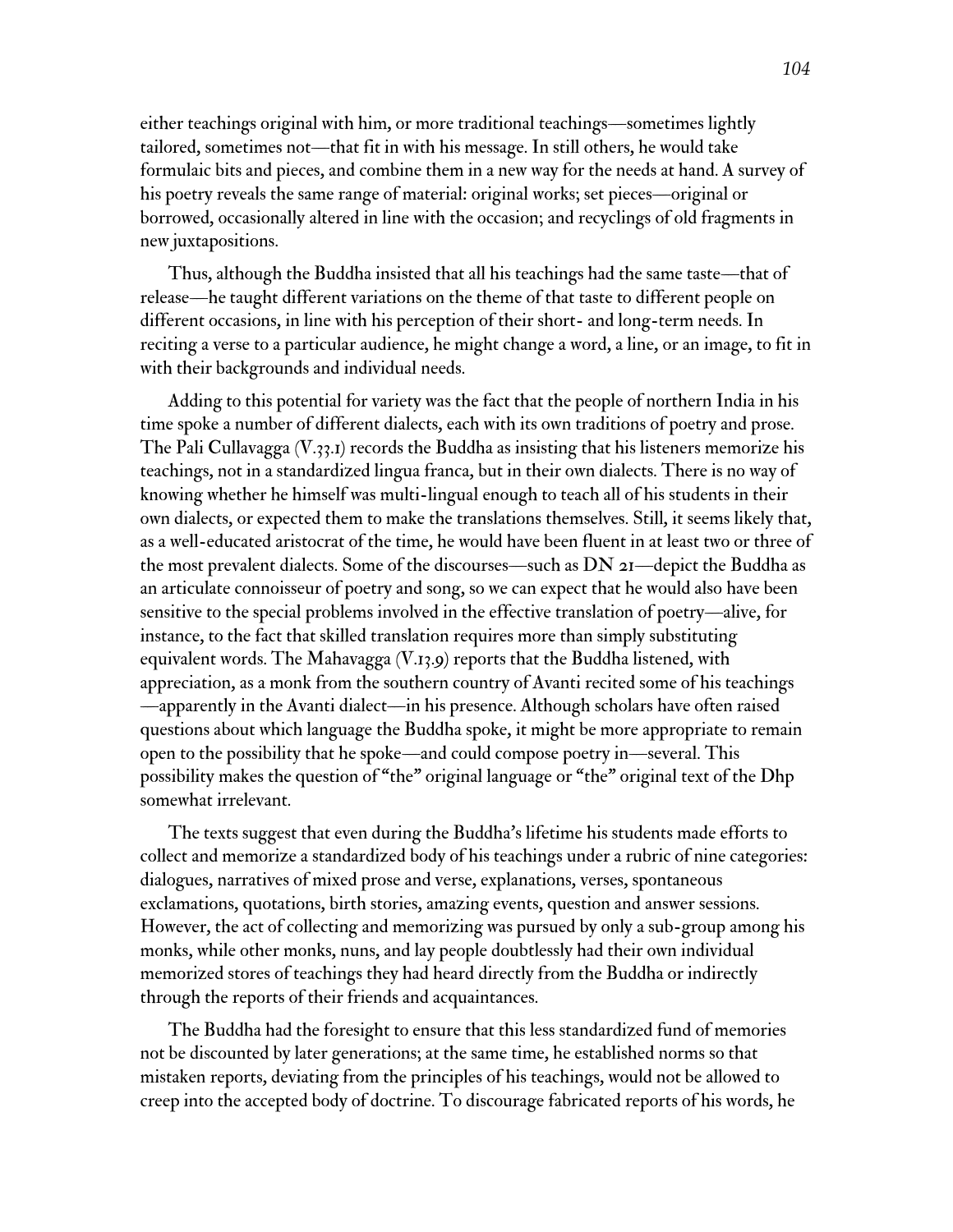warned that anyone who put words in his mouth was slandering him  $(AN 2:23)$ . This, however, could in no way prevent mistaken reports based on honest misunderstandings. So, shortly before his death, he summarized the basic principles of his teachings: the  $37$  Wings to Awakening *(bodhi-pakkhiya dhamma*—see the note to verse 301) in the general framework of the development of virtue, concentration, and discernment, leading to release. Then he announced the general norms by which reports of his teachings were to be judged. The *Mahaparinibbana Suttanta* (DN 16) quotes him as saying:

"There is the case where a monk says this: 'In the Blessed One's presence have I heard this, in the Blessed One's presence have I received this... In the presence of a community with well-known leading elders... In a monastery with many learned elders who know the tradition... In the presence of a single elder who knows the tradition have I heard this, in his presence have I received this: This is the Dhamma, this is the Vinaya, this is the Teacher's instruction.' His statement is neither to be approved nor scorned. Without approval or scorn, take careful note of his words and make them stand against the discourses and tally them against the Vinaya. If, on making them stand against the discourses and tallying them against the Vinaya, you find that they don't stand with the discourses or tally with the Vinaya, you may conclude: 'This is not the word of the Blessed One; this monk has misunderstood it'—and you should reject it. But if... they stand with the discourses and tally with the Vinaya, you may conclude: 'This is the word of the Blessed One; this monk has understood it rightly.'"

Thus, a report of the Buddha's teachings was to be judged, not on the authority of the reporter or his sources, but on the principle of consistency: did it fit in with what was already known of the doctrine? This principle was designed to ensure that nothing at odds with the original would be accepted into the standard canon, but it did open the possibility that teachings in line with the Buddha's, yet not actually spoken by him, might find their way in. The early redactors of the canon seem to have been alert to this possibility, but not overly worried by it. As the Buddha himself pointed out many times, he did not design or create the Dhamma. He simply found it in nature. Anyone who developed the pitch of mental strengths and abilities needed for Awakening could discover the same principles as well. Thus the Dhamma was by no means exclusively his.

This attitude was carried over into the passages of the Vinaya that cite four categories of Dhamma statements: spoken by the Buddha, spoken by his disciples, spoken by seers (non-Buddhist sages), spoken by heavenly beings. As long as a statement was in accordance with the basic principles, the question of who first stated it did not matter. In an oral culture, where a saying might be associated with a person because he authored it, approved it, repeated it often, or inspired it by his/her words or actions, the question of authorship was not the overriding concern it has since become in literate cultures. The recent discovery of evidence that a number of teachings associated with the Buddha may have pre- or postdated his time would not have fazed the early Buddhists at all, as long as those teachings were in accordance with the original principles.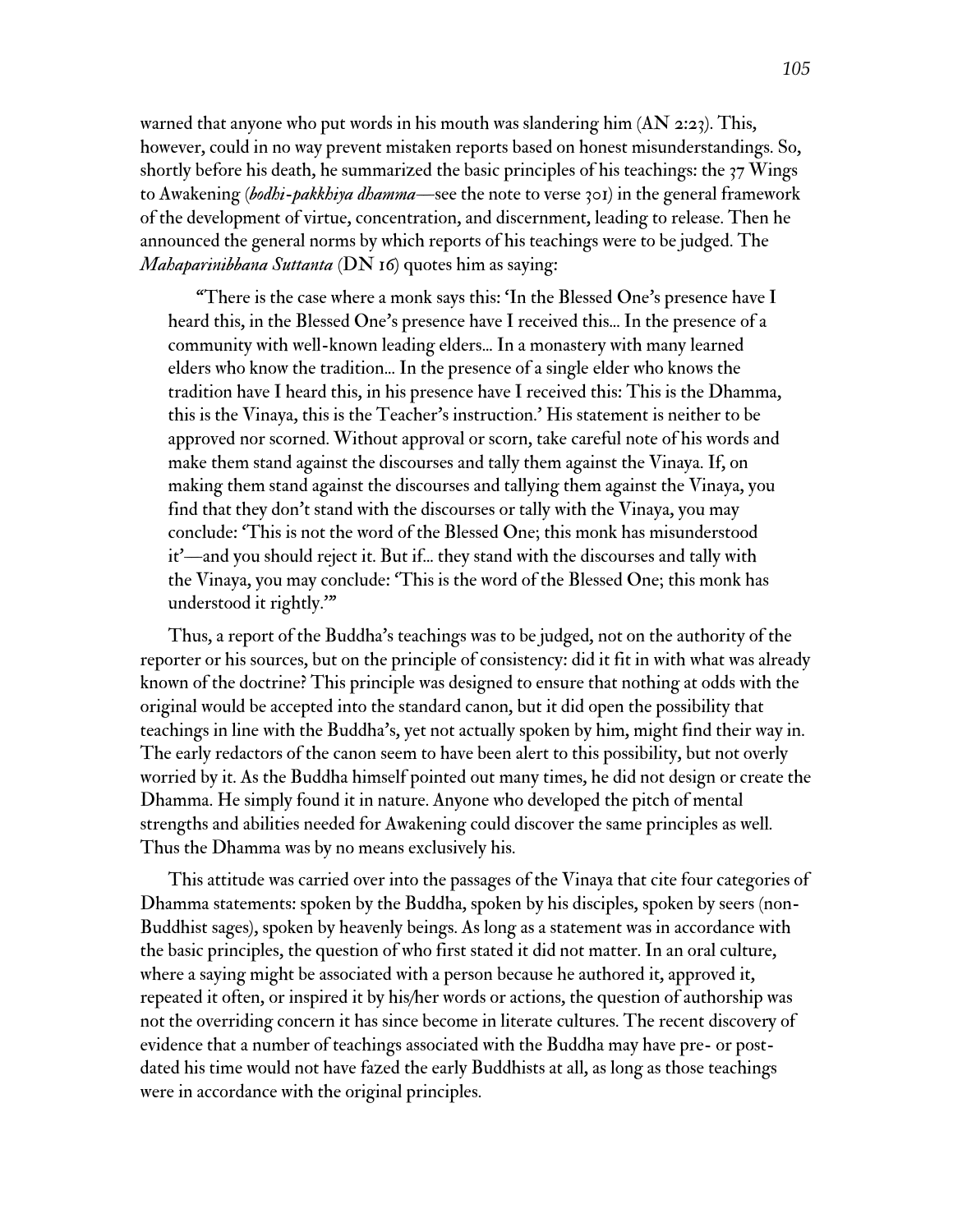Shortly after the Buddha's passing away, the Cullavagga (XI) reports, his disciples met to agree on a standardized canon of his teachings, abandoning the earlier nine-fold classification and organizing the material into something approaching the canon we have today. There is clear evidence that some of the passages in the extant canon do not date to the first convocation, as they report incidents that took place afterwards. The question naturally arises as to whether there are any other later additions not so obvious. This question is particularly relevant with regard to texts like the Dhp, whose organization differs considerably from redaction to redaction, and leads naturally to the further question of whether a later addition to the canon can be considered authentic. The Cullavagga (XI.1.11) recounts an incident that sheds light on this issue:

Now at that time, Ven. Purana was wandering on a tour of the Southern Hills with a large community of monks, approximately 500 in all. Then, having stayed as long as he liked in the Southern Hills while the elder monks were standardizing the Dhamma and Vinaya, he went to the Bamboo Park, the Squirrels' Sanctuary, in Rajagaha. On arrival, he went to the elder monks and, after exchanging pleasantries, sat to one side. As he was sitting there, they said to him, "Friend Purana, the Dhamma and Vinaya have been standardized by the elders. Switch over to their standardization." [He replied:] "The Dhamma and Vinaya have been wellstandardized by the elders. Still, I will hold simply to what I have heard and received in the Blessed One's presence."

In other words, Ven. Purana maintained—and undoubtedly taught to his followers—a record of the Buddha's teachings that lay outside the standardized version, but was nevertheless authentic. As we have already noted, there were monks, nuns, and lay people like him even while the Buddha was alive, and there were probably others like him who continued maintaining personal memories of the Buddha's teachings even after the latter's death.

This story shows the official early Buddhist attitude toward such differing traditions: each accepted the trustworthiness of the others. As time passed, some of the early communities may have made an effort to include these "external" records in the standardized canon, resulting in various collections of prose and verse passages. The range of these collections would have been determined by the material that was available in, or could be effectively translated into, each individual dialect. Their organization would have depended on the taste and skill of the individual collectors. Thus, for instance, we find verses in the Pali Dhp that do not exist in other Dhps, as well as verses in the Patna and Gandhari Dhps that the Pali tradition assigns to the Jataka or Sutta Nipata. We also find verses in one redaction composed of lines scattered among several verses in another. In any event, the fact that a text was a later addition to the standardized canon does not necessarily mean that it was a later invention. Given the ad hoc way in which the Buddha sometimes taught, and the scattered nature of the communities who memorized his teachings, the later additions to the canons may simply represent earlier traditions that escaped standardization until relatively late.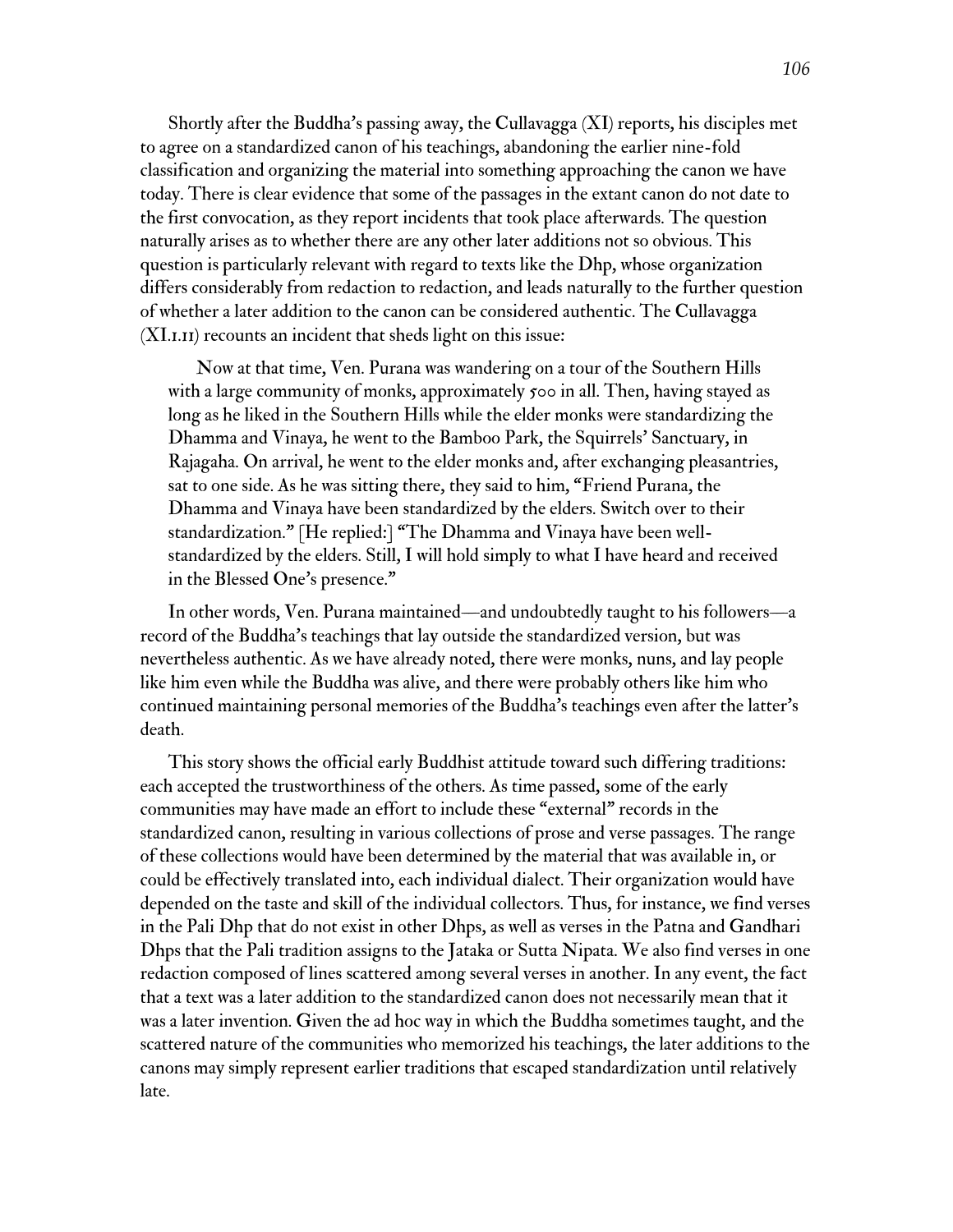When Buddhists began committing their canons to writing, approximately at the beginning of the common era, they brought a great change to the dynamic of how their traditions were maintained. The advantages of written over oral transmission are obvious: the texts are saved from the vagaries of human long-term memory and do not die out if those who have memorized them die before teaching others to memorize them as well. The disadvantages of written transmission, however, are less obvious but no less real. Not only is there the possibility of scribal error, but—because transmission is not face-to-face—there can also be the suspicion of scribal error. If a reading seems strange to a student, he has no way of checking with the scribe, perhaps several generations distant, to see if the reading was indeed a mistake. When confronted with such problems, he may "correct" the reading to fit in with his ideas of what must be right, even in cases where the reading was correct, and its perceived strangeness was simply a result of changes in the spoken dialect or of his own limited knowledge and imagination. The fact that manuscripts of other versions of the text were also available for comparison in such instances could have led scribes to homogenize the texts, removing unusual variants even when the variants themselves may have gone back to the earliest days of the tradition.

These considerations of how the Dhp may have been handed down to the present—and especially the possibility that  $(i)$  variant recensions might all be authentic, and that  $(2)$ agreement among the recensions might be the result of later homogenization—have determined the way in which I have approached this translation of the Pali Dhp. Unlike some other recent translators, I am treating the Pali Dhp as a text with its own integrity just as each of the alternative traditions has its own integrity—and have not tried to homogenize the various traditions. Where the different Pali recensions are unanimous in their readings, even in cases where the reading seems strange (e.g., 71, 209, 259, 346), I have stuck with the Pali without trying to "rectify" it in light of less unusual readings given in the other traditions. Only in cases where the different Pali redactions are at variance with one another, and the variants seem equally plausible, have I checked the non-Pali texts to see which variant they support. The translation here is drawn from three editions of the text: the Pali Text Society (PTS) edition edited by O. von Hinüber and K.R. Norman (1995); the Oxford edition edited by John Ross Carter and Mahinda Palihawadana, together with its extensive notes (1987); and the Royal Thai edition of the Pali Canon (1982). The pts edition gives the most extensive list of variant readings among the Pali recensions, but even it is not complete. The Royal Thai edition, for example, contains 49 preferred and 8 variant readings not given in the PTS version at all. Passages where I have differed from the PTS reading are cited in the End Notes.

Drawing selectively on various recensions in this way, I cannot guarantee that the resulting reading of the Dhp corresponds exactly to the Buddha's words, or to any one text that once existed in ancient India. However, as I mentioned at the beginning of this note, all the recensions agree in their basic principles, so the question is immaterial. The true test of the reading—and the resulting translation—is if the reader feels engaged enough by the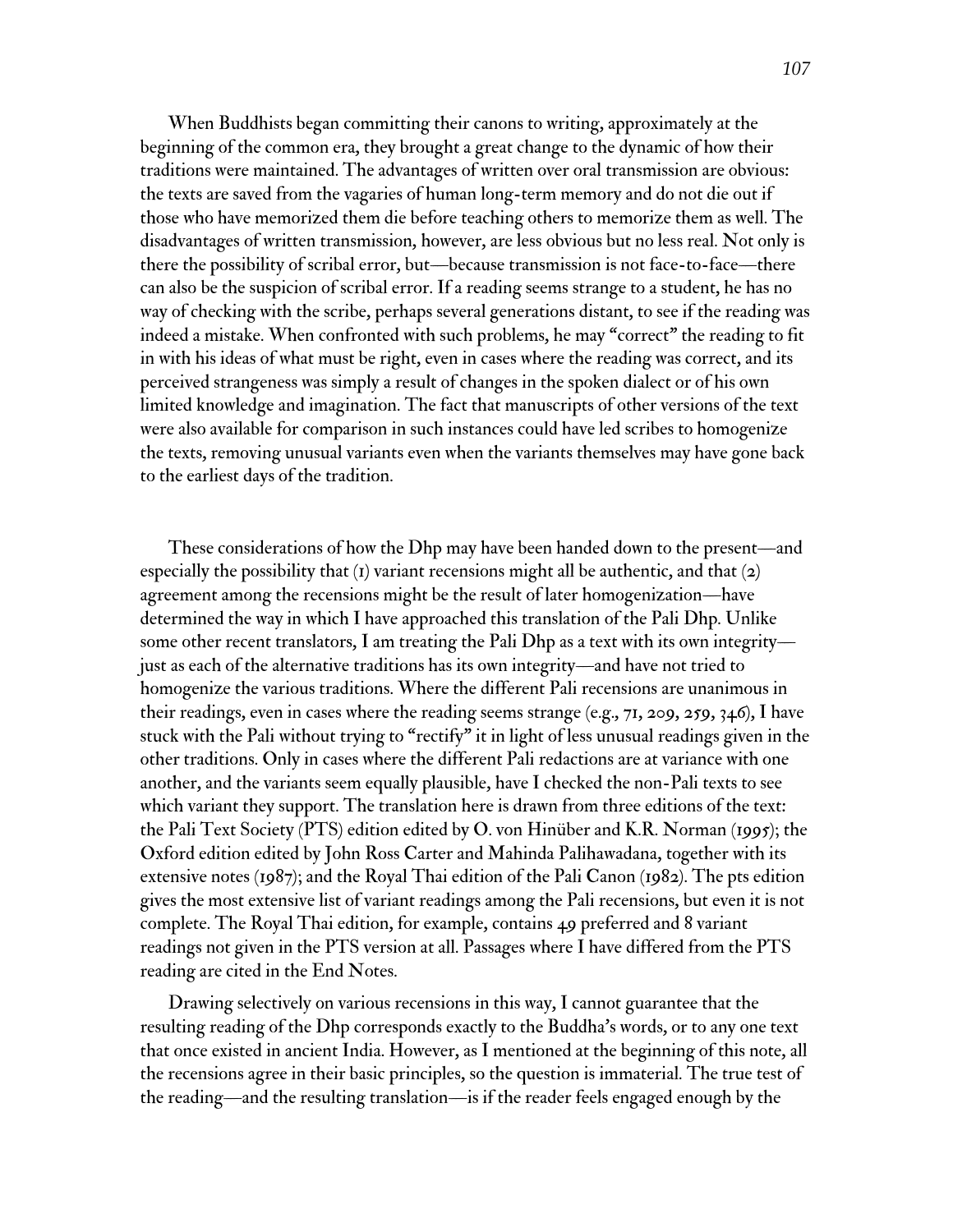verses to put their principles into practice and finds that they do indeed lead to the release that the Buddha taught. In the final analysis, nothing else really counts.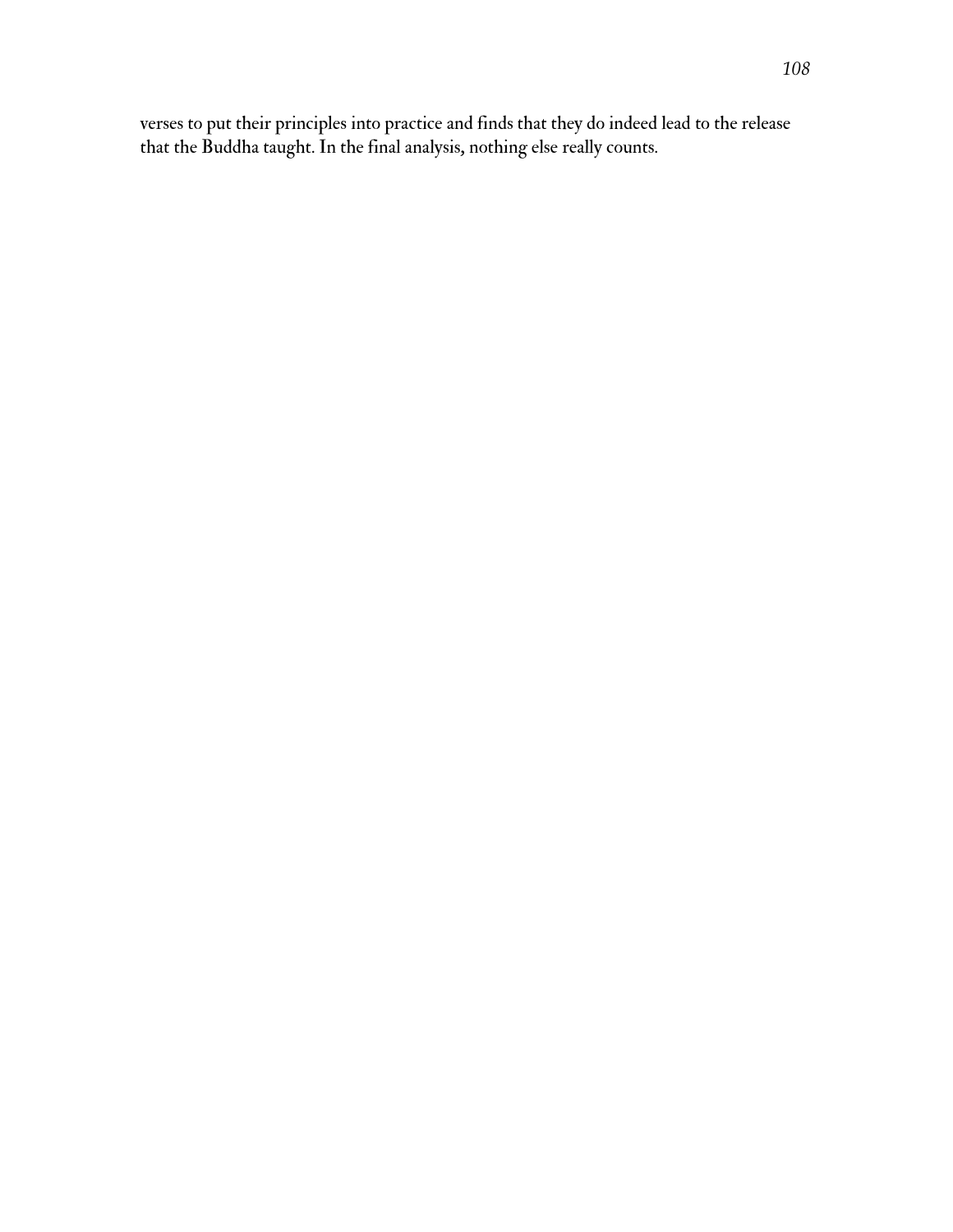### *End Notes*

#### *(Numbers refer to verses)*

1-2: The fact that the word *mano* is paired here with *dhamma* would seem to suggest that it is meant in its role as "intellect," the sense medium that conveys knowledge of ideas or mental objects (two possible meanings for the word dhamma). However, the illustrations in the second sentence of each verse show that it is actually meant in its role as the mental factor responsible for the quality of one's actions (as in *mano-kamma),* the factor of will and intention, shaping not only mental events but also physical reality (on this point, see SN 35:145). Thus, following a Thai tradition, I have rendered it here as "heart."

The images in these verses are carefully chosen. The cart, representing suffering, is a burden on the ox pulling it, and the weight of its wheels obliterates the ox's track. The shadow, representing happiness, is no weight on the body at all.

All Pali recensions of this verse give the reading, *manomaya* = made of the heart, while all other recensions give the reading *manojava* = impelled by the heart.

7-8: Focused on the foul: A meditative exercise in focusing on the foul aspects of the body so as to help undercut lust and attachment for the body (see MN 119). AN 3:16 gives a standard definition for restraint with the senses: "And how does a monk guard the doors to his sense faculties? There is the case where a monk, on seeing a form with the eye, does not grasp at any theme or particulars by which—if he were to dwell without restraint over the faculty of the eye—evil, unskillful qualities such as greed or distress might assail him. He practices with restraint. He guards the faculty of the eye. He achieves restraint with regard to the faculty of the eye. (Similarly with the ear, nose, tongue, body & intellect.) This is how a monk guards the doors to his sense faculties."

11-12: Wrong resolves = mental resolves for sensuality, ill will, or harmfulness. Right resolves = mental resolves for freedom from sensuality, for freedom from ill will, and for harmlessness.

17-18: "Destination" in these two verses and throughout the text means one's destination after death.

21: The Deathless = Unbinding *(nibbana/nirvana),* which gives release from the cycle of death and rebirth.

22: "The range of the noble ones": Any of the four stages of Awakening, as well as the total Unbinding to which they lead. The four stages are: (1) stream-entry, at which one abandons the first three mental fetters tying one to the round of rebirth: self-identity views, uncertainty, and grasping at habits and practices; (2) once-returning, at which passion, aversion, and delusion are further weakened; (3) non-returning, at which sensual passion and irritation are abandoned; and (4) arahantship, at which the final five fetters are abandoned: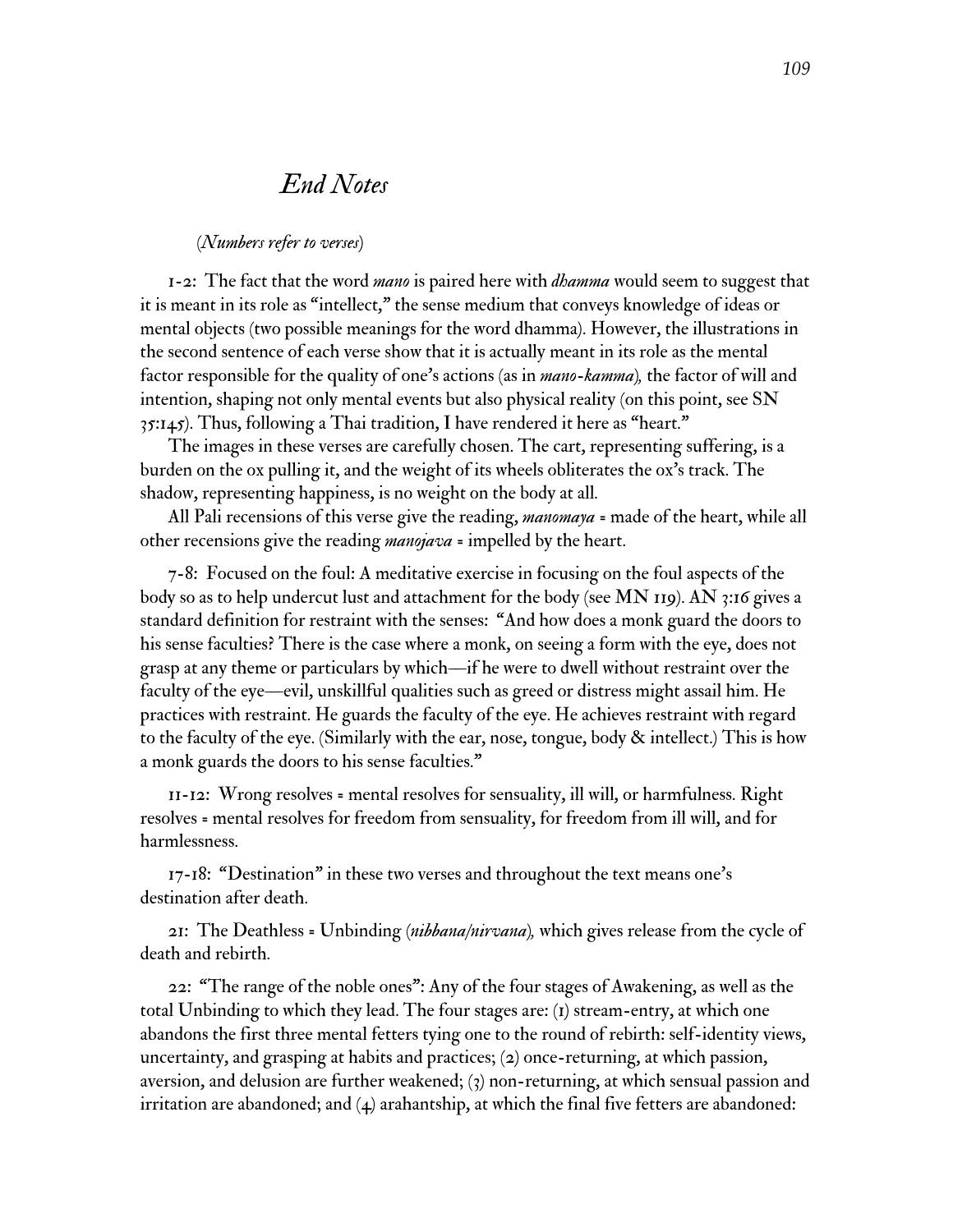passion for form, passion for formless phenomena, conceit, restlessness, and ignorance. For other references to the "range of the noble ones," see 92-93 and 179-180.

37: "Lying in a cave": According to the Dhp Commentary (hereafter referred to as DhpA), "cave" here means the physical heart, as well as the four great properties—earth (solidity), water (liquidity), fire (heat), and wind (motion)—that make up the body. Sn 4:2 also compares the body to a cave.

39: According to DhpA, "unsoddened mind" means one into which the rain of passion doesn't penetrate (see 13-14); "unassaulted awareness" means a mind not assaulted by anger. "Beyond merit & evil": The arahant is beyond merit and evil in that he/she has none of the mental defilements—passion, aversion, or delusion—that would lead to evil actions, and none of the attachments that would cause his/her actions to bear kammic fruit of any sort, good or bad.

40: "Without settling there, without laying claim": two meanings of the word *anivesano.*

42: AN 7:60 illustrates this point with seven ways that a person harms him/herself when angry, bringing on results that an enemy would wish: He/she becomes ugly, sleeps badly, mistakes profit for loss and loss for profit, loses wealth, loses his/her reputation, loses friends, and acts in such a way that—after death—he/she reappears in a bad rebirth.

44-45: "Dhamma-saying": This is a translation for the term dhammapada. To ferret out the well-taught Dhamma-saying means to select the appropriate maxim to apply to a particular situation, in the same way that a flower-arranger chooses the right flower, from a heap of available flowers (see 53), to fit into a particular spot in the arrangement. "The learner-on-the-path": A person who has attained any of the first three of the four stages of Awakening (see note 22).

48: According to DhpA, the End-maker is death. According to another ancient commentary, the End-maker is Mara.

53: The last line of the Pali here can be read in two ways, either "even so, many a skillful thing should be done by one born & mortal" or "even so, many a skillful thing should be done with what's born & mortal." The first reading takes the phrase *jatena maccena,* born & mortal, as being analogous to the flower-arranger implicit in the image. The second takes it as analogous to the heap of flowers explicitly mentioned. In this sense, "what's born & is mortal" would denote one's body, wealth, and talents.

54-56: *Tagara* = a shrub that, in powdered form, is used as a perfume. AN 3:79 explains the how the scent of a virtuous person goes against the wind and wafts to the devas, by saying that those human and celestial beings who know of the good character of a virtuous person will broadcast one's good name in all directions.

57: "Right knowing": the knowledge of full Awakening.

71: "Doesn't—like ready milk—come out right away": All Pali recensions of this verse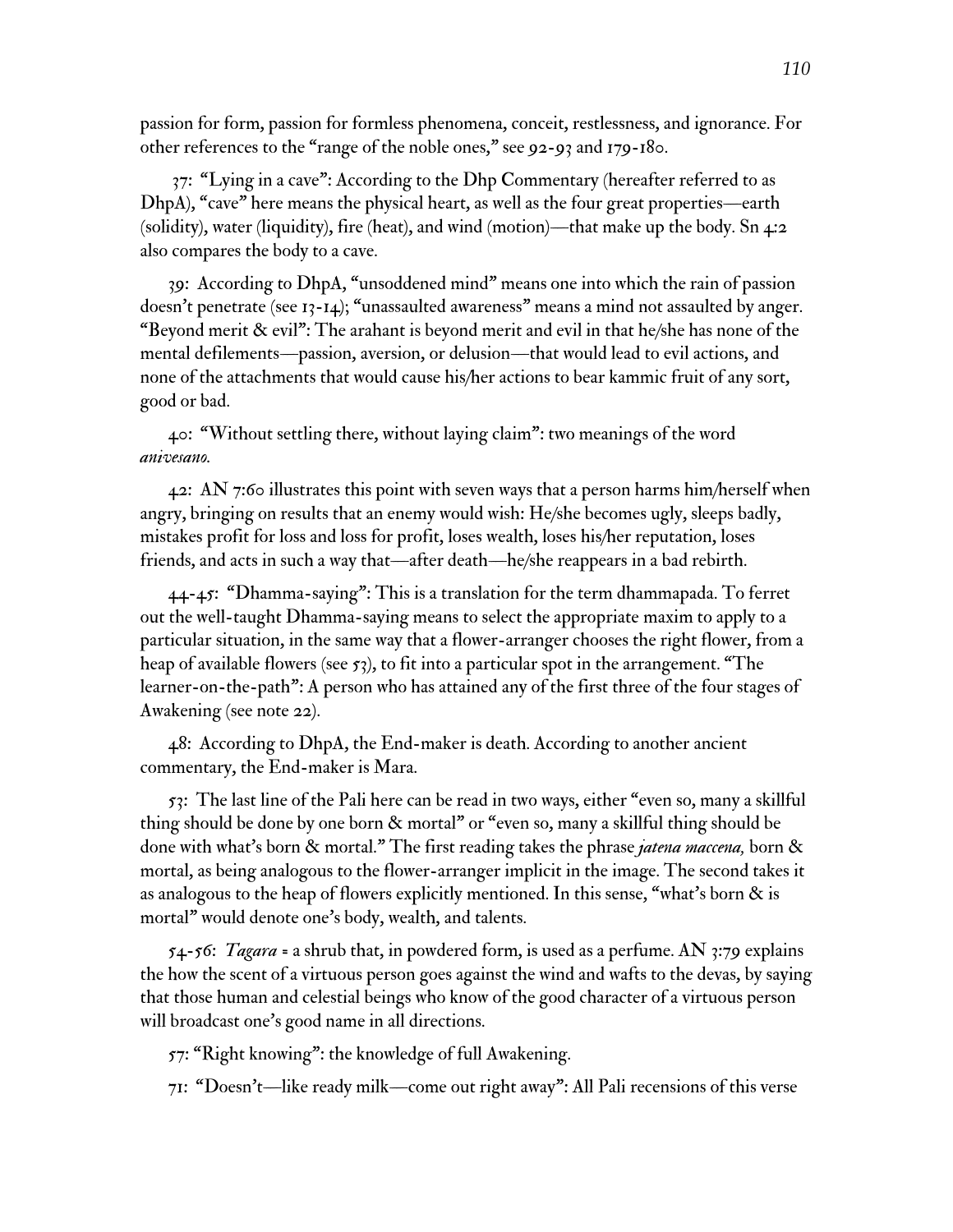give the verb *muccati*—"to come out" or "to be released"—whereas DhpA agrees with the Sanskrit recensions in reading the verb as if it were *mucchati/murchati,* "to curdle." The former reading makes more sense, both in terms of the image of the poem—which contrasts coming out with staying hidden—and with the plain fact that fresh milk doesn't curdle right away. The Chinese translation of Dhp supports this reading, as do two of three scholarly editions of the Patna Dhp.

79: "Drinking the Dhamma, refreshed by the Dhamma": two meanings of the word, *dhammapiti.* "Clear … calm": two meanings of *vipasannena.*

83: "Stand apart": reading *cajanti* with DhpA and many Asian editions.

86: The syntax of this verse yields the best sense if we take *param* as meaning "across," and not as "the far shore."

89: Factors for self-awakening = mindfulness, analysis of qualities, persistence, rapture, serenity, concentration, and equanimity.

92-93: "Having understood food …. independent of nutriment": The first question in the Novice's Questions (Khp  $_4$ ) is "What is one?" The answer: "All animals subsist on nutriment." The concept of food and nutriment here refers to the most basic way of understanding the causal principle that plays such a central role in the Buddha's teaching. As SN 12:64 points out, "There are these four nutriments for the establishing of beings who have taken birth or for the support of those in search of a place to be born. Which four? Physical nutriment, gross or refined; contact as the second, consciousness the third, and intellectual intention the fourth." The present verses make the point that the arahant has so fully understood the process of physical and mental causality that he/she is totally independent of it, and thus will never take birth again. Such a person cannot be comprehended by any of the forms of understanding that operate within the causal realm.

94: "Such *(tadin)":* an adjective used to describe one who has attained the goal of Buddhist practice, indicating that the person's state is indefinable but not subject to change or influences of any sort. "Right knowing": the knowledge of full Awakening.

95: Indra's pillar = a post set up at the gate of a city. According to DhpA, there was an ancient custom of worshipping this post with flowers and offerings, although those who wanted to show their disrespect for this custom would urinate and defecate on the post. In either case, the post did not react.

97: This verse is a series of puns. The negative meanings of the puns are on the left side of the slashes; the positive meanings, on the right. The negative meanings are so extremely negative that they were probably intended to shock their listeners. One scholar has suggested that the last word—*uttamaporiso,* the ultimate person—should also be read as a pun, with the negative meaning, "the extreme of audacity," but that would weaken the shock value of the verse.

100: According to DhpA, the word *sahassam* in this and the following verses means "by the thousands" rather than "a thousand." The same principle would also seem to hold for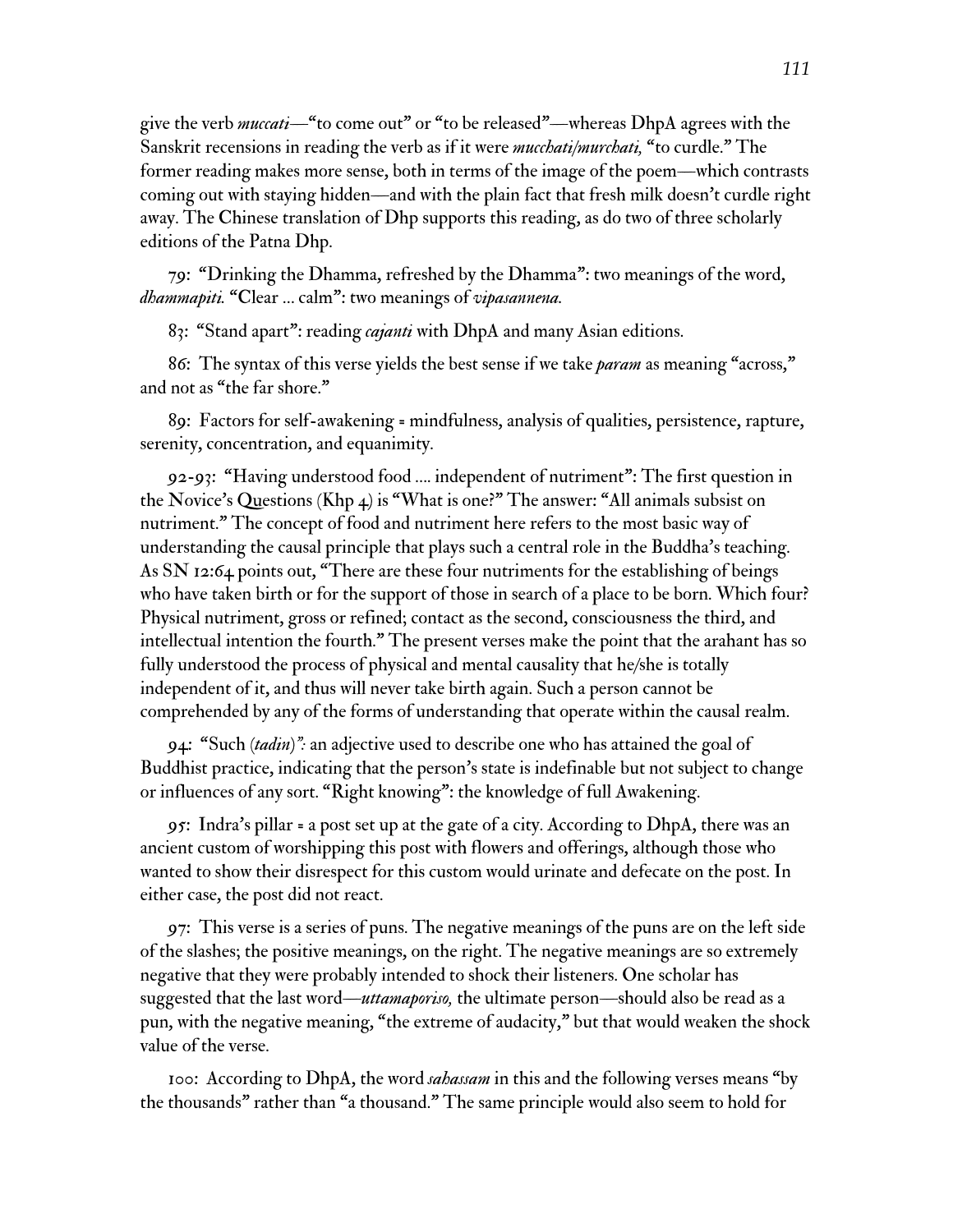*satam*—"by the hundreds" rather than "a hundred"—in 102.

108: "Doesn't come to a fourth": DhpA: The merit produced by all sacrificial offerings given in the world in the course of a year doesn't equal even one fourth of the merit made by paying homage once to one who has gone the straight way to Unbinding.

121-122: "('It won't amount to much')": reading *na mattam agamissati* with the Thai edition. Other editions read, *na mantam agamissati,* "It won't come to me."

126: Heaven and hell, in the Buddhist view of the cosmos, are not eternal states. One may be reborn on one of the various levels of heaven or hell as the result of one's kamma on the human plane, and then leave that level when that particular store of kamma wears out.

143: Some translators have proposed that the verb *apabodheti,* here translated as "awakens" should be changed to *appam bodheti,* "to think little of." This, however, goes against the sense of the verse and of a recurrent image in the Canon, that the better-bred the horse, the more sensitive it is even to the idea of the whip, to say nothing of the whip itself. See, for example, AN 4:113.

The question raised in this verse is answered in SN 1:18:

Those restrained by conscience are rare those who go through life always mindful. Having reached the end of suffering & stress, they go through what is uneven evenly; go through what is out-of-tune in tune.

152: Muscles: This is a translation of the Pali *mansani,* which is usually rendered in this verse as "flesh." However, because the Pali word is in the plural form, "muscles" seems more accurate—and more to the point.

153-154: DhpA: These verses were the Buddha's first utterance after his full Awakening. For some reason, they are not reported in any of the other canonical accounts of the events following on the Awakening.

DhpA: "House" = selfhood; house-builder = craving. "House" may also refer to the nine abodes of beings—the seven stations of consciousness and two spheres (see Khp 4 and DN 15).

The word *anibbisam* in 153 can be read either as the negative gerund of *nibbisati* ("earning, gaining a reward") or as the negative gerund of *nivisati,* altered to fit the meter, meaning "coming to a rest, settled, situated." Both readings make sense in the context of the verse, so the word is probably intended to have a double meaning: without reward, without rest.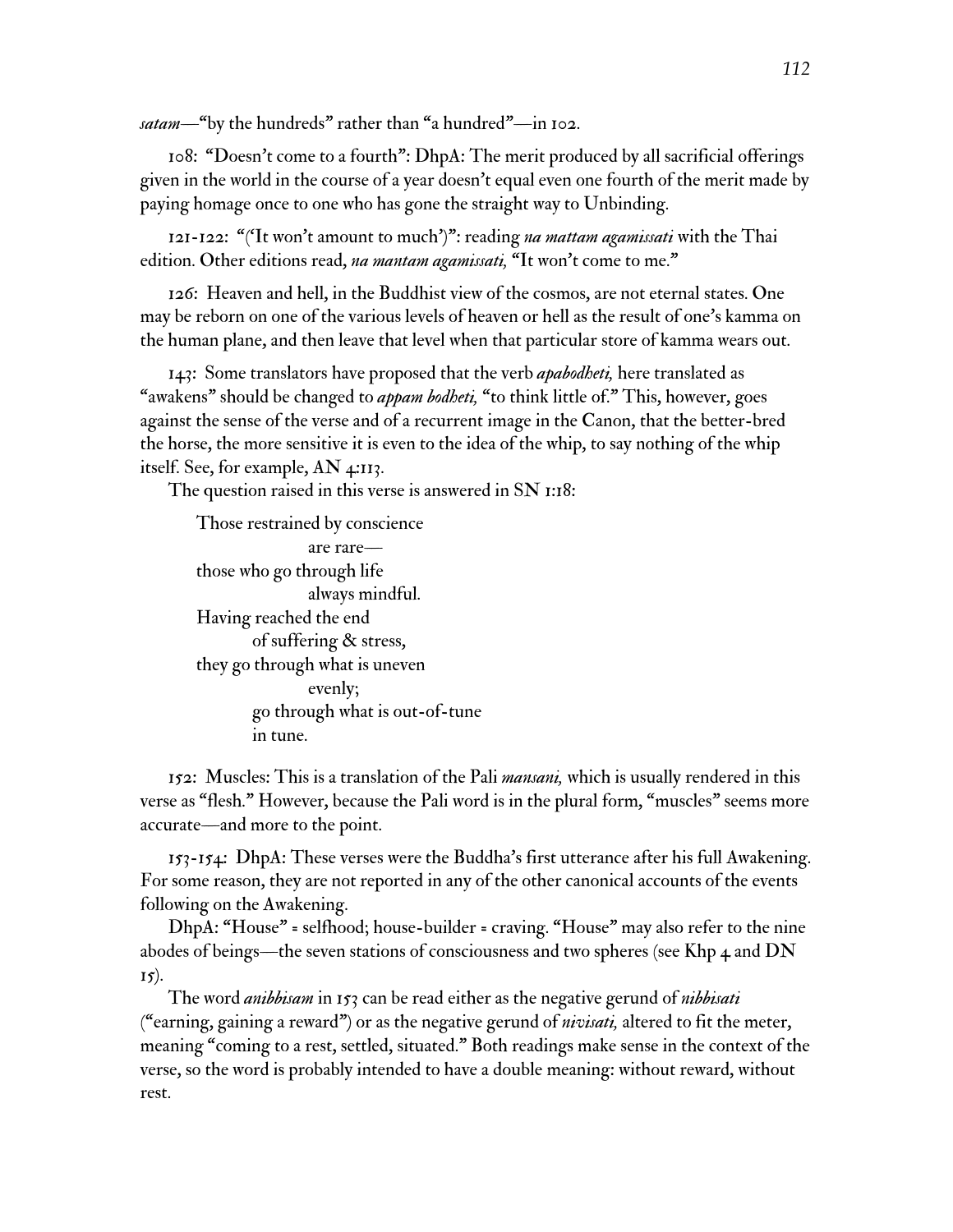157: "The three watches of the night": this is the literal meaning of the verse, but DhpA shows that the image of staying up to nurse someone in the night is meant to stand for being wakeful and attentive throughout the three stages of life: youth, middle age, and old age. The point here is that it is never too early or too late to wake up and begin nurturing the good qualities of mind that will lead to one's true benefit. On this point, see AN 3:51-52, where the Buddha counsels two old brahmans, nearing the end of their life span, to begin practicing generosity along with restraint in thought, word, and deed.

162: DhpA completes the image of the poem by saying that one's vice brings about one's own downfall, just as a *maluva* creeper ultimately brings about the downfall of the tree it overspreads. See note 42.

164: A bamboo plant bears fruit only once and then dies soon after.

165: "No one purifies another. No other purifies one." These are the two meanings of the one phrase, *nañño aññam visodhaye.*

166: AN  $4.95$  lists four types of people in descending order: those devoted to their own true welfare as well as that of others, those devoted to their own true welfare but not that of others, those devoted to the true welfare of others but not their own, and those devoted neither to their own true welfare nor that of others. SN 47:19 makes the point that if one is truly devoted to one's own welfare, others automatically benefit, in the same way that an acrobat maintaining his/her own balance helps his/her partner stay balanced as well.

170: Sn 5:15 reports a conversation between the Buddha and the brahman Mogharaja with a point similar to that of this verse:

*Mogharaja:*

How does one view the world so as not to be seen by Death's king?

*The Buddha:*

View the world, Mogharaja, as empty always mindful to have removed any view about self. This way one is above & beyond death. This is how one views the world so as not to be seen by Death's king.

176: This verse is also found at Iti  $25$ , where the context makes clear the meaning of *ekam dhammam,* or "this one thing": the principle of truthfulness.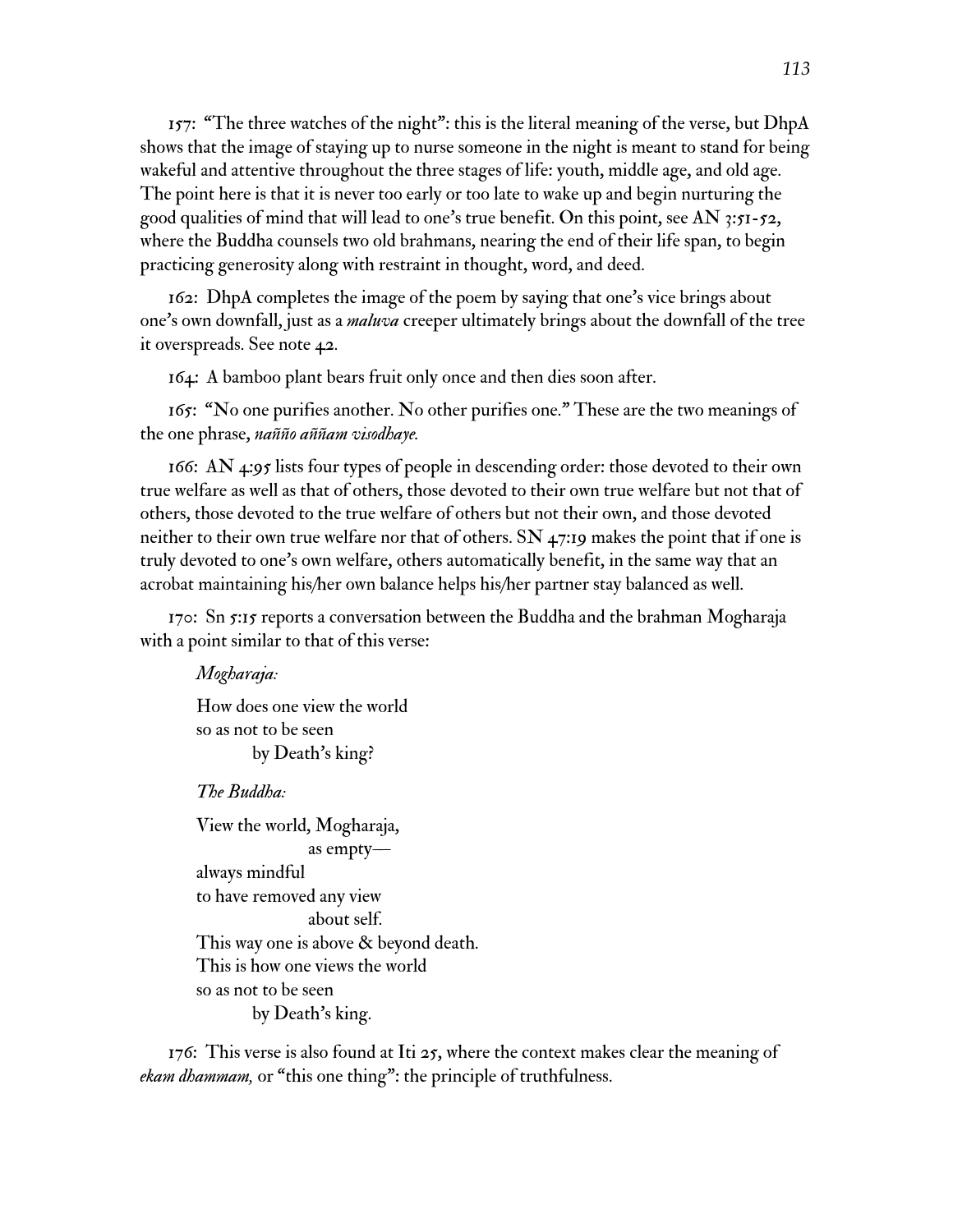178: The fruit of stream entry is the first of the four stages of Awakening (see note 22). A person who has attained stream entry—entry into the stream that flows inevitably to Unbinding—is destined to attain full Awakening within at most seven lifetimes, never falling below the human state in the interim.

183-185: These verses are a summary of a talk called the *Ovada Patimokkha,* which the Buddha is said to have delivered to an assembly of 1,250 arahants in the first year after his Awakening. Verse 183 is traditionally viewed as expressing the heart of the Buddha's teachings.

191: The noble eightfold path: right view, right resolve, right speech, right action, right livelihood, right effort, right mindfulness, right concentration.

195-196: Objectification = *papañca.* Alternative translations of this term would be proliferation, elaboration, exaggeration, complication. The term is used both in philosophical contexts—in connection with troubles and conflict—and in artistic contexts, in connection with the way in which an artistic theme is objectified and elaborated. Sn 4:14 states that the classifications of objectification begin with the perception by which one objectifies oneself—"I am thinker"—and then spread to objectify the rest of experience around the issues caused by that perception.  $MN$  18 explains how this leads to conflict: "Dependent on eye & forms, eye-consciousness arises. The meeting of the three is contact. With contact as a requisite condition, there is feeling. What one feels, one perceives [labels in the mind]. What one perceives, one thinks about. What one thinks about, one objectifies. Based on what a person objectifies, the perceptions & categories of objectification assail him/her with regard to past, present, & future forms cognizable via the eye. [Similarly with the other senses.] …. Now, with regard to the cause whereby the perceptions & categories of objectification assail a person: if there is nothing there to relish, welcome, or remain fastened to, then that is the end of obsession with passion, irritation, views, uncertainty, conceit, passion for becoming, & ignorance. That is the end of taking up rods & bladed weapons, of arguments, quarrels, disputes, accusations, divisive tale-bearing, & false speech. That is where these evil, unskillful actions cease without remainder."

209: This verse plays with the various meanings of *yoga* (task, striving, application, meditation) and a related term, *anuyuñjati* (keeping after something, taking someone to task). In place of the Pali reading *attanuyoginam,* "those who kept after themselves," the Patna Dhp reads *atthanuyoginam,* "those who kept after/remained devoted to the goal."

218: "The up-flowing stream": DhpA: the attainment of non-returning, the third of the four stages of Awakening (see note 22).

219-220: The Pali in these verses repeats the word "comes" three times, to emphasize the idea that if the results of meritorious actions await one after death, one's going to the next world is more like a homecoming.

231-233: Bodily misconduct = killing, stealing, engaging in illicit sex. Verbal misconduct = lies, divisive speech, harsh speech, idle chatter. Mental misconduct = covetousness, ill will, wrong views.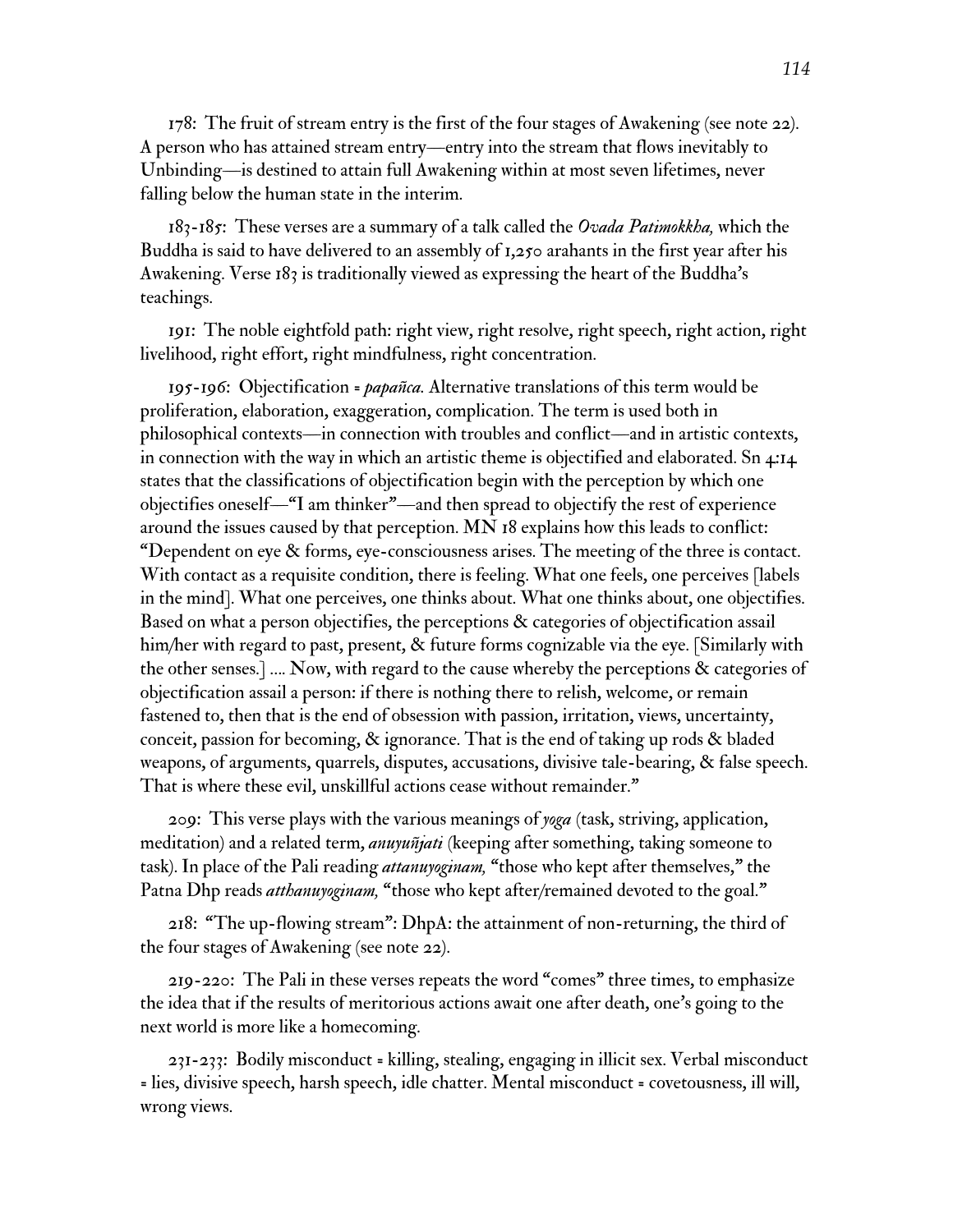235: Yama = the god of the underworld. Yama's minions or underlings were believed to appear to a person just prior to the moment of death.

236: Impurities, blemishes = passion, aversion, delusion, and their various permutations, including envy, miserliness, hypocrisy, and boastfulness.

240: "One who lives slovenly": As DhpA makes clear, this refers to one who uses the requisites of food, clothing, shelter, and medicine without the wisdom that comes with reflecting on their proper use. The Pali term here is *atidhonacarin,* a compound built around the word *dhona,* which means clean or pure. The *ati-* in the compound could mean "overly," thus yielding, "one overly scrupulous in his behavior," but it can also mean "transgressing," thus, "transgressing against what is clean" = "slovenly." The latter reading fits better with the image of rust as a deficiency in the iron resulting from carelessness.

254-255: "No outside contemplative": No true contemplative, defined as a person who has attained any of the four stages of Awakening, exists outside of the practice of the Buddha's teachings (see note 22). In DN 16, the Buddha is quoted as teaching his final student: "In any doctrine & discipline where the noble eightfold path is not found, no contemplative of the first… second… third… fourth order [stream-winner, once-returner, non-returner, or arahant] is found. But in any doctrine & discipline where the noble eightfold path is found, contemplatives of the first… second… third… fourth order are found. The noble eightfold path is found in this doctrine & discipline, and right here there are contemplatives of the first… second… third… fourth order. Other teachings are empty of knowledgeable contemplatives. And if the monks dwell rightly, this world will not be empty of arahants." (On the noble eightfold path, see note 191.)

On "objectification," see note 195-196.

256-257: The sense of the verse, confirmed by DhpA, suggests that the Pali word *dhammattho* means "judge." This, in fact, is the theme tying together the verses in this chapter. The duty of a judge is to correctly determine *attha,* a word that denotes both "meaning" and "judgment," these two senses of the word being connected by the fact that the judge must interpret the meanings of words used in rules and principles to see how they correctly apply to the particulars of a case so that he can pass a correct verdict. The remaining verses in this chapter give examples of interpreting attha in an appropriate way.

259: "Sees Dhamma through his body": The more common expression in the Pali Canon (e.g., in AN 6:46 and AN 9:45) is to touch Dhamma through or with the body *(phusati* or *phassati,* "he touches," rather than *passati,* "he sees"). The Sanskrit recensions and the Patna Dhp all support the reading, "he would touch," but all Pali recensions are unanimous in the reading, "he sees." Some scholars regard this latter reading as a corruption of the verse; I personally find it a more striking image than the common expression.

265: This verse plays with a number of nouns and verbs related to the adjective *sama,* which means "even," "equal," "on pitch," or "in tune." Throughout ancient cultures, the terminology of music was used to describe the moral quality of people and acts. Discordant intervals or poorly-tuned musical instruments were metaphors for evil; harmonious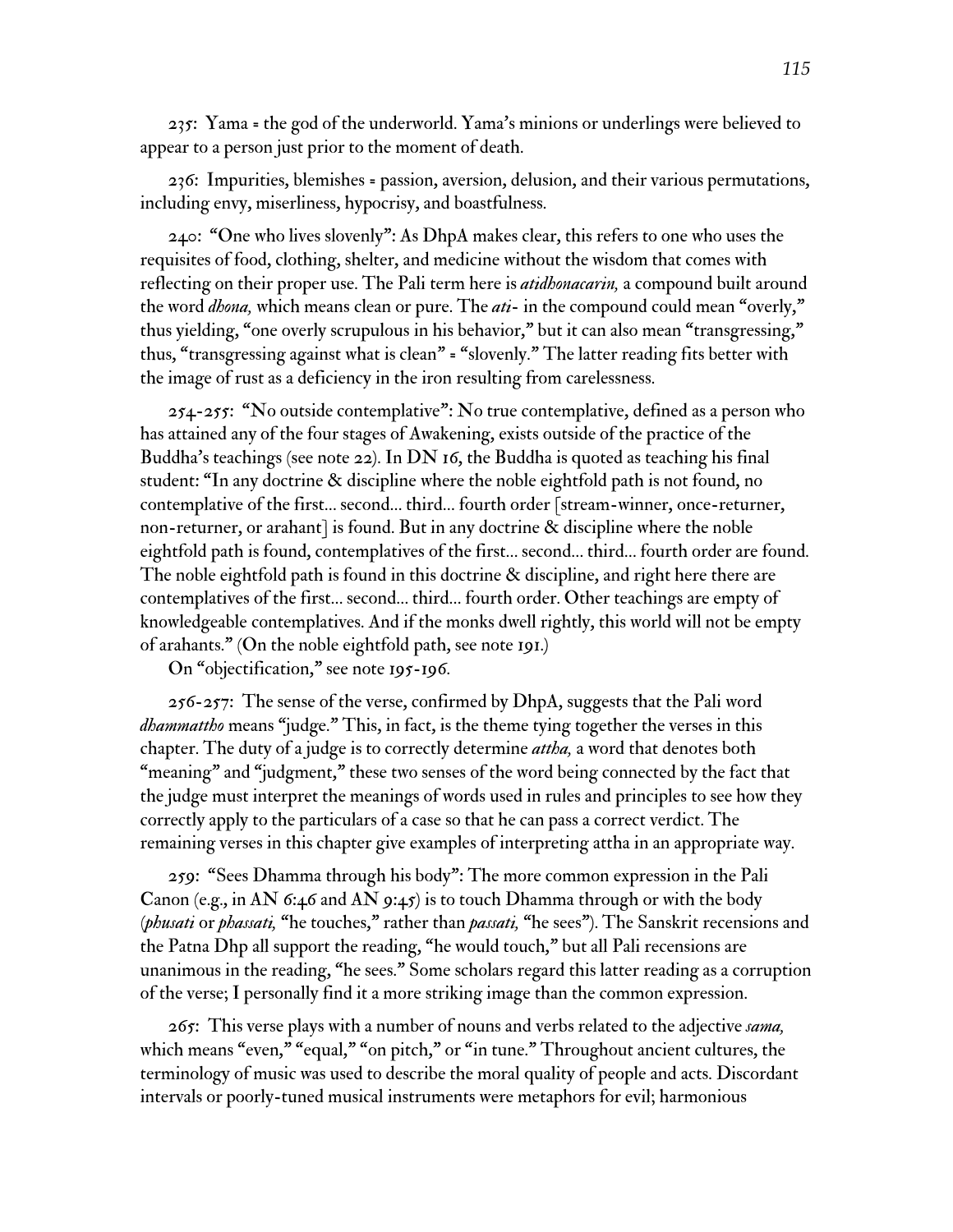intervals and well-tuned instruments, for good. Thus in Pali, *samana,* or contemplative, also means a person who is in tune with the principles of rightness and truth inherent in nature. Here and in 388, I've attempted to give a hint of these implications by associating the word "contemplative" with "consonance."

268-269: This verse contains the Buddhist refutation of the idea that "those who know don't speak, those who speak don't know." For another refutation of the same idea, see DN 12. In Vedic times, a sage *(muni)* was a person who took a vow of silence *(mona)* and was supposed to gain special knowledge as a result. The Buddhists adopted the term *muni,* but redefined it to show how true knowledge was attained and how it expressed itself in the sage's actions. For a fuller portrait of the ideal Buddhist sage, see AN 3:23 and Sn 1:12.

271-272: This verse has what seems to be a rare construction, in which *na* + instrumental nouns + a verb in the aorist tense gives the force of a prohibitive ("Don't, on account of x, do y"). "The renunciate ease that run-of-the-mill people don't know," according to DhpA, is the state of non-returning, the third of the four stages of Awakening (see note 22). Because non-returners are still attached to subtle states of becoming on the level of form and formlessness, DhpA drives home the message that even non-returners should not be complacent by paraphrasing a passage from AN  $\sigma$  (202 in the Thai edition; at the end of Chapter 19 in the PTS edition) that reads, "Just as even a small amount of excrement is foul-smelling, in the same way I do not praise even a small amount of becoming, even for the extent of a fingersnap."

273: The four truths: stress, its cause, its cessation, and the path to its cessation (which is identical to the eightfold path). See note 191.

275: "I have taught you this path": reading *akkhato vo maya maggo* with the Thai edition, a reading supported by the Patna Dhp. "Having known—for your knowing": two ways of interpreting what is apparently a play on the Pali word, *aññaya,* which can be either be the gerund of *ajanati* or the dative of *añña.* On the extraction of arrows as a metaphor for the practice, see MN 63 and MN 105.

285: Although the first word in this verse, *ucchinda,* literally means "crush," "destroy," "annihilate," I have found no previous English translation that renders it accordingly. Most translate it as "cut out" or "uproot," which weakens the image. On the role played by selfallure in leading the heart to become fixated on others, see AN 7:48.

288: Ender = death.

293: Mindfulness immersed in the body = the practice of focusing on the body at all times simply as a phenomenon in and of itself, as a way of developing meditative absorption *(jhana)* and removing any sense of attraction to, distress over, or identification with the body. MN 119 lists the following practices as instances of mindfulness immersed in the body: mindfulness of breathing, awareness of the four postures of the body (standing, sitting, walking, lying down), alertness to all the actions of the body, analysis of the body into its 32 parts, analysis of it into its four properties (earth, water, fire, wind), and contemplation of the body's inevitable decomposition after death.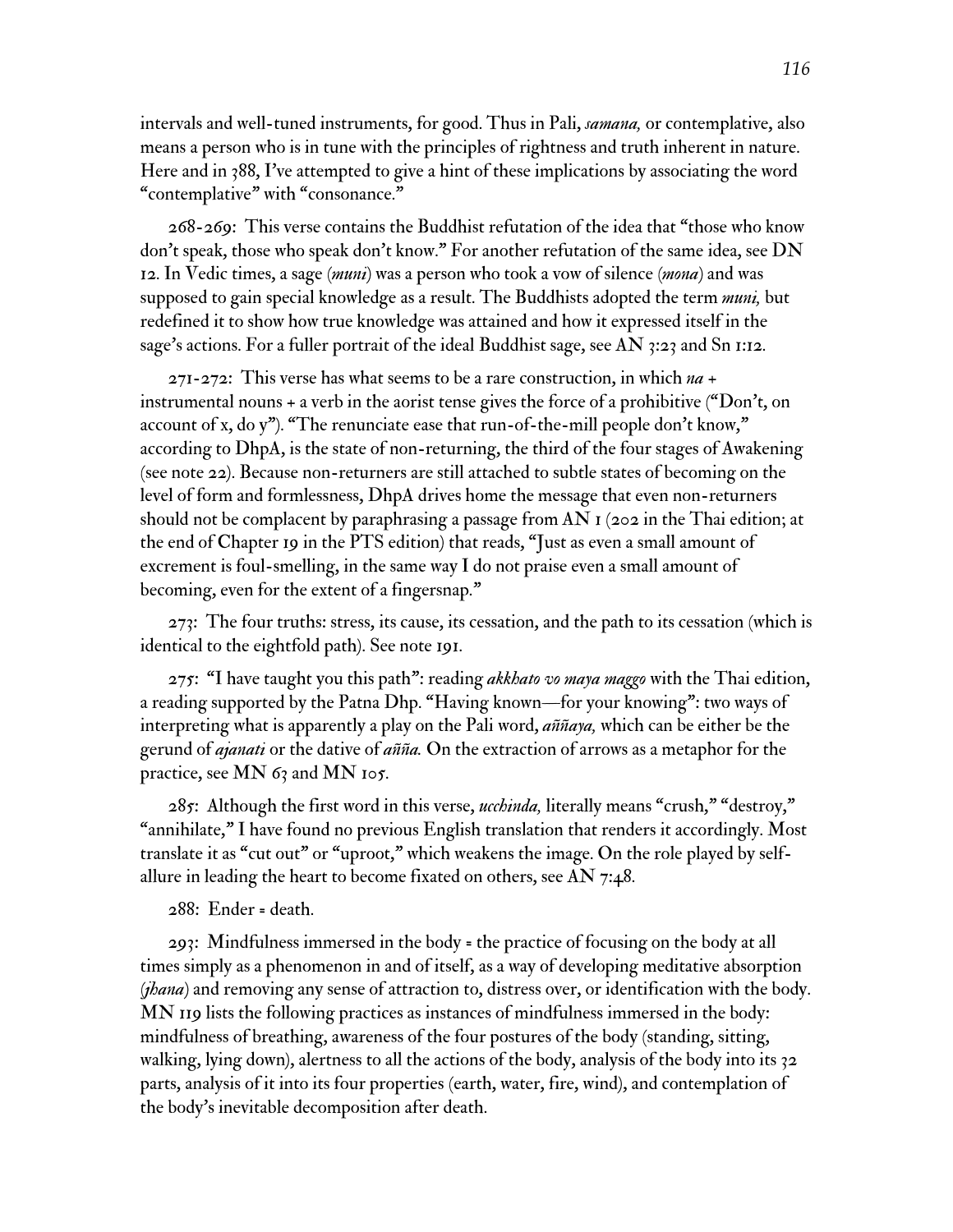294: This verse and the one following it use terms with ambiguous meanings to shock the listener. According to DhpA, mother = craving; father = conceit; two warrior kings = views of eternalism (that one has an identity remaining constant through all time) and of annihilationism (that one is totally annihilated at death); kingdom = the twelve sense spheres (the senses of sight, hearing, smell, taste, feeling, and ideation, together with their respective objects); dependency = passions for the sense spheres.

295: DhpA: two learned kings = views of eternalism and annihilationism; a tiger = the path where the tiger goes for food, i.e., the hindrance of uncertainty, or else all five hindrances (sensual desire, ill will, torpor & lethargy, restlessness & anxiety, and uncertainty). However, in Sanskrit literature, "tiger" is a term for a powerful and eminent man; if that is what is meant here, the term may stand for anger.

#### 299: See note 293.

301: "Developing the mind" in terms of the 37 Wings to Awakening: the four frames of reference (ardent, mindful alertness to body, feelings, mind states, and mental qualities in and of themselves), the four right exertions (to abandon and avoid evil, unskillful mental qualities, and to foster and strengthen skillful mental qualities), the four bases of power (concentration based on desire, persistence, intentness, and discrimination), the five strengths and five faculties (conviction, persistence, mindfulness, concentration, and discernment), the seven factors for self-awakening (see note 89), and the noble eightfold path (see note 191). For a full treatment of this topic, see The Wings to Awakening (DhammaDana Publications, 1996).

303: DhpA: Wealth = both material wealth and the seven forms of noble wealth *(ariyadhana):* conviction, virtue, shame, compunction (at the thought of doing evil), erudition, generosity, discernment.

324: DhpA: Dhanapalaka was a noble elephant captured for the king of Kasi. Although given palatial quarters with the finest food, he showed no interest, but thought only of the sorrow his mother felt, alone in the elephant wood, separated from her son.

329-330: DhpA: The bull elephant named Matanga, reflecting on the inconveniences of living in a herd crowded with she-elephants and young elephants—he was pushed around as he went into the river, had to drink muddied water, had to eat leaves that others had already nibbled, etc.—decided that he would find more pleasure in living alone. His story parallels that of the elephant in AN 9:40 and elephant the Buddha met in the Parileyyaka Forest  $(Mv.X.4.6-7).$ 

337: This verse provides a Buddhist twist to the typical benedictions found in works of kavya. Instead of expressing a wish that the listeners meet with wealth, fame, status, or other worldly forms of good fortune, it describes the highest good fortune, which can be accomplished only through one's own skillful kamma: the uprooting of craving and the resulting state of total freedom from the round of death and rebirth. A similar twist on the theme of good fortune is found in the *Mangala Sutta* (Khp 5, Sn 2:4), which teaches that the best protective charm is to develop skillful kamma, ultimately developing the mind to the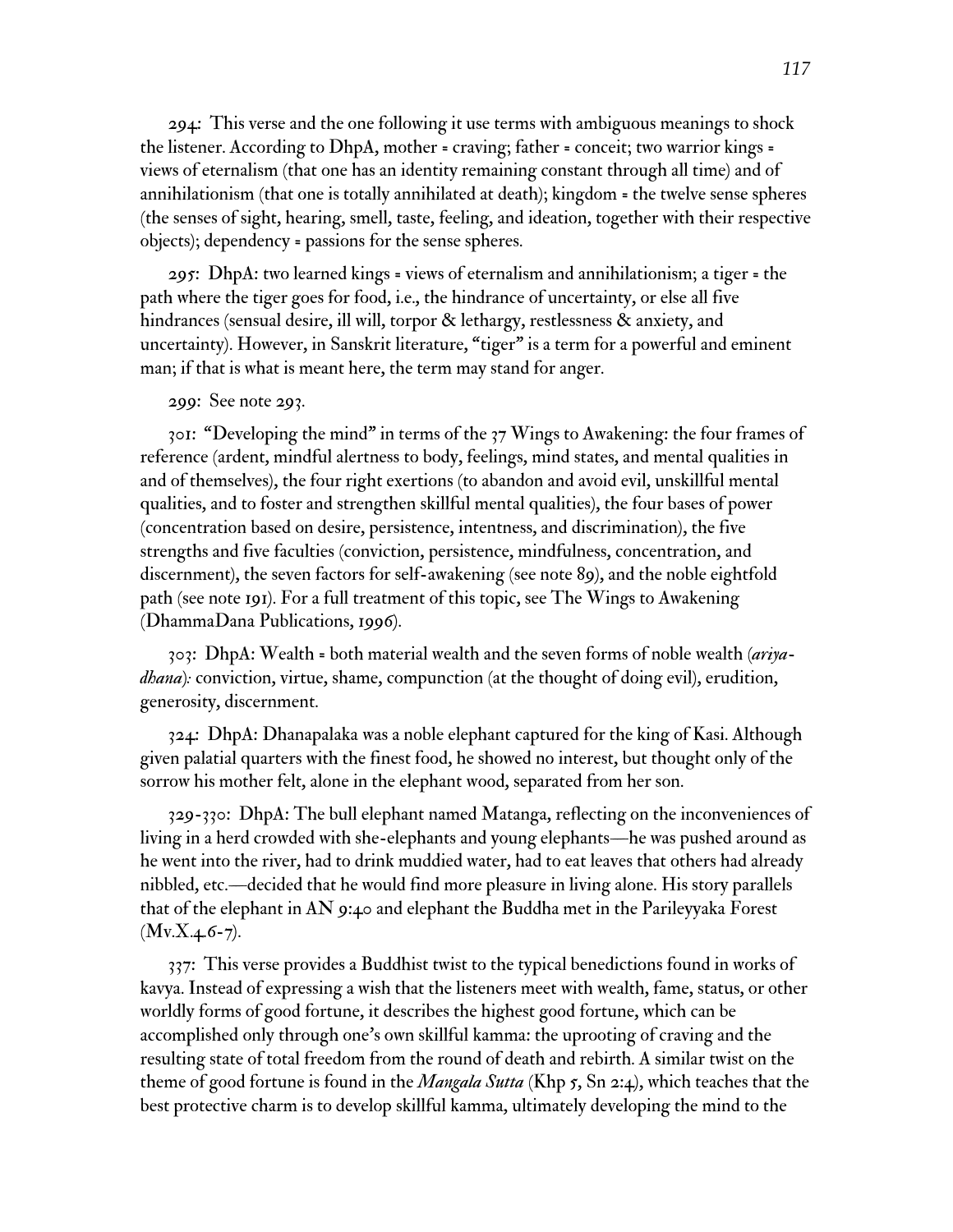point where it is untouched by the vagaries of the world.

339: 36 streams = three forms of desire for each of the internal and external sense spheres (see note 294)—3 x 2 x 6 = 36. According to one sub-commentary, the three forms of desire are desires focused on the past, present, and future. According to another, they are craving for sensuality, for becoming, and for non-becoming.

340: "Every which way": Reading *sabbadhi* with the Thai and Burmese editions. The creeper, according to DhpA, is craving, which sends thoughts out to wrap around its objects, while it itself stays rooted in the mind.

341: This verse contains an implied simile: the terms "loosened & oiled," here applied to joys, were commonly used to describe smooth bowel movements.

343: For the various meanings that *attano*—"for himself"—can have in this verse, see note 402.

346: "Elastic": The usual translation for *sithilam*—"slack"—does not fit in this verse, but all the Pali recensions are unanimous on this reading, so I have chosen a near synonym that does. The Patna Dhp renders this term as "subtle," whereas the Tibetan commentary to the Udanavarga explains the line as a whole as meaning "hard for the slack to untie." Both alternatives make sense, but may be attempts to "correct" a term that could well have originally meant "elastic," a meaning that got lost with the passage of time.

348: DhpA: In front = the aggregates of the past; behind = the aggregates of the future; in between = the aggregates of the present. See also note  $385$ .

350: "A focus on the foul": A meditative exercise in focusing on the foul parts of the body so as to help undercut lust and attachment for the body. See note 7-8.

352: "Astute in expression, knowing the combination of sounds—which comes first & which after": Some arahants, in addition to their ability to overcome all of their defilements, are also endowed with four forms of acumen *(patisambhida),* one of which is acumen with regard to expression *(nirutti-patisambhida),* i.e., a total mastery of linguistic expression. This talent in particular must have been of interest to the anthologist(s) who put together the Dhp.

"Last-body": Because an arahant will not be reborn, this present body is his/her last.

 $353$ : According to MN 26 and Mv.I.6.7, one of the first people the Buddha met after his Awakening was an ascetic who commented on the clarity of his faculties and asked who his teacher was. This verse was part of the Buddha's response.

354: This verse contains several terms related to aesthetics. Both *dhamma* (justice) and *dana* (gift/generosity) are sub-types of the heroic *rasa,* or savor. (See the Introduction.) The third sub-type of the heroic—*yuddha* (warfare)—is suggested by the verb "conquer," which occurs four times in the Pali. *Rati* (delight/love) is the emotion *(bhava)* that corresponds to the sensitive rasa. In effect, the verse is saying that the highest forms of rasa and emotion are those related to Dhamma; the highest expression of the heroic Dhamma rasa is in the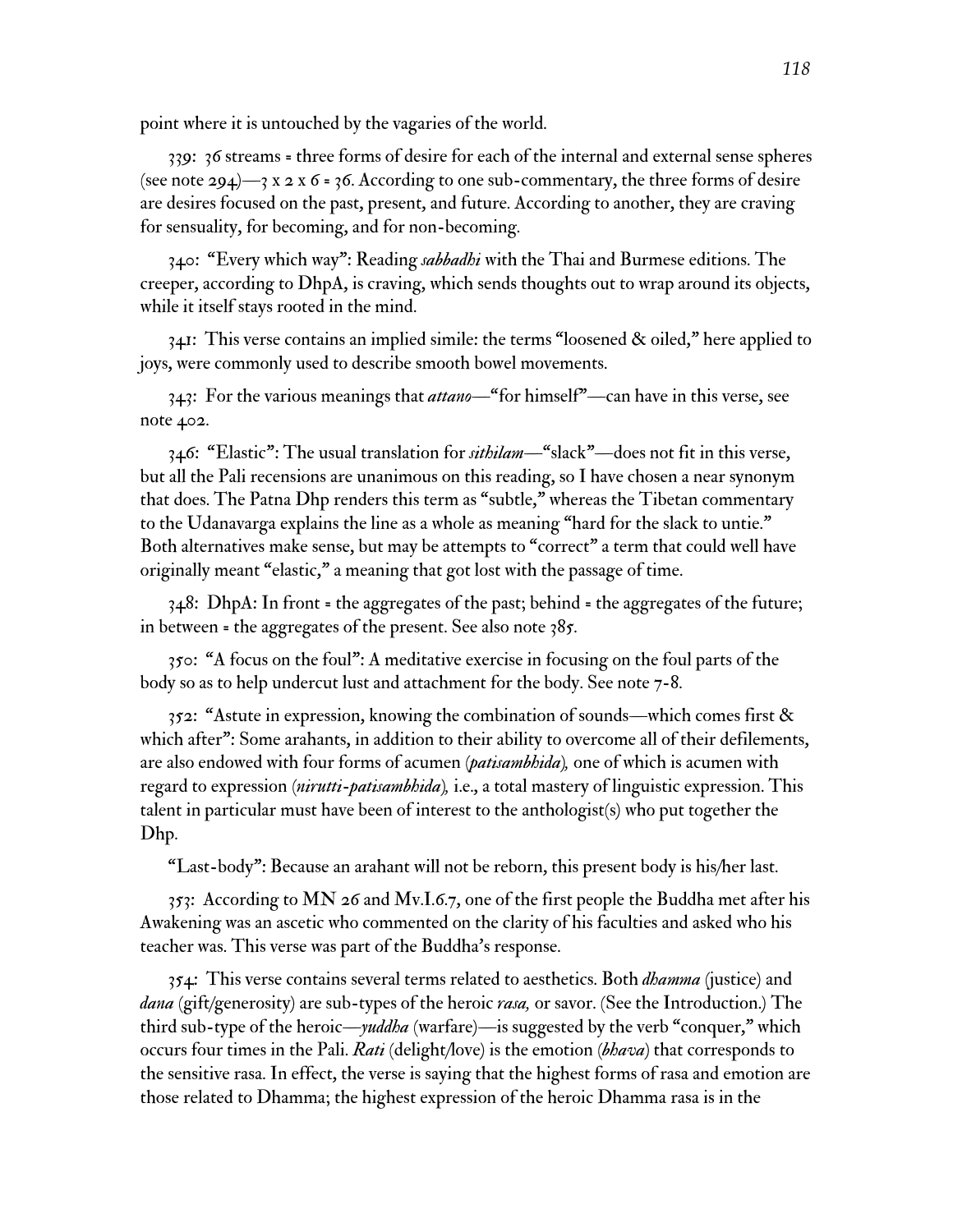ending of craving.

360-361: See note 7-8.

363: "Counsel": In the context of Indian literary theory, this is the meaning of the word manta, which can also mean "chant." The literary context seems to be the proper one here.

368: "Stilling-of-fabrications ease": the true ease and freedom experienced when all five aggregates are stilled.

369: DhpA: The boat = one's own personhood *(atta-bhava,* the body-mind complex); the water that needs to be bailed out = wrong thoughts (imbued with passion, aversion, or delusion).

370: DhpA: Cut through five = the five lower fetters that tie the mind to the round of rebirth (self-identity views, uncertainty, grasping at habits & practices, sensual passion, irritation); let go of five = the five higher fetters (passion for form, passion for formless phenomena, conceit, restlessness, ignorance); develop five = the five faculties (conviction, persistence, mindfulness, concentration, discernment); five attachments = passion, aversion, delusion, conceit, views.

381: See note 368.

383: This verse, addressed to a member of the brahman caste, is one of the few in Dhp where the word brahman is used in its ordinary sense, as indicating caste membership, and not in its special Buddhist sense as indicating an arahant.

384: DhpA: two things = tranquility meditation and insight meditation.

385: DhpA: This verse refers to a person who has no sense of "I" or "mine," either for the senses ("not-beyond") or their objects ("beyond"). The passage may also refer to the sense of total limitlessness that makes the experience of Unbinding totally ineffable, as reflected in the following conversation (Sn 5:6):

*Upasiva:*

He who has reached the end: Does he not exist, or is he for eternity free from dis-ease? Please, sage, declare this to me as this phenomenon has been known by you.

*The Buddha:*

One who has reached the end has no criterion by which anyone would say that it doesn't exist for him. When all phenomena are done away with, all means of speaking are done away with as well.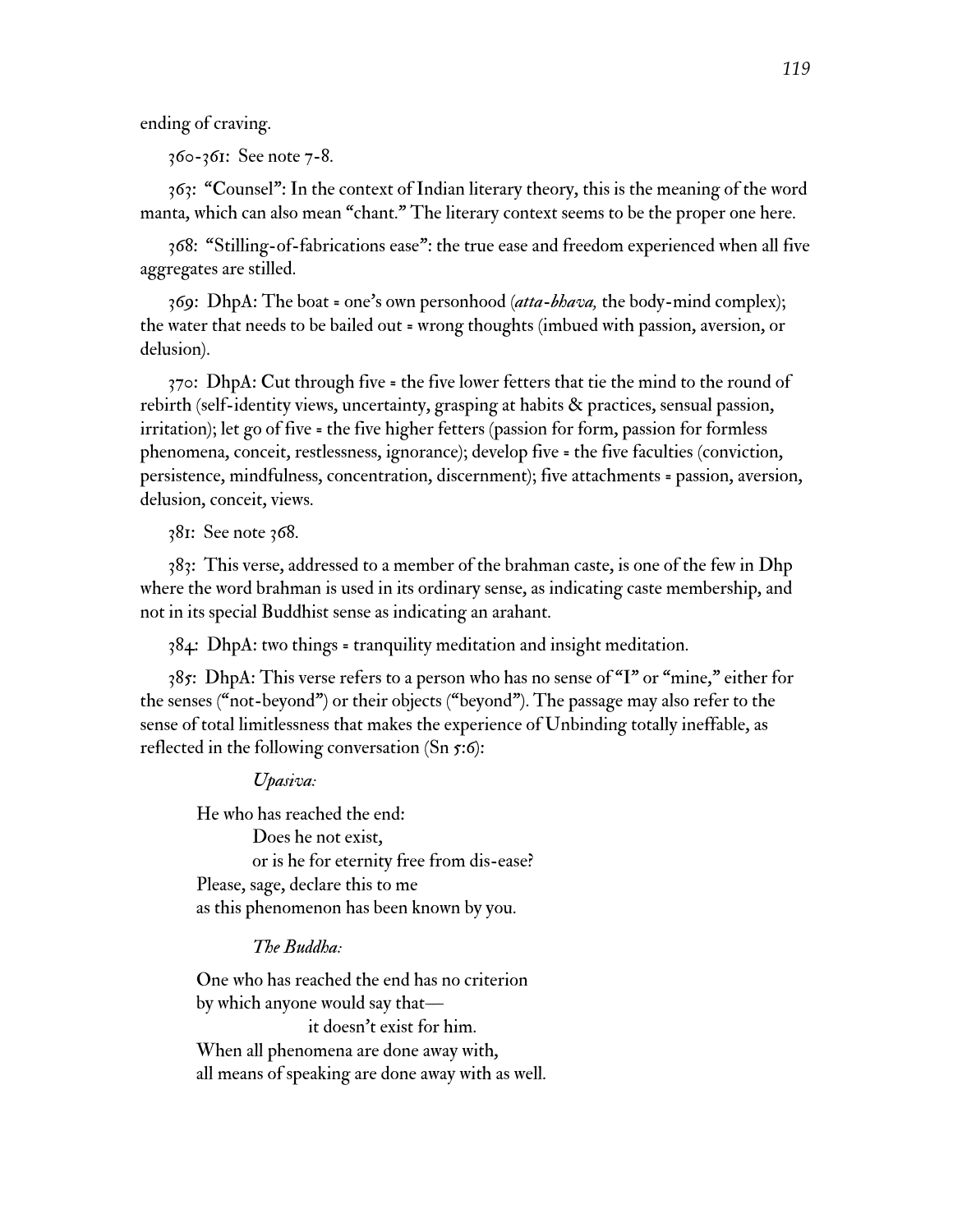388: Stains = the impurities listed in note 236. On "consonance," see note 265.

389: The word "anger" here is added from DhpA, which interprets the "letting loose" as the act of retaliating with anger against one's assailant. Some translators read "brahman" as the subject not only of the second line, but also the first: "A brahman should/would not strike a brahman." However, this reading is unlikely, for a brahman (in this context, an arahant) would not strike anyone at all. If a brahman retaliates with anger to being struck, that is a sign that he is not a true brahman: thus more shame on him for having assumed a status not truly his. On the topic of how to react to violent attack, see MN 21 and MN 145.

390: "What's endearing & not": In the phrase *manaso piyehi, piyehi* can be read straight as it is, as "endearing," or as an elided form of *apiyehi,* "not endearing." The former reading is more straightforward, but given the reference to "harmful-heartedness" in the next line, the latter reading serves to tie the stanza together. It is also consistent with the fact that DhpA takes this verse to be a continuation of 389. Given the way in which kavya cultivated a taste for ambiguities and multiple interpretations, both readings may have been intended.

392: "Brahman" here is used in its ordinary sense, as indicating caste membership, and not in its special Buddhist sense as indicating an arahant.

393: "He is a pure one": reading *so suci* with the Thai edition, a reading supported by the Chinese translation of the Dhp.

394: In India of the Buddha's day, matted hair, etc., were regarded as visible signs of spiritual status.

396: *"Bho*-sayer"—Brahmans addressed others as *"bho"* as a way of indicating their (the brahmans') superior caste. "If he has anything" (reading *sa ce* with the Burmese edition) = if he/she lays claim to anything as his/her own.

398: DhpA: strap = hatred; thong = craving; cord = 62 forms of wrong view (listed in the *Brahmajala Suttanta,* DN 1); bridle = obsessions (sensuality, becoming, anger, conceit, views, uncertainty, ignorance).

400: "With no overbearing pride": reading *anussadam* with the Thai and Burmese editions. "Last-body": see note 352.

402: *"For himself, on his own, his own* ending of stress": three different ways that the one word *attano* functions in this verse.

411: According to DhpA, "attachments/homes *(alaya)"* = cravings. "Knowing": the knowledge of full Awakening *(añña).*

412: See note 39.

421: See note 348.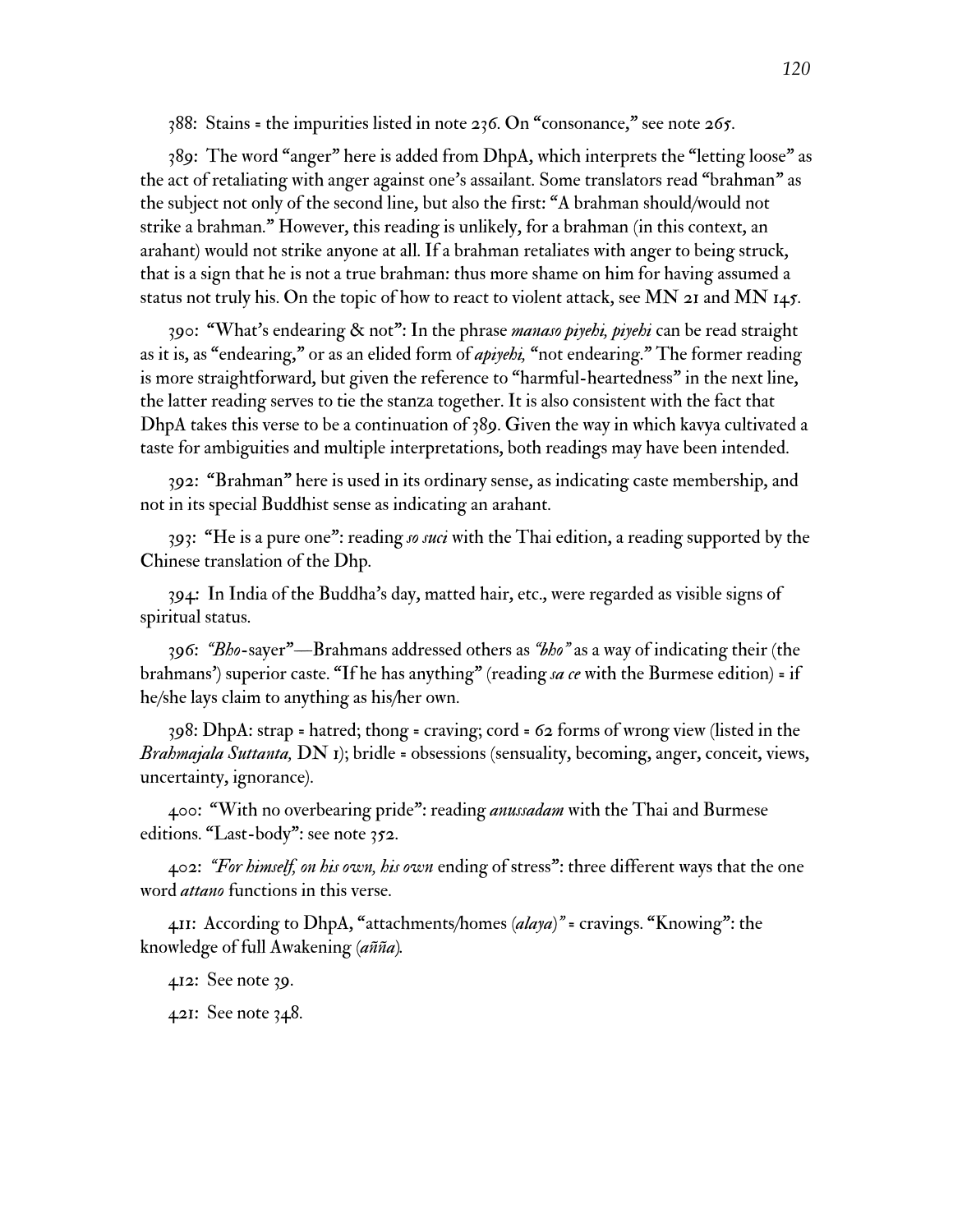423: The forms of mastery listed in this verse correspond to the three knowledges that comprised the Buddha's Awakening: knowledge of previous lives, knowledge of how beings pass away and are reborn in the various levels of being, and knowledge of the ending of the effluents that maintain the process of birth.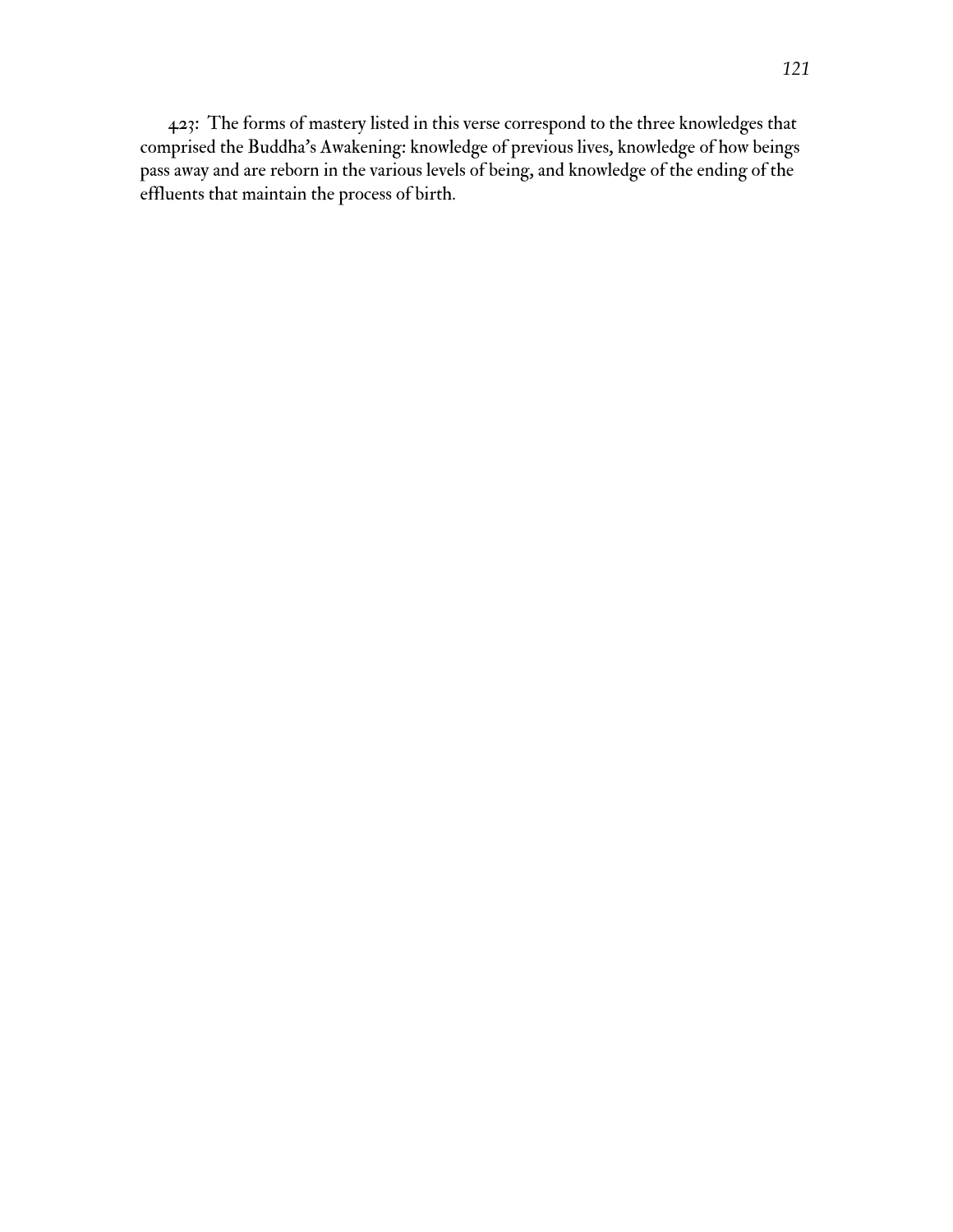#### *Glossary*

*Aggregate (khandha):* Any one of the five bases for clinging to a sense of self: form (physical phenomena, including the body), feelings, perceptions (mental labels), thoughtfabrications, consciousness. Sanskrit form: *Skandha.*

*Arahant:* A "worthy one" or "pure one;" a person whose mind is free of defilement and thus is not destined for further rebirth. A title for the Buddha and the highest level of his noble disciples.

*Becoming (bhava):* States of being that develop first in the mind and allow for birth on any of three levels: the level of sensuality, the level of form, and the level of formlessness.

*Brahma:* An inhabitant of the highest, non-sensual levels of heaven.

*Brahman:* The Brahmans of India have long maintained that they, by their birth, are worthy of the highest respect. Buddhists borrowed the term *"brahman"* to apply to arahants to show that respect is earned not by birth, race, or caste, but by spiritual attainment through following the right path of practice. Most of the verses in the Dhammapada use the word brahman in this special sense; those using the word in its ordinary sense are indicated in the notes.

*Deva:* Literally, "shining one." An inhabitant of the heavenly realms.

*Dhamma:* (1) Event; a phenomenon in and of itself; (2) mental quality; (3) doctrine, teaching; (4) *nibbana.* Sanskrit form: *Dharma.*

*Effluent (asava):* One of four qualities—sensuality, views, becoming, and ignorance that "flow out" of the mind and create the flood of the round of death and rebirth.

*Enlightened one (dhira):* Throughout this translation I have rendered buddha as "Awakened," and dhira as "enlightened." As Jan Gonda points out in his book, The Vision of the Vedic Poets, the word *dhira* was used in Vedic and Buddhist poetry to mean a person who has the heightened powers of mental vision needed to perceive the "light" of the underlying principles of the cosmos, together with the expertise to implement those principles in the affairs of life and to reveal them to others. A person enlightened in this sense may also be awakened, but is not necessarily so.

*Fabrication (sankhara):* Sankhara literally means "putting together," and carries connotations of jerry-rigged artificiality. It is applied to physical and to mental processes, as well as to the products of those processes. In some contexts it functions as the fourth of the five aggregates—thought-fabrications; in others, it covers all five.

*Gandhabba:* Celestial musician, a member of one of the lower deva realms.

*Heart (manas):* The mind in its role as will and intention.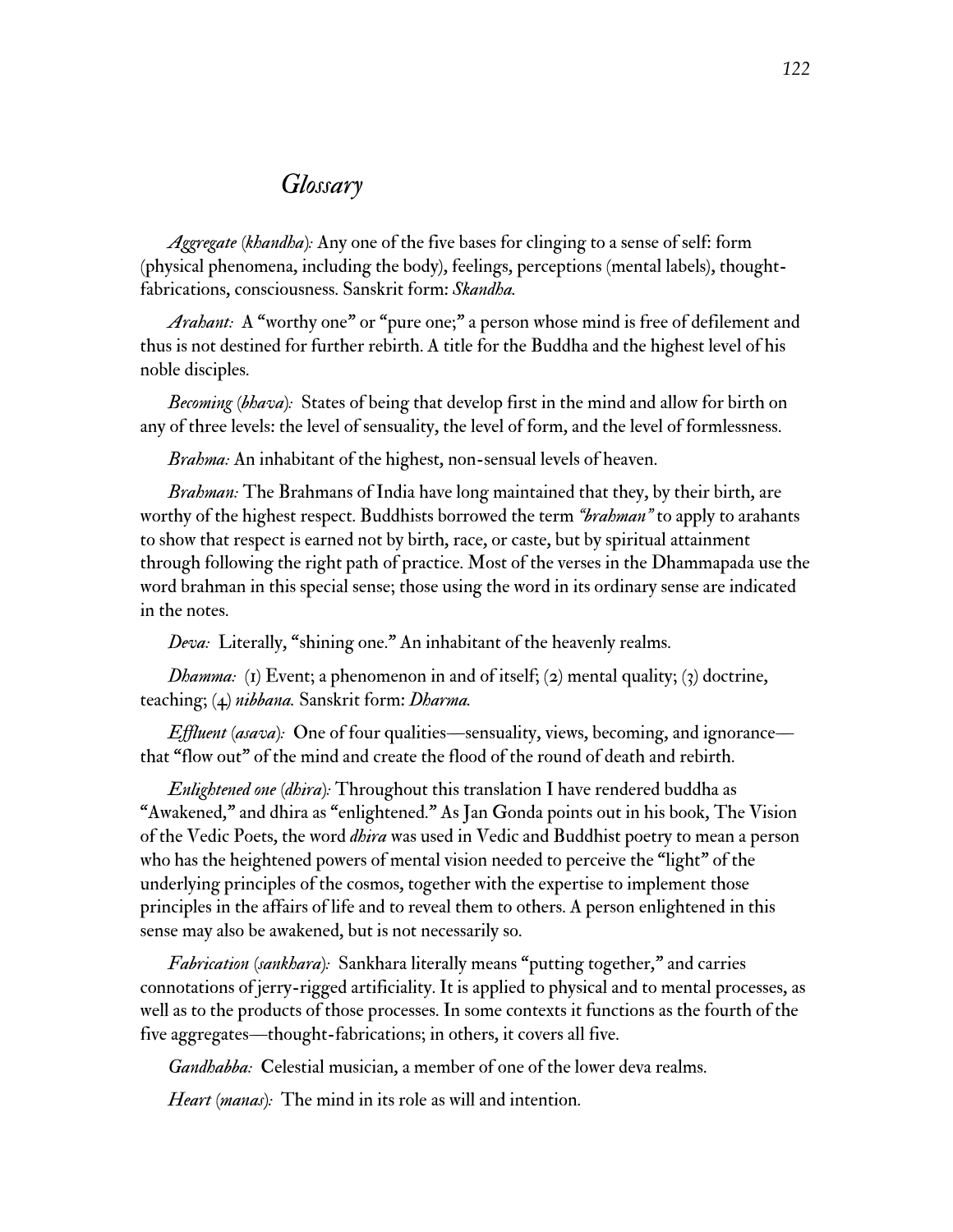*Indra:* King of the devas in the Heaven of the Thirty-three.

*Jhana:* Meditative absorption. A state of strong concentration, devoid of sensuality or unskillful thoughts, focused on a single physical sensation or mental notion that is then expanded to fill the whole range of one's awareness. Jhana is synonymous with right concentration, the eighth factor in the noble eightfold path (see note 191).

*Kamma:* Intentional act, bearing fruit in terms of states of becoming and birth. Sanskrit form: *Karma.*

*Mara:* The personification of evil, temptation, and death.

*Patimokkha:* Basic code of monastic discipline, composed of 227 rules for monks and 311 for nuns.

*Samsara:* Transmigration; the "wandering-on"; the round of death and rebirth.

*Sangha:* On the conventional *(sammati)* level, this term denotes the communities of Buddhist monks and nuns; on the ideal *(ariya)* level, it denotes those followers of the Buddha, lay or ordained, who have attained at least stream-entry (see note 22).

*Stress (dukkha):* Alternative translations for *dukkha* include suffering, burdensomeness, and pain. However—despite the unfortunate connotations it has picked up from programs in "stress-management" and "stress-reduction"—the English word stress, in its basic meaning as the reaction to strain on the body or mind, has the advantage of covering much the same range as the Pali word dukkha. It applies both to physical and mental phenomena, ranging from the intense stress of acute anguish or pain to the innate burdensomeness of even the subtlest mental or physical fabrications. It also has the advantage of being universally recognized as something directly experienced in all life, and is at the same time a useful tool for cutting through the spiritual pride that keeps people attached to especially refined or sophisticated forms of suffering: once all suffering, no matter how noble or refined, is recognized as being nothing more than stress, the mind can abandon the pride that keeps it attached to that suffering, and so gain release from it. Still, in some of the verses of the Dhammapada, stress seems too weak to convey the meaning, so in those verses I have rendered dukkha as pain, suffering, or suffering & stress.

*Tathagata:* Literally, "one who has become authentic *(tatha-agata),"* or "one who is really gone *(tatha-gata),"* an epithet used in ancient India for a person who has attained the highest religious goal. In Buddhism, it usually denotes the Buddha, although occasionally it also denotes any of his arahant disciples.

*Unbinding (nibbana):* Because nibbana is used to denote not only the Buddhist goal, but also the extinguishing of a fire, it is usually rendered as "extinguishing" or, even worse, "extinction." However, a study of ancient Indian views of the workings of fire (see The Mind Like Fire Unbound) reveals that people of the Buddha's time felt that a fire, in going out, did not go out of existence but was simply freed from its agitation, entrapment, and attachment to its fuel. Thus, when applied to the Buddhist goal, the primary connotation of nibbana is one of release, along with cooling and peace. Sanskrit form: *Nirvana.*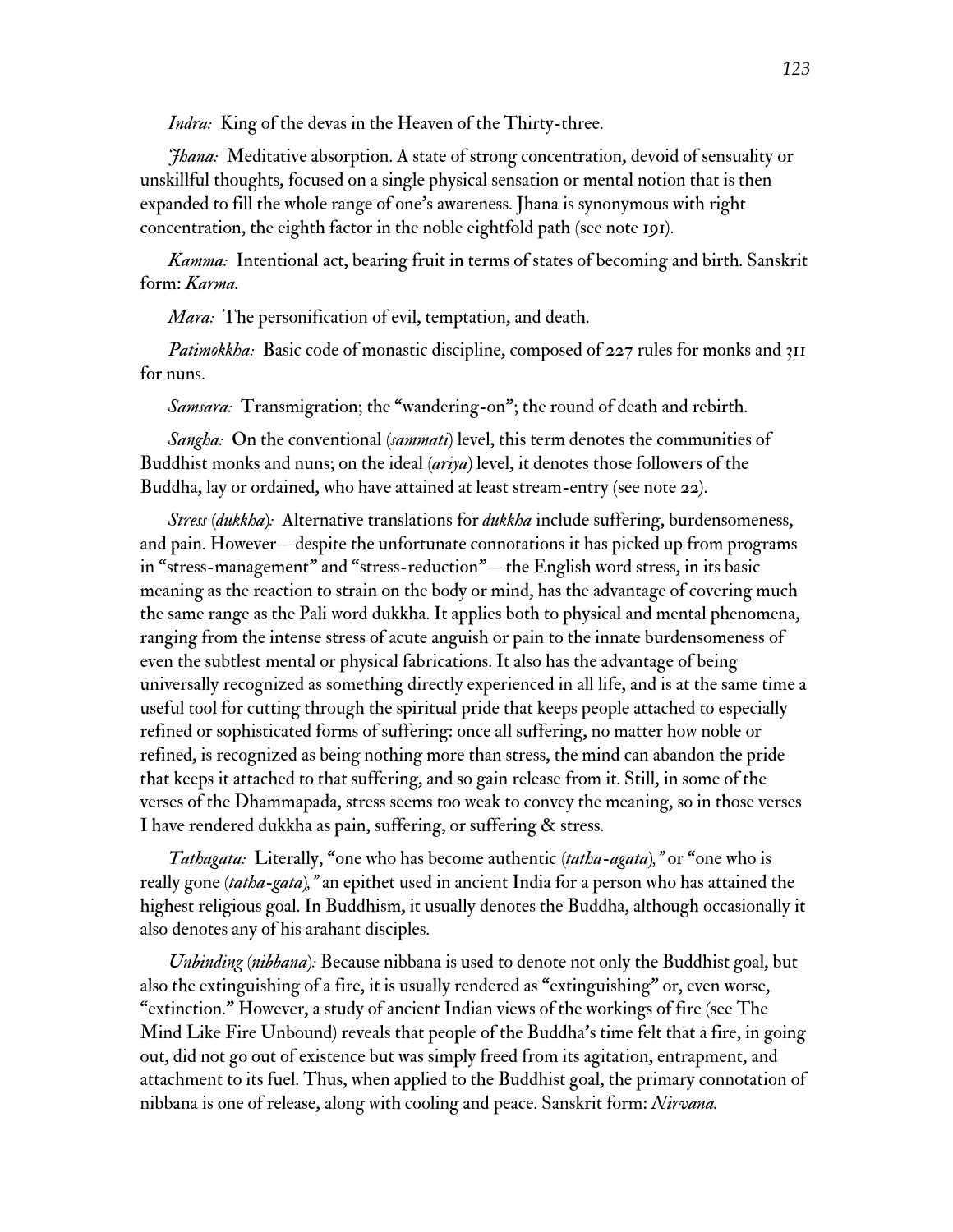# *Abbreviations*

- AN Anguttara Nikaya
- DN Digha Nikaya
- Dhp Dhammapada/Dharmapada
- DhpA Dhammapada Commentary
- Iti Itivuttaka
- Khp Khuddakapatha
- MN Majjhima Nikaya
- Mv Mahavagga
- PTS Pali Text Society
- SN Samyutta Nikaya
- Sn Sutta Nipata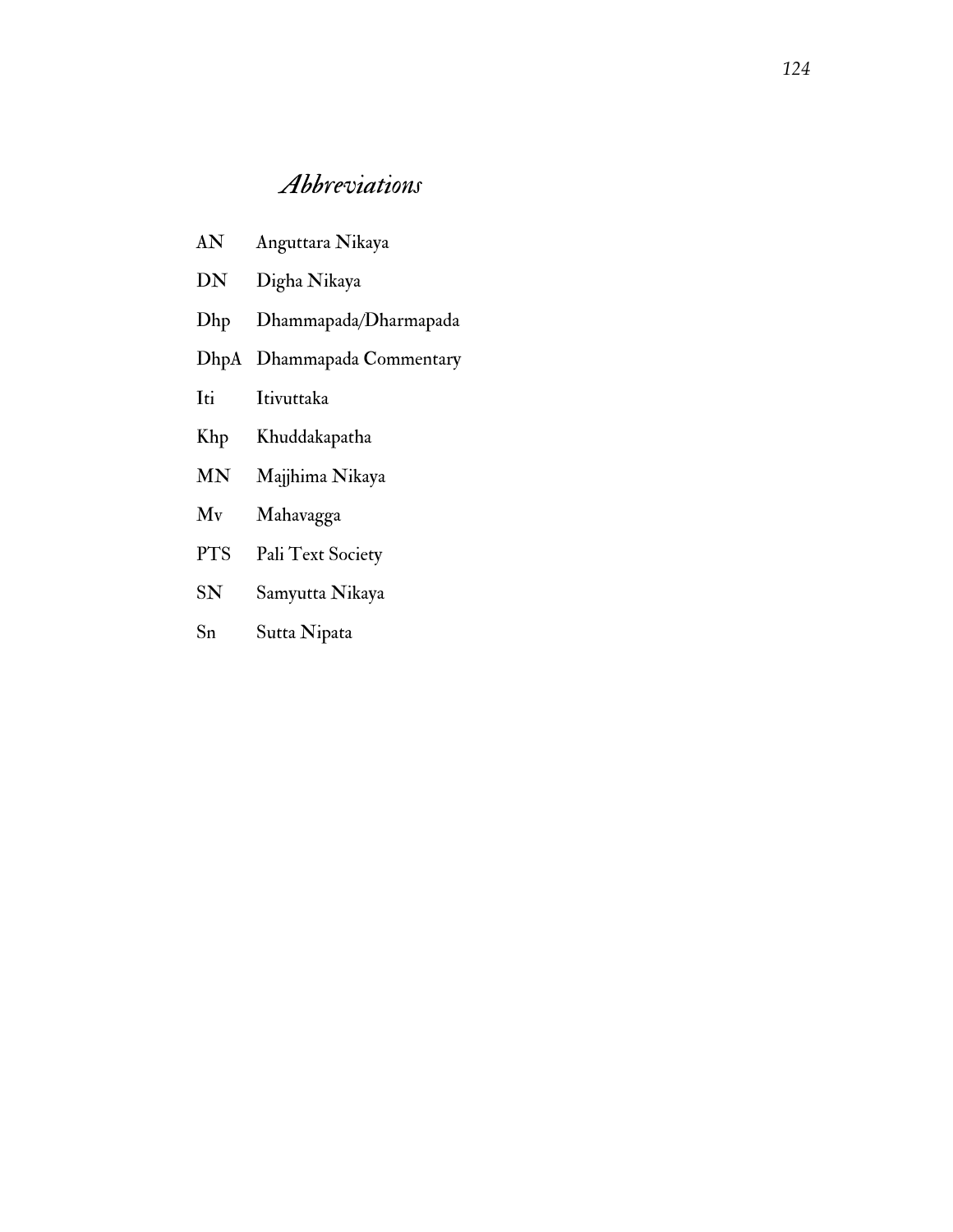### *Bibliography*

Brough, John, ed. *The Gandhari Dharmapada.* London: Oxford University Press, 1962.

- Carter, John Ross and Mahinda Palihawadana, trans. and ed. *The Dhammapada.* New York: Oxford University Press, 1987.
- Cone, Margaret. "Patna Dharmapada, Part I: Text," in *Journal of the Pali Text Society,* xiii, 1989: 101-217.
- Dhammajoti, Bhikkhu Kuala Lumpur, trans. and ed. *The Chinese Version of Dharmapada.* Kelaniya, Sri Lanka: Postgraduate Institute of Pali and Buddhist Studies, 1995.

Gonda, Jan. *The Vision of the Vedic Poets.* The Hague: Mouton, 1963.

- von Hinüber, O., and K.R. Norman, eds. *Dhammapada.* Oxford: The Pali Text Society, 1995.
- Norman, K.R., trans. *The Word of the Doctrine.* Oxford: The Pali Text Society, 1997.
- Warder, A.K. *Indian Kavya Literature,* vols. i and ii, 2nd rev. eds. Delhi: Motilal Banarsidass, 1989 and 1990.

In addition to the above works, I have also consulted many previous English translations and renderings of the Dhammapada, complete and incomplete, including those by Ven. Ananda Maitreya, Babbitt, Beyer, Ven. Buddharakkhita, Byrom, Cleary, Fronsdal, Kaviratna, Vens. Khantipalo and Susañña, Mascaro, Ven. Narada, Ven. Piyadassi, Radhakrishnan, and Wannapok, as well as Thai translations by Plengvithaya and Wannapok. In addition, I have consulted translations of the Udanavarga—again, complete and incomplete—by Sparham and Strong. I have also drawn from the Royal Thai Edition of the Pali Canon, published by Mahamakut Rajavidalaya Press, Bangkok, 1982.